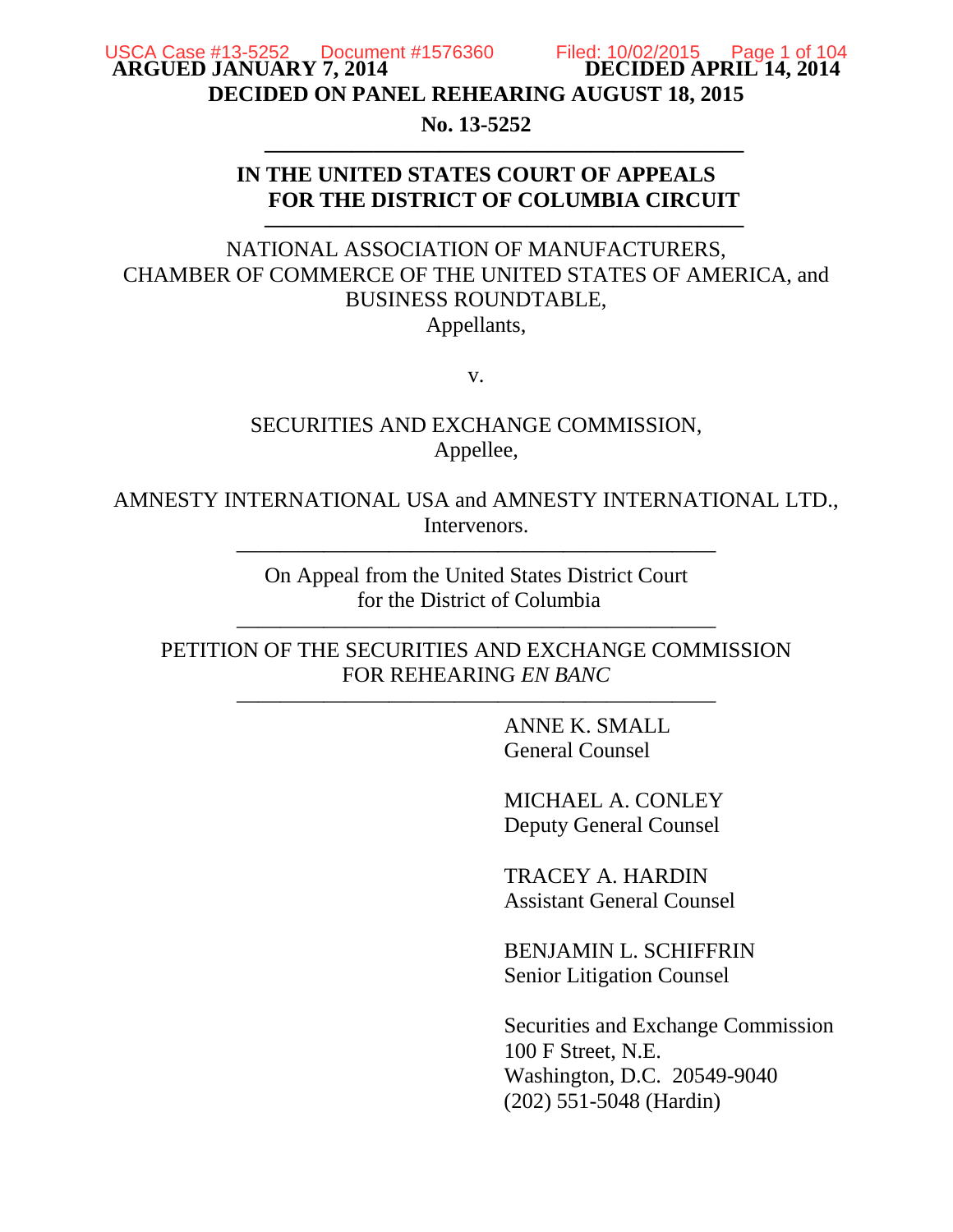## **TABLE OF CONTENTS**

# **Page**

| $\mathbf{I}$ . | The panel decision conflicts with prior decisions from this Court as well as |
|----------------|------------------------------------------------------------------------------|
| II.            | The panel's opinion also addresses issues of exceptional importance. 9       |
|                |                                                                              |
|                | <b>ADDENDUM</b>                                                              |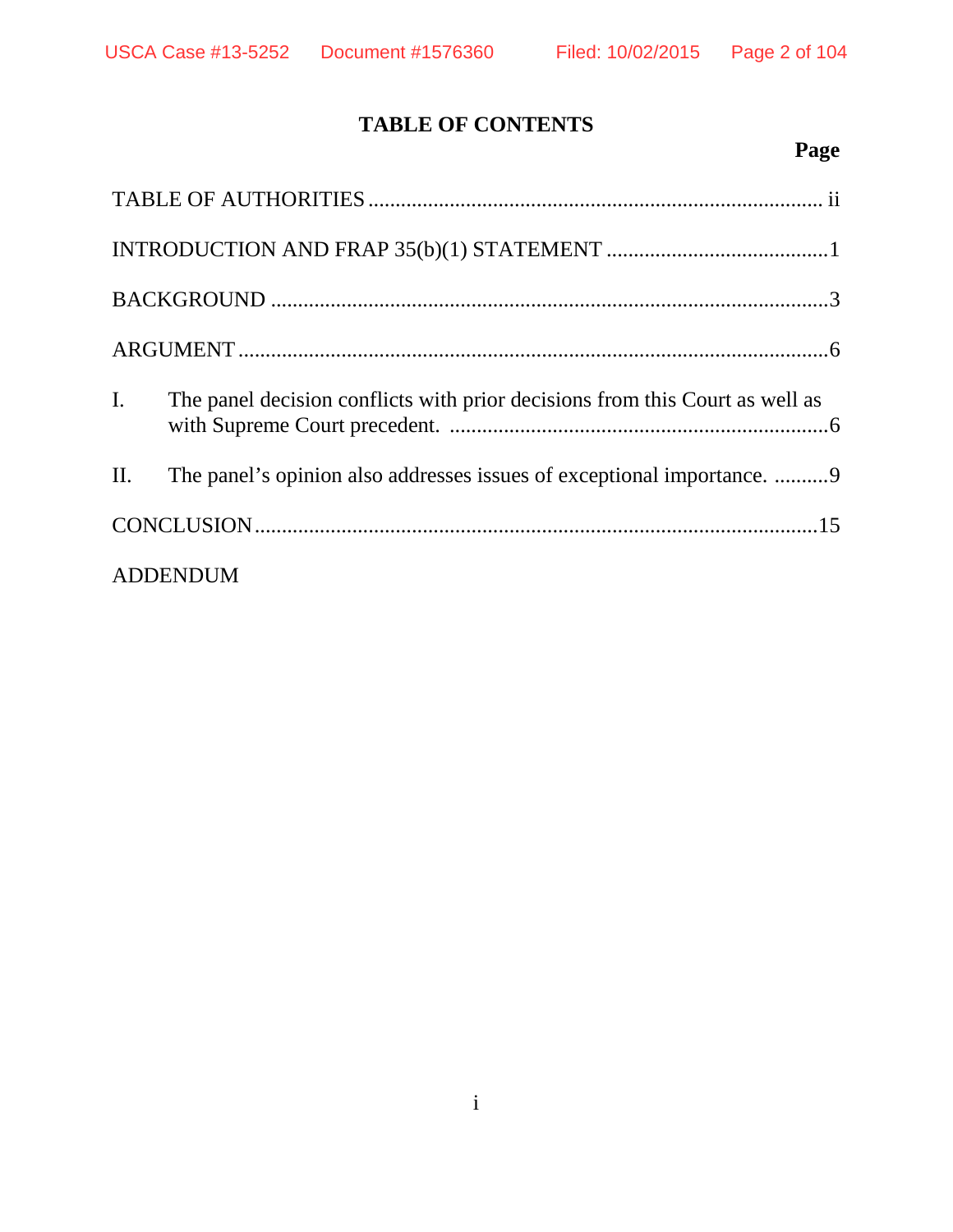## **TABLE OF AUTHORITIES**

## **Page**

| *Am. Meat Inst. v. U.S. Dep't of Agric.,                                   |
|----------------------------------------------------------------------------|
| Central Hudson Gas & Elec. Corp. v. Pub. Serv. Comm'n,                     |
|                                                                            |
|                                                                            |
|                                                                            |
| Hurley v. Irish-American Gay, Lesbian and Bisexual Grp. of Boston,         |
|                                                                            |
| Milavetz, Gallop & Milavetz, P.A. v. United States, 559 U.S. 229 (2010) 15 |
|                                                                            |
|                                                                            |
| Nat'l Elec. Mfrs. Ass'n v. Sorrell,                                        |
| N.Y. State Rest. Ass'n v. N.Y. City Bd. of Health, 556 F.3d 114            |
|                                                                            |
| Riley v. Nat'l Fed'n. of the Blind of N.C., 487 U.S. 781 (1988)10          |
|                                                                            |

\* Authorities upon which we chiefly rely are marked with asterisks.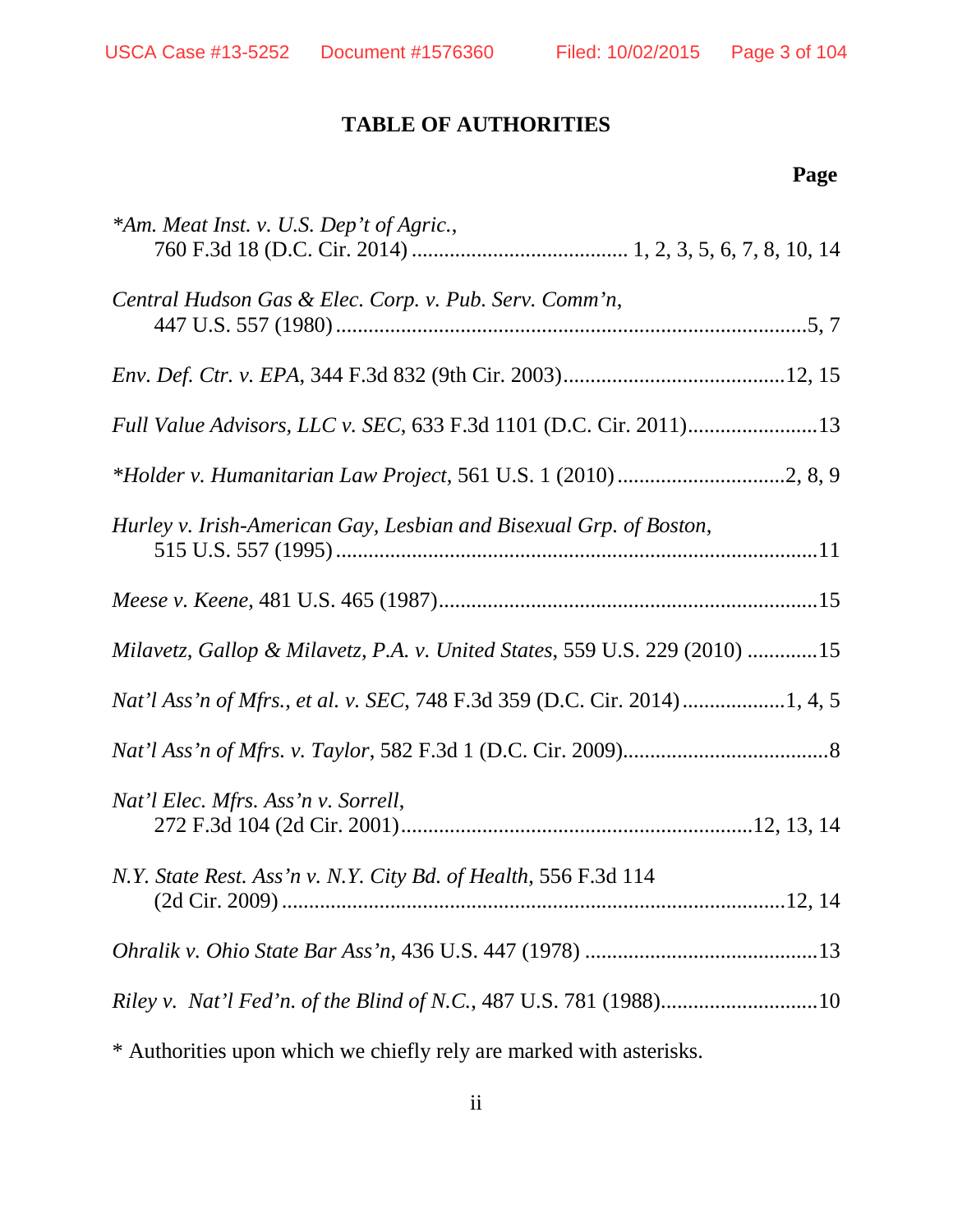# **TABLE OF AUTHORITIES (Continued)**

| Rumsfeld v. Forum for Academic and Institutional Rights, 547 U.S. 47 (2006)10 |
|-------------------------------------------------------------------------------|
|                                                                               |
| United States v. Philip Morris USA Inc., 566 F.3d 1095 (D.C. Cir. 2009)7      |
|                                                                               |
|                                                                               |
| Va. State Bd. of Pharmacy v. Va. Citizens Consumer Council,                   |
| <i>*Zauderer v. Office of Disciplinary Counsel,</i>                           |
| <b>Statutes and Rules</b>                                                     |
|                                                                               |
| Dodd-Frank Wall Street Reform and Consumer Protection Act, 124 Stat. 1376     |
|                                                                               |
|                                                                               |
|                                                                               |
| <b>Miscellaneous</b>                                                          |
|                                                                               |
|                                                                               |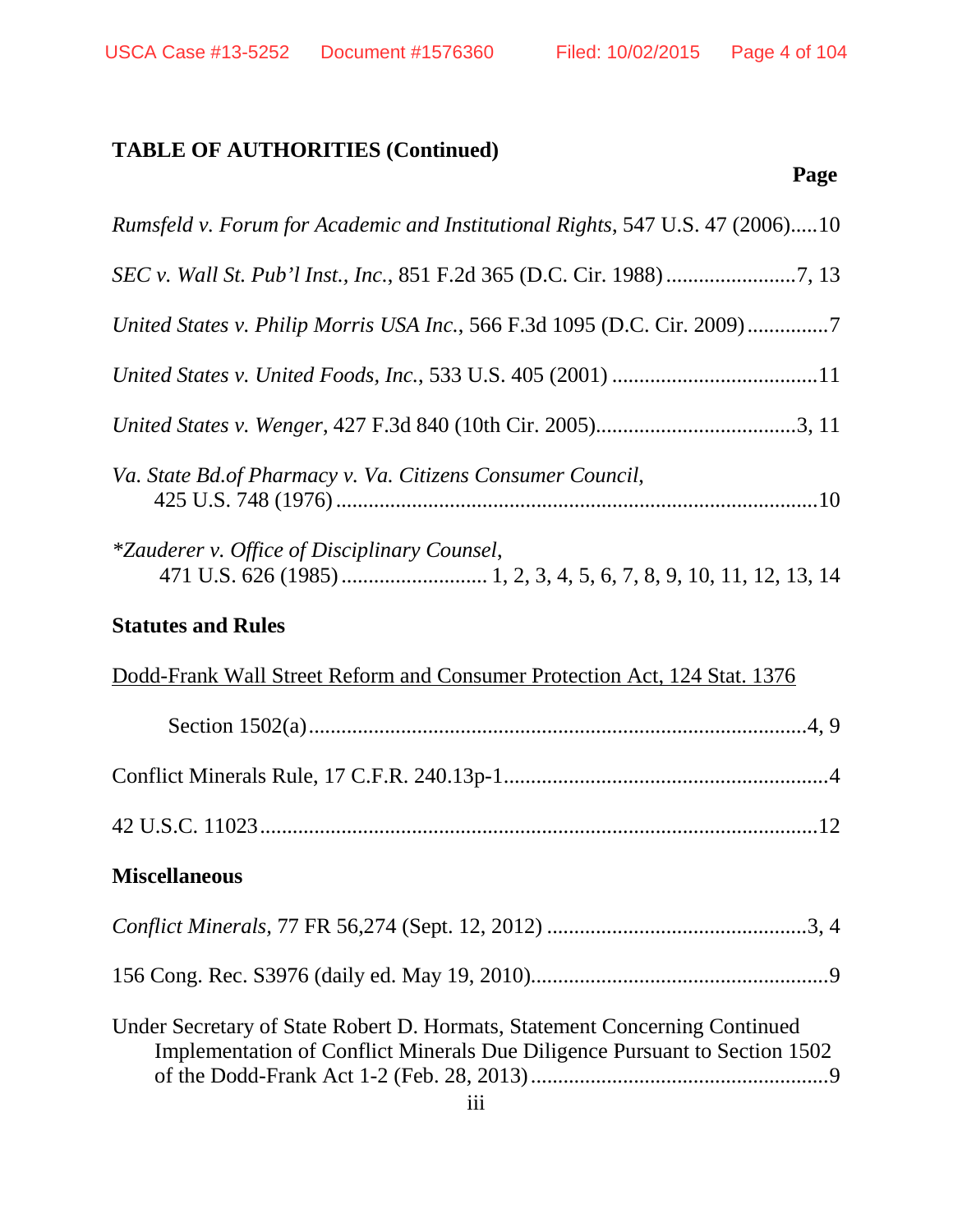$\overline{a}$ 

#### **INTRODUCTION AND FRAP 35(b)(1) STATEMENT**

The Securities and Exchange Commission petitions for rehearing *en banc* of the Court's August 18, 2015 opinion on panel rehearing. In that opinion a majority of the panel reaffirmed its prior holding that the requirement in the Commission's Conflict Minerals Rule that issuers report to the Commission and state on their website that any of their products have "not been found to be 'DRC conflict free'" violates the First Amendment. Op. 25. *En banc* review is warranted because the opinion conflicts with this Court's *en banc* decision in *American Meat Institute v. U.S. Department of Agriculture*, 760 F.3d 18 (D.C. Cir. 2014) ("*AMI*"), as well as Supreme Court precedent, and it addresses issues of exceptional importance.<sup>1</sup>

In *AMI*, the Court applied the less stringent First Amendment standard described in *Zauderer v. Office of Disciplinary Counsel*, 471 U.S. 626 (1985), to uphold a requirement for companies to disclose "country-of-origin information about meat products." *AMI*, 760 F.3d at 20. Yet, despite the fact that it is "hard to see what is altogether different about another species of 'geographical origin' law requiring identification of products whose minerals come from the DRC or

<sup>1</sup> The Commission petitions for rehearing *en banc* of only those portions of the panel opinions that address the First Amendment; it requests that the remainder of the initial panel opinion remain the opinion of the Court. *See Nat'l Ass'n of Mfrs., et al. v. SEC*, 748 F.3d 359, 370 & n.8 (D.C. Cir. 2014) (*NAM I*) (First Amendment objection limited to requirement for issuers to describe their products as not having been found to be "DRC conflict free").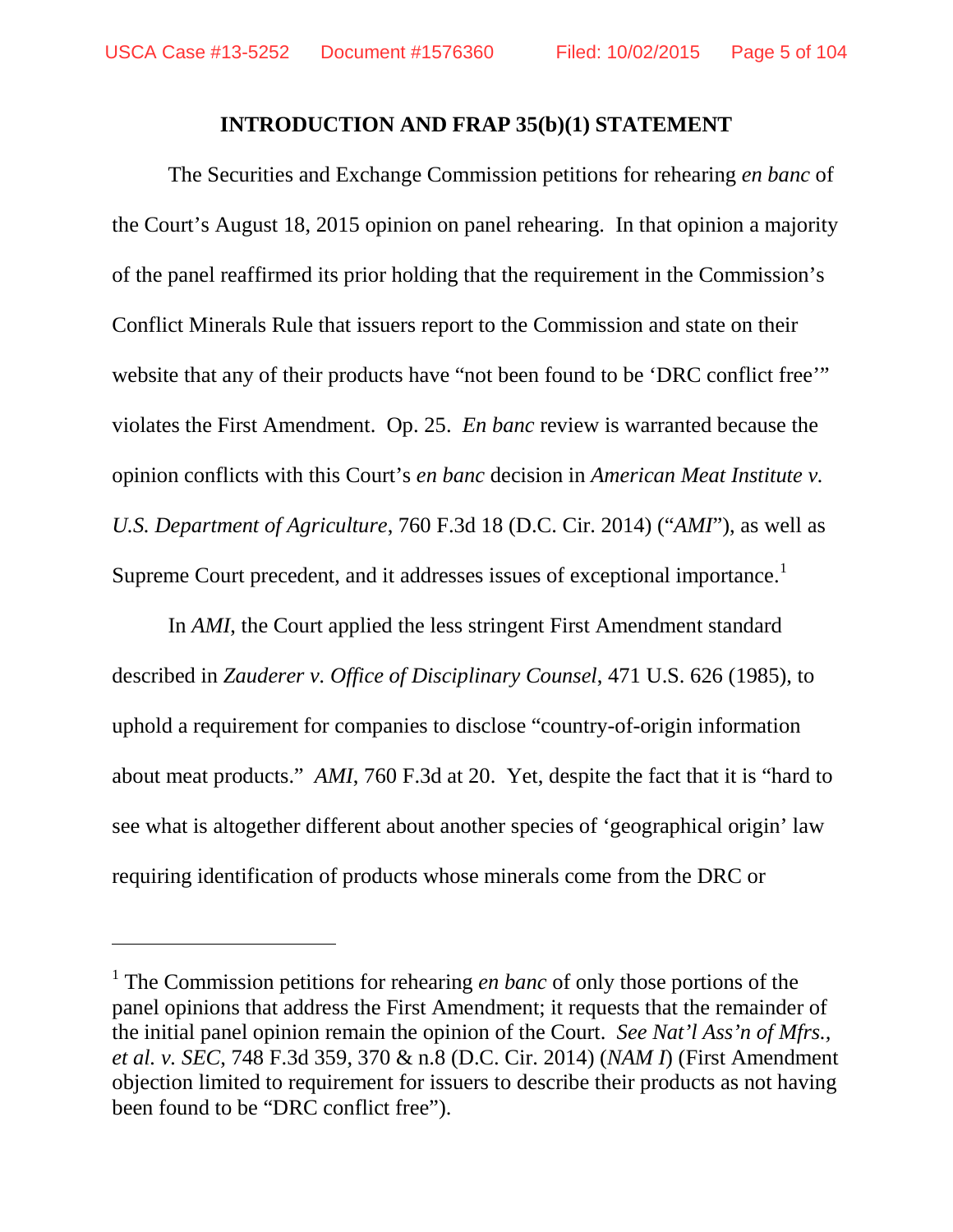adjoining countries," (Dissent 1), the panel majority refused to apply *Zauderer* in this case. Moreover, in an alternative holding, the majority purported to apply *AMI* in a manner that directly conflicts with the *en banc* Court's decision. *AMI* held that *Zauderer* does not require the "evidentiary parsing" that is otherwise necessary to establish that a measure "directly advance[s]" the government interest at issue. 760 F.3d at 26. But, despite recognizing this (Op. 4 n.5), in purporting to apply *AMI* the panel majority held that the Commission "had the burden of demonstrating that the measure it adopted would 'in fact alleviate' the harms it recited 'to a material degree.'" Op. 18.

This evidentiary requirement cannot be reconciled with the Supreme Court's decision in *Holder v. Humanitarian Law Project*, 561 U.S. 1 (2010), either. There, the Court held that in cases arising in the context of foreign affairs courts should respect the predictive judgments of the political branches. Dissent 27-28. Here, Congress determined that making information about mineral sourcing available would enable investors and consumers to "exert pressure on manufacturers to minimize the use of conflict minerals" that finance armed groups in the DRC region. Dissent 24. Yet, far from deferring, the panel majority questioned that judgment and suggested that it needed to be supported by quantitative evidence.

*En banc* review is also warranted because the majority's holding that *Zauderer* applies only to compelled disclosures in advertisements and product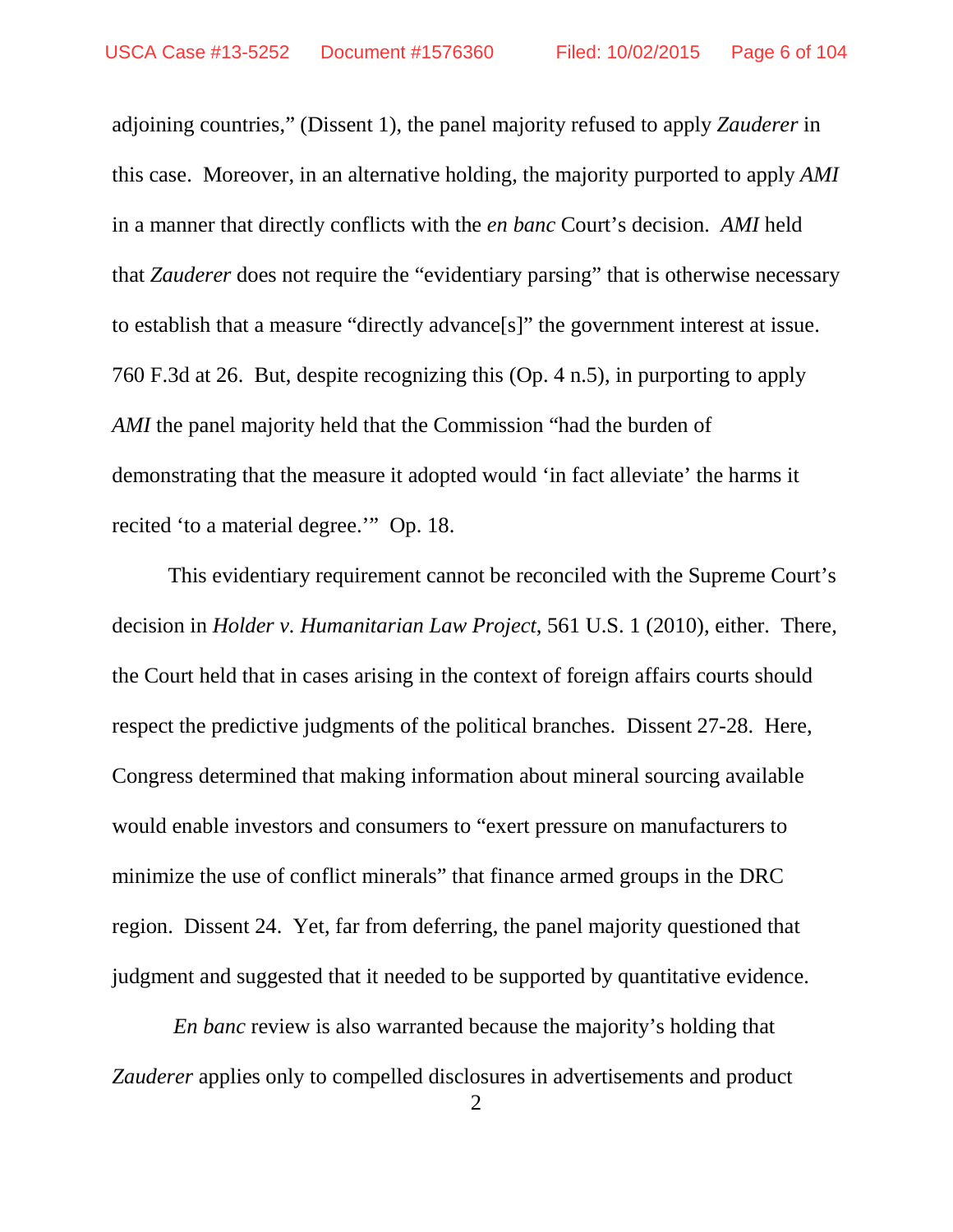labels (Op. 7-11) addresses a question of exceptional importance. As Judge Srinivasan stated in his dissent, this "newly minted constriction of *Zauderer* . . . contradicts that decision's core rationale." Dissent 9. No other court has limited *Zauderer* in this manner, and at least one other court of appeals has applied *Zauderer* to compelled disclosures outside of the advertising or labeling context. *See United States v. Wenger*, 427 F.3d 840 (10th Cir. 2005). Moreover, this holding could have far-reaching implications for governmental disclosure requirements, including those in the securities laws.

Finally, the majority's construction of *Zauderer*'s requirement that the disclosure be of "factual and uncontroversial" information similarly addresses an issue of exceptional importance and conflicts with existing case law. As Judge Srinivasan pointed out, *AMI* would have come out differently under the majority's suggestion that a disclosure is "controversial" simply because it addresses the subject of a public dispute. Dissent 15. And the Second Circuit has applied *Zauderer* to disclosures, such as this one, that touched on matters of public debate.

#### **BACKGROUND**

The Commission adopted the Conflict Minerals Rule pursuant to Congress's mandate in Section 1502 of the Dodd-Frank Wall Street Reform and Consumer Protection Act. *Conflict Minerals,* 77 FR 56,274 (Sept. 12, 2012). In Section 1502, Congress stated that the exploitation and trade of certain "conflict minerals"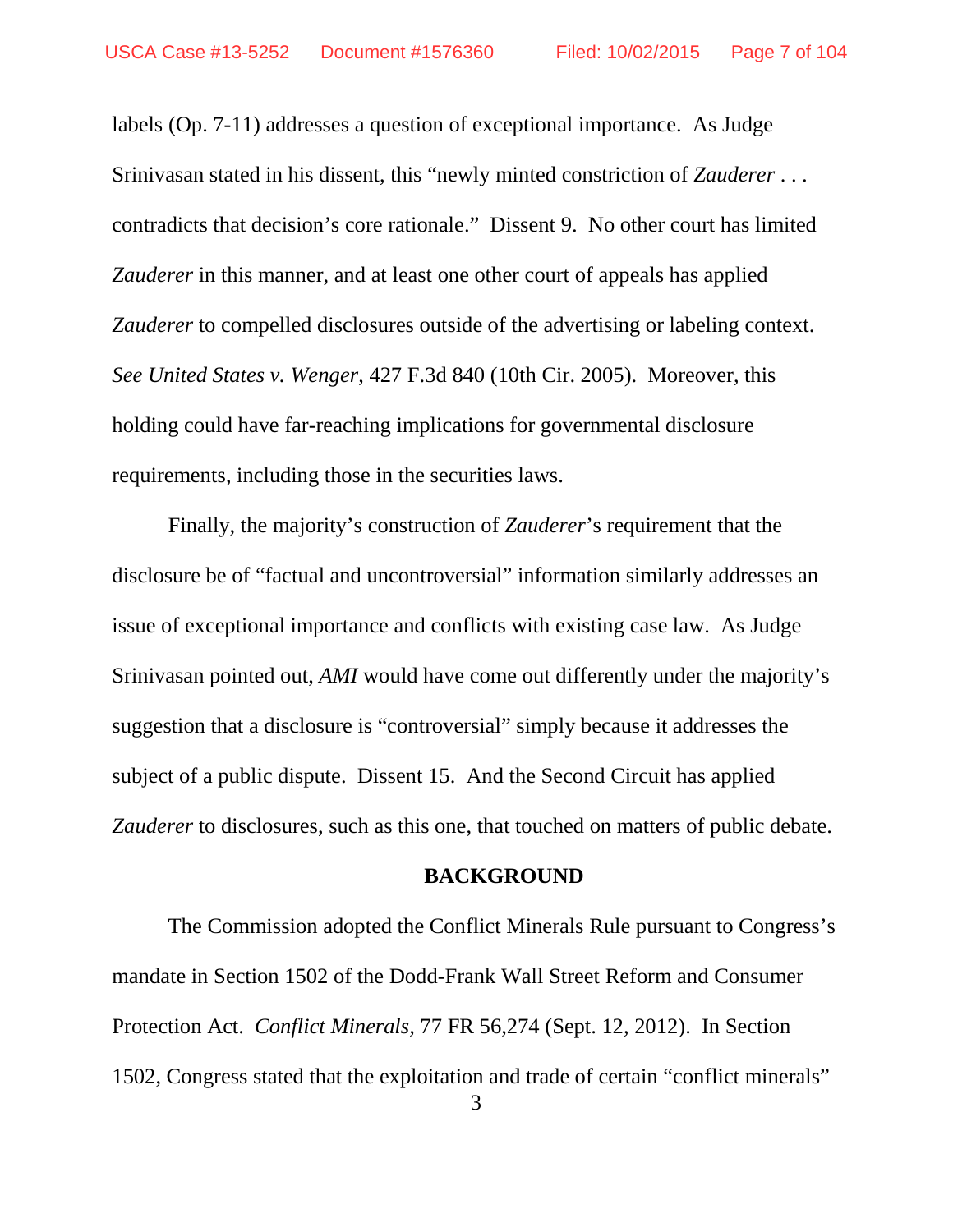(tin, tantalum, tungsten, and gold) was fueling a humanitarian crisis in the Democratic Republic of the Congo ("DRC") that "warrant[ed]" the imposition of disclosure requirements. 77 FR 56,275 (citing Section 1502(a), 124 Stat. 1376, 2213 (2010)). Congress directed the Commission to promulgate a rule requiring issuers to make certain investigations into and disclosures regarding the source and chain of custody of their conflict minerals. Section 1502, 124 Stat. at 2213. Congress thus chose to "use the securities laws disclosure requirements to bring greater public awareness of the source of issuers' conflict minerals and to promote the exercise of due diligence on conflict minerals supply chains," thereby inhibiting armed groups' ability to fund their activities. 77 FR 56,275-56,276.

Pursuant to this mandate, the Commission promulgated the Conflict Minerals Rule, 17 C.F.R. 240.13p-1, which requires issuers to perform a number of inquiries and make a number of disclosures. The bulk of the rule's requirements were unanimously upheld in the initial panel opinion. *NAM I*, 748 F.3d 359. But a majority of the panel concluded that Section 1502 and the rule violated the First Amendment "to the extent" they require issuers to report to the Commission and state on their website that any of their products "have 'not been found to be "DRC conflict free,"'" as that term is defined in the rule and the statute. *Id.* at 373.

In so holding, the majority concluded that this portion of the disclosure was not subject to limited scrutiny under *Zauderer*, which it viewed as limited to

<sup>4</sup>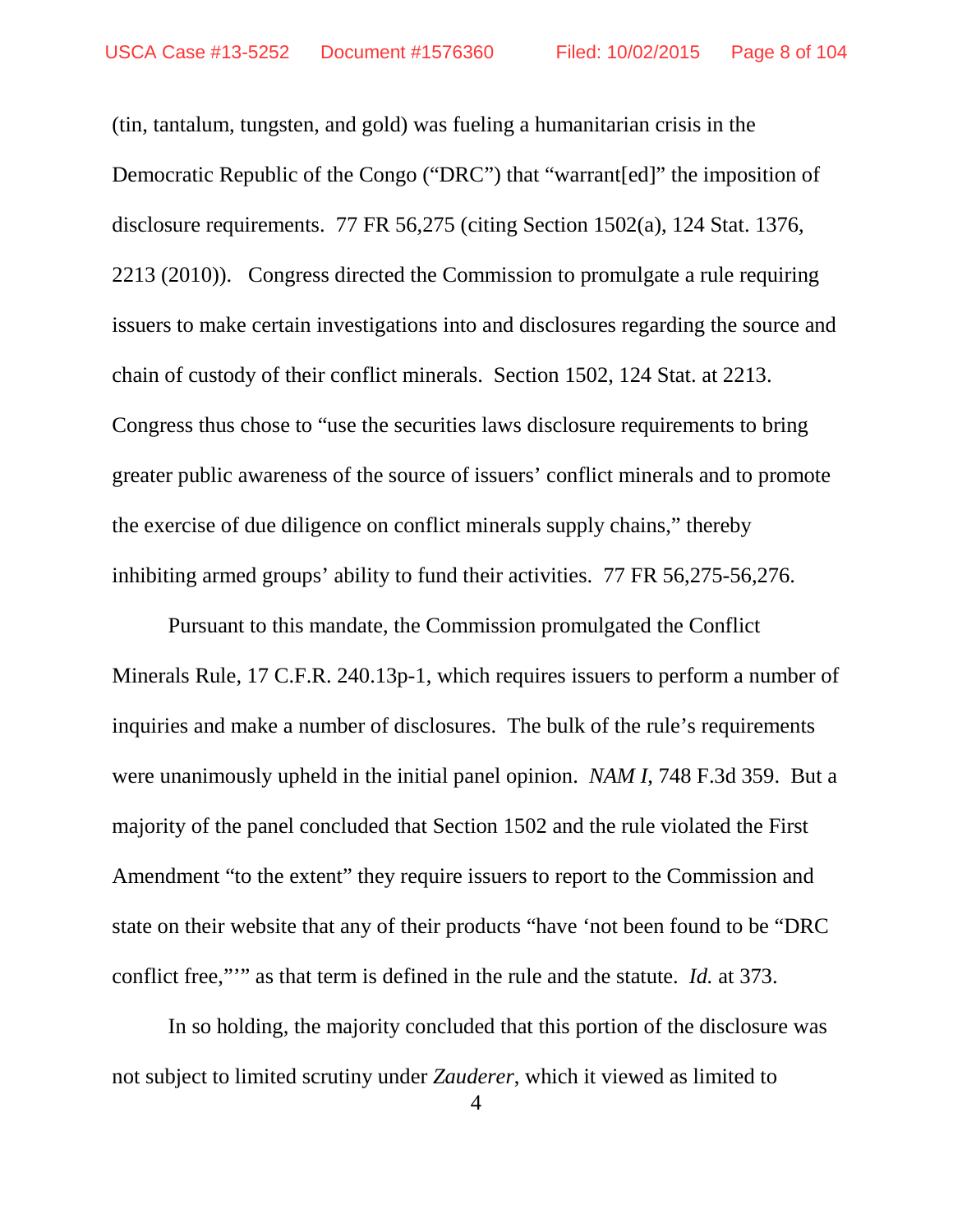compelled commercial disclosures aimed at preventing consumer deception. *NAM I*, 748 F.3d at 371. The majority went on to conclude that this piece of the disclosure requirement failed intermediate scrutiny under *Central Hudson Gas & Elec. Corp. v. Pub. Serv. Comm'n*, 447 U.S. 557 (1980). *Id.* at 372-73. Thereafter, the Court issued its *en banc* decision in *AMI*, which held that *Zauderer* review can be applied more broadly to cases involving government interests other than correcting deception. 760 F.3d at 20. Panel rehearing was then granted.

On panel rehearing, a majority of the panel reaffirmed its prior ruling that *Zauderer* is unavailable for the challenged portion of the disclosure requirement, holding that "*Zauderer*, as now interpreted in *AMI*," does not reach "compelled disclosures that are unconnected to advertising or product labeling at the point of sale." Op. 7. Because the disclosure at issue here is made in an annual securities filing, not in advertising or on product labels, the majority held that *Zauderer* does not apply. *Id.* at 11. The majority also held that *Zauderer* does not apply because such review is limited to the disclosure "of 'purely factual and uncontroversial information' about the good or service being offered" and the disclosure here is not factual and uncontroversial. *Id*. at 18-24. And the majority reiterated that the disclosure does not survive under *Central Hudson*. *Id.* at 12.

Alternatively, the majority held that "even if *AMI*'s view of *Zauderer*  governed the analysis" the disclosure requirement still would not survive review.

<sup>5</sup>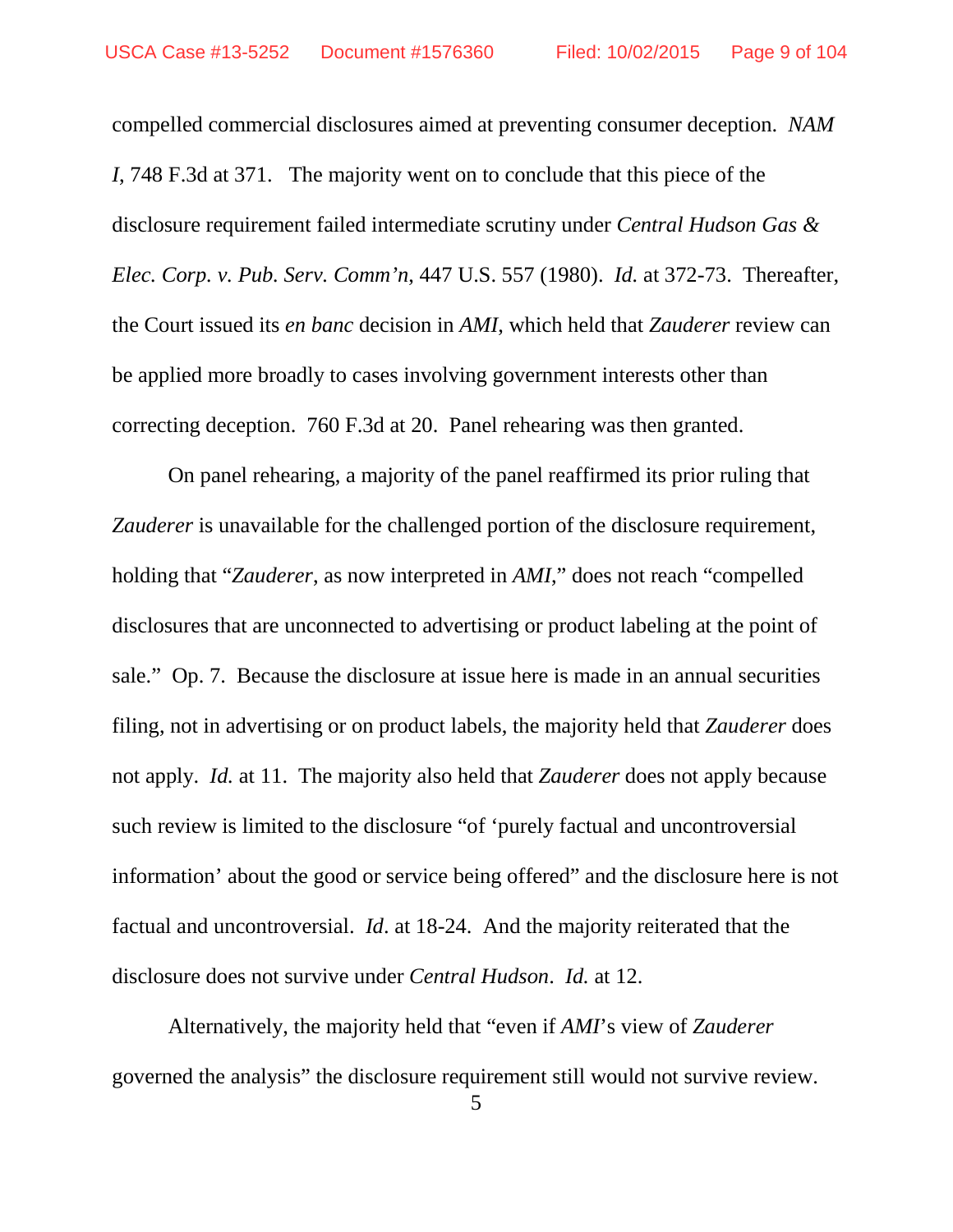Op. 12. In the majority's view, the Commission "had the burden of demonstrating that the measure it adopted would 'in fact alleviate' the harms it recited 'to a material degree'" and it failed to meet that burden. *Id*. at18 (citations omitted). The majority pointed to post-adoption sources (including news articles) that, in its view, cast doubt on whether the rule has alleviated the humanitarian crisis in the DRC and noted that the Commission stated in adopting the rule that it could not quantify its benefits. *Id.* at 16-18*.* Judge Srinivasan dissented, concluding that *Zauderer* should apply and that, alternatively, the rule survives *Central Hudson*. 2

#### **ARGUMENT**

## **I. The panel decision conflicts with prior decisions from this Court as well as with Supreme Court precedent.**

The panel's decision not to apply *Zauderer* conflicts with this Court's recent *en banc* decision in *AMI*, where the Court applied *Zauderer* to uphold a requirement to disclose country-of-origin information on meat labels. 760 F.3d 18. It did so because of the "material differences between disclosure requirements and outright prohibitions on speech." *Id.* at 22. As the *en banc* Court explained, First Amendment protection of commercial speech is justified principally by the value to consumers of the information provided, and speakers thus have only a minimal

 $2$  For the reasons discussed in the dissent, the Commission also believes that the majority misapplied *Central Hudson* in this case.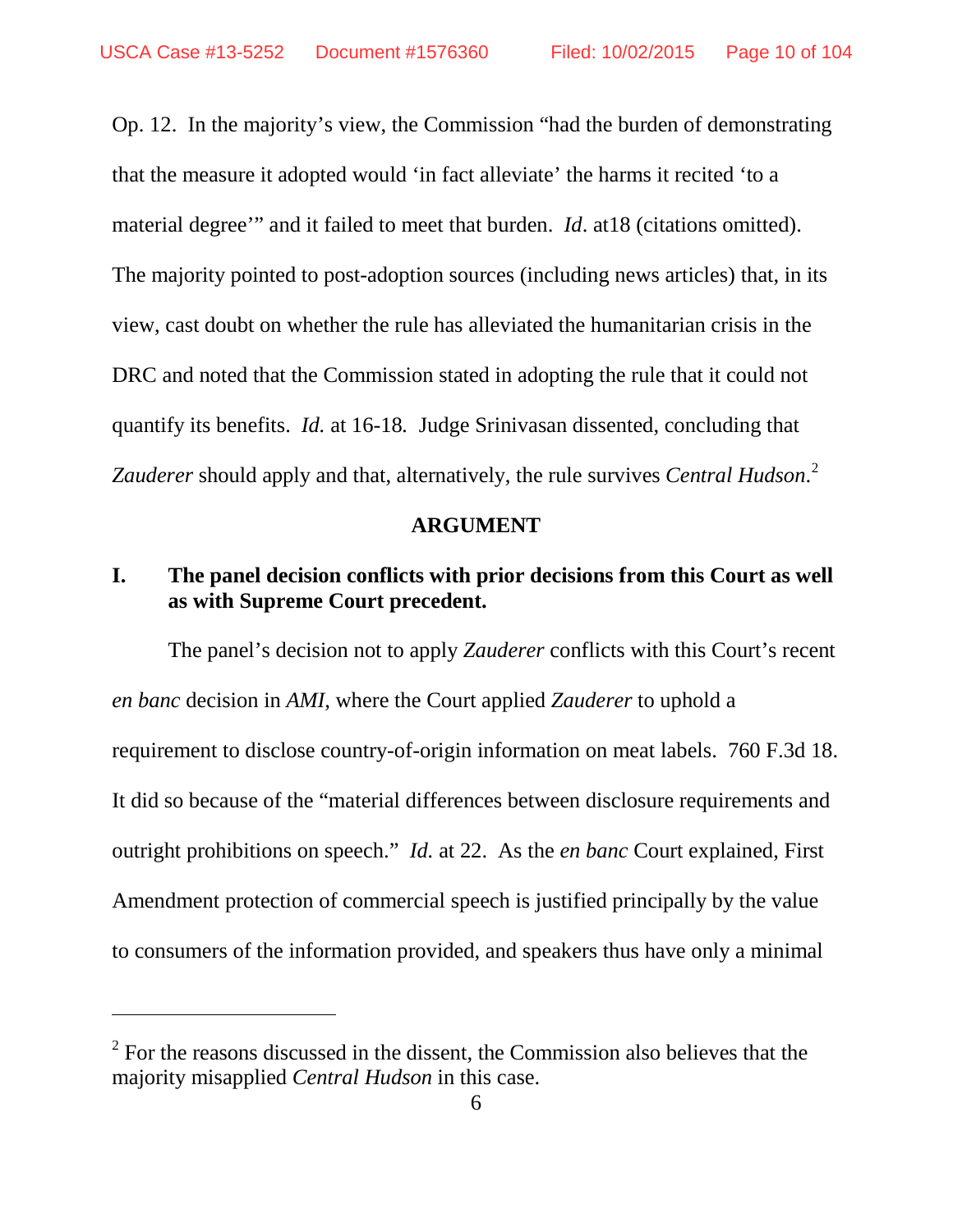interest in opposing the disclosure of "purely factual and uncontroversial information" about the good or service being offered. *Id.* at 27.

As Judge Srinivasan noted in his dissent in this case, the same analysis applies here because the requirement to describe products that have "'not been found to be "DRC conflict free"'" "communicates truthful, factual information about a product to investors and consumers: it tells them that a product has not been found to be free of minerals originating in the DRC or adjoining countries that may finance armed groups." Dissent 4. It is thus "hard to see" how this is "altogether different" from *AMI*, *id.* at 1, and *Zauderer* is equally applicable.<sup>3</sup>

 The majority's alternative holding that the disclosure could not survive *Zauderer* review even if it applied further conflicts with *AMI*. As the majority

<sup>&</sup>lt;sup>3</sup> "Zauderer . . . applies only in the context of 'commercial speech.'" Dissent 7 (quoting *Zauderer*, 471 U.S. at 651). This Court has held that commercial speech "include[s] material representations about the efficacy, safety, and quality of the advertiser's product[.]" *United States v. Philip Morris USA Inc.*, 566 F.3d 1095 1143 (D.C. Cir. 2009). The disclosure here is made by a commercial actor about its products and is intended to inform decisions by consumers and investors. Thus to the extent that the majority opinion suggests that it does not fall within the rubric of commercial speech, it conflicts with *Philip Morris*. Indeed, even if there is not a clear fit between the disclosure and the traditional definition of commercial speech, it should be evaluated, at most, under the standards applicable to commercial speech. *See SEC v. Wall St. Pub'l Inst., Inc.*, 851 F.2d 365, 372-73 (D.C. Cir. 1988) (although speech was not a "clear" fit with the traditional definition of commercial speech, given its nature, "at most" the level of protection afforded to commercial speech applied). The disclosure here is made in a single annual report, and is thus less burdensome to issuers' speech rights than disclosures made in other commercial contexts.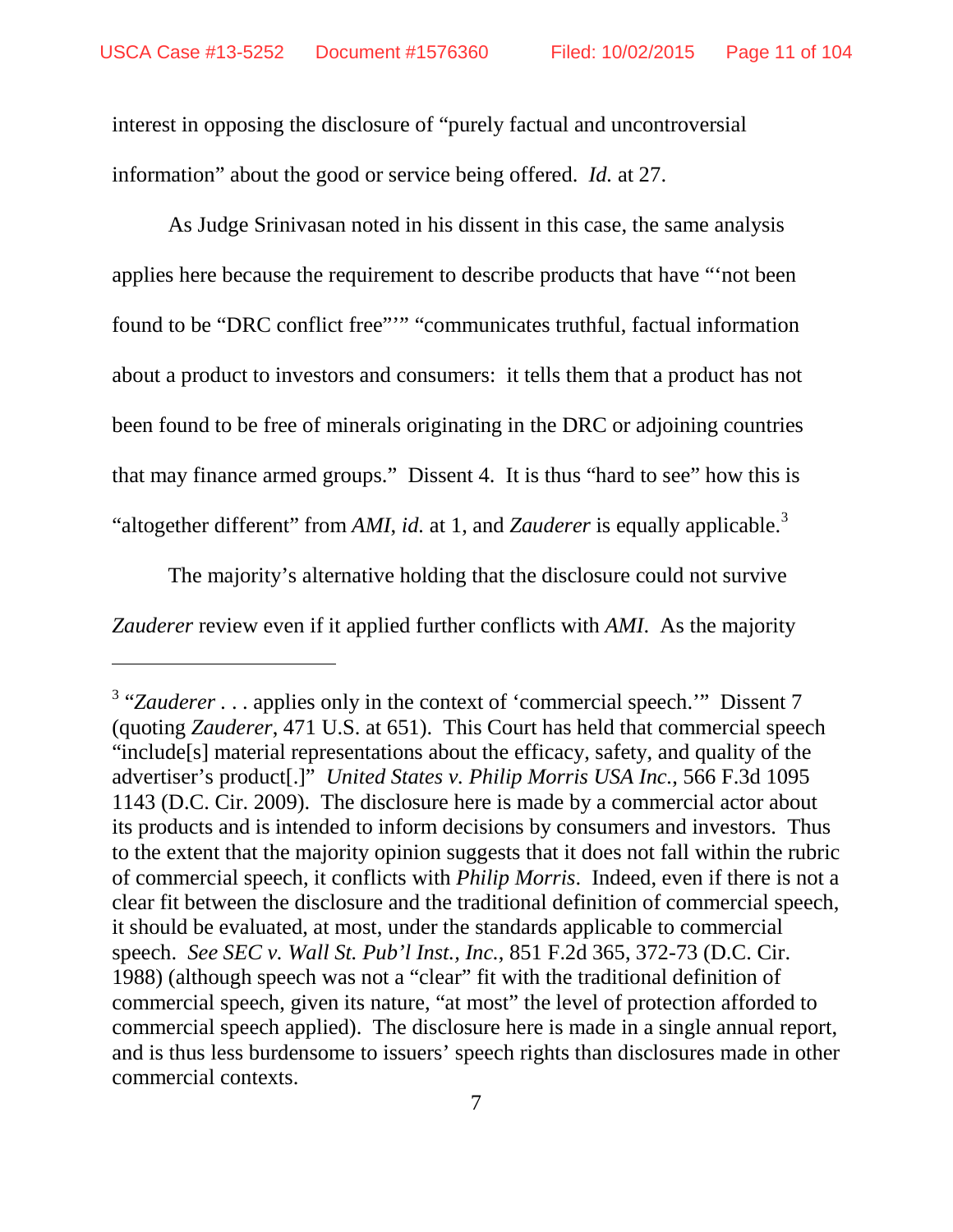recognized, the "*AMI* court held that *Zauderer—*unlike *Central Hudson*—does not require the government to prove that its disclosure requirement will accomplish its objective." Op. 4 n.5 (citing *AMI*, 760 F.3d at 26). As the Court in *AMI* explained, evidence of a measure's effectiveness "is hardly necessary when the government uses a disclosure mandate to achieve a goal of informing consumers about a particular product trait." 760 F.3d at 26. Yet, in direct conflict with that ruling, the majority held that to survive *Zauderer* review here the Commission would need to demonstrate "that the measure it adopted would 'in fact alleviate' the harms it recited 'to a material degree.'" Op. 18 (citations omitted). And it concluded that the Commission had not proven this to a sufficient degree. *Id*.

The panel majority's imposition of this more stringent evidentiary requirement also conflicts with the Supreme Court's holding in *Holder* that in a case arising in the context of foreign policy the government "is not required to conclusively link all the pieces in the puzzle." 561 U.S. at 35. Rather, "conclusions must often be based on informed judgment rather than concrete evidence, and that reality affects what we may reasonably insist on from the Government." *Holder*, 561 U.S. at 34-35; *see also Nat'l Ass'n of Mfrs. v. Taylor*, 582 F.3d 1, 16 (D.C. Cir. 2009) (recognizing that in all contexts the need for "greater transparency" is often a "value judgment based on the common sense of the people's representatives" that is "sufficient to justify disclosure statutes").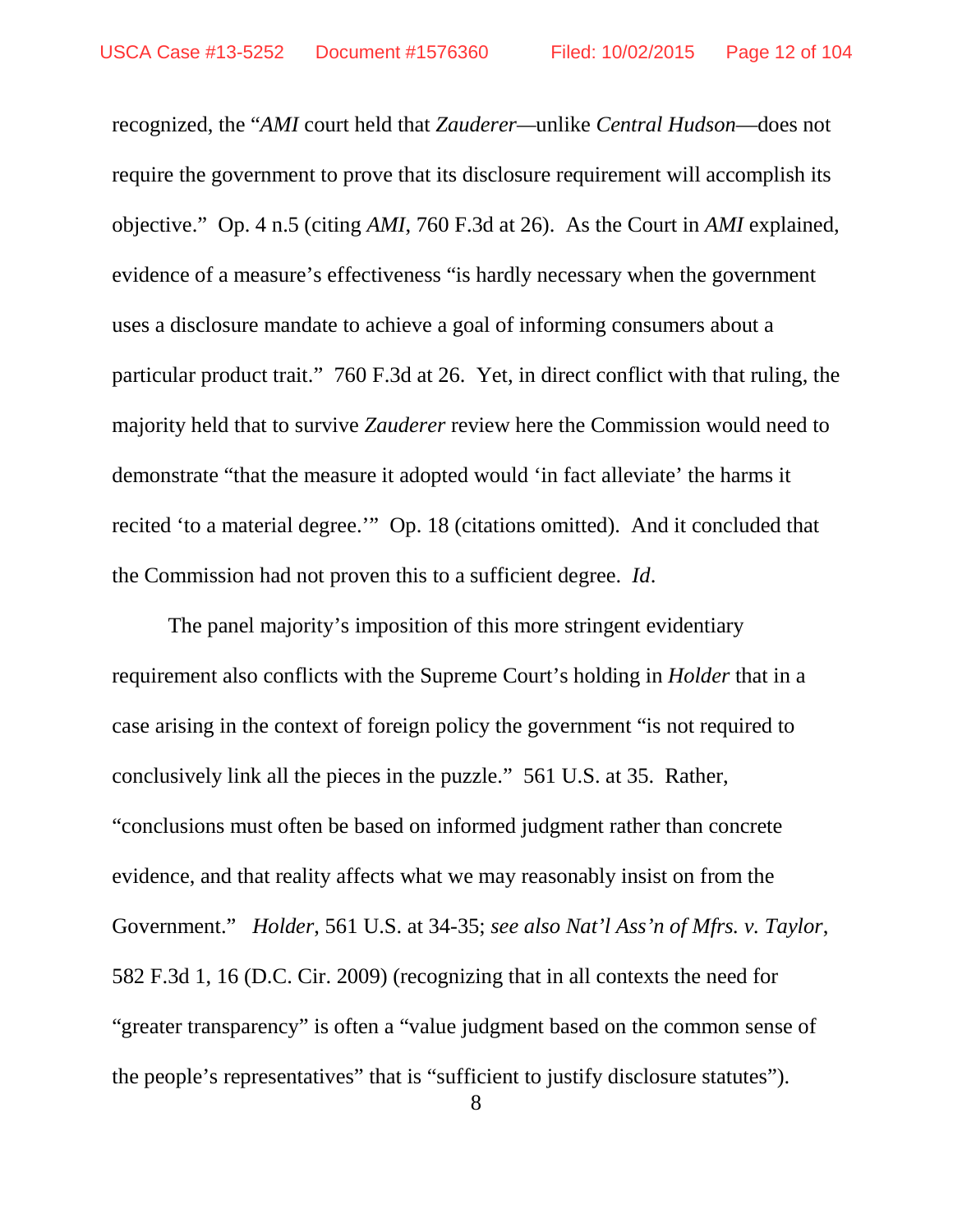Here, Congress stated explicitly that the violence in the DRC "warrant [ed]" the rule. Section 1502(a), 124 Stat. at 2213. Moreover, the legislative history shows that Congress viewed the rule as "a significant practical step toward" ameliorating the conflict in the DRC (156 Cong. Rec. S3976 (daily ed. May 19, 2010) (statement of Sen. Feingold)), and the State Department concurs. *See, e.g.*, Under Secretary of State Robert D. Hormats, Statement Concerning Continued Implementation of Conflict Minerals Due Diligence Pursuant to Section 1502 of the Dodd-Frank Act 1-2 (Feb. 28, 2013). This common-sense judgment—"that the disclosure obligations would affect manufacturers in a manner tending to reduce the overseas trade in conflict minerals"—"rests on 'sound reasoning.'" Dissent 26 (citation omitted). Yet, far from deferring, the majority questioned this judgment and suggested that quantitative evidence is required to support it. Op.  $17.^4$ 

### **II. The panel's opinion also addresses issues of exceptional importance.**

The panel majority's unprecedented holding that *Zauderer* applies only to compelled disclosures in advertisements and product labels also addresses a question of exceptional importance. As Judge Srinivasan aptly pointed out, the majority's limitation of *Zauderer* "contradicts that decision's core rationale."

<sup>4</sup> This disregard of *Holder*'s modified evidentiary requirements is even less justifiable because it was done in the context of the majority's application of the less stringent *Zauderer* standard, whereas *Holder* applied "a more demanding standard." 130 S.Ct. at 2724 (citation omitted).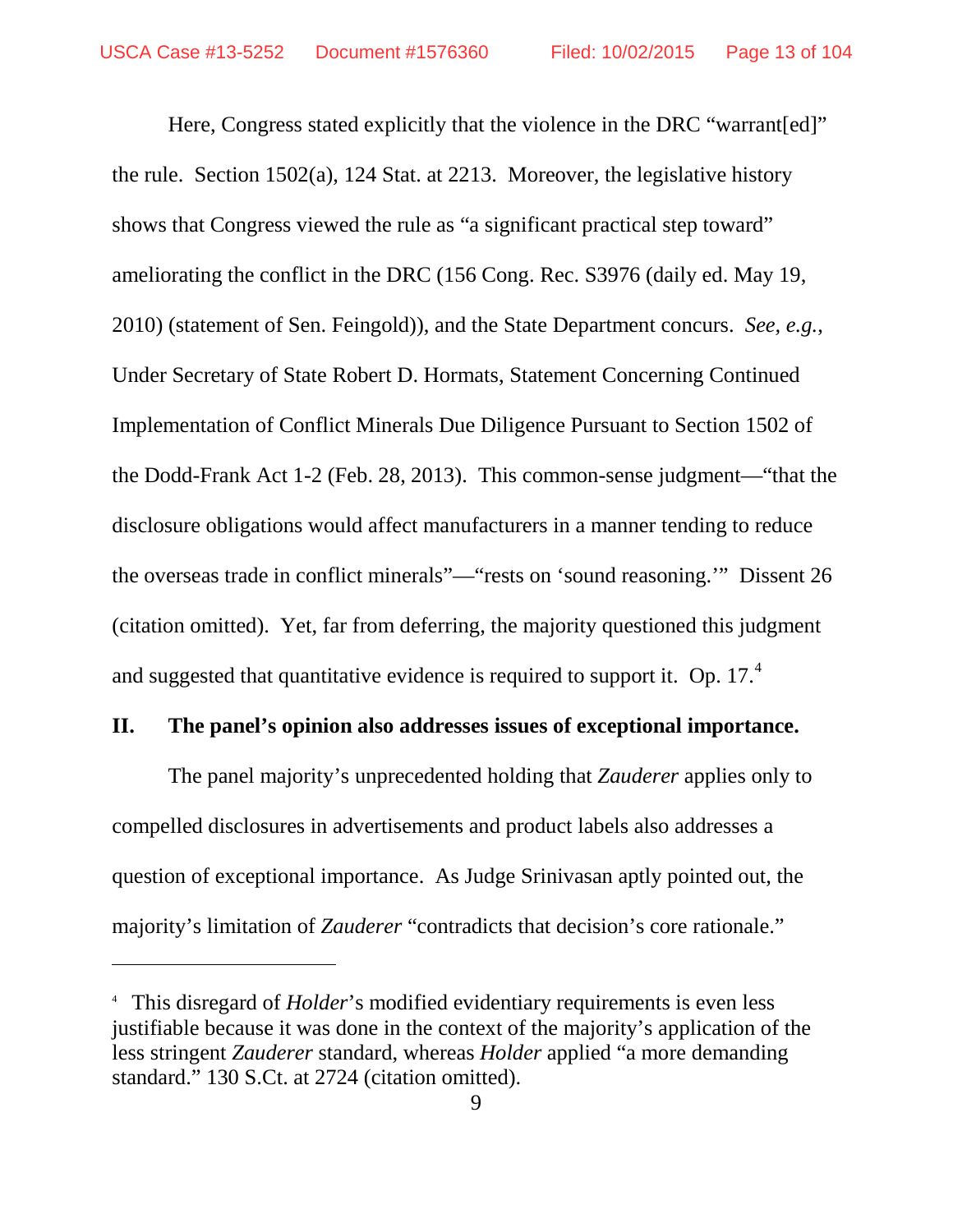Dissent at 9. The *Zauderer* Court reasoned that the protection of commercial speech under the First Amendment is principally justified by the "value to consumers of the information such speech provides." 471 U.S. at 651. And the free flow of information serves the First Amendment's interest in promoting informed decisionmaking, *Va. State Bd.of Pharmacy v. Va. Citizens Consumer Council*, 425 U.S. 748, 765 (1976), regardless of whether it is provided in the context of an advertisement, a label, or otherwise.

And the majority's limitation of *Zauderer* "gives rise to highly curious results." Dissent 9. Under that holding, the use of the descriptor required under the Conflict Minerals Rule would receive *less* scrutiny if it was required in prominent text on product packaging rather than in a once-a-year report posted on a website. Yet a requirement to place a disclosure in the limited physical space of every product's package surely would be *more* intrusive on an issuer's First Amendment interests. Dissent 9-10. "Nothing in *Zauderer* supports that counterintuitive result." *Id.*<sup>5</sup> The majority traces this anomaly to *AMI*'s application of

<sup>&</sup>lt;sup>5</sup> Indeed, the Supreme Court's cases finding that compelled factual speech violated the First Amendment have involved situations where "the complaining speaker's own message was affected by the speech it was forced to accommodate." *Rumsfeld v. Forum for Academic and Institutional Rights*, 547 U.S. 47, 62-63 (2006). And exacting scrutiny applies to compelled commercial disclosures only where they are "inextricably intertwined with otherwise fully protected speech." *Riley v. Nat'l Fed'n. of the Blind of N.C.*, 487 U.S. 781, 796 (1988).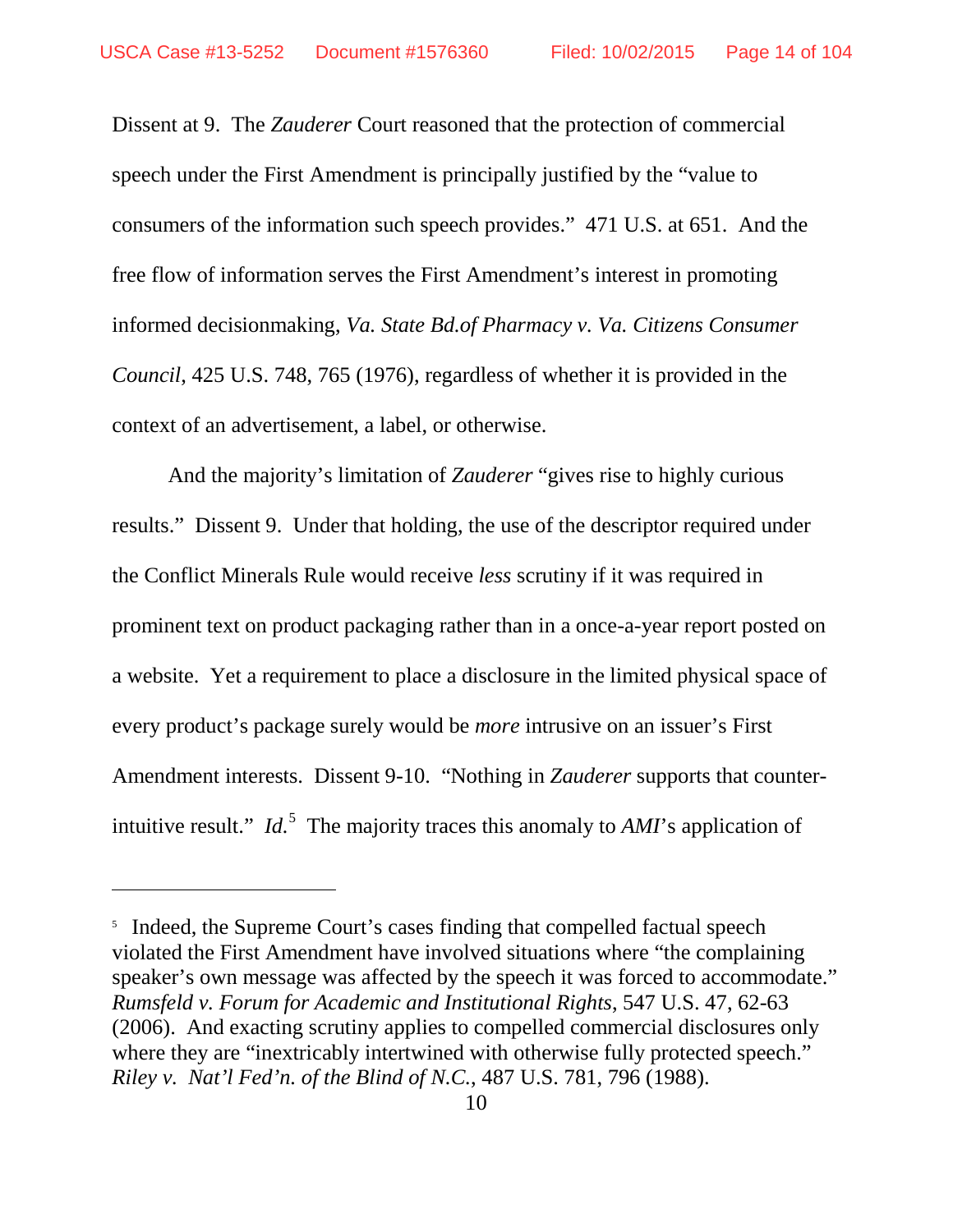*Zauderer* to laws compelling disclosures for reasons other than preventing consumer deception. Op. 12. But under the majority's approach, not even a disclosure designed to prevent deception would qualify for *Zauderer* review if it was required to be made outside the context of advertising or labeling.

The majority also asserts that its limitation of *Zauderer* is supported by *Hurley v. Irish-American Gay, Lesbian and Bisexual Grp. of Boston*, 515 U.S. 557 (1995), and *United States v. United Foods, Inc.*, 533 U.S. 405 (2001). But the Court's reasoning in finding *Zauderer* inapplicable in those cases was not based upon the fact that it involved advertising; rather, the Court merely "accurately describe *Zauderer*'s factual context." Dissent 12. And "there is no reason to think that the references to 'advertising' in any way confined *Zauderer*'s holding." *Id.* 

Perhaps for these reasons, no other court has limited *Zauderer*'s application as the majority did. Indeed, the Tenth Circuit has applied *Zauderer* to a requirement that a provider of investment advice disclose in his newsletter and radio shows that he received consideration from the companies he promoted. *Wenger*, 427 F.3d at 849-51. That court recognized that the newsletter and radio shows were not "a traditionally structured advertisement." *Id.* at 847. But listeners and readers would nonetheless "base their decisions whether to buy a stock in part on whether various opinions about the product were self-serving" and the required disclosure let investors "make an informed investment decision." *Id.* at 850.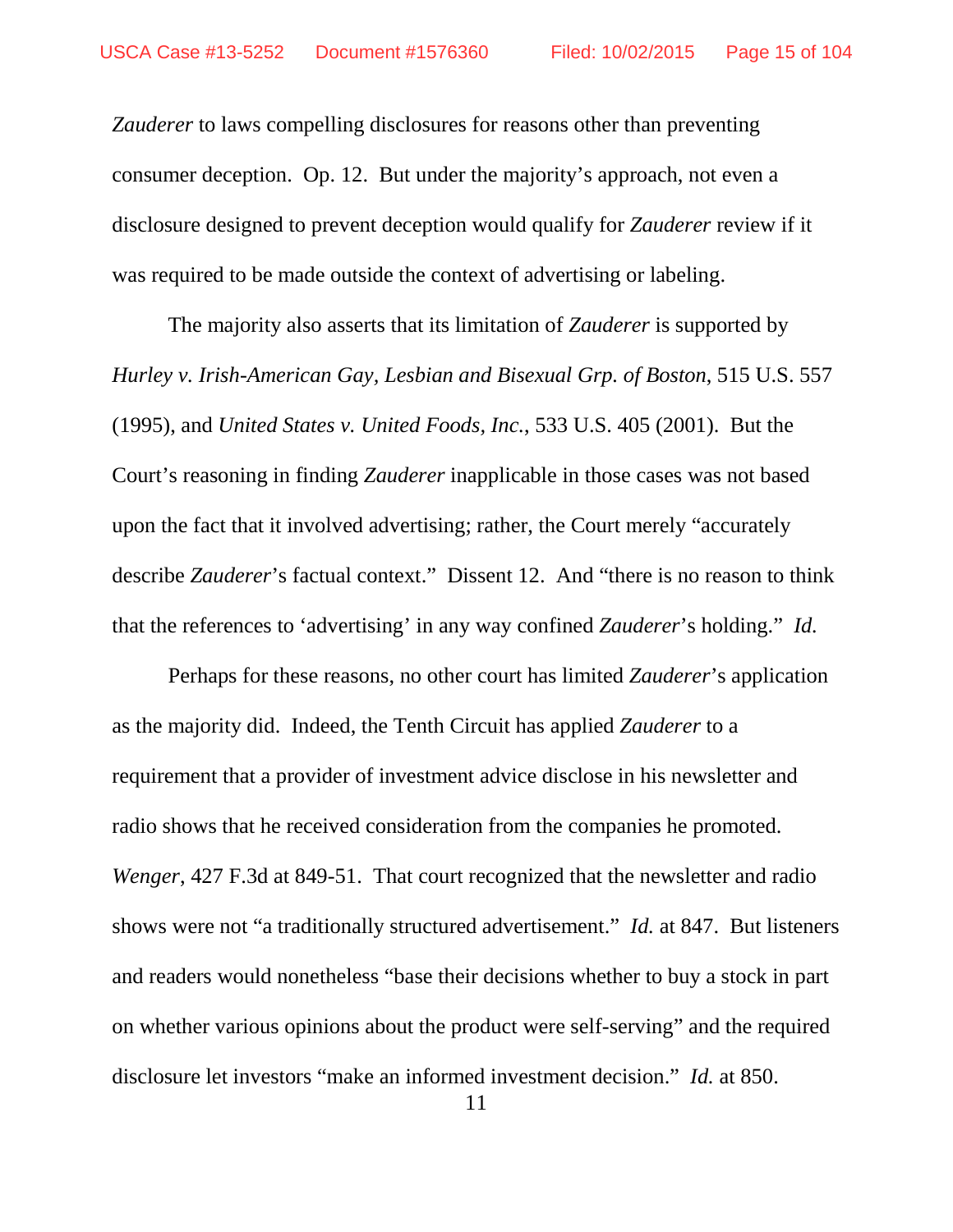The majority's limitation also conflicts with the reasoning of two Second Circuit decisions. *National Electrical Manufacturers Association v. Sorrell*, 272 F.3d 104 (2d Cir. 2001), applied *Zauderer* to a requirement that light-bulb manufacturers label their products to inform consumers that they contained mercury and should be disposed of as hazardous waste. In doing so, the court did not rely on the disclosure being made at the point of sale. Rather, it found *Zauderer* applicable because a requirement that commercial actors disclose factual information "furthers, rather than hinders, the First Amendment goal of the discovery of truth and contributes to the efficiency of the 'marketplace of ideas.'" *Id.* at 114. And the Second Circuit relied on this same rationale in applying *Zauderer* to a requirement to post calorie information on restaurant menu boards. *N.Y. State Rest. Ass'n v. N.Y. City Bd.of Health*, 556 F.3d 114 (2d Cir. 2009).

The majority's erroneous limitation of *Zauderer* also has potentially farreaching implications for challenges to governmental disclosure requirements, as not all such requirements arise in the context of advertising and labeling. *See*, *e.g*., 42 U.S.C. 11023 (requirement to file publicly available form disclosing manufacture, processing, or use of products found to be "toxic"); *cf. Env. Def. Ctr. v. EPA*, 344 F.3d 832, 849-51 & n.27 (9th Cir. 2003) (applying limited scrutiny to requirement that providers of storm sewers inform the public about "the impacts of stormwater discharge" and "the hazards of improper waste disposal"). As the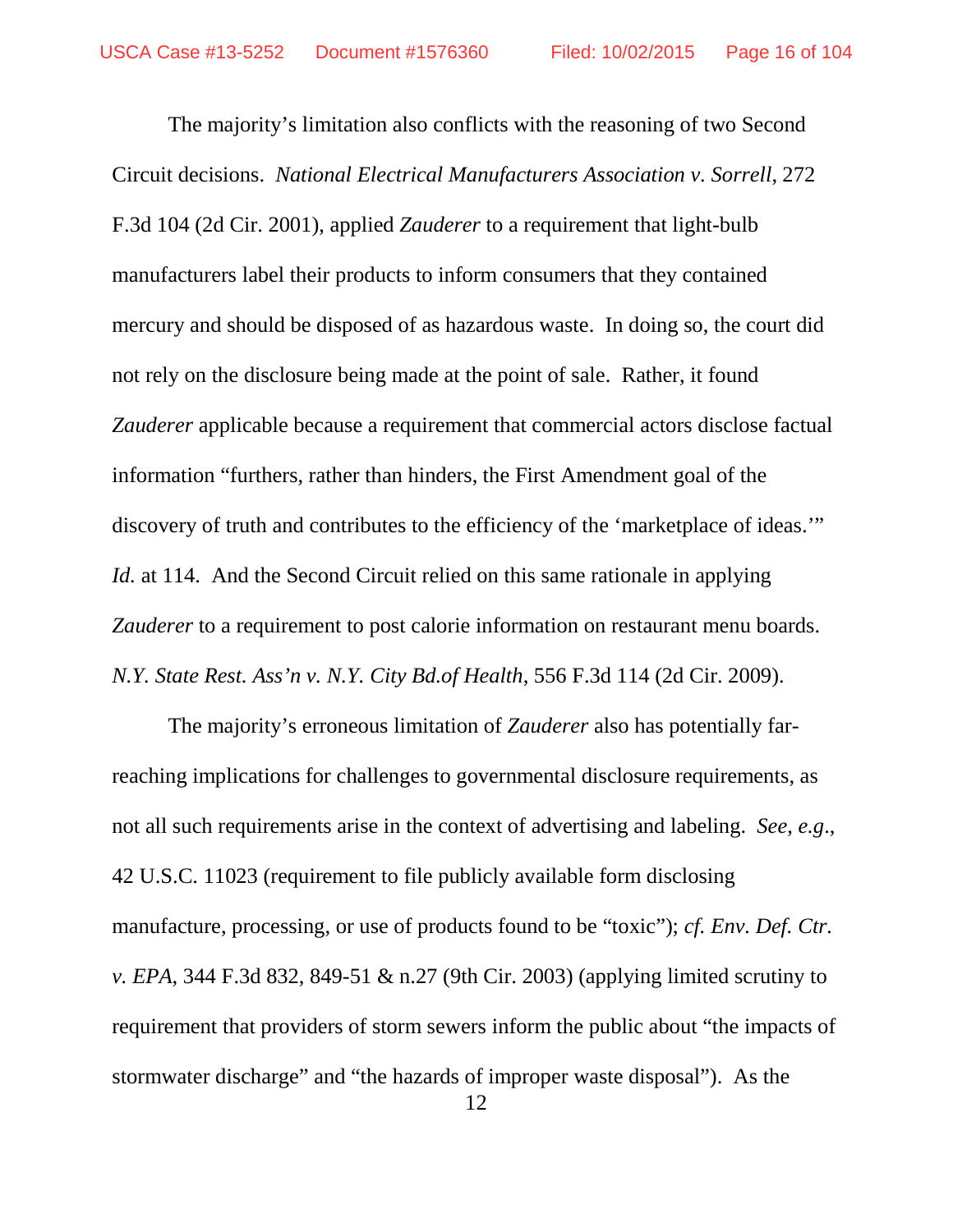Second Circuit stated in *Sorrell*, "[i]nnumerable federal and state regulatory programs require the disclosure of product and other commercial information," and exposing "these long-established programs to searching scrutiny by unelected courts . . . is neither wise nor constitutionally required." 272 F.3d at 116.

Indeed, the majority's holding calls into question the application of *Zauderer* to many disclosures required under the securities laws, including those aimed at preventing investor deception. While the panel majority pointed out that the conflict minerals rule "is not like other disclosure rules the SEC administers," Op. 6, its limitation of *Zauderer* applies equally to the many disclosures required under the securities laws that are not made in the context of product labels or conventional advertising. And those disclosures advance important economic and investor protection interests. <sup>6</sup> *See Full Value Advisors, LLC v. SEC*, 633 F.3d 1101, 1109 (D.C. Cir. 2011) ("Securities regulation involves 'a different balance of concerns' and 'calls for different applications of First Amendment principles.'") (citation omitted); *cf. Wall St. Pub'g*, 851 F.2d at 373-74.

 $6$  This result is in tension with the Supreme Court's statements that the "exchange" of information about securities" is "regulated without offending the First Amendment" and that its commercial speech cases do not "cast doubt on the permissibility of these kinds of commercial regulation." *Ohralik v. Ohio State Bar Ass'n*, 436 U.S. 447, 456 (1978).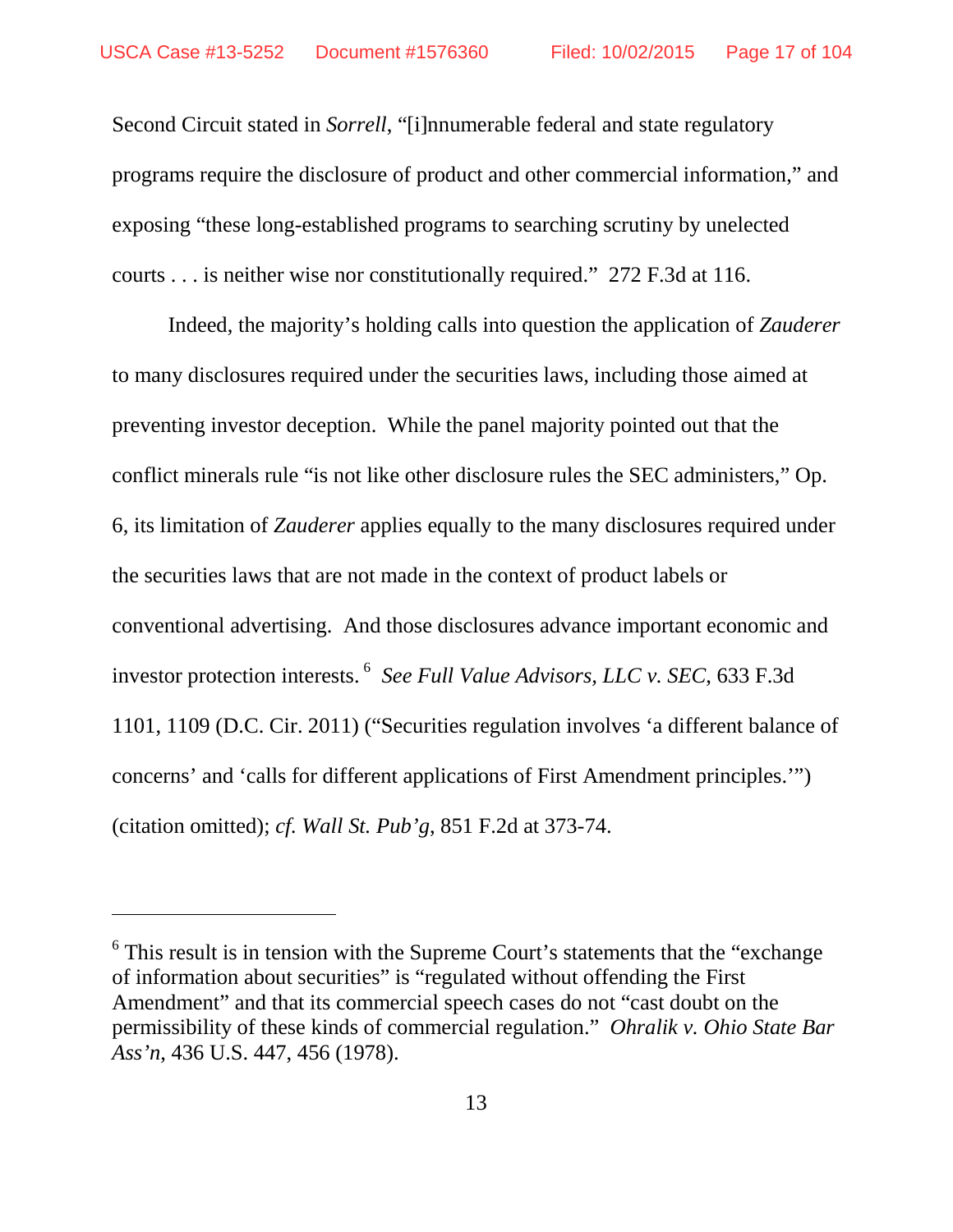The panel majority's alternative reason for not applying *Zauderer* also raises an issue of exceptional importance. In the majority's view, the requirement that issuers describe products that "have not been found to be 'DRC conflict free'" compels a controversial disclosure. While the majority did not make clear what standard it was applying, it suggested that any disclosure about which there is a dispute is "controversial," and thus ineligible for *Zauderer* review. Op. 21. But, as Judge Srinivasan said, that a disclosure touches on a controversial *topic* cannot be sufficient to preclude *Zauderer* review. Such a standard would have required a different outcome in *AMI*. <sup>7</sup> And the "disclosure of factual information about a product in anticipation of a consumer reaction" is "regular fare for government disclosure mandates." Dissent 2. It is precisely when the public's interest in a subject is high that the availability of accurate information is most important. Requiring heightened scrutiny merely because the factual information disclosed relates to a matter of public debate would impede the First Amendment's interest in promoting the robust and free flow of information to inform decisionmaking.

Such a reading of the meaning of "controversial" is also in tension with the Second Circuit's decisions in *Sorrell* and *New York State Restaurant Ass'n*, as the

<sup>7</sup> The majority recognized that its suggestion was in tension with *AMI*'s application of *Zauderer*, calling that application a "puzzle." Op. 21-22.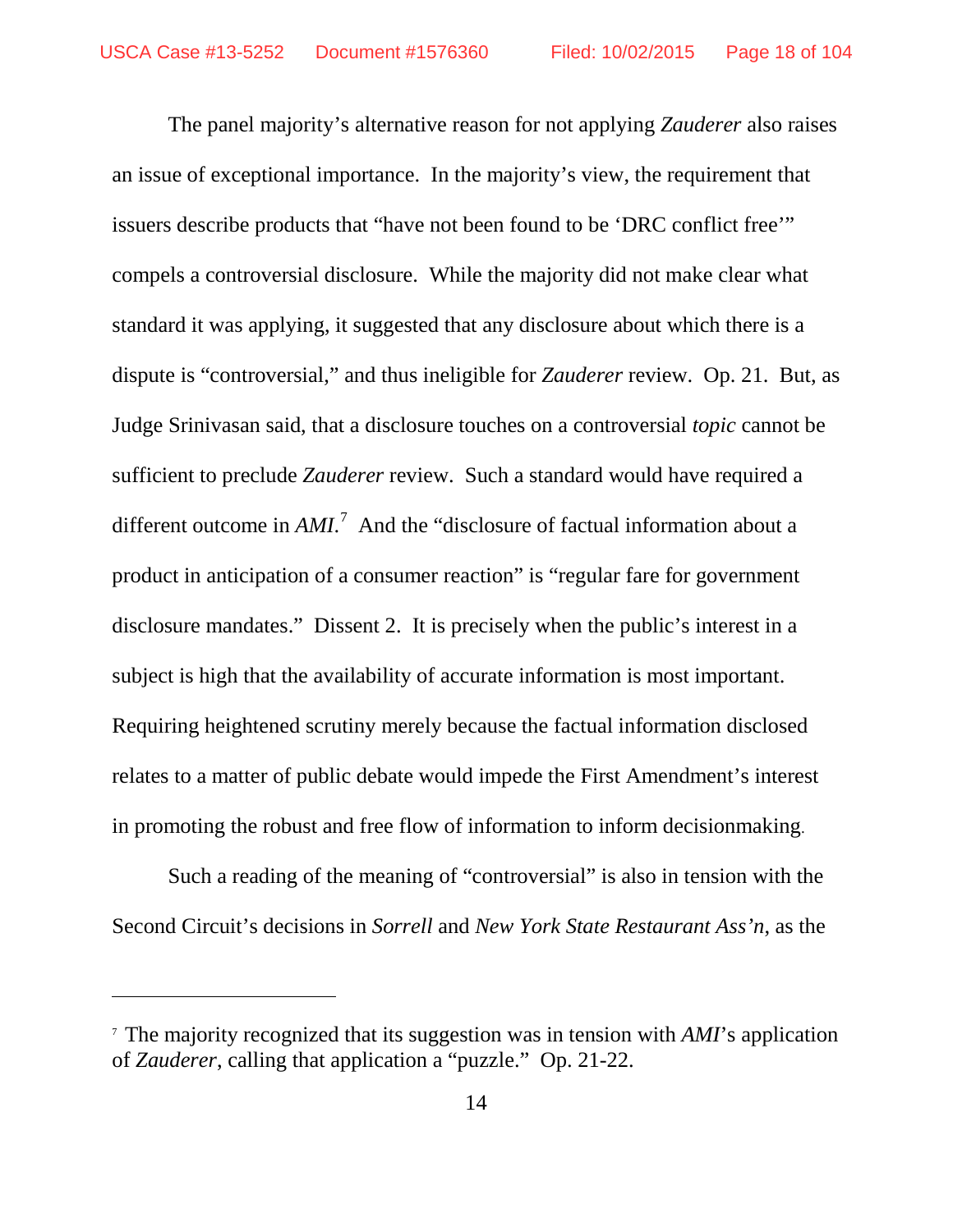disclosures regarding the presence of hazardous waste and calorie content surely

were intended to elicit a consumer response on a matter of public debate. Dissent

at 19; *see also Env. Def. Ctr.*, 344 F.3d at 850. 8

### **CONCLUSION**

For the foregoing reasons, the full court should rehear this case.

Respectfully submitted,

ANNE K. SMALL General Counsel

MICHAEL A. CONLEY Deputy General Counsel

/s/ *Tracey A. Hardin*  TRACEY A. HARDIN Assistant General Counsel

BENJAMIN L. SCHIFFRIN Senior Litigation Counsel

Securities and Exchange Commission 100 F Street N.E. Washington, D.C. 20549-9040 (202) 551-5048 (Hardin)

October 2, 2015

<sup>8</sup> In *Meese v. Keene*, the Supreme Court itself recognized that the remedy under the First Amendment for concerns about the public's reaction to a particular disclosure is not to suppress the speech but, rather, to allow more speech (as the Conflict Minerals Rule does). 481 U.S. 465, 481-84 (1987); *see also Milavetz, Gallop & Milavetz, P.A. v. United States*, 559 U.S. 229, 250 (2010).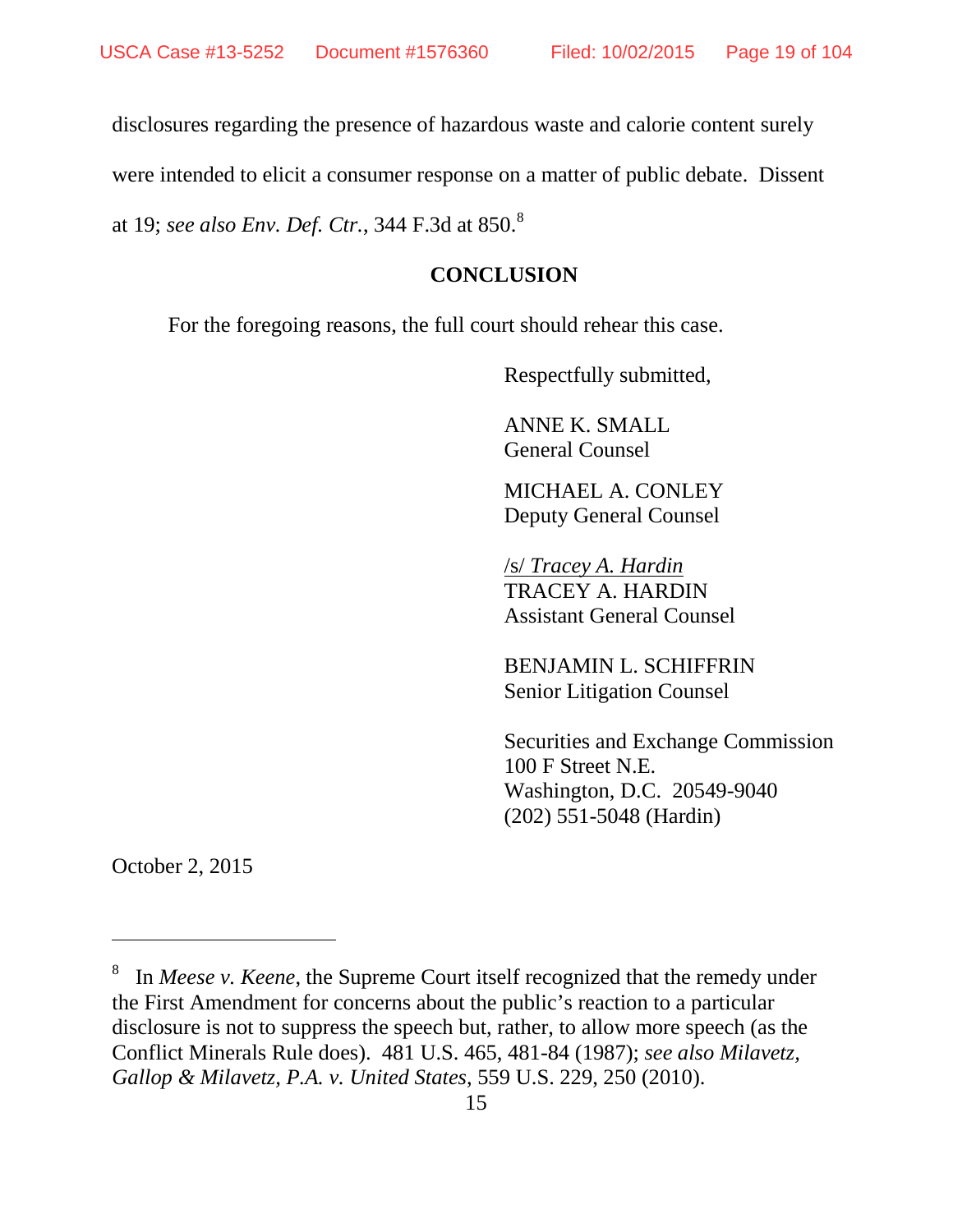ADDENDUM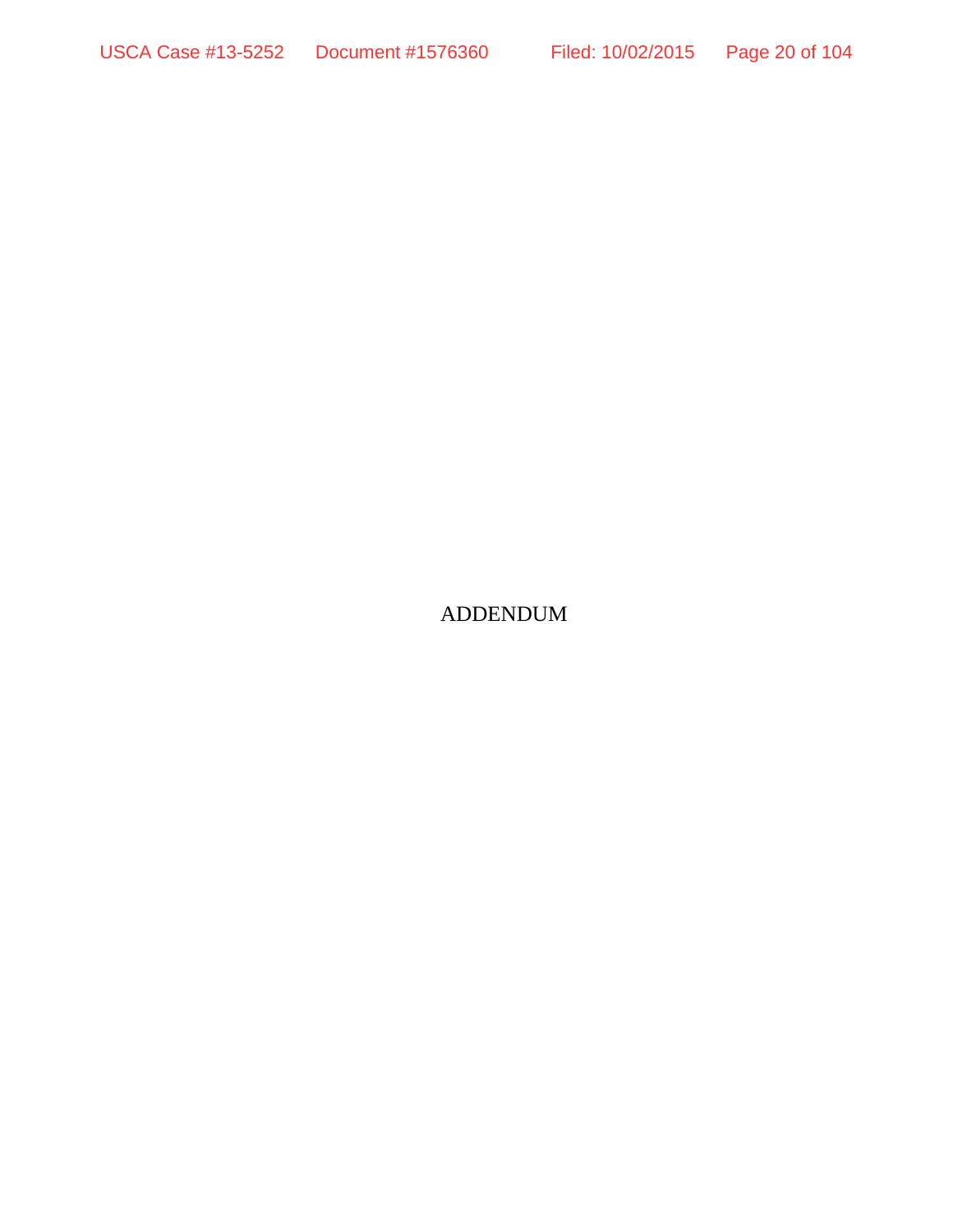## United States Court of Appeals **FOR THE DISTRICT OF COLUMBIA CIRCUIT**

Decided August 18, 2015

No. 13-5252

NATIONAL ASSOCIATION OF MANUFACTURERS, ET AL., APPELLANTS

v.

SECURITIES AND EXCHANGE COMMISSION, ET AL., **APPELLEES** 

On Petitions For Panel Rehearing

*Peter D. Keisler*, *Jonathan F. Cohn*, *Erika L. Maley*, *Steven P. Lehotsky*, *Quentin Riegel*, and *Rachel L. Brand* were on the briefs for appellants.

*Michael A. Conley*, DeputyGeneral Counsel, Securities and Exchange Commission, *Tracey A. Hardin*, Senior Counsel, *Benjamin L. Schiffrin*, Senior Litigation Counsel, and *Daniel Staroselsky*, Senior Counsel were on the briefs for appellees.

*Scott L. Nelson*, *Julie A. Murray*, and *Adina H. Rosenbaum* were on the briefs for intervenors-appellees Amnesty International USA, et al.

*Ronald A. Fein*, *David Hunter Smith*, *David N. Rosen*, and *Jodi Westbrook Flowers* were on the brief for *amici curiae*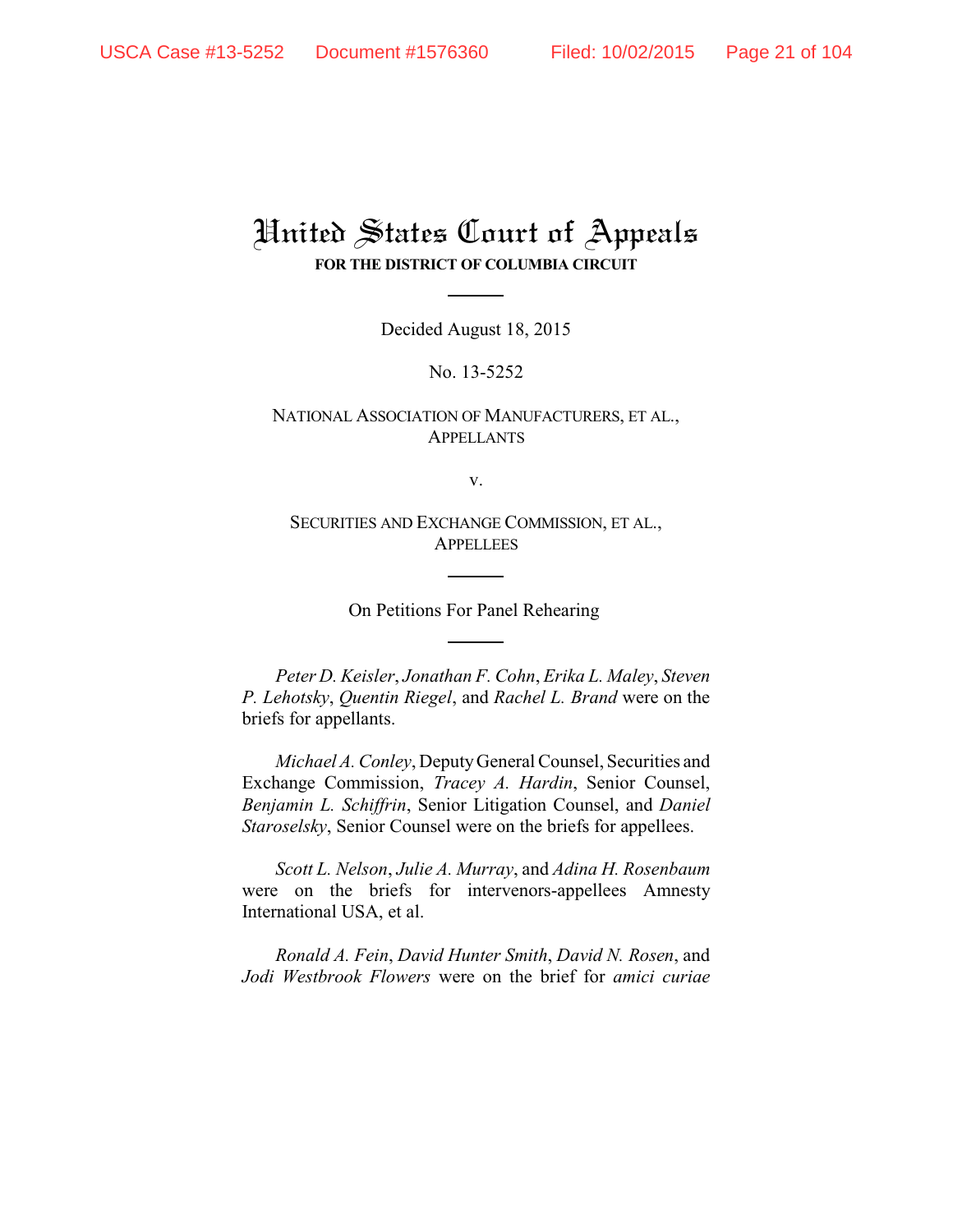Global Witness and Free Speech For People in support of appellees.

Before: SRINIVASAN, *Circuit Judge*, and SENTELLE and RANDOLPH, *Senior Circuit Judges*.

Opinion for the Court filed by *Senior Circuit Judge* RANDOLPH.

Dissenting opinion filed by *Circuit Judge* SRINIVASAN.

RANDOLPH, *Senior Circuit Judge*: We assume familiarity with our opinion in *National Association of Manufacturers v. SEC*, 748 F.3d 359 (D.C. Cir. 2014) ("*NAM*").<sup>1</sup>

The subject of this rehearing is the intervening decision in *American Meat Institute v. U.S. Department of Agriculture*, 760 F.3d 18 (D.C. Cir. 2014) (en banc) ("*AMI*"), and its treatment of *Zauderer v. Office of Disciplinary Counsel of the SupremeCourt of Ohio*, 471 U.S. 626 (1985).

Justice White, writing for the majority in *Zauderer*, expressed the Court's holding with his customary precision: we "hold," he wrote, "that an advertiser's [First Amendment] rights are adequately protected *as long as* disclosure requirements are reasonably related to the State's interest in preventing deception of consumers." *Zauderer*, 471 U.S. at 651 (italics added). In several opinions, our court therefore treated *Zauderer* as limited to compelled speech designed to cure misleading advertising. Government regulations forcing persons to engage in commercial speech for other purposes were evaluated under *Central Hudson Gas & Electric Corp. v. Public Service*

<sup>&</sup>lt;sup>1</sup> For ease of reference, our original opinion and the accompanying concurrence are reprinted in an Appendix to this opinion after the dissent.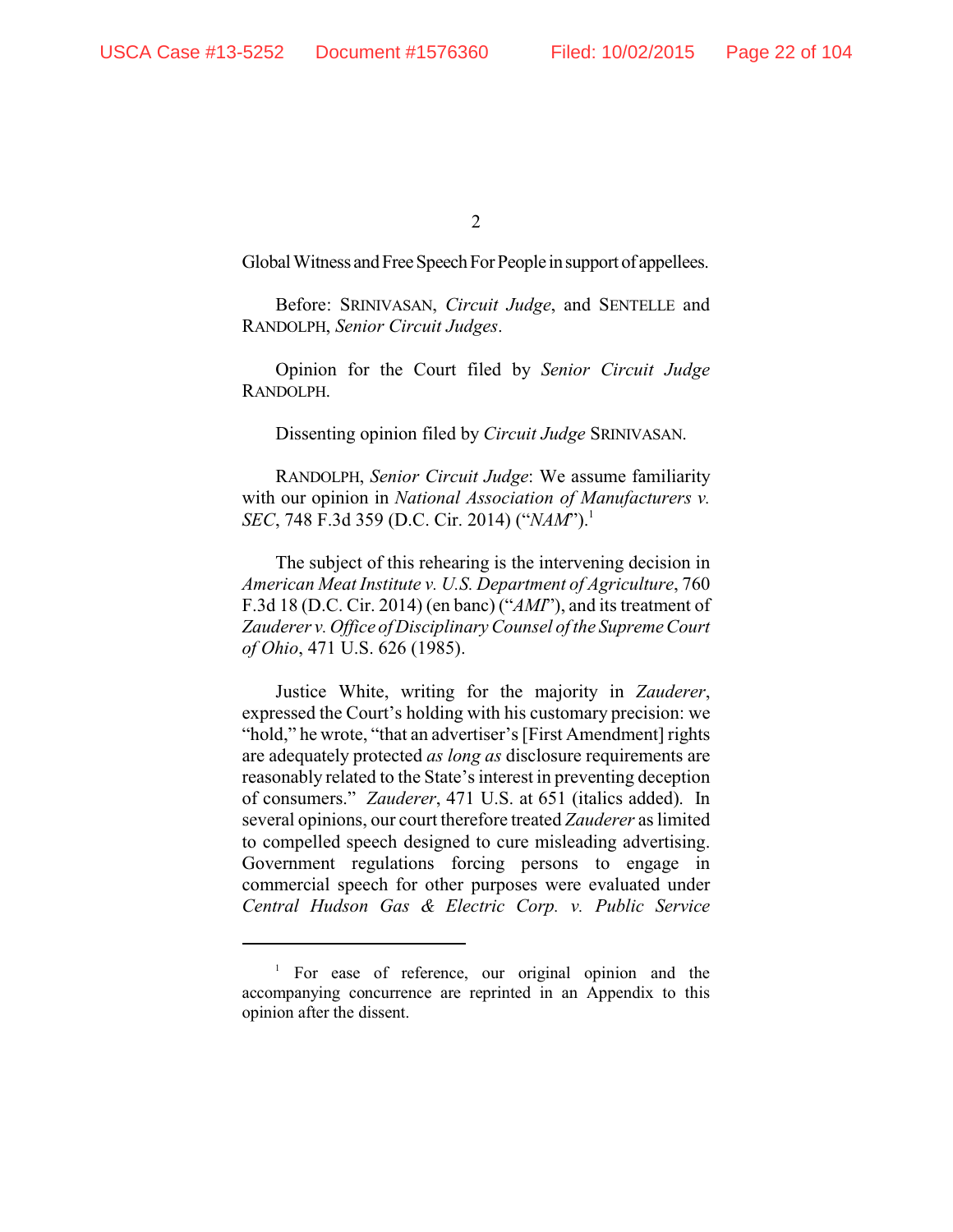*Commission*, 447 U.S. 557, 564-66 (1980), rather than *Zauderer*. *See, e.g.*, *R.J. Reynolds Tobacco Co. v. FDA*, 696 <sup>2</sup> F.3d 1205, 1213-17 (D.C. Cir. 2012); *Nat'l Ass'n of Mfrs. v. NLRB*, 717 F.3d 947, 959 n.18 (D.C. Cir. 2013).<sup>3</sup>

Our initial opinion in this case adhered to circuit precedent and declined to apply *Zauderer* on the ground that the "conflict minerals<sup>"4</sup> disclosures, compelled by the Dodd-Frank law and the implementing regulations of the Securities and Exchange Commission, were unrelated to curing consumer deception. *NAM*, 748 F.3d at 370-71.

After our opinion in *NAM* issued, the en banc court in *AMI* decided that *Zauderer* covered more than a state's forcing disclosures in order to cure what would otherwise be misleading

<sup>4</sup> Gold, tantalum, tin, and tungsten.

<sup>&</sup>lt;sup>2</sup> The *Central Hudson* standard is more demanding than *Zauderer*'s but much less exacting than the Supreme Court's doctrines for evaluating non-commercial speech. *See, e.g.*, *Milavetz, Gallop & Milavetz, P.A. v. United States*, 559 U.S. 229, 249 (2010); *Ibanez v. Fla. Dep't of Bus. & Prof'l Regulation, Bd. of Accountancy*, 512 U.S. 136, 142 (1994).

<sup>&</sup>lt;sup>3</sup> See In re R.M.J., 455 U.S. 191, 203 (1982), holding that when the commercial advertising "is not misleading" the State's regulations, including forced disclosures, must be tested under *Central Hudson*. The Supreme Court later interpreted *R.M.J.* to mean that when advertisements are "not inherently misleading," state-compelled disclosures are to be tested by "*Central Hudson*'s intermediate scrutiny," rather than by *Zauderer*'s looser standard. *Milavetz,* 559 U.S. at 250. *See also Glickman v. Wileman Bros. & Elliot, Inc.*, 521 U.S. at 491 (1997) (Souter, J., dissenting, joined by Chief Justice Rehnquist, and Justices Scalia and Thomas); *Spirit Airlines, Inc. v. Dep't of Transp.*, 687 F.3d 403, 412 (D.C. Cir. 2012).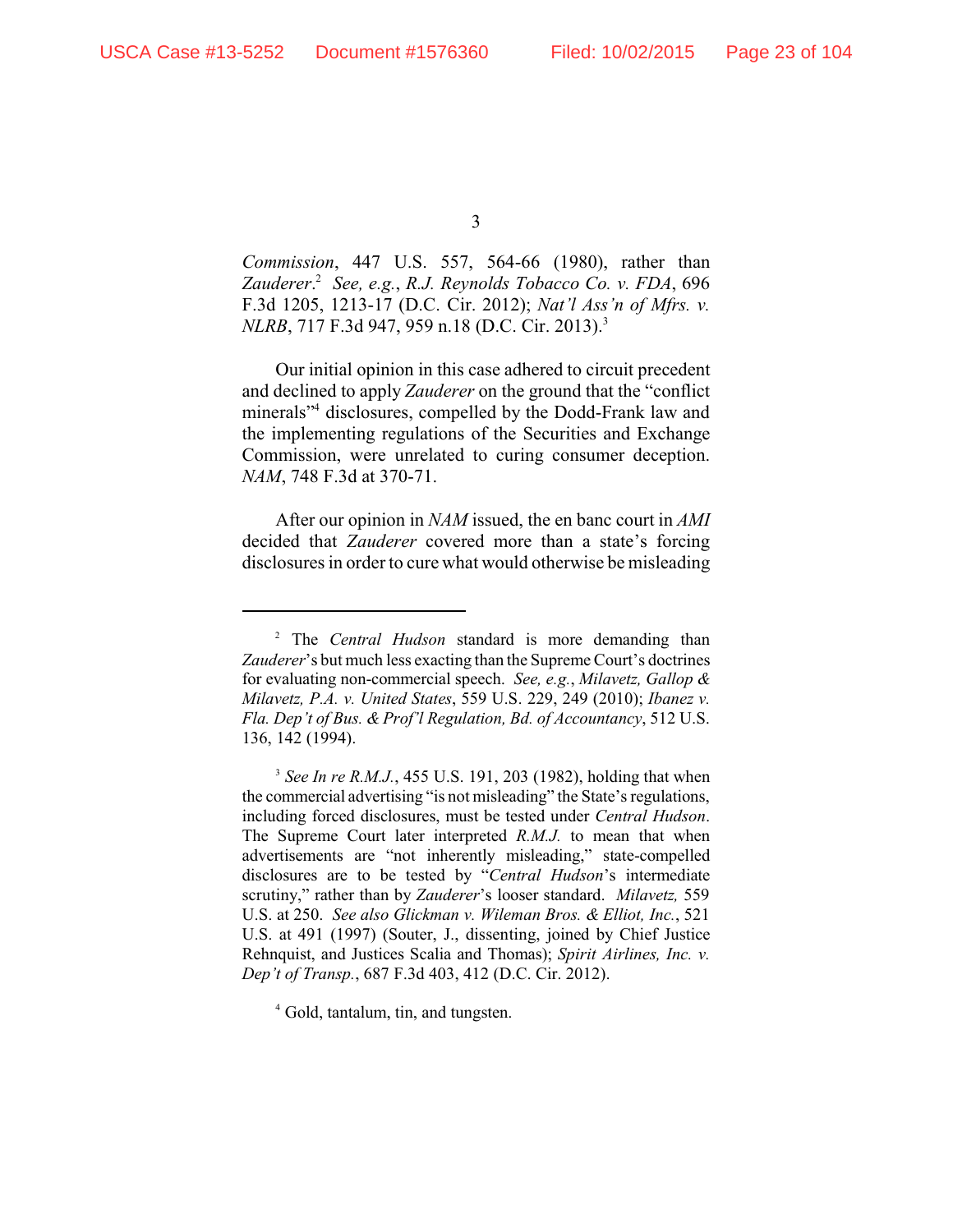advertisements. *AMI*, 760 F.3d at 21-23. Some other governmental interests might suffice. Using *Zauderer*'s relaxed standard of review,<sup>5</sup> AMI held that the federal government had not violated the First Amendment when it forced companies to list on the labels of their meat cuts the country in which the animal was born, raised, and slaughtered. *Id.* at 23, 27. It was of no moment that the governmental objective the *AMI* court identified as sufficient – enabling "consumers to choose American-made products," *id.* at 23 – was one the government disavowed not only when the Department of Agriculture issued its regulations, but also when the Department of Justice defended them in our court, *id.* at 25; *id.* at 46-47 (Brown, J., dissenting).<sup>6</sup> The *AMI* court therefore overruled the portion of

The government's unwillingness to frame its interest in protectionist terms, asthe en banc court did, is understandable. While *AMI* was pending before the panel, and then before the court en banc, the World Trade Organization was conducting a proceeding to determine whether the United States, by requiring country-of-origin labeling, violated its treaty obligations not to engage in protectionism. Canada and Mexico, joined by other countries, had filed a complaint so alleging.

On October 20, 2014, after the *AMI* en banc opinion issued, the WTO compliance panel ruled against the United States. The panel held that the statute and regulations at issue in the *AMI* case violated

The *AMI* court held that *Zauderer* – unlike *Central Hudson* – 5 does not require the government to prove that its disclosure requirement will accomplish its objective. *AMI*, 760 F.3d at 26.

 $\delta$  The en banc court framed the governmental interest in terms of enabling consumers to buy American products, *id.* at 23-24, but the government refrained from articulating any such interest. The only interest the government asserted in *AMI* was the open-ended, unbounded notion of providing consumers with information when they make their purchasing decisions.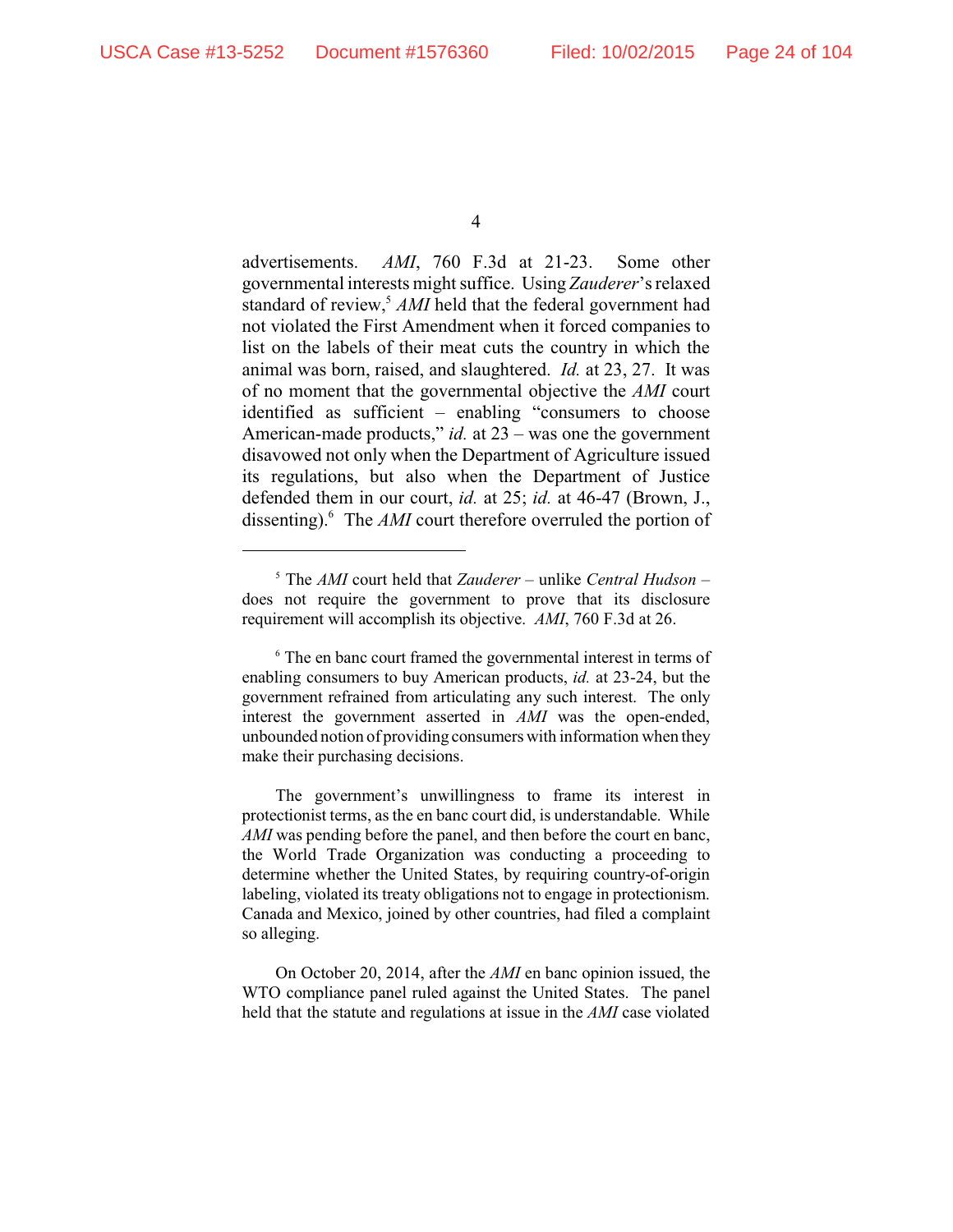our decisions in *NAM*, *R.J. Reynolds*, and *National Association of Manufacturers v. NLRB* holding that the analysis in *Zauderer* was confined to government compelled disclosures designed to prevent the deception of consumers.

In light of the *AMI* decision, we granted the petitions of the Securities and Exchange Commission and intervenor Amnesty International for rehearing to consider what effect, if any, *AMI* had on our judgment that the conflict minerals disclosure requirement in 15 U.S.C.  $\S$  78m(p)(1)(A)(ii) & (E), and the Commission's final rule, 77 Fed. Reg. 56,274, 56,362-65, violated the First Amendment to the Constitution. *See* Order of November 18, 2014. For the reasons that follow we reaffirm our initial judgment.

Before we offer our legal analysis, a pervasive theme of the dissent deserves a brief response. To support the conflict minerals disclosure rule, the dissent argues that the rule is valid because the United States is thick with laws forcing "[i]ssuers of securities" to "make all sorts of disclosures about their products," Dissent at 1. Charles Dickens had a few words about this form of argumentation: "'Whatever is is right'; an aphorism

the treaty obligations of the United States because the regulations accord less favorable treatment to imported livestock than to domestic livestock. The WTO's Appellate Body rejected the United States' appeal on May 18, 2015. *GATT Dispute Panel on United States-Certain Country of Origin Labeling (COOL) Requirements*, Article 21.5 Panel Report (Oct. 20, 2014), Appellate Body Report (May 18, 2015), WT/DS384/RW, WT/DS386/RW. Canada has requested authorization to retaliate and some expect a trade war. *See* Gov't of Canada, *Canada to Seek WTO Authorization in Response to Country of Origin Labeling*; *Editorial: Time to Lose COOL. Avoid Trade War, After WTO Ruling*, HERALD NEWS (CAN.), May 19, 2015; Krista Hughes, *U.S. Loses Meat Labeling Case; Trade War Looms*, Reuters, May 18, 2015.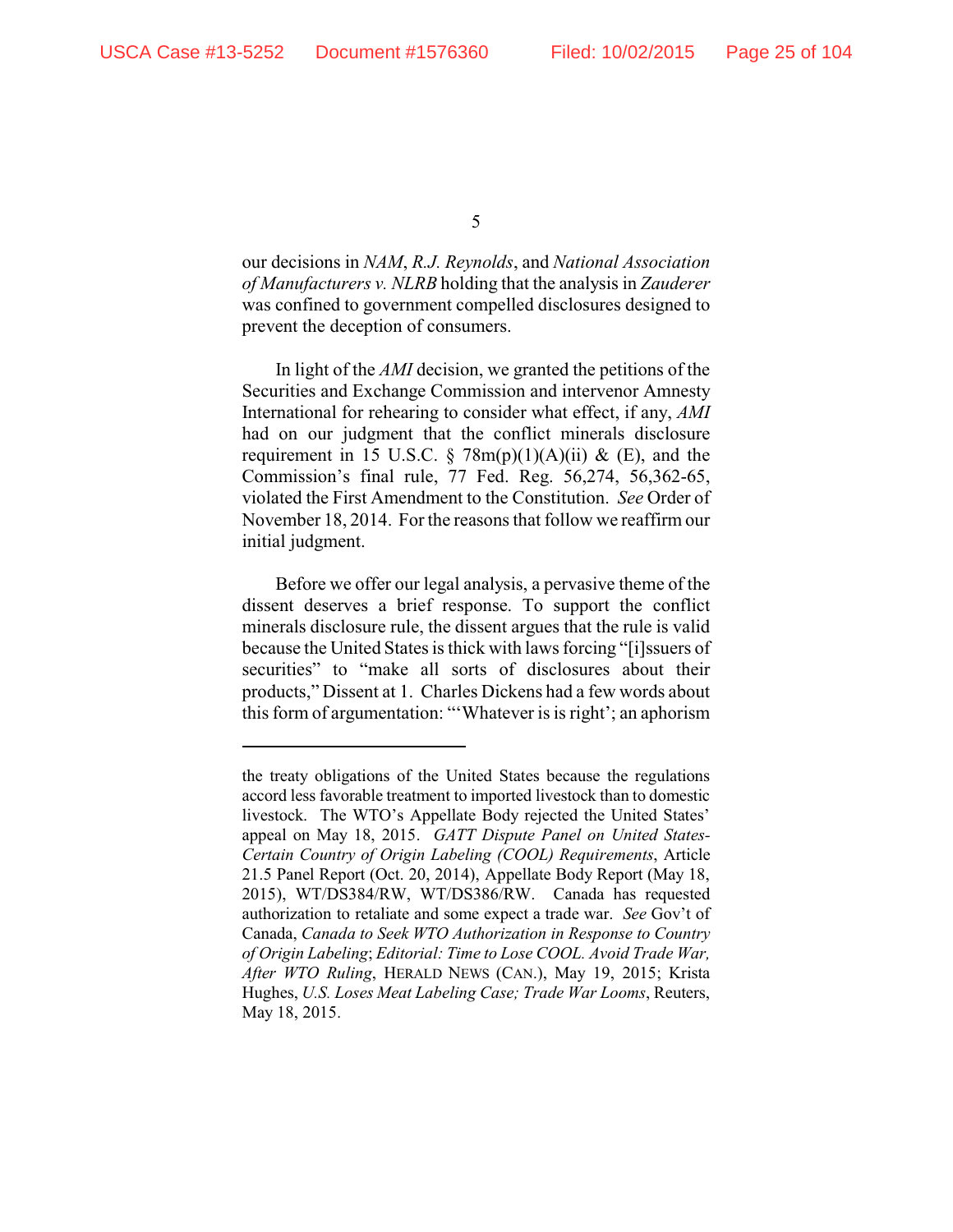that would be as final as it is lazy, did it not include the troublesome consequence, that nothing that ever was, was wrong." CHARLES DICKENS, A TALE OF TWO CITIES 65 (Signet Classics) (1859). Besides, the conflict minerals disclosure regime is not like other disclosure rules the SEC administers. This particular rule, the SEC determined, is "quite different from the economic or investor protection benefits that our rules ordinarily strive to achieve." Conflict Minerals, 77 Fed. Reg. 56,274, 56,350 (Sept. 12, 2012) (codified at 17 C.F.R.  $§$ § 240.13p-1, 249b.400).<sup>7</sup>

As to the First Amendment, we agree with the SEC that "after *AMI*, whether *Zauderer* applies in this case is an open question." Appellee Supp. Br. 10-11. NAM, in its initial briefing and in its supplemental brief on rehearing, argued that *Zauderer* did not apply to this case, not only because the compelled disclosures here were unrelated to curing consumer deception, but also because this government-compelled speech was not within the Supreme Court's category of "commercial speech." Appellants Supp. Br. 18-19; Appellants Br. 53. NAM therefore argued that the commercial speech test of *Central Hudson*, 447 U.S. at 564-66, also did not govern the First Amendment analysis in this case.

 $\alpha$ <sup>7</sup> The dissent likens the disclosures here to the "mine-run of uncontroversial requirements to disclose factual information to consumers." Dissent at 4. But consumer protection was not a reason for the conflict minerals disclosure regime. As the Commission noted, "unlike in most of the securities laws, Congress intended the Conflict Minerals Provision to serve a humanitarian purpose," 77 Fed. Reg. at 56,350, and that purpose was to reduce the trade in minerals from the DRC in order "to inhibit the ability of armed groups in the [DRC] to fund their activities." *Id.* at 56,276.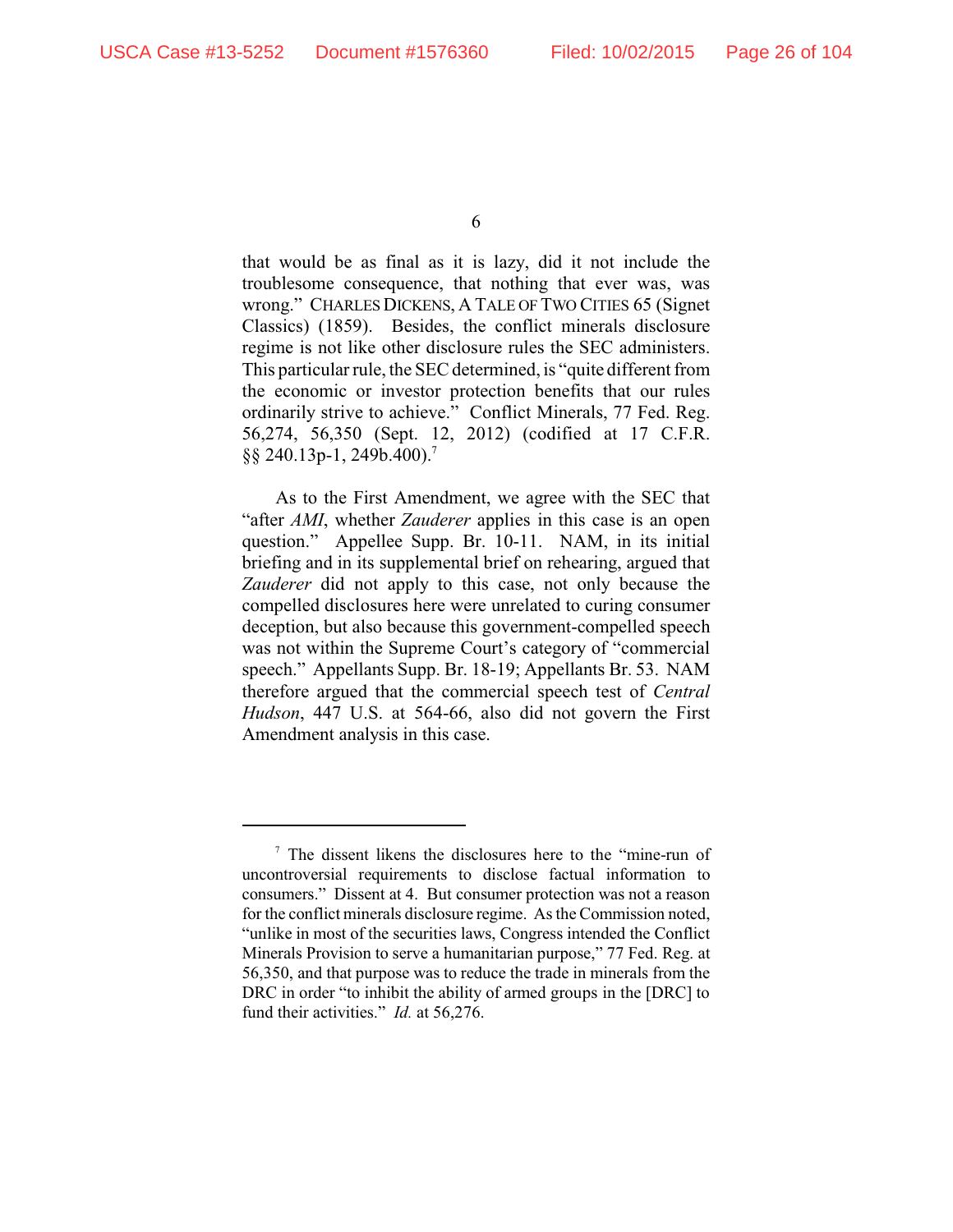In our initial decision we did not decide whether the compelled speech here was commercial speech;<sup>8</sup> we assumed *arguendo* that it was. *NAM v. SEC*, 748 F.3d at 372. Now on rehearing the question looms again. But before we may confront that broad issue, we address a narrower subsidiary question: whether *Zauderer*, as now interpreted in *AMI*, reaches compelled disclosures that are unconnected to advertising or product labeling at the point of sale.

To put the matter differently, even if the conflict minerals disclosures are categorized as "commercial speech," it may not

<sup>&</sup>lt;sup>8</sup> It is easier to discern what the Supreme Court does not consider "commercial speech" than to determine what speech falls within that category. *See Nike, Inc. v. Kasky*, 539 U.S. 654, 655 (2003) (per curiam) (writ of certiorari dismissed as improvidently granted).

For instance, even if "money is spent to project" speech, this does not make it commercial speech. *See Va. State Bd. of Pharmacy v. Va. Citizens Consumer Council, Inc.*, 425 U.S. 748, 761 (1976). Otherwise there is no explaining cases such as *New York Times Co. v. Sullivan*, 376 U.S. 254 (1964), and *Buckley v. Valeo*, 424 U.S. 1 (1976). Speech "carried in a form" sold for profit does not render it commercial speech under the Court's decisions. *Va. Pharmacy*, 425 U.S. at 761. Otherwise books, newspapers, and television programming would all be commercial speech. *Id.* Not all speech soliciting money is commercial speech. Otherwise, *Riley v. National Federation of the Blind of North Carolina*, 487 U.S. 781 (1988), and other cases such as *Cantwell v. Connecticut*, 310 U.S. 296 (1940), would have been decided differently. The Court has also determined that just because the speech is about "a commercial subject," it does not fall into the category of commercial speech, otherwise "business section editorials would be commercial speech; and it isn't even factual speech on a commercial subject, or else business section news reporting would be commercial speech." Alex Kozinski & Stuart Banner, *Who's Afraid of Commercial Speech?*, 76 VA. L. REV. 627, 638 (1990) (citing *Va. Pharmacy*, 425 U.S. at 761-62).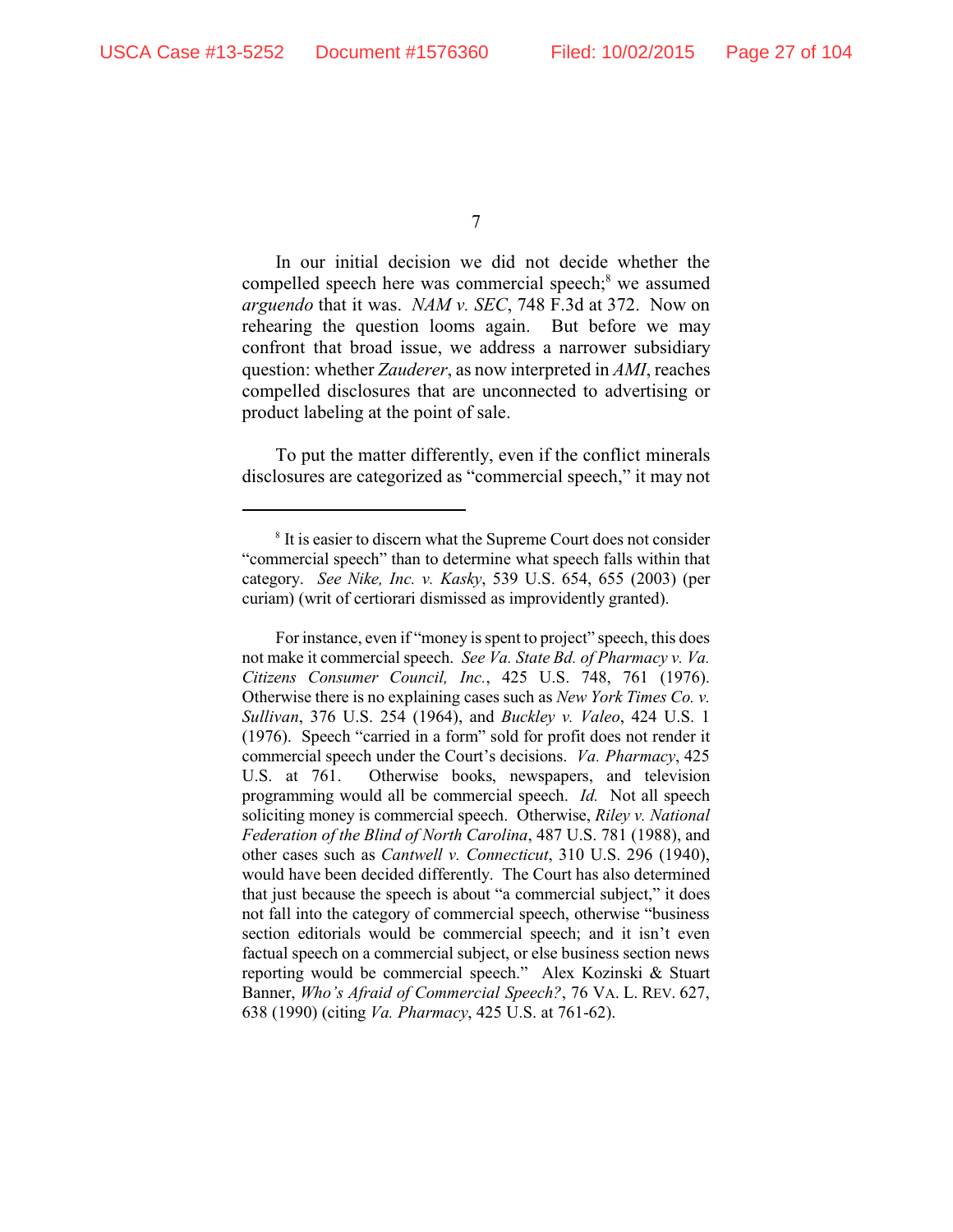follow that *Zauderer*'s loose standard of review<sup>9</sup> rather than the more demanding standard of *Central Hudson* determines whether the law violates the First Amendment rights of those who are subject to the government's edicts.

Conflict minerals disclosures are to be made on each reporting company's website and in its reports to the SEC. In the rulemaking, the SEC acknowledged that the statute – and its regulations – were "directed at achieving overall social benefits," that the law was not "intended to generate measurable, direct economic benefits to investors or issuers," and that the regulatory requirements were "quite different from the economic or investor protection benefits that our rules ordinarily strive to achieve." 77 Fed. Reg. at 56,350.<sup>10</sup>

The SEC thus recognized that this case does not deal with advertising or with point of sale disclosures. Yet the Supreme Court's opinion in *Zauderer* is confined to advertising, emphatically and, one may infer, intentionally. In a lengthy opinion, the Court devoted only four pages to the issue of compelled disclosures. *Zauderer*, 471 U.S. at 650-53. Yet in those few pages the Court explicitly identified advertising as the

*See Milavetz, Gallop & Milavetz*, 559 U.S. at 249; and note 5 9 *supra*.

<sup>&</sup>lt;sup>10</sup> See Mary Jo White, Chairwoman, Sec. & Exch. Comm'n, A.A. Sommer, Jr. Corporate Securities and Financial LawLecture, Fordham Law School (Oct. 3, 2013) ("Seeking to improve safety in mines for workers or to end horrible human rights atrocities in the Democratic Republic of the Congo are compelling objectives, which, as a citizen, I wholeheartedly share. But, as the Chair of the SEC, I must question, as a policy matter, using the federal securities laws and the SEC's powers of mandatory disclosure to accomplish these goals.").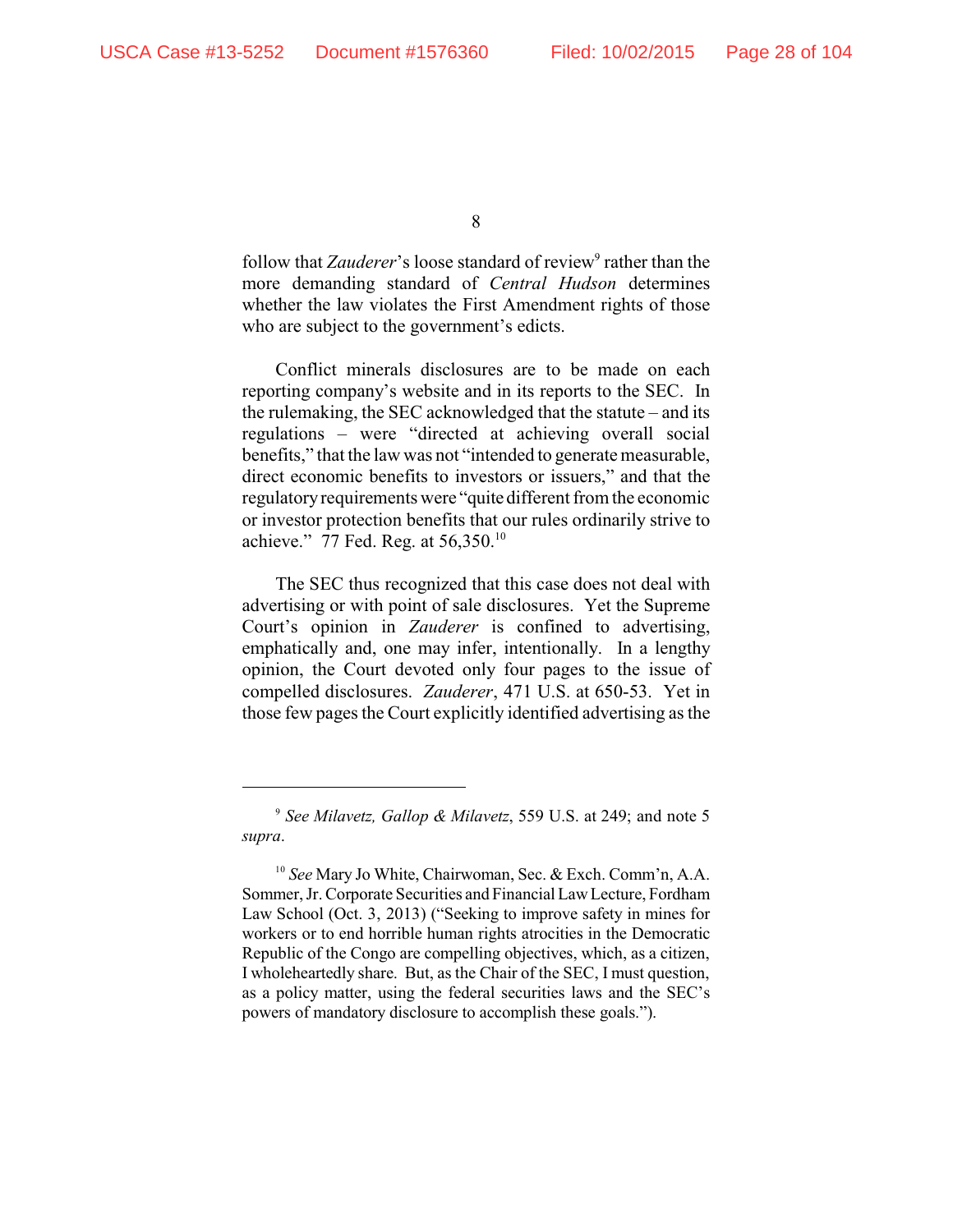reach of its holding no less than thirteen times. $\frac{11}{11}$  Quotations in the preceding footnote prove that the Court was not holding that any time a government forces a commercial entity to state a message of the government's devising, that entity's First Amendment interest is minimal. Instead, the *Zauderer* Court – in a passage *AMI* quoted, 760 F.3d at 22 – held that the advertiser's "constitutionally protected interest in *not* providing any particular factual information *in his advertising* is minimal." *Zauderer*, 471 U.S. at 651 (last italics added).

For these reasons the Supreme Court has refused to apply *Zauderer* when the case before it did not involve voluntary commercial advertising.<sup>12</sup> In *Hurley v. Irish-American Gay,* 

 $12$  Whatever the commercial speech doctrine entails, commercial advertising is at least at the heart of the matter. *See, e.g.*, *Central Hudson*, 447 U.S. at 563 ("The First Amendment's concern for commercial speech is based on the informational function of advertising."); *Pittsburgh Press Co. v. Pittsburgh Comm'n on Human Relations*, 413 U.S. 376, 385 (1973) ("The critical feature of the advertisement [making it commercial speech] was that . . . it did no more than propose a commercial transaction . . .."); *Bolger v. Youngs Drug Prods. Corp.*, 463 U.S. 60, 66 (1983) ("[T]he core notion of

<sup>&</sup>lt;sup>11</sup> Consider the following excerpts from *Zauderer* with our italics added: "the Dalkon Shield *advertisement*," *id.* at 650; "the *advertisement*, absent the required disclosure," *id.*; "In requiring attorneys who *advertise*," *id.*; "The State has attempted only to prescribe what shall be orthodox in commercial *advertising*," *id.* at 651; "a requirement that appellant include in his *advertising* purely factual and uncontroversial information," *id.*; "appellant's constitutionally protected interest in *not* providing any particular factual information in his *advertising* is minimal," *id.*; "an *advertiser's* interests," *id.*; "the *advertiser's* First Amendment rights," *id.*; "an *advertiser's* rights," *id.*; "attorney *advertising*," *id.* at 652; "Appellant's *advertisement*," *id.*; "The *advertisement*," *id.*; "The State's position that it is deceptive to employ *advertising*," *id.*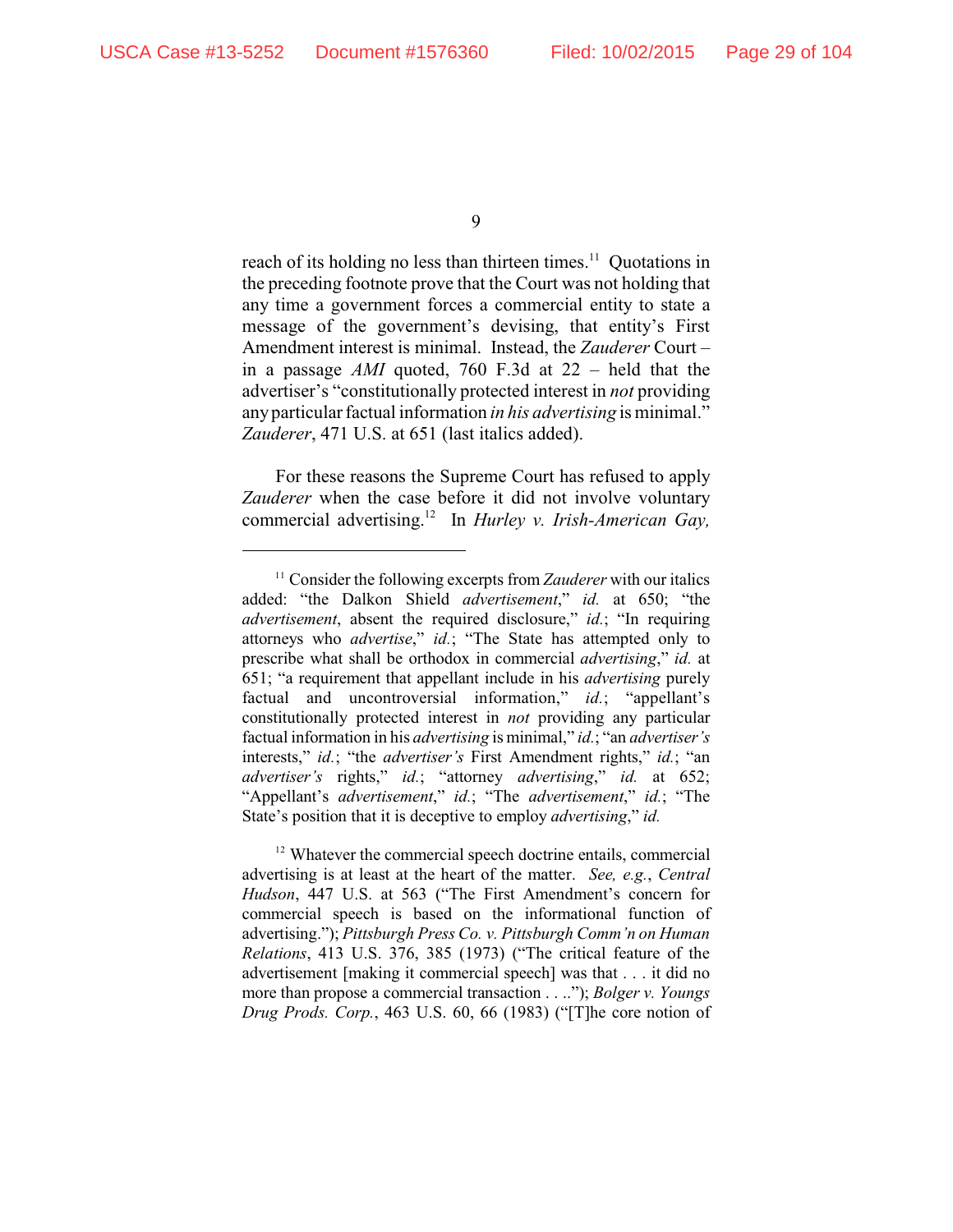*Lesbian and Bisexual Group of Boston*, 515 U.S. 557 (1995), a unanimous Supreme Court treated *Zauderer* as a decision permitting the government "at times" to "'prescribe what shall be orthodox in commercial advertising' by requiring the dissemination of 'purely factual and uncontroversial information.'" *Hurley*, 515 U.S. at 573. But *Hurley* went on to stress that "*outside that context*" (commercial advertising) the "general rule" is "that the speaker has the right to tailor the speech" and that this First Amendment right "applies not only to expressions of value, opinion, or endorsement, but equally to statements of fact the speaker would rather avoid." *Id.* (italics added). The Court added that this constitutional rule was "enjoyed by business corporations generally." *Id.* at 574.

*United States v. United Foods, Inc.*, 533 U.S. 405 (2001), distinguished *Zauderer*for much the same reason. United Foods claimed that a federal law compelling it to fund generalized advertising for mushrooms violated the company's First Amendment rights. United Foods thought the mushrooms it

commercial speech [is] speech which does no more than propose a commercial transaction." (internal quotation marks omitted)); *Spirit Airlines*, 687 F.3d at 412 ("The speech at issue here – the advertising of prices – is quintessentially commercial insofar as it seeks to do no more than propose a commercial transaction." (internal quotation marks omitted)); *Bad Frog Brewery, Inc. v. N.Y. State Liquor Auth.*, 134 F.3d 87, 97 (2d Cir. 1998) ("The 'core notion' of commercial speech includes 'speech which does no more than propose a commercial transaction.' Outside this so-called 'core' lie various forms of speech that combine commercial and noncommercial elements. Whether a communication combining those elements is to be treated as commercial speech depends on factors such as whether the communication is an advertisement, whether the communication makes reference to a specific product, and whether the speaker has an economic motivation for the communication." (internal citations omitted)).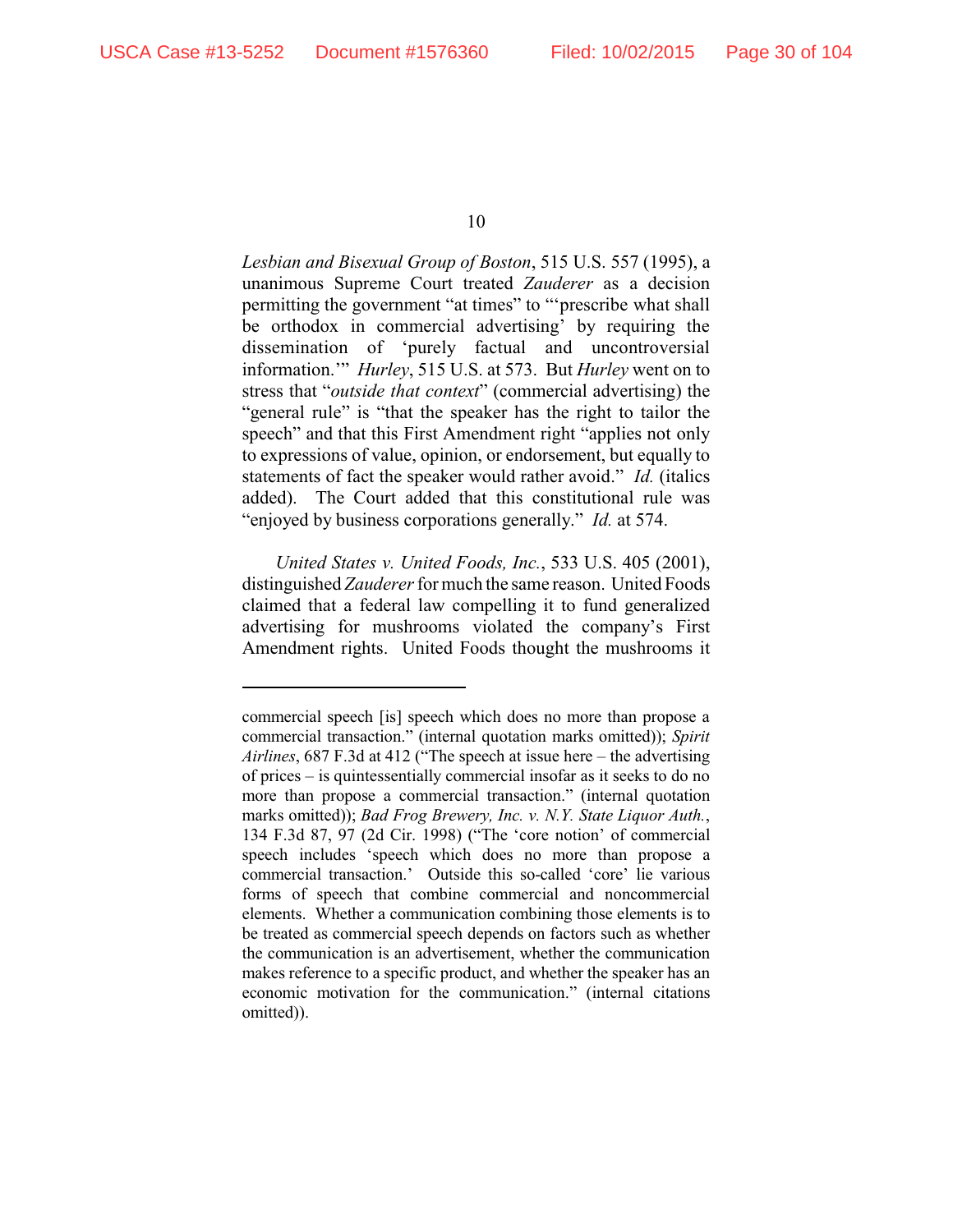produced were superior to others. Although the Court indicated that the United Foods' forced contribution was commercial speech, the First "Amendment may prevent the government from compelling individuals to express certain views or from compelling certain individuals to pay subsidies for speech to which they object." *Id.* at 410 (internal citations omitted). As to *Zauderer*, the Court found that decision inapplicable because – as in this case – *United Foods* did not deal with "voluntary advertising" or advertising by the company's "own choice." *Id.* at  $416^{13}$ 

In answer to the SEC's "open question," we therefore hold that *Zauderer* has no application to this case.<sup>14</sup> This puts the

 $14$  In calling our holding a "newly minted constriction of *Zauderer*" to advertising, Dissent at 9, the dissent distorts not only the language of *Zauderer* itself, but also the Supreme Court's decisions in *Hurley* and *United Foods* distinguishing *Zauderer* on the ground that it applied only to commercial or voluntary advertising.

The dissent also detects an anomaly: if the conflict minerals disclosure were required at the point of sale of the company's product, *Zauderer* would apply but if, as here, the disclosure is required once a year on the company's website, *Central Hudson* applies. Dissent at 9-10. What the dissent fails to see is that this dichotomy results from

<sup>&</sup>lt;sup>13</sup> The *AMI* en banc majority did not mention *Hurley*'s or *United Foods*' distinction of *Zauderer*. Perhaps the cases escaped attention or perhaps the *AMI* majority believed that product labeling at the point of sale was simply an adjunct of advertising, to which *Zauderer* did apply. The dissent in this case would dismiss *Hurley* and *United Foods* on the ground that both opinions were merely describing "*Zauderer*'s factual context." Dissent at 11-12. This will not wash. Of course both opinions describe *Zauderer*. The important point is why *Hurley* and *United Foods* do so – to explain that *Zauderer* did not apply because the case before the Court did not involve commercial advertising (*Hurley*) or voluntary advertising (*United Foods*).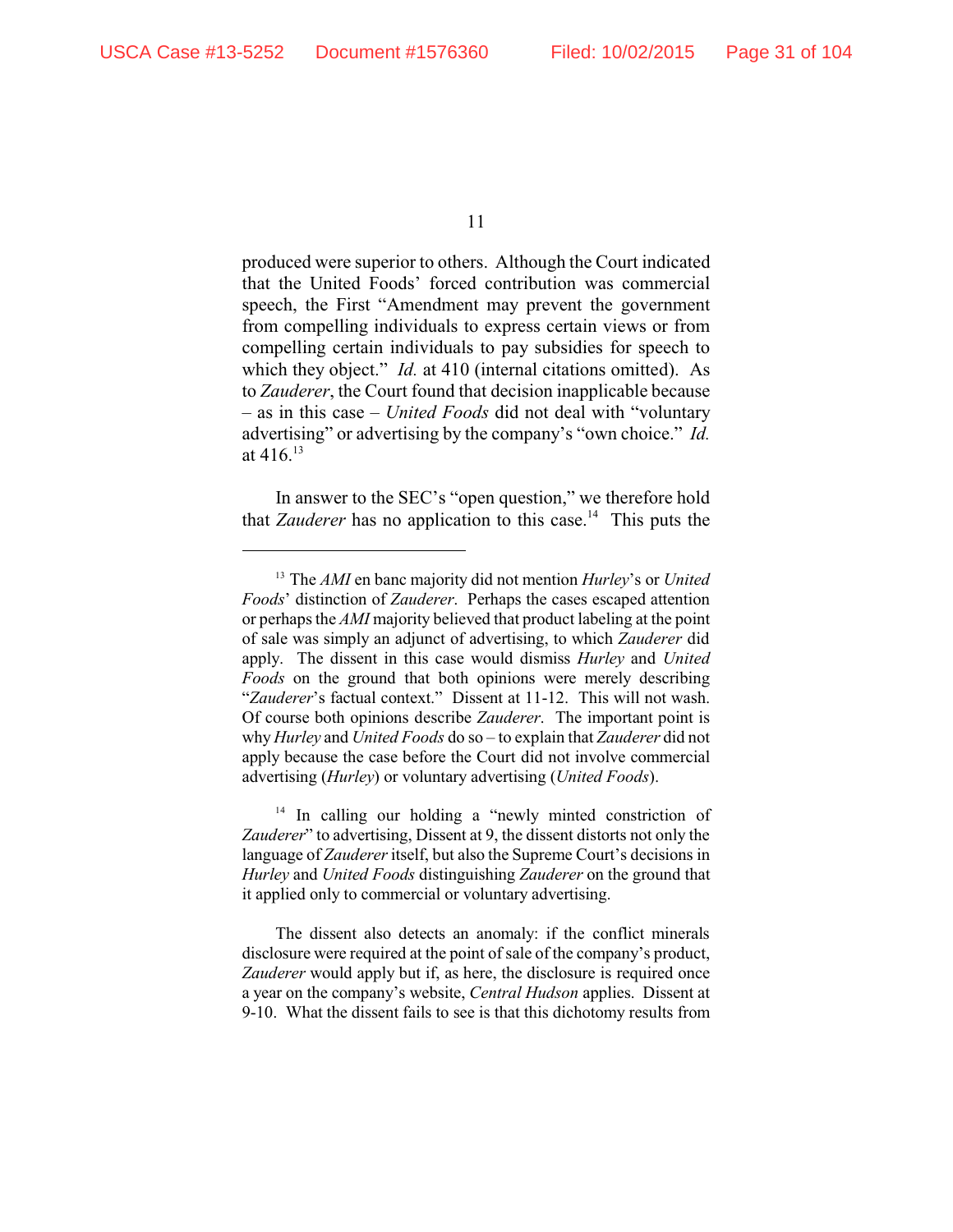case in the same posture as in our initial opinion when we determined that *Zauderer* did not apply, but for a different reason. As we ruled in our initial decision, we need not decide whether "strict scrutiny or the *Central Hudson* test for commercial speech" applies. *NAM*, 748 F.3d at 372. For the reasons we gave in that opinion, *id.* at 372-73, the SEC's "final rule does not survive even *Central Hudson*'s intermediate standard." *Id.* at 372. We need not repeat our reasoning in this regard.

But given the flux and uncertainty of the First Amendment doctrine of commercial speech,<sup>15</sup> and the conflict in the circuits regarding the reach of *Zauderer*,<sup>16</sup> we think it prudent to add an alternative ground for our decision. It is this. Even if the compelled disclosures here are commercial speech and even if *AMI*'s view of *Zauderer* governed the analysis, we still believe that the statute and the regulations violate the First Amendment.

To evaluate the constitutional validity of the compelled conflict minerals disclosures, the first step under *AMI* (and *Central Hudson*) is to identify and "assess the adequacy of the

the *AMI* decision stretching *Zauderer* to cover laws compelling disclosures at the time of sale for reasons other than preventing consumer deception. In other words if there is something anomalous, it is attributable to *AMI*, not our decision here, which follows Supreme Court precedents confining the *Zauderer* standard to "voluntary advertising." *United Foods*, 533 U.S. at 416.

<sup>&</sup>lt;sup>15</sup> See AMI, 760 F.3d at 43 (Brown, J., dissenting).

*See Dwyer v. Cappell*, 762 F.3d 275, 282-85 (3d Cir. 2014); <sup>16</sup> *Disc. Tobacco City &Lottery, Inc. v. United States*, 674 F.3d 509, 559 n.8 (6th Cir. 2012) (opinion for the court by Stranch, J.); *Entm't Software Ass'n v. Blagojevich*, 469 F.3d 641, 651-53 (7th Cir. 2006); *Nat'l Elec. Mfrs. Ass'n v. Sorrell*, 272 F.3d 104, 115 (2d Cir. 2001).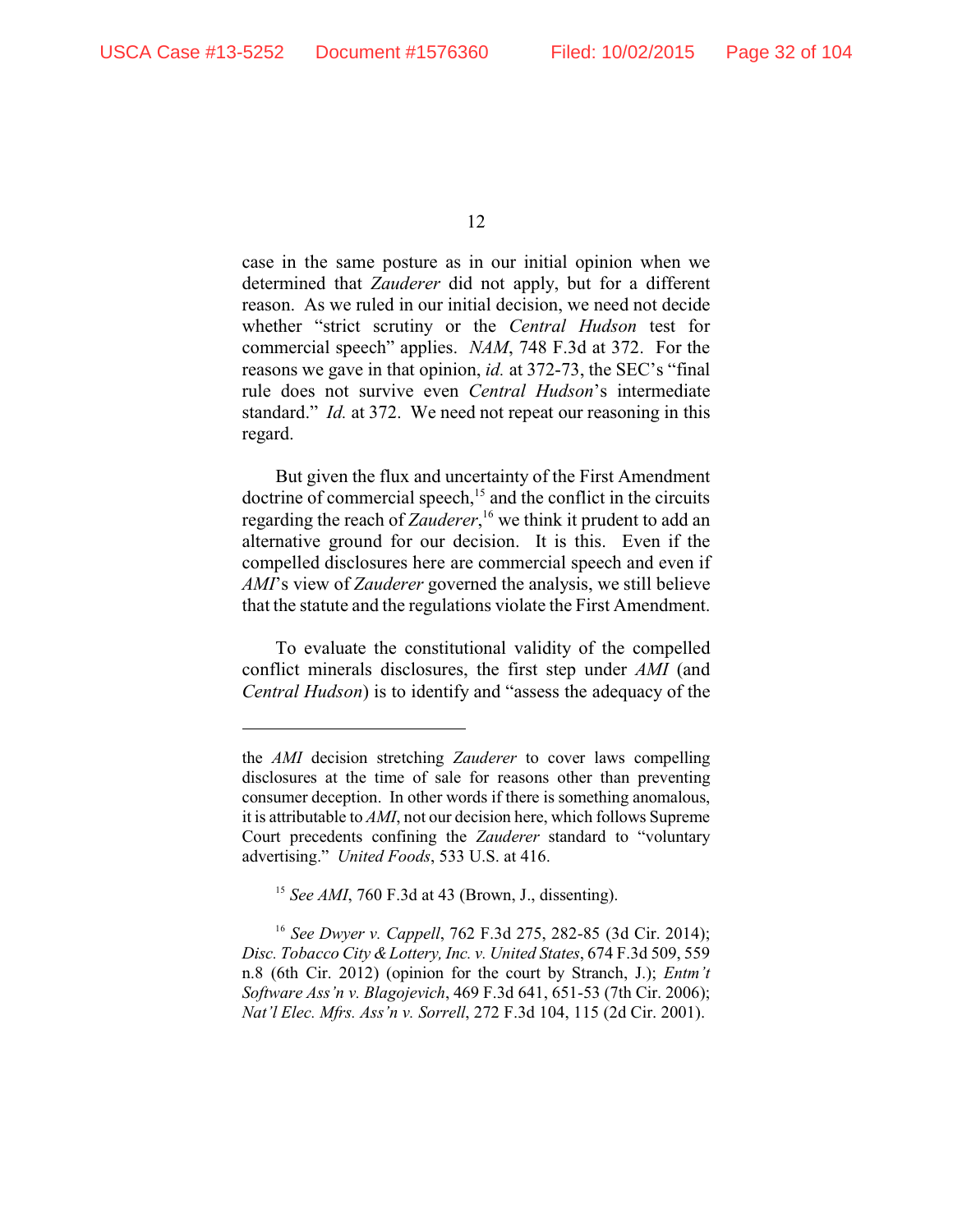[governmental] interest motivating" the disclosure requirement. *AMI*, 760 F.3d at 23. Oddly, the SEC's Supplemental Brief does not address this subject. In the first round of briefing the SEC described the government's interest as "ameliorat[ing] the humanitarian crisis in the DRC." Appellee Br.  $26$ <sup>17</sup> We will treat this as a sufficient interest of the United States under *AMI* and *Central Hudson*.

After identifying the governmental interest or objective, we are to evaluate the effectiveness of the measure in achieving it. *AMI*, 760 F.3d at 26; *see, e.g.*, *Ibanez v. Fla. Dep't of Bus. & Prof. Reg.*, 512 U.S. 136, 146 (1994); *Central Hudson*, 447 U.S. at 564-66.<sup>18</sup> Although the burden was on the government, *see Ibanez*, 512 U.S. at 146, here again the SEC has offered little substance beyond citations to statements by two Senators and members of the executive branch, and a United Nations resolution. The government asserts that this is a matter of foreign affairs and represents "the type of 'value judgment based on the common sense of the people's representatives' for which

Show us not the aim without the way. 18 For ends and means on earth are so entangled That changing one, you change the other too; Each different path brings other ends in view.

ARTHUR KOESTLER, DARKNESS AT NOON 241 (1940).

 $17$  The SEC said much the same in the rulemaking – that the interest was "the promotion of peace and security in the Congo," rather than "economic or investor protection benefits that [SEC] rules ordinarily strive to achieve." 77 Fed. Reg. at 56,350; *see also id.* at 56,276. In fact, the statute and rule "may provide significant advantage to foreign companies that are not reporting in the United States" and may place public companies in this country at a "competitive disadvantage" against private companies who are not subject to the SEC's reporting rules. *Id.* at 56,350.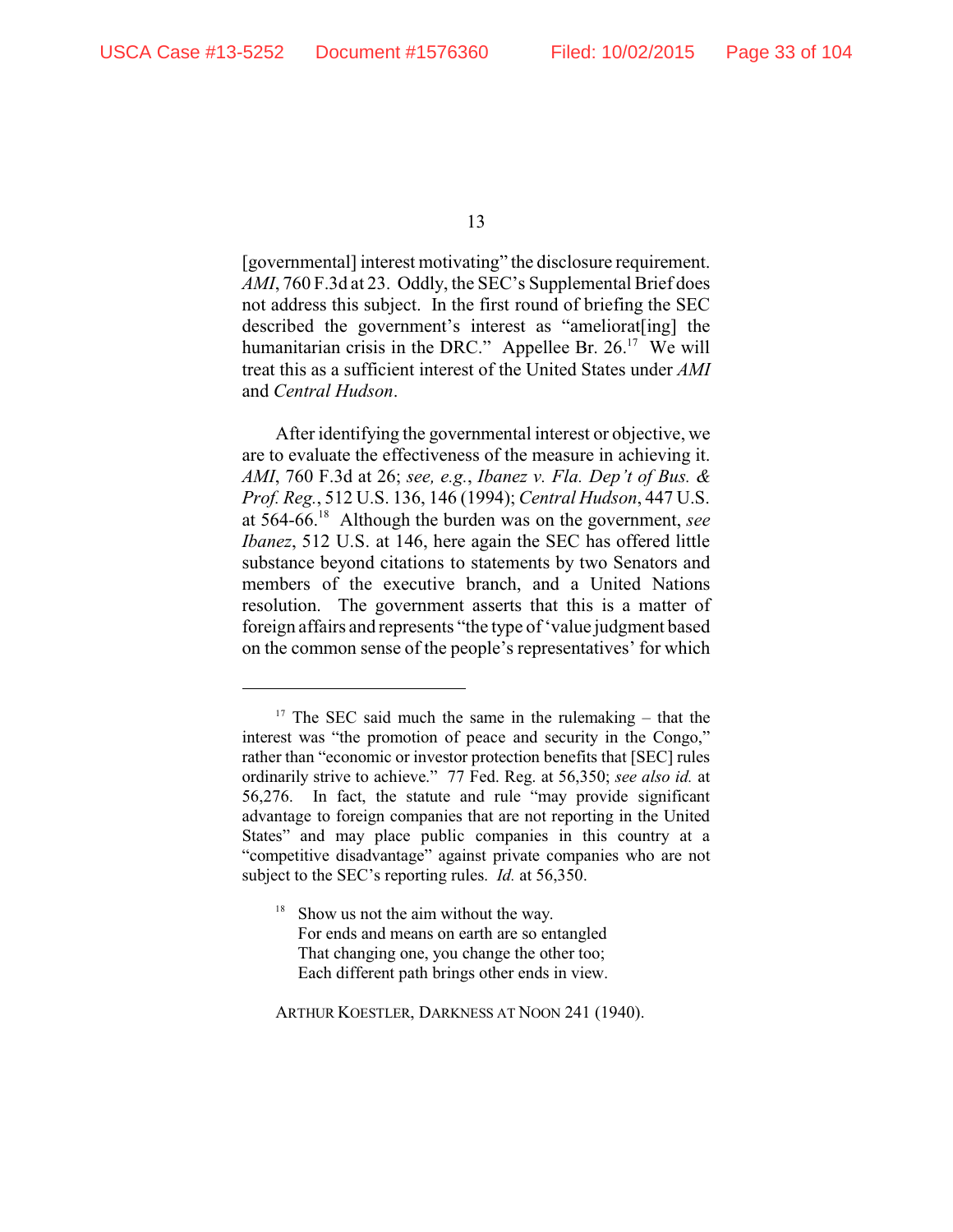this Court has not required more detailed evidence." Appellee Br. 64 (quoting *Nat'l Ass'n of Mfrs. v. Taylor*, 582 F.3d 1, 16 (D.C. Cir. 2009)). As the government notes, in the area of foreign relations, "conclusions must often be based on informed judgment rather than concrete evidence." *Holder v. Humanitarian Law Project*, 561 U.S. 1, 34-35 (2010).

But in the face of such evidentiary gaps, we are forced to assume what judgments Congress made when crafting this rule. The most obvious stems from the cost of compliance, estimated to be \$3 billion to \$4 billion initially and \$207 million to \$609 million annually thereafter,  $\frac{19}{9}$  see 77 Fed. Reg. at 56,334, and the prospect that some companies will therefore boycott mineral suppliers having any connection to this region of Africa.<sup>20</sup> How would that reduce the humanitarian crisis in the region? The idea must be that the forced disclosure regime will decrease the revenue of armed groups in the DRC and their loss of revenue

The high cost of compliance provides an incentive for issuers to choose only suppliers that obtain their minerals exclusively from outside the Covered Countries, thereby avoiding the need to prepare a Conflict Minerals Report. To the extent that Covered Countries are the lowest cost suppliers of the minerals affected by the statute, [such] issuers . . . would have to increase the costs of their products to recoup the higher costs.

Conflict Minerals, 77 Fed. Reg. at 56,351.

<sup>&</sup>lt;sup>19</sup> A recent study suggests companies spent "roughly \$709 million" and six million staff hours last year to comply with" the conflict minerals rule. Emily Chasan, *U.S. Firms Struggle to Trace 'Conflict Minerals'*, THE WALL STREET JOURNAL, Aug. 3, 2015.

 $20$  The SEC made this point in the rulemaking: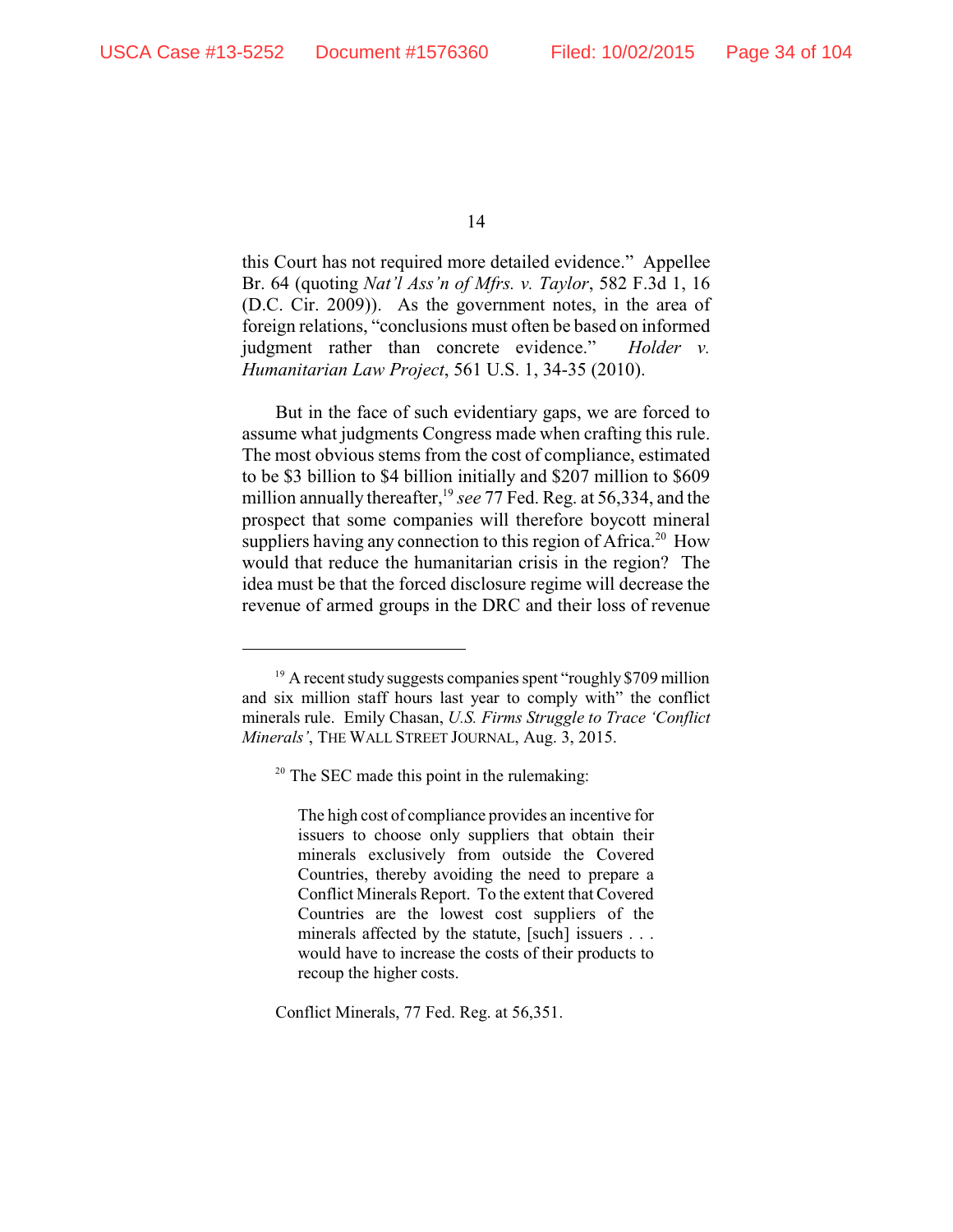will end or at least diminish the humanitarian crisis there. But there is a major problem with this idea – it is entirely unproven and rests on pure speculation.<sup>21</sup>

Under the First Amendment, in commercial speech cases the government cannot rest on "speculation or conjecture." *Edenfield v. Fane*, 507 U.S. 761, 770 (1993). But that is exactly what the government is doing here. Before passing the statute, Congress held no hearings on the likely impact of § 1502. The SEC points to hearings Congress held on prior bills addressing the conflict in the DRC, but those hearings did not address the statutory provisions at issue in this case. When Congress held

The SEC's conflict minerals rulemaking suffers from an analytical gap that I cannot overlook – namely, there is a failure to assess whether and, if so, the extent to which the final rule will in fact advance its humanitarian goal as opposed to unintentionally making matters worse. Indeed, based on some of the comment[s] that the Commission has received, there is reason to worry that, contrary to the aims of Section 1502, a chief consequence of the final rule could be that it actually worsens conditions in the DRC. . . . Because this rulemaking lacks any analysis of whether the benefits will materialize – failing to assess how the choices the Commission has made will impact life on the ground in the DRC – I am unable to support the recommendation and respectfully dissent.

Troy A. Paredes, Commissioner, Sec. & Exch. Comm'n, Statement at Open Meeting to Adopt a Final Rule Regarding Conflict Minerals Pursuant to Section 1502 of the Dodd-Frank Act, Washington, D.C. (Aug. 22, 2012).

 $21$  This problem was raised by one of the SEC Commissioners during an open meeting: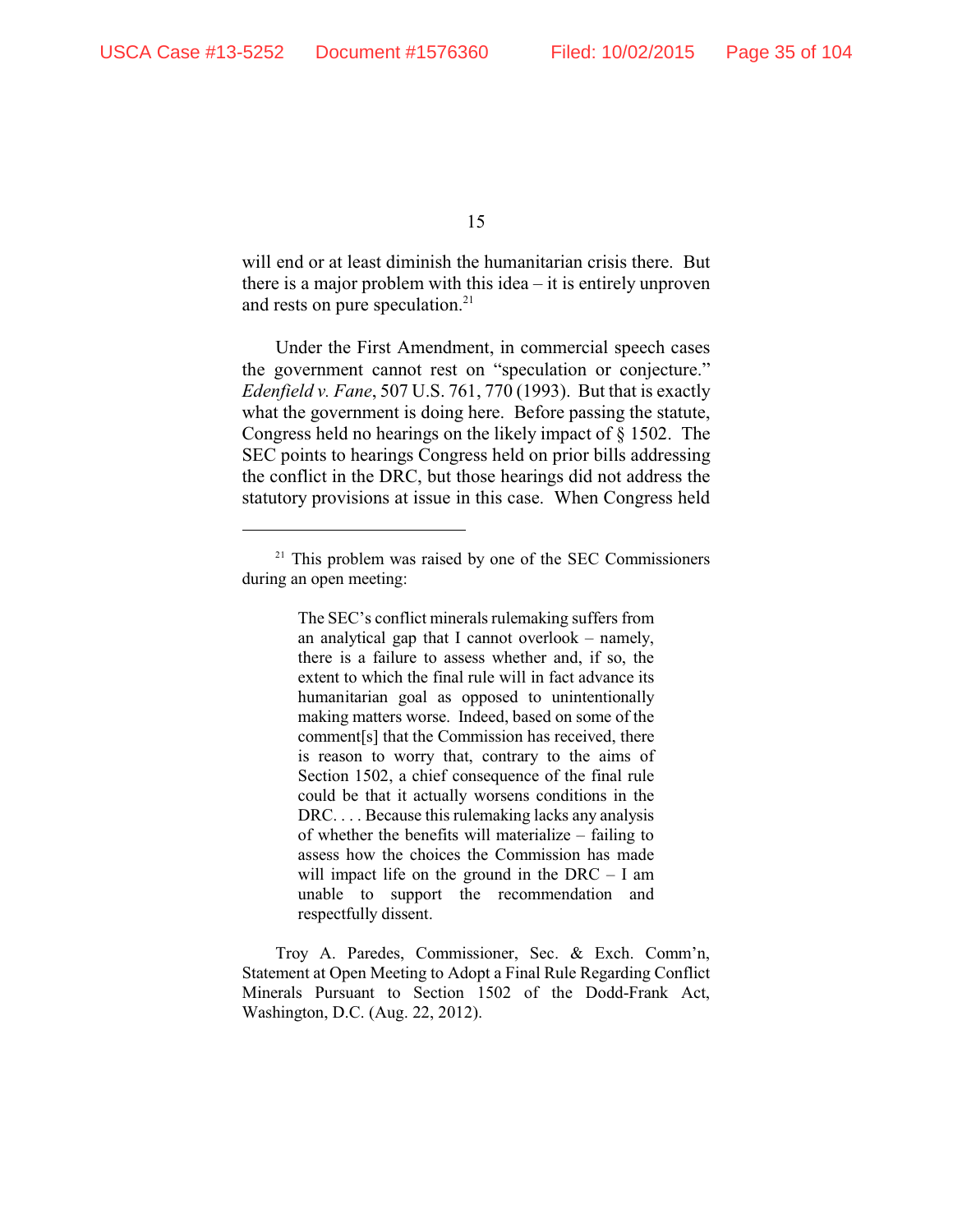hearings after  $\S 1502$ 's enactment, the testimony went both ways – some suggested the rule would alleviate the conflict, while others suggested it had "had a significant adverse effect on innocent bystanders in the DRC." *The Unintended Consequences of Dodd-Frank's Conflict Minerals Provision: Hearing Before the Subcomm. on Monetary Policy and Trade of the H. Comm. on Financial Services*, 113th Cong. (May 21, 2013) (Statement of Rep. Campbell).

Other post-hoc evidence throws further doubt on whether the conflict minerals rule either alleviates or aggravates the stated problem. As NAM points out on rehearing, the conflict minerals law may have backfired. Because of the law, and because some companies in the United States are now avoiding the DRC, miners are being put out of work or are seeing even their meager wages substantially reduced, thus exacerbating the humanitarian crisis and driving them into the rebels' camps as a last resort. Appellants Supp. Br. 17; *see, e.g.*, Sudarsan Raghavan, *How a Well-Intentioned U.S. Law Left Congolese Miners Jobless*, WASH. POST, Nov. 30, 2014; Lauren Wolfe, *How Dodd-Frank is Failing Congo*, FOREIGN POL'Y, Feb. 2, 2015.<sup>22</sup>

<sup>&</sup>lt;sup>22</sup> See Aloys Tegera et al., *Open Letter*, Sept. 9, 2014, ("The conflict minerals movement has yet to lead to meaningful improvement on the ground, and has had a number of unintended and damaging consequences. Nearly four years after the passing of the Dodd-Frank Act, only a small fraction of the hundreds of mining sites in the eastern DRC have been reached by traceability or certification efforts. The rest remain beyond the pale, forced into either illegality or collapse as certain international buyers have responded to the legislation by going 'Congo-free.' This in turn has driven many miners into the margins of legality . . . and in areas where mining has ceased, local economies have suffered.").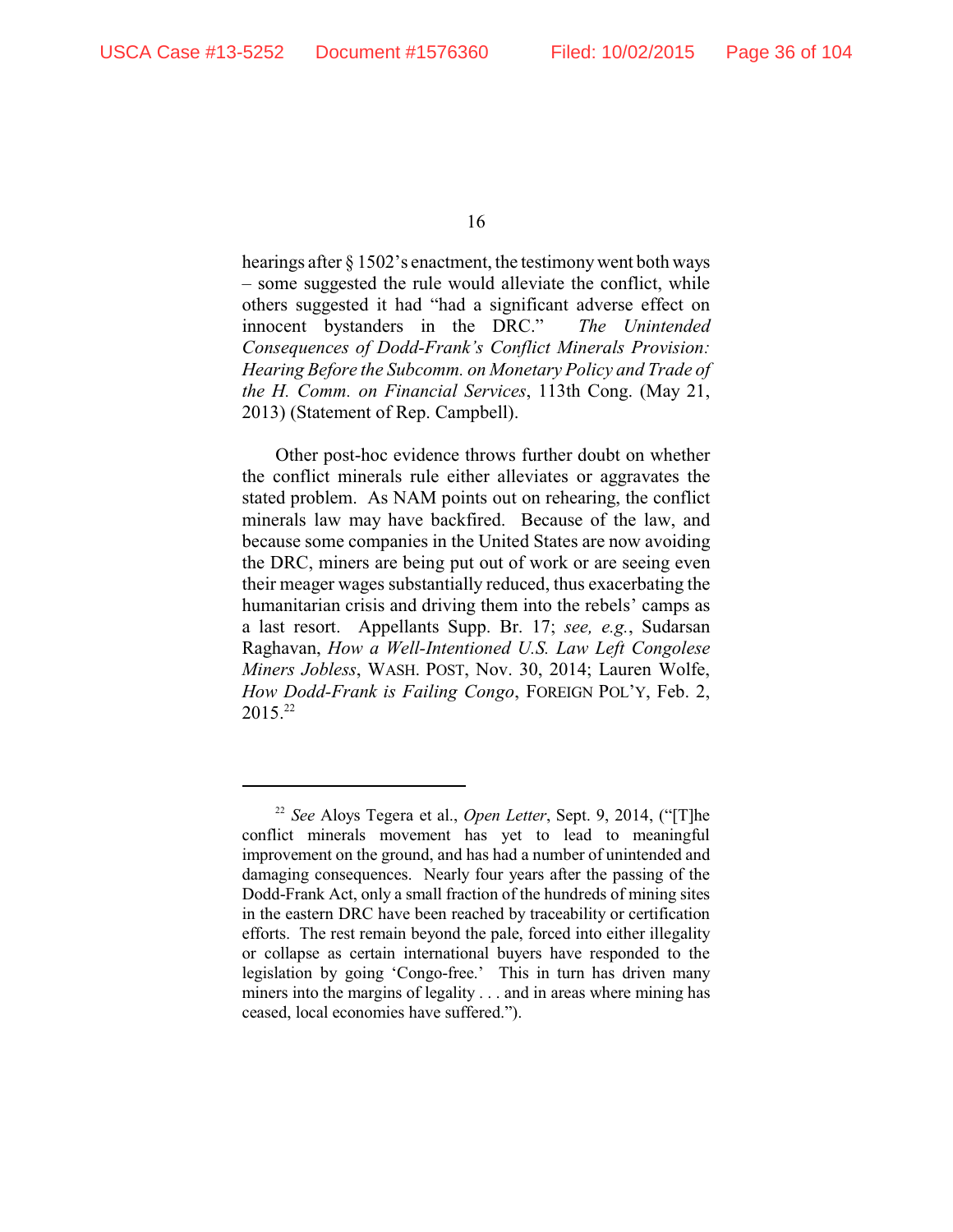Our original opinion pointed out that the SEC was unable to quantify any benefits of the forced disclosure regime itself. *NAM*, 748 F.3d at 364. *See* 77 Fed. Reg. at 56,335 ("The statute therefore aims to achieve compelling social benefits, which we are unable to readily quantify with any precision."). The Government Accountability Office has refrained from addressing the issue, even though the conflict minerals statute required it to assess the effectiveness of the required disclosures in relieving the humanitarian crises. 15 U.S.C. § 78m(p)(1)(A)(ii) & (E); *see* U.S. G.A.O., CONFLICT MINERALS: STAKEHOLDER OPTIONS FOR RESPONSIBLE SOURCING ARE EXPANDING, BUT MORE INFORMATION ON SMELTERS IS NEEDED 3 (June 26, 2014) ("[W]e have not yet addressed the effectiveness of SEC's conflict minerals rule as required under the legislation." $)^{23}$ 

That is not to say that we know for certain that the conflict minerals rule will not help – other sources contend the rule will do so.<sup>24</sup> But it is to say that whether  $\S$  1502 will work is not

 $23$  The Department of Commerce is charged in Dodd-Frank with compiling a list of "all known conflict mineral processing facilities worldwide." Dodd-Frank Wall Street Reform and Consumer Protection Act, Pub. L. No. 111-203, § 1502(d)(3)(C), 124 Stat. 1376, 2217 (2010). Instead, it compiled a list of "all known processing facilities" for gold, tantalum, tin, or tungsten, but did "not indicate whether a specific facility processes minerals that are used to finance conflict in the [DRC] or an adjoining country." The Department confessed that it "do[es] not have the ability to distinguish such facilities." International Trade Administration, Department of Commerce, Reporting Requirements Under Section 1502(d)(3)(C) of the Dodd-Frank Act World-Wide Mineral Processing Facilities, Sept. 5, 2014.

*See* John Prendergast et al., *Suffocating Congo's War*,FOREIGN 24 POL'Y, Feb. 7, 2015, (responding to Wolfe, *How Dodd-Frank is*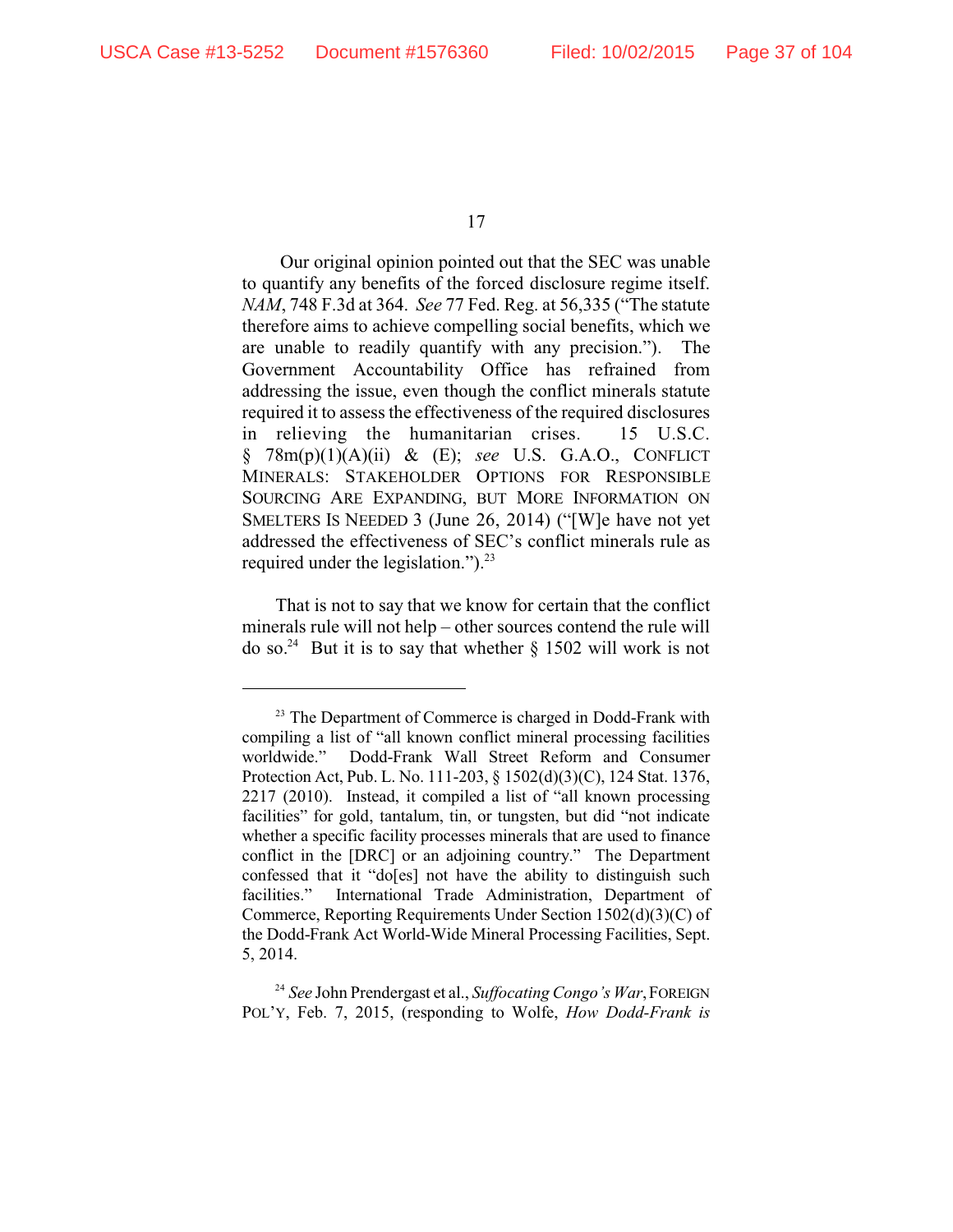proven to the degree required under the First Amendment to compel speech.

All of this presents a serious problem for the SEC because, as we have said, the government may not rest on such speculation or conjecture. *Edenfield v. Fane*, 507 U.S. at 770. Rather the SEC had the burden of demonstrating that the measure it adopted would "in fact alleviate" the harms it recited "to a material degree." *Id.* at 771; *see, e.g.*, *Ibanez*, 512 U.S. at 146; *Turner Broad. Sys., Inc. v. FCC*, 512 U.S. 622, 664 (1994) (plurality opinion); *Pearson v. Shalala*, 164 F.3d 650, 659 (D.C. Cir. 1999); *Action for Children's Television v. FCC*, 58 F.3d 654, 665 (D.C. Cir. 1995) (en banc). The SEC has made no such demonstration in this case and, as we have discussed, during the rulemaking the SEC conceded that it was unable to do so.

This in itself dooms the statute and the SEC's regulation. If that were not enough, we would move on to evaluate another aspect of *AMI*, an aspect of the opinion on which two of the supplemental briefs on rehearing (those of the SEC and NAM) focus – namely, whether the compelled disclosures here are "purely factual and uncontroversial," *AMI*, 760 F.3d at 26 (quoting *Zauderer*, 471 U.S. at 651). The intervenors, although supporting the SEC, write in their supplemental brief that *AMI* "sheds little light on whether *Zauderer*'s reference to 'purely factual and uncontroversial information' states a legal standard and, if so, what the standard means." Intervenors Supp. Br. 8. They continue: "*Zauderer* itself used the phrase . . . to characterize the particular information subject to disclosure in that case, not to articulate a legal test," *id.* at 9. They add that

*Failing Congo*); Zainab Hawa Bangura, *Sexual Violence and Conflict Minerals: International Demand Fuels Cycle*, THE GUARDIAN, June 18, 2014.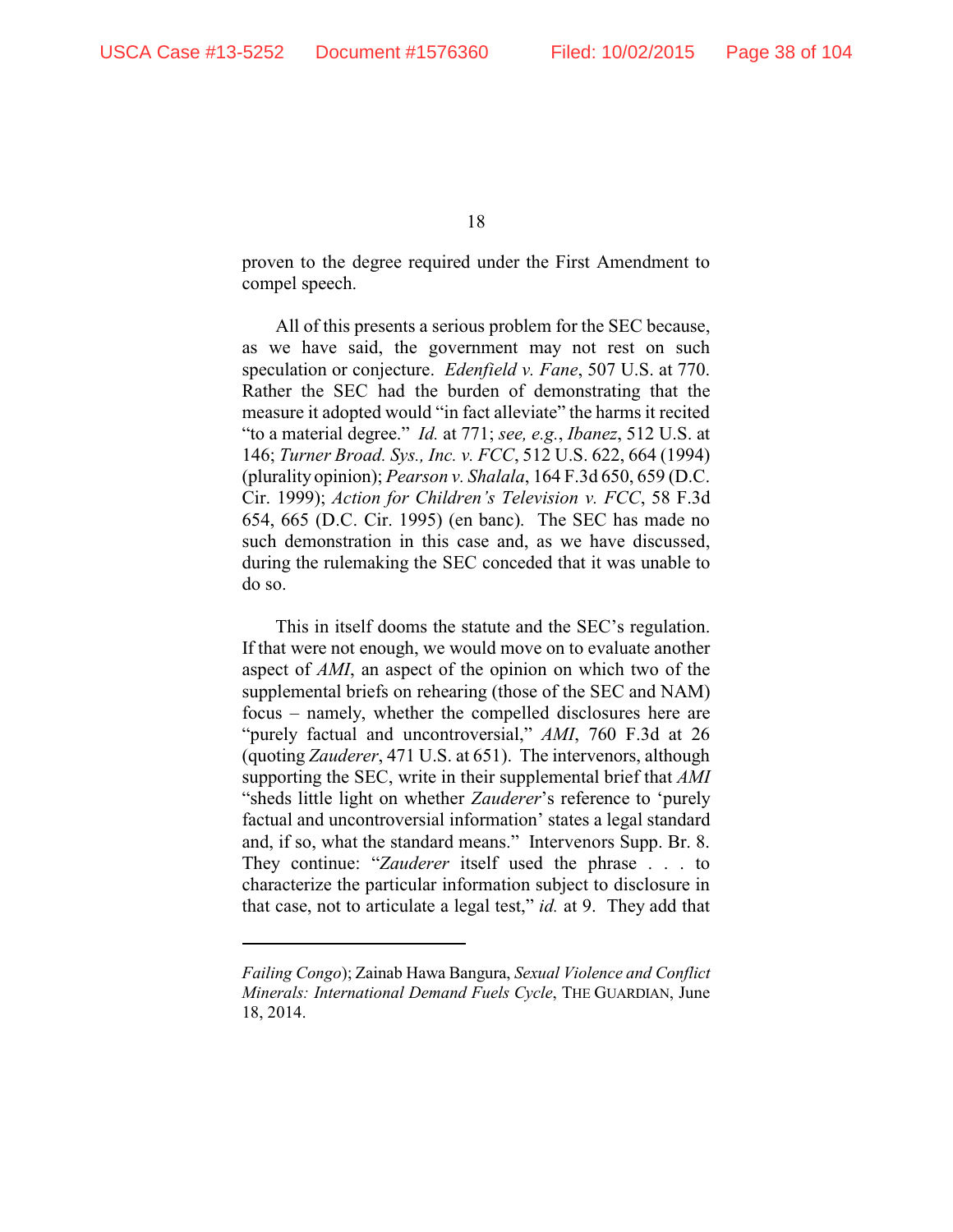the term "uncontroversial" is "ill-suited to establishing an element of a legal standard," *id.* at 11. In support, the intervenors cite the Sixth Circuit's decision that the "purely factual and uncontroversial" phrase from *Zauderer*, which the Supreme Court's opinion mentioned only once and not in its statement of the holding, was merely descriptive and not a legal standard. *Disc. Tobacco City & Lottery, Inc. v. United States*, 674 F.3d 509, 559 n.8 (6th Cir. 2012) (opinion for the court by Stranch, J.).

However persuasive we might find the intervenors' argument,<sup>25</sup> we see no way to read  $AMI$  except as holding that  $$ to quote *AMI* – *Zauderer* "requires the disclosure to be of 'purely factual and uncontroversial information' about the good or service being offered." *AMI*, 760 F.3d at 27. We are therefore bound to follow that holding. *See LaShawn A. v. Barry*, 87 F.3d 1389, 1393 (D.C. Cir. 1996) (en banc).

Even so, the intervenors are correct that the *AMI* majority "made no attempt to define those terms precisely." Intervenors Supp. Br. 9. *AMI* did speak of "controversial in the sense that [the compelled speech] communicates a message that is controversial for some reason other than [a] dispute about simple factual accuracy." *AMI*, 760 F.3d at 27. Judge Kavanaugh, concurring in the judgment in *AMI*, wrote that "it is unclear how we should assess and what we should examine to

<sup>&</sup>lt;sup>25</sup> In our initial opinion we quoted the holding in *Riley v. National Federation of the Blind of North Carolina, Inc.*, 487 U.S. 781 (1988), that the cases dealing with forced ideological messages "cannot be distinguished simply because they involved compelled statements of opinion while here we deal with compelled statements of 'fact.'" *NAM*, 748 F.3d at 371 (quoting *Riley*, 487 U.S. at 797); *see also Va. Pharmacy,* 425 U.S. at 762.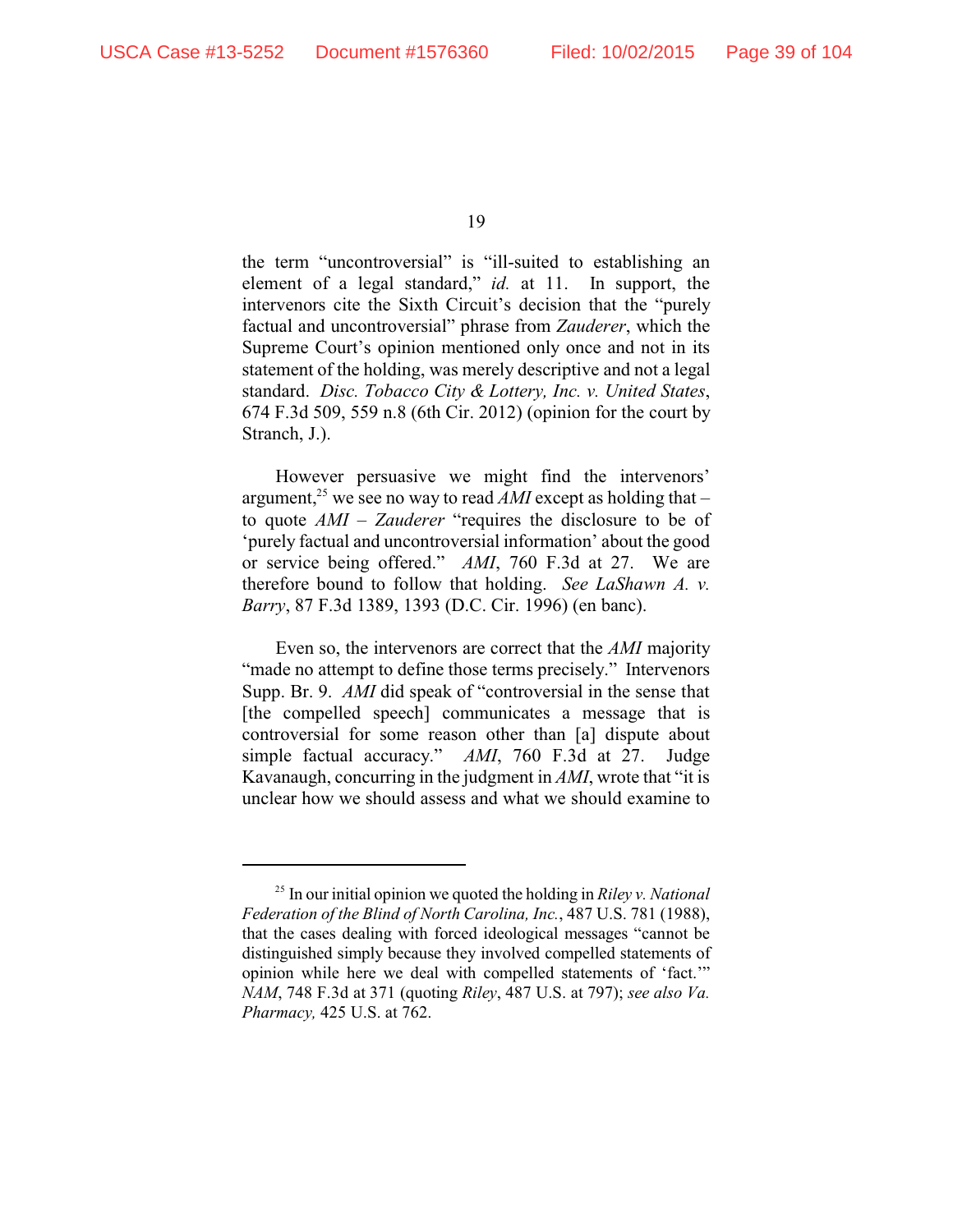determine whether a mandatory disclosure is controversial." *Id.* at 34 (Kavanaugh, J., concurring in the judgment).

One clue is that "uncontroversial," as a legal test, must mean something different than "purely factual." Hence, the statement in *AMI* we just quoted, describing "controversial in the sense that [the compelled speech] communicates a message that is controversial for some reason other than [a] dispute about simple factual accuracy." *AMI*, 760 F.3d at 27. Perhaps the distinction is between fact and opinion. But that line is often blurred, and it is far from clear that all opinions are controversial. Is Einstein's General Theory of Relativity fact or opinion, and should it be regarded as controversial? If the government required labels on all internal combustion engines stating that "USE OF THIS PRODUCT CONTRIBUTES TO GLOBAL WARMING" would that be fact or opinion? It is easy to convert many statements of opinion into assertions of fact simply by removing the words "in my opinion" or removing "in the opinion of many scientists" or removing "in the opinion" of many experts."<sup>26</sup> *Cf. Omnicare, Inc. v. Laborers Dist. Council Constr. Indus. Pension Fund*, 135 S. Ct. 1318 (2015);

<sup>&</sup>lt;sup>26</sup> The conflict minerals provisions contain a "Sense of Congress" preamble, Dodd-Frank Wall Street Reform and Consumer Protection Act, Pub. L. No. 111-203, § 1502(a), 124 Stat. 1376, 2213 (2010), which strikes us not as a statement of fact but a statement of opinion. Some courts treat such provisions as precatory. *See, e.g.*, *Yang v. Cal. Dep't of Social Servs.*, 183 F.3d 953, 958 (9th Cir. 1999); *Monahan v. Dorchester Counseling Ctr.*, 961 F.2d 987, 994-95 (1st Cir. 1992); *Trojan Techs., Inc. v. Pennsylvania*, 916 F.2d 903, 909 (3d Cir. 1990). We have previously noted that a "sense of Congress provision" may be used by that body to voice disagreement with an opinion of this court, *Fund for Animals, Inc. v. Kempthorne*, 472 F.3d 872, 877 (D.C. Cir. 2006), and that such a provision may be non-binding, *Emergency Coal. to Defend Educ. Travel v. U.S. Dep't of the Treasury*, 545 F.3d 4, 14 n.6 (D.C. Cir. 2008).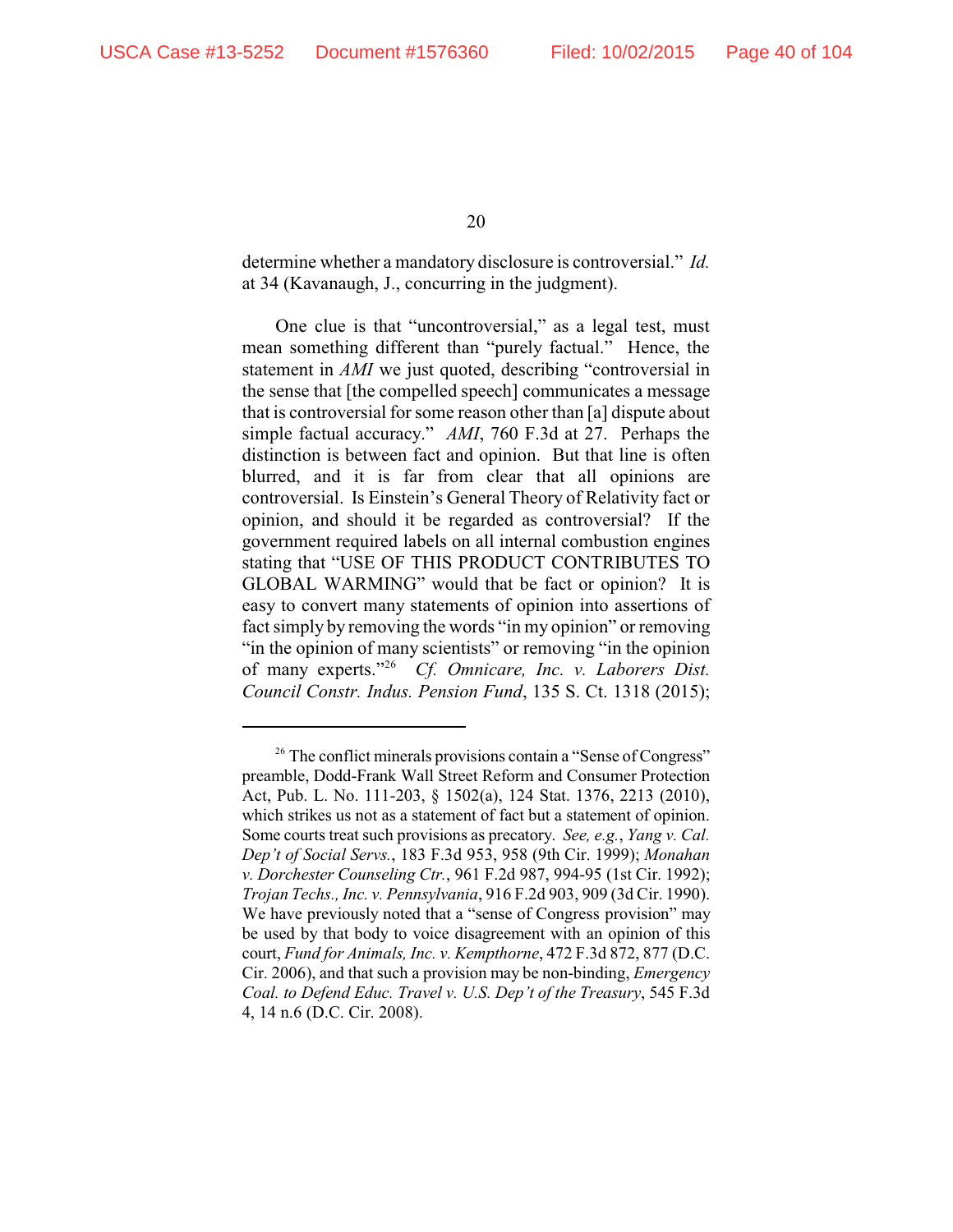Frederick Schauer, *Facts and the First Amendment*, 57 UCLA L. REV. 897 (2010). It is also the case that propositions once regarded as factual and uncontroversial may turn out to be something quite different.<sup>27</sup> What time frame should a court use in assessing this? At the time of enactment of the disclosure statute? At the time of an agency's rulemaking implementing the disclosure statute? Or at some later time when the compelled disclosures are no longer considered "purely factual" or when the disclosures have become "controversial"?

That the en banc court viewed the country-of-origin disclosures at issue in *AMI* as "uncontroversial" poses another puzzle. A controversy, the dictionaries tell us, is a dispute, especially a public one.<sup>28</sup> Was there a dispute about the country-

To illustrate, consider *National Commission on Egg Nutrition* <sup>27</sup> *v. FTC*, 570 F.2d 157 (7th Cir. 1977), a case cited in *Zauderer*, 471 U.S. at 645. The Seventh Circuit upheld the FTC's order requiring petitioners to cease placing newspaper advertisements stating that eating eggs does not increase a person's cholesterol level and to make certain disclosures. Petitioners' advertisements, and other statements like it, were considered false and misleading. *Nat'l Comm'n on Egg Nutrition*, 570 F.2d at 160-61. But the tables have turned. In its 2015 report, the Dietary Guidelines AdvisoryCommittee of the Department of Agriculture found that there was "no appreciable relationship between consumption of dietary cholesterol and serum [blood] cholesterol." U.S. Dep't of Agric., *Scientific Report of the 2015 Dietary Guidelines Advisory Committee*, Part D Ch. 1, 17 (2015).

<sup>&</sup>lt;sup>28</sup> The dissent claims that under *AMI*, "purely factual and uncontroversial" means "purely factual" and "accurate." Dissent at 12-15. In so twisting the phrase, the dissent turnsit into a redundancy. Is there such a thing as a "purely factual" proposition that is not "accurate"? The en banc majority in *AMI*, which used the phrase as a First Amendment test, did not think so. *AMI* described an unconstitutional compelled disclosure as one "communicat[ing] a message that is *controversial for some reason otherthan dispute about*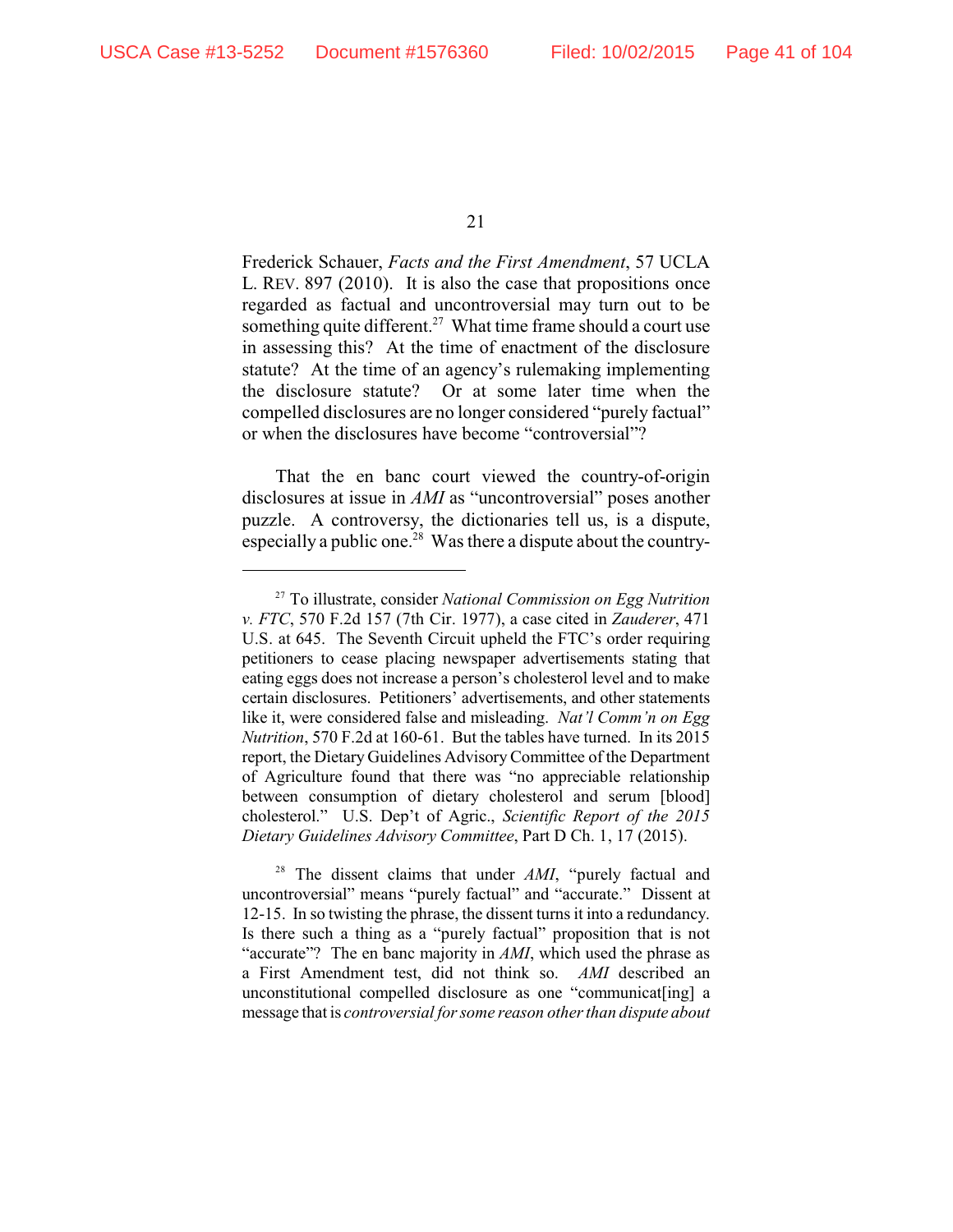of-origin disclosures in *AMI* or as *AMI* put it, was there a controversy "forsome reason other than [a] dispute about simple factual accuracy"? *AMI*, 760 F.3d at 27. One would think the answer surely was yes. As we explained earlier, while *AMI* was pending a panel of the World Trade Organization was conducting a proceeding in which other nations charged that the country-of-origin labeling law violated the treaty obligations of the United States, a controversy that later resulted in a ruling against the United States. *See supra* n.6.

In its Supplemental Brief, the SEC invoked for the first time *Meese v. Keene*, 481 U.S. 465 (1987), describing the case as one in which "the Supreme Court rejected a First Amendment challenge to compelled disclosures accompanying materials that met the statutory definition of 'political propaganda,'" Appellee Supp. Br. 16. The SEC's description is not accurate. *Keene* was not a compelled speech case. An agency of the Canadian government distributed films the Department of Justice considered "political propaganda" under the Foreign Agents Registration Act. This triggered the requirement that the foreign

*simple factual accuracy*." *AMI*, 760 F.3d at 27 (italics added).

In struggling to provide content to this portion of *AMI*, the dissent asserts that a "misleading disclosure, by definition, would not convey accurate information to a consumer" and therefore would not be "uncontroversial." Dissent at 16. But as Mark Twain wrote, "Often, the surest way to convey misinformation is to tell the strict truth." *Pudd'nhead Wilson's New Calendar* in MARK TWAIN, FOLLOWING THE EQUATOR 567 (1st ed. 1897). *See Bronston v. United States*, 409 U.S. 352 (1973). It is also worth noting that the attorney in *Zauderer* provided, as the dissent puts it, "factually accurate information" to consumers: his advertisement informed potential clients that if there were "no recovery, no legal fees are owed by our clients." *Zauderer*, 471 U.S. at 631. The trouble was that he did not mention that they would still be liable for other expenses.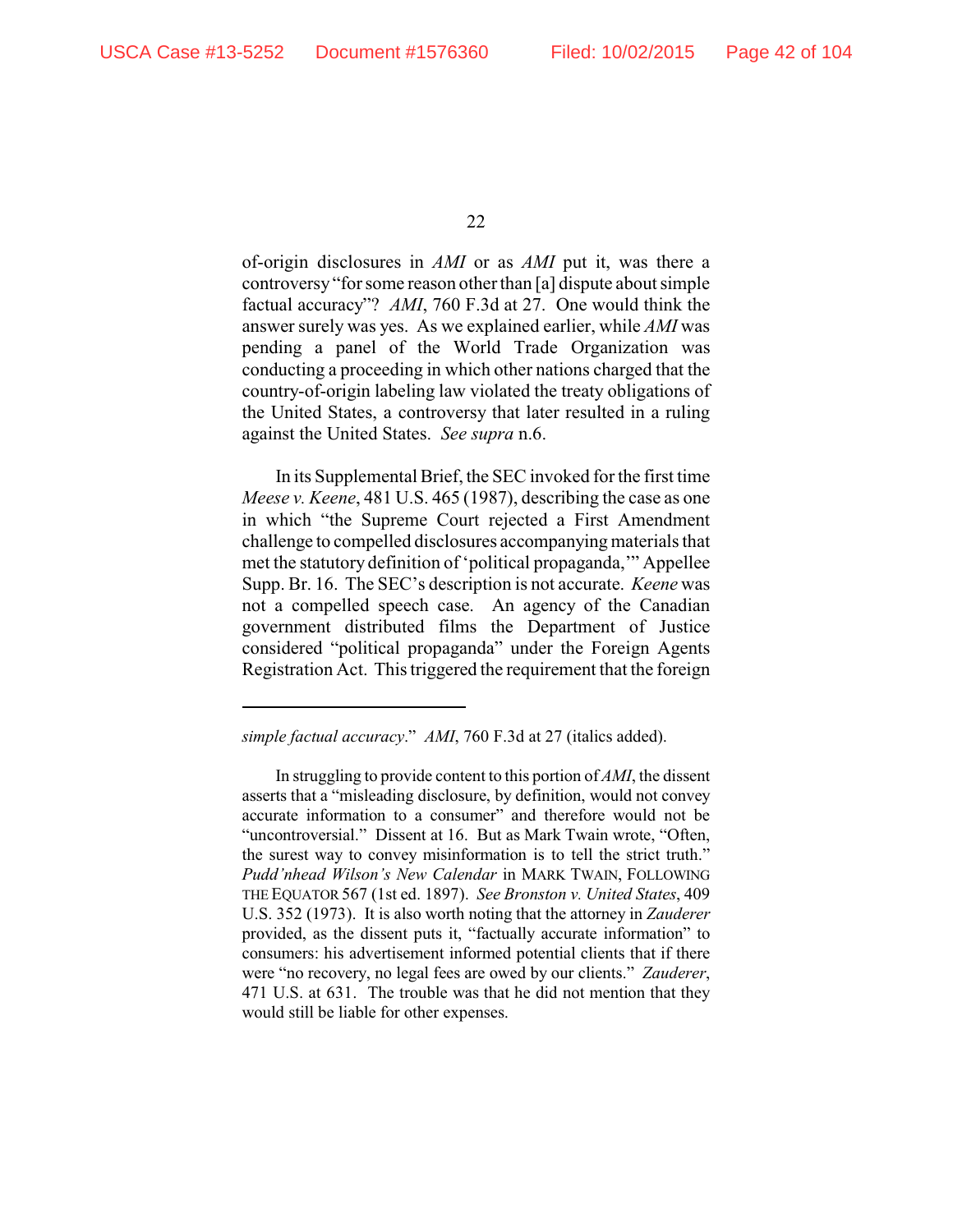agent – Canada – affix a label to the material identifying its source. The label did not contain the words "political propaganda." *Keene*, 481 U.S. at 470-71. The Court made clear that the constitutionality of this disclosure regime was "not at issue in this case." *Id.* at 467. The plaintiff – an attorney and state legislator – wanted to show the films and claimed that the *government's* considering the films "propaganda" violated his First Amendment rights, a claim the Court rejected. The attorney was under no disclosure obligations and he was free to remove the label the Canadian government had affixed to the film packaging. As NAM's Supplemental Brief points out, *Keene* "did not suggest, much less hold, that it would be constitutionally permissible for Congress to force filmmakers to label their own films as 'political propaganda' – or not 'propaganda free' – however the term was defined." Appellants Supp. Br. 13.

We agree with NAM that the statutory definition of "conflict free" cannot save this law. *See Entm't Software Ass'n v. Blagojevich*, 469 F.3d 641, 652 (7th Cir. 2006); *cf. Video Software Dealers Ass'n v. Schwarzenegger*, 556 F.3d 950, 965- 67 (9th Cir. 2009). As NAM forcefully puts it, "[i]f the law were otherwise, there would be no end to the government's ability to skew public debate by forcing companies to use the government's preferred language. For instance, companies could be compelled to state that their products are not 'environmentally sustainable' or 'fair trade' if the government provided 'factual' definitions of those slogans – even if the companies vehemently disagreed that their [products] were 'unsustainable' or 'unfair.'" Appellants Supp. Br. 12.<sup>29</sup>

 $29$  A famous example of governmental redefinition comes to mind: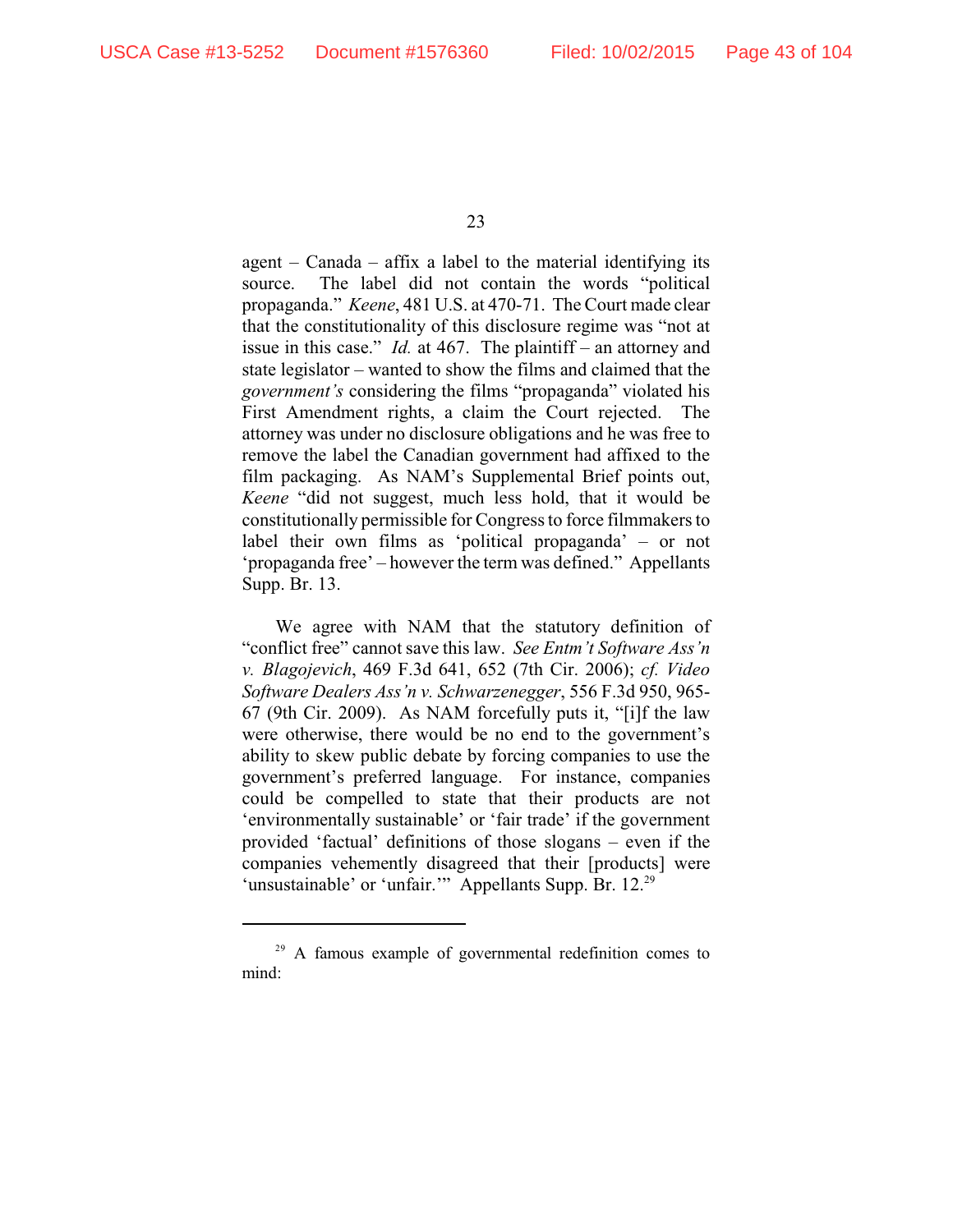In our initial opinion we stated that the description at issue – whether a product is "conflict free" or "not conflict free" – was hardly "factual and non-ideological." *NAM*, 748 F.3d at  $371<sup>30</sup>$  We put it this way: "Products and minerals do not fight conflicts. The label '[not] conflict free' is a metaphor that conveys moral responsibility for the Congo war. It requires an issuer to tell consumers that its products are ethically tainted, even if they only indirectly finance armed groups. An issuer, including an issuer who condemns the atrocities of the Congo war in the strongest terms, may disagree with that assessment of its moral responsibility. And it may convey that 'message' through 'silence.' *See Hurley*, 515 U.S. at 573. By compelling an issuer to confess blood on its hands, the statute interferes with that exercise of the freedom of speech under the First Amendment. *See id.*" *NAM*, 748 F.3d at 371.

We see no reason to change our analysis in this respect. And we continue to agree with  $NAM<sup>31</sup>$  that "[r]equiring a company to publicly condemn itself is undoubtedly a more

> WAR IS PEACE FREEDOM IS SLAVERY IGNORANCE IS STRENGTH

GEORGE ORWELL, NINETEEN EIGHTY-FOUR 4 (Signet Classic) (1949).

*See Entm't Software Ass'n v. Blagojevich*, 469 F.3d at 652. 30

<sup>31</sup> Two of the five SEC Commissioners have expressed the same sentiment: "Requiring persons to presume their guilt by association with the current tragedy in the Congo region unless proven otherwise is neither factual nor uncontroversial." Yin Wilczek, *SEC Argues Its Conflict Minerals Rule Survives First Amendment Scrutiny*, BLOOMBERG BNA, Dec. 12, 2014 (quoting Joint Statement of Commissioners Gallagher and Piwowar).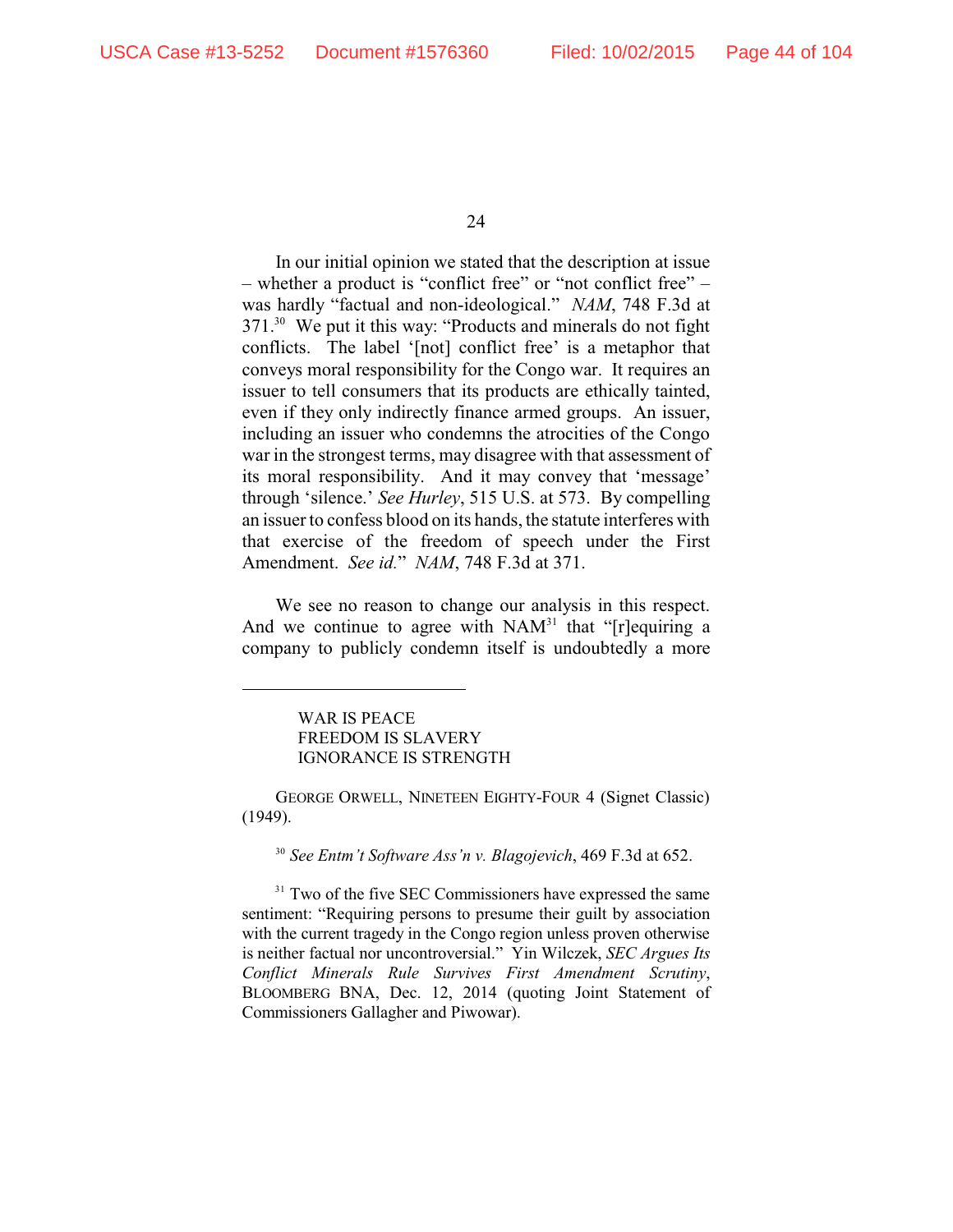'effective' way for the government to stigmatize and shape behavior than for the government to have to convey its views itself, but that makes the requirement more constitutionally offensive, not less so." Appellants Reply Br. 27-28.

For all these reasons, we adhere to our original judgment "that 15 U.S.C.  $\S 78m(p)(1)(A)(ii) \& (E)$ , and the Commission's final rule, 77 Fed. Reg. at 56,362-65, violate the First Amendment to the extent the statute and rule require regulated entities to report to the Commission and to state on their website that any of their products have 'not been found to be 'DRC conflict free.''"<sup>32</sup> NAM, 748 F.3d at 373.

*So ordered.*

 $32$  As we stated in our initial opinion, the "requirement that an issuer use the particular descriptor 'not been found to be 'DRC conflict free'' may arise as a result of the Commission's discretionary choices, and not as a result of the statute itself. We only hold that the statute violates the First Amendment to the extent that it imposes that description requirement. If the description is purely a result of the Commission's rule, then our First Amendment holding leaves the statute itself unaffected." *NAM*, 748 F.3d at 373 n.14. The Commission has not shed any light on this in its recent filings with our court.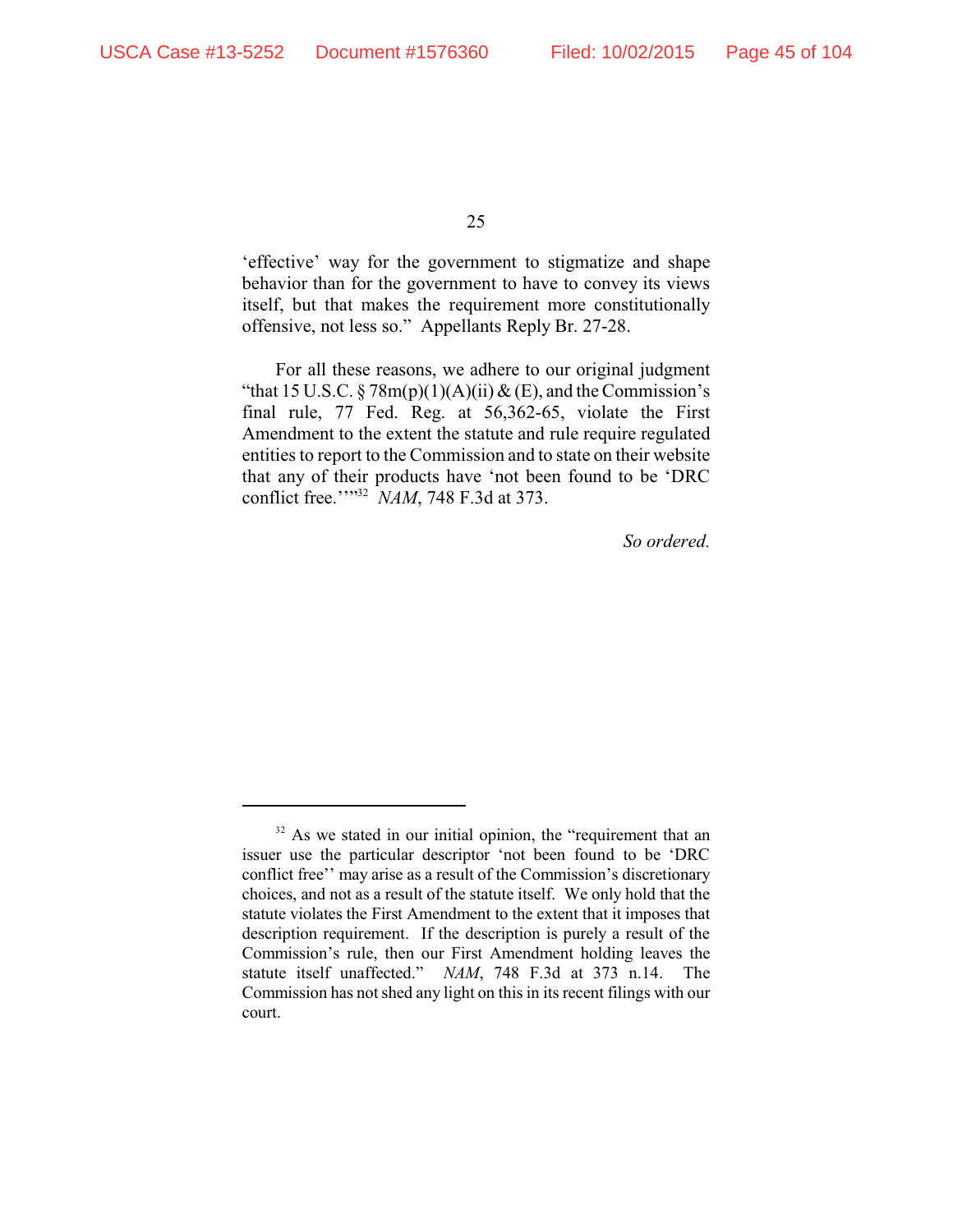SRINIVASAN, *Circuit Judge*, *dissenting*: Issuers of securities must make all sorts of disclosures about their products for the benefit of the investing public. No one thinks that garden-variety disclosure obligations of that ilk raise a significant First Amendment problem. So here, there should be no viable First Amendment objection to a requirement for an issuer to disclose the country of origin of a product's materials—including, say, whether the product contains specified minerals from the Democratic Republic of the Congo (DRC) or an adjoining country, the site of a longstanding conflict financed in part by trade in those minerals. Such a requirement provides investors and consumers with useful information about the geographic origins of a product's source materials. Indeed, our court, sitting en banc, recently relied on "the time-tested consensus that consumers want to know the geographical origin of potential purchases" in upholding a requirement for companies to identify the source country of food products. *Am. Meat Inst. v. U.S. Dep't of Agric.*, 760 F.3d 18, 24 (2014) (internal quotation marks omitted). It is hard to see what is altogether different about another species of "geographical origin" law requiring identification of products whose minerals come from the DRC or adjoining countries.

If an issuer's products contain minerals originating in those conflict-ridden countries, the Conflict Minerals Rule requires the issuer to determine whether the products are "DRC conflict free," where "DRC conflict free" is a statutorily defined term of art denoting products that are free of "conflict minerals that directly or indirectly finance or benefit armed groups" in the DRC or adjoining countries. 15 U.S.C.  $\S 78m(p)(1)(D)$ . If the issuer cannot conclude, after investigating the sourcing of its minerals, that a product is "DRC conflict free" under the statutory definition, it must say so in a report disclosing that the product has "not been found to be 'DRC conflict free.'" The requirement to make that disclosure, in light of the anticipated reaction by investors and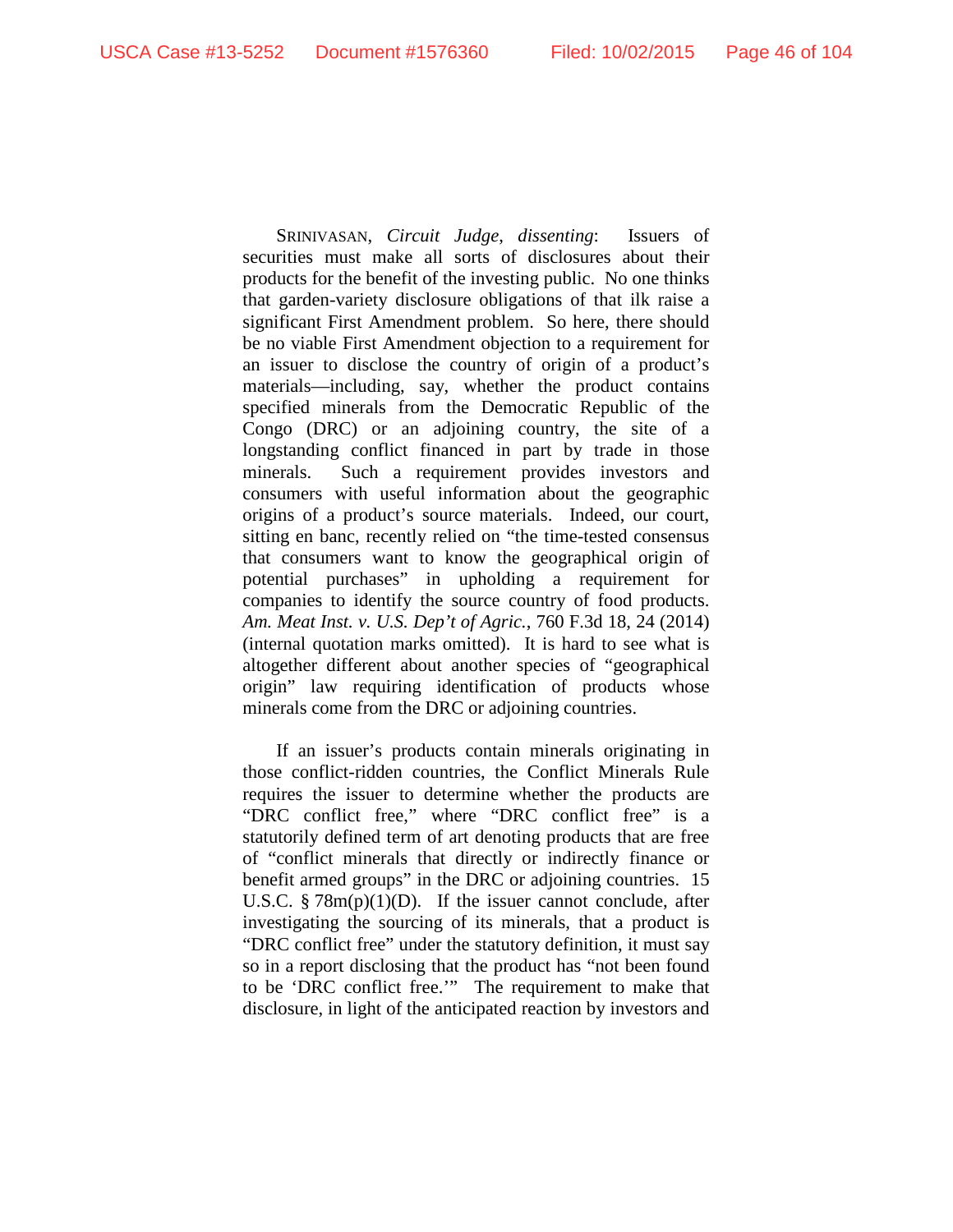$\mathcal{L}$ 

consumers, aims to dissuade manufacturers from purchasing minerals that fund armed groups in the DRC region. That goal is unique to this securities law; but the basic mechanism—disclosure of factual information about a product in anticipation of a consumer reaction—is regular fare for governmental disclosure mandates. Many disclosure laws, including the law upheld in *AMI*, operate in just that way.

Appellants raise no First Amendment objection to the obligation to find out which of their products fail to qualify as "DRC conflict free" within the meaning of the statutory definition. Nor do they challenge the obligation to list those products in a report for investors. Appellants also presumably would have no problem with a requirement to list the products by parroting the statutory definition, *i.e.*, as products that have not been determined to be free of conflict minerals that "directly or indirectly finance or benefit armed groups" in the DRC region. At least some issuers in fact have been making essentially that sort of disclosure, without apparent objection, under the partial stay of the Rule in effect since our original panel decision. *See* Exchange Act Rule 13p-1 and Form SD, Exchange Act Release No. 72,079 (May 2, 2014); *e.g.*, Canon Inc., Conflict Minerals Report (Form SD Ex. 1.01) § 5 (May 29, 2015).

Appellants' challenge instead is a more targeted one: they object only to the Rule's requirement to describe the listed products with the catchphrase "not been found to be 'DRC conflict free.'" But if there is no First Amendment problem with an obligation to identify and list those products, or to describe them by quoting the statutory definition, it is far from clear why the prescribed use of a shorthand phrase for that definition—in lieu of the technical definition itself would materially change the constitutional calculus.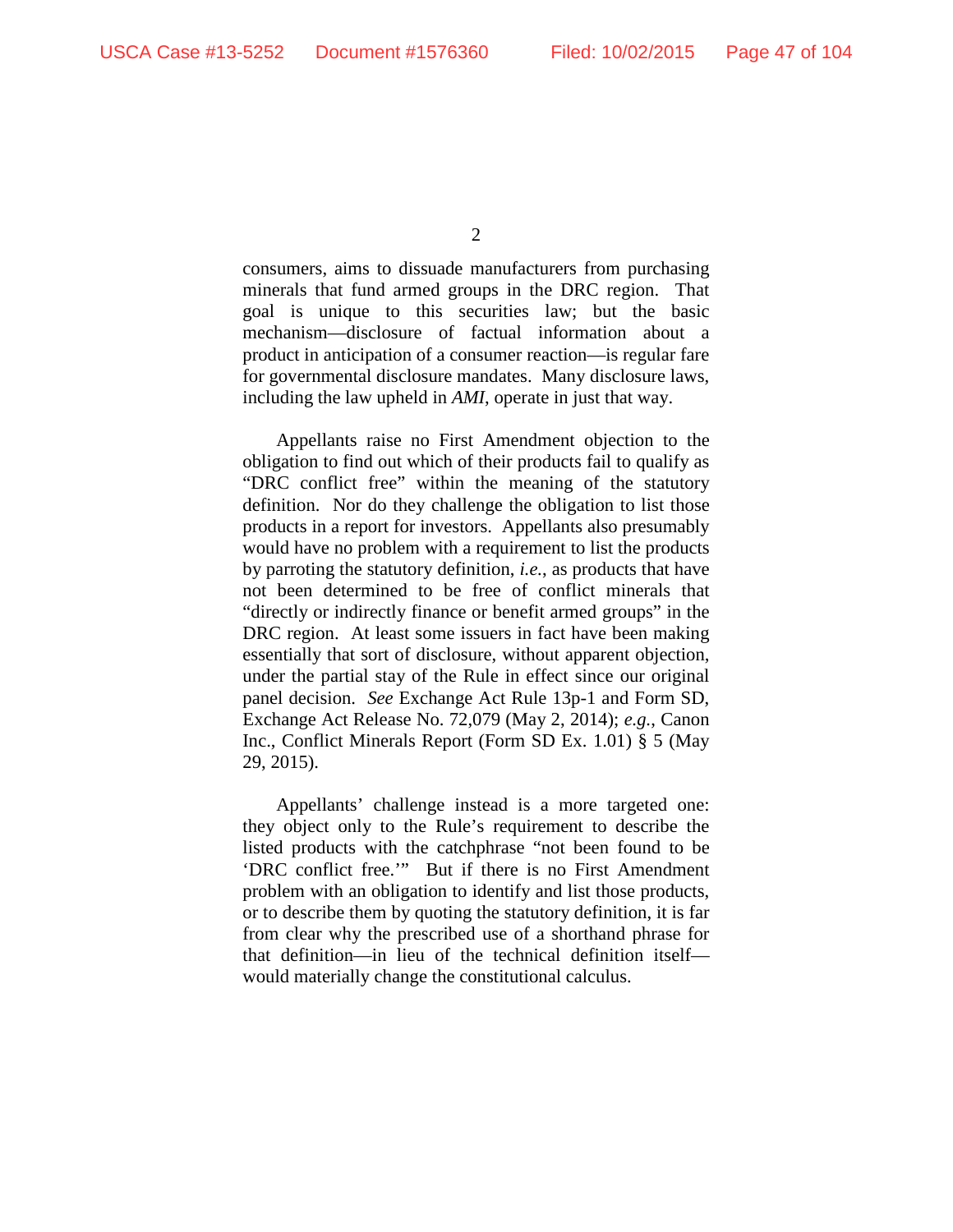Perhaps one might object that the meaning of the shorthand description "DRC conflict free" would not necessarily be known to a reader. But that descriptor comes amidst a set of mandated disclosures about the measures undertaken to determine the source of minerals originating in the DRC or adjoining countries. So the meaning of "DRC conflict free" would seem quite apparent in context. And even if otherwise, an investor or consumer coming across that term for the first time would, with little effort, learn that it carries a specific meaning prescribed by law.

But that's not all. To eliminate any possibility of confusion, the Rule's disclosure obligation enables the issuer to elaborate on the prescribed catchphrase however it sees fit. So, for example, the issuer could say that the listed products have "not been found to be 'DRC conflict free,' *which is a phrase we are obligated to use under federal securities laws to describe products when we are unable to determine that they contain no minerals that directly or indirectly finance or benefit armed groups in the DRC or an adjoining country.*" At that point, there would seem to be nothing arguably confusing or misleading about the content of the Rule's mandated disclosure.

The First Amendment, under the Supreme Court's decisions, poses no bar to the Rule's disclosure obligation. The Court has emphasized that "the extension of First Amendment protection to commercial speech is justified principally by the value to consumers of the information such speech provides." *Zauderer v. Office of Disciplinary Counsel*, 471 U.S. 626, 651 (1985). Correspondingly, when the government requires disclosure of truthful, factual information about a product to consumers, a company's First Amendment interest in withholding that information from its consumers is "minimal." *Id.* That is why countless disclosure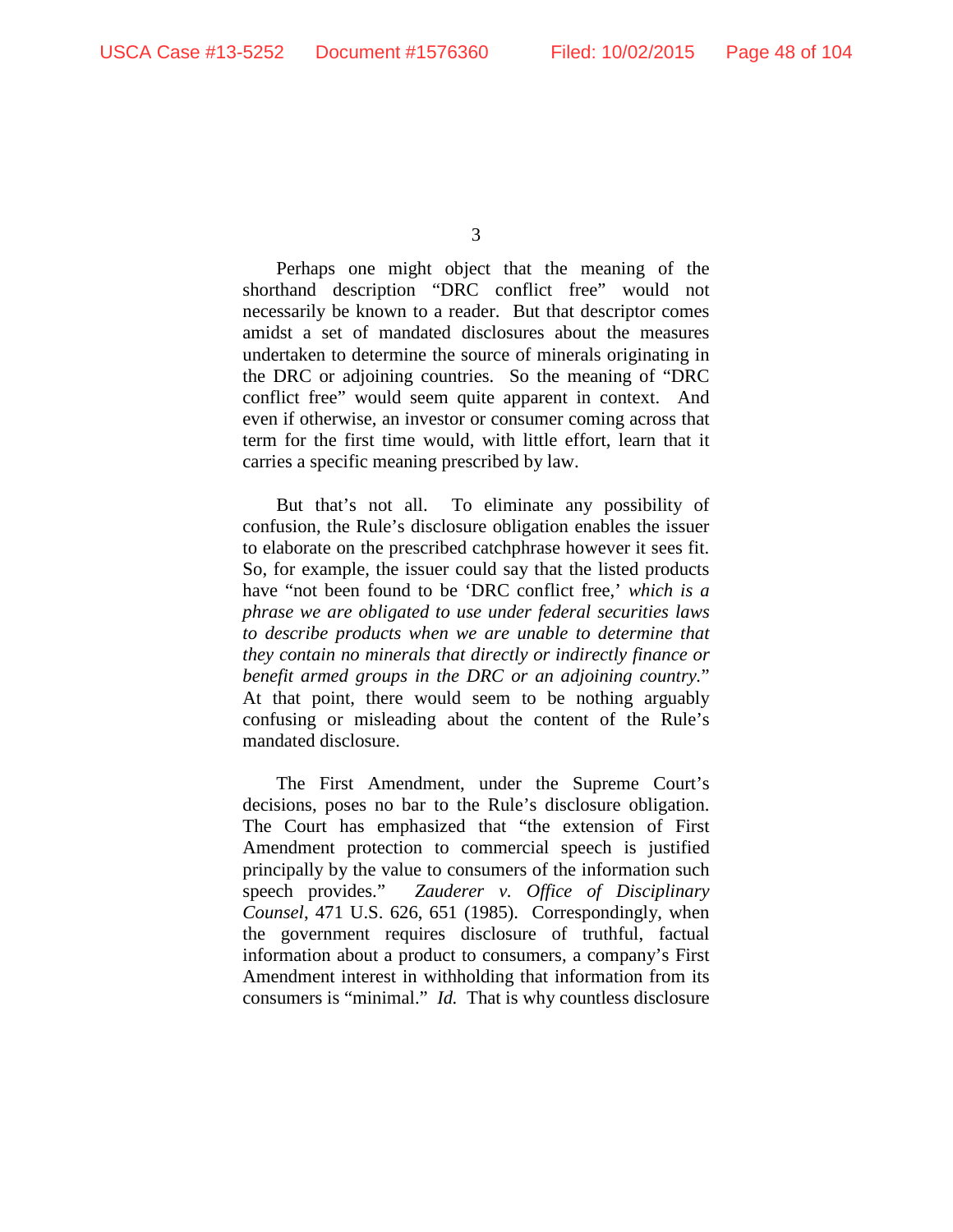mandates in the commercial arena—country of origin of products and materials, calorie counts and nutritional information, extensive reporting obligations under the securities laws, and so on—raise no serious First Amendment question.

The sum of the matter is this: in the context of commercial speech, the compelled disclosure of truthful, factual information about a product to consumers draws favorable review. That review takes the form of the permissive standard laid down by the Supreme Court in *Zauderer*. I would apply that approach here. Like the minerun of uncontroversial requirements to disclose factual information to consumers in the commercial sphere, the descriptive phrase "not been found to be 'DRC conflict free'" communicates truthful, factual information about a product to investors and consumers: it tells them that a product has not been found to be free of minerals originating in the DRC or adjoining countries that may finance armed groups.

Appellants challenge the prescribed catchphrase for such a product—"not been found to be 'DRC conflict free'"—on the ground that it ostensibly brands issuers with a "scarlet letter." Appellant Br. 52. Appellants' invocation of a "scarlet letter" is out of place. If they mean to suggest that issuers would prefer to avoid the label "not found to be 'DRC conflict free'" because it invites public scrutiny, the same is true of all sorts of entirely permissible requirements to disclose factual information to consumers (high calorie counts or low nutritional value, for instance). When a law mandates disclosure of that sort of "particular factual information" about a company's product, the Supreme Court has said, the company has only a "minimal" cognizable interest in withholding public disclosure. *Zauderer*, 471 U.S. at 651. By contrast, the scarlet "A" affixed to Hester Prynne's gown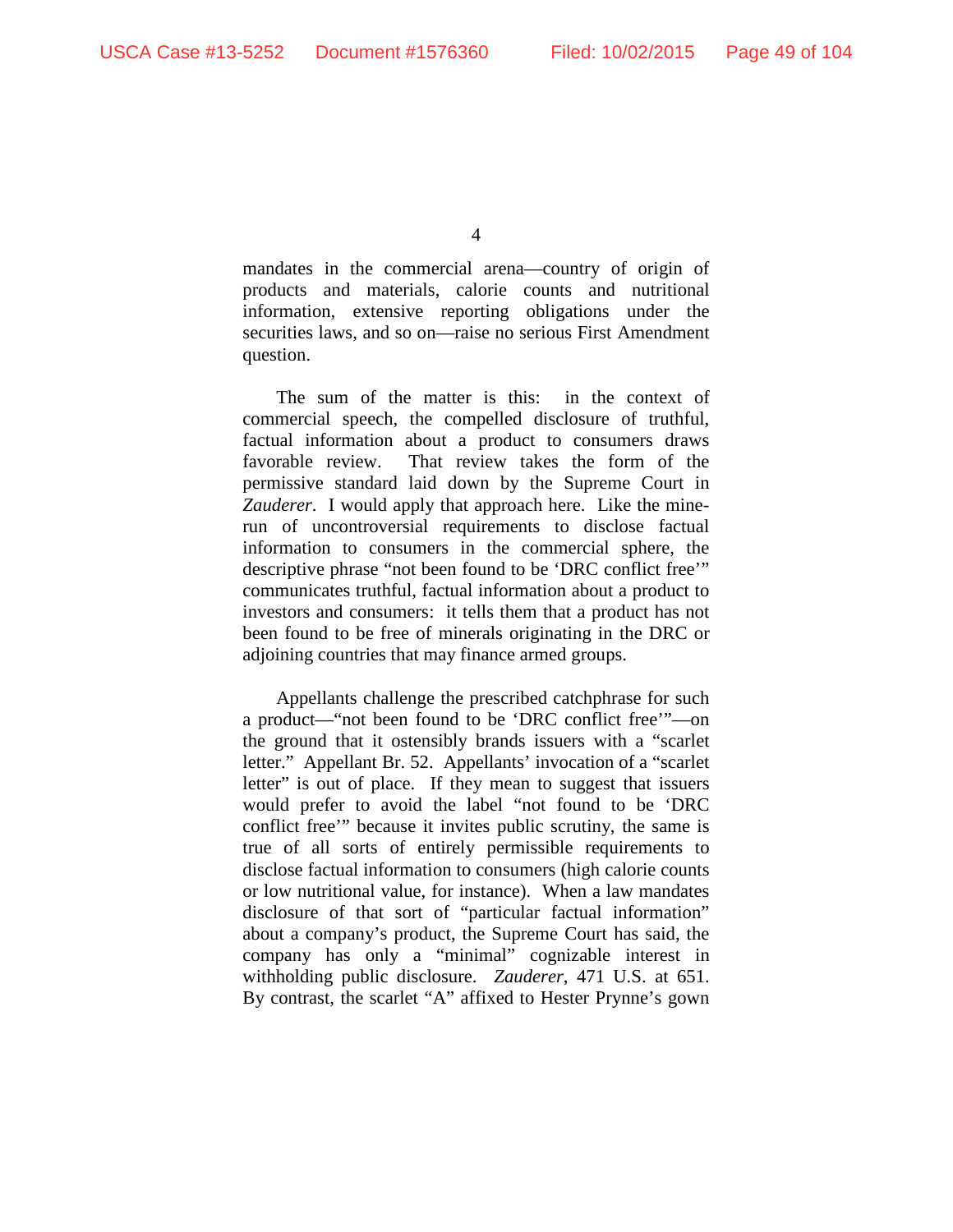conveyed personal information that she had a strong and obvious interest in withholding from the public. In that sense, requiring a company to disclose product information in the commercial marketplace is not the same as requiring Hester Prynne to "show [her] scarlet letter in the [town] marketplace." Nathaniel Hawthorne, The Scarlet Letter 63 (Laird & Lee 1892).

I would therefore hold that the favored treatment normally afforded to compelled factual disclosures in the commercial arena applies to the Conflict Minerals Rule. The obligation to use the term "not been found to be 'DRC conflict free'" should be subject to relaxed *Zauderer* review, which it satisfies. Even under the less permissive test for restrictions on commercial speech established in *Central Hudson Gas & Electric Corp. v. Public Service Commission*, 447 U.S. 557 (1980), I would find that the Rule survives. Because I would conclude that the Conflict Minerals Rule works no violation of the First Amendment, I respectfully disagree with the contrary decision reached by my colleagues.

I.

An understanding of the unique treatment afforded to compelled disclosures in the area of commercial speech substantially informs the proper resolution of the First Amendment challenge in this case. As we recognized in *AMI*, 760 F.3d at 21-22, and as the Supreme Court has emphasized, the starting premise in all commercial speech cases is the same: the First Amendment values commercial speech for different reasons than non-commercial speech.

Until 1976, commercial speech received no constitutional protection at all. *See Valentine v. Chrestensen*, 316 U.S. 52 (1942), *overruled by Va. State Bd. of Pharmacy v. Va.*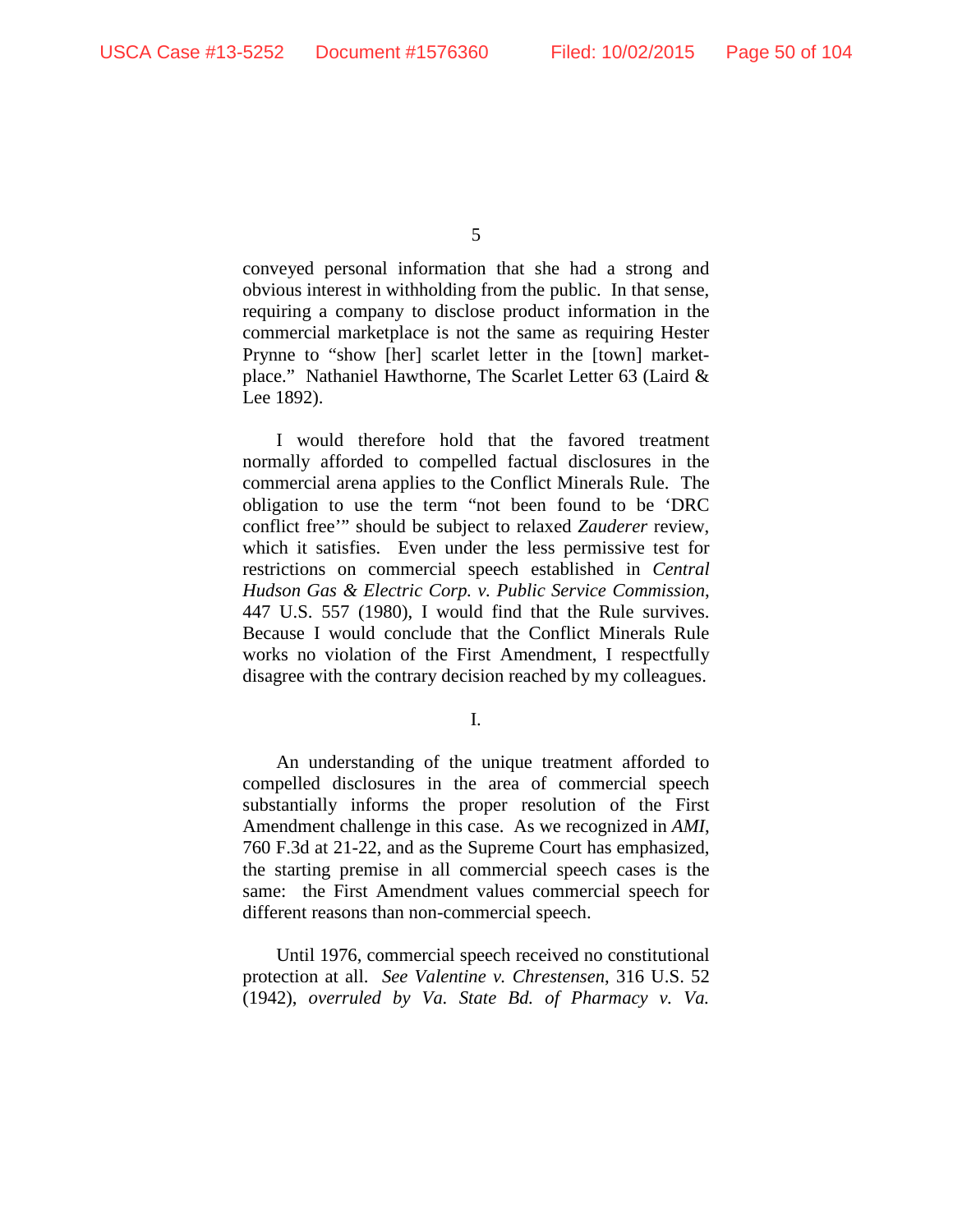*Citizens Consumer Council, Inc.*, 425 U.S. 748 (1976). When the Supreme Court eventually extended "First Amendment protection to commercial speech," it did so primarily because of the "value to consumers of the information such speech provides." *Zauderer*, 471 U.S. at 651. The Court protected commercial speech against unwarranted restriction through the framework set out in *Central Hudson*. 447 U.S. at 564.

Outside the context of commercial speech, the protections applicable to *restrictions* on speech directly mirror the protections applicable to *compelled* speech. Compelled speech, the Supreme Court has observed, generally is "as violative of the First Amendment as prohibitions on speech." *Zauderer*, 471 U.S. at 650. That symmetry does not exist, however, in the area of commercial speech. In that context, there are "material differences between disclosure requirements and outright prohibitions on speech." *Id.* When the government requires disclosure of "purely factual and uncontroversial information" about products in the commercial sphere, "the First Amendment interests implicated . . . are substantially weaker than those at stake when speech is actually suppressed." *AMI*, 760 F.3d at 22 (quoting *Zauderer*, 471 U.S. at 652 n.14).

In particular, because the First Amendment's protection of commercial speech lies in the speech's value to consumers, there is only a "minimal" interest in resisting disclosure of product information to the public. *Zauderer*, 471 U.S. at 651; *see Milavetz, Gallop & Milavetz, P.A. v. United States*, 559 U.S. 229, 249-50 (2010). Laws "requiring a commercial speaker to make purely factual disclosures related to its business affairs . . . facilitate rather than impede the free flow of commercial information." *Beeman v. Anthem Prescription Mgmt.*, 315 P.3d 71, 89 (Cal. 2013) (internal quotation marks omitted); *see generally* Robert Post, Compelled Commercial

<sup>6</sup>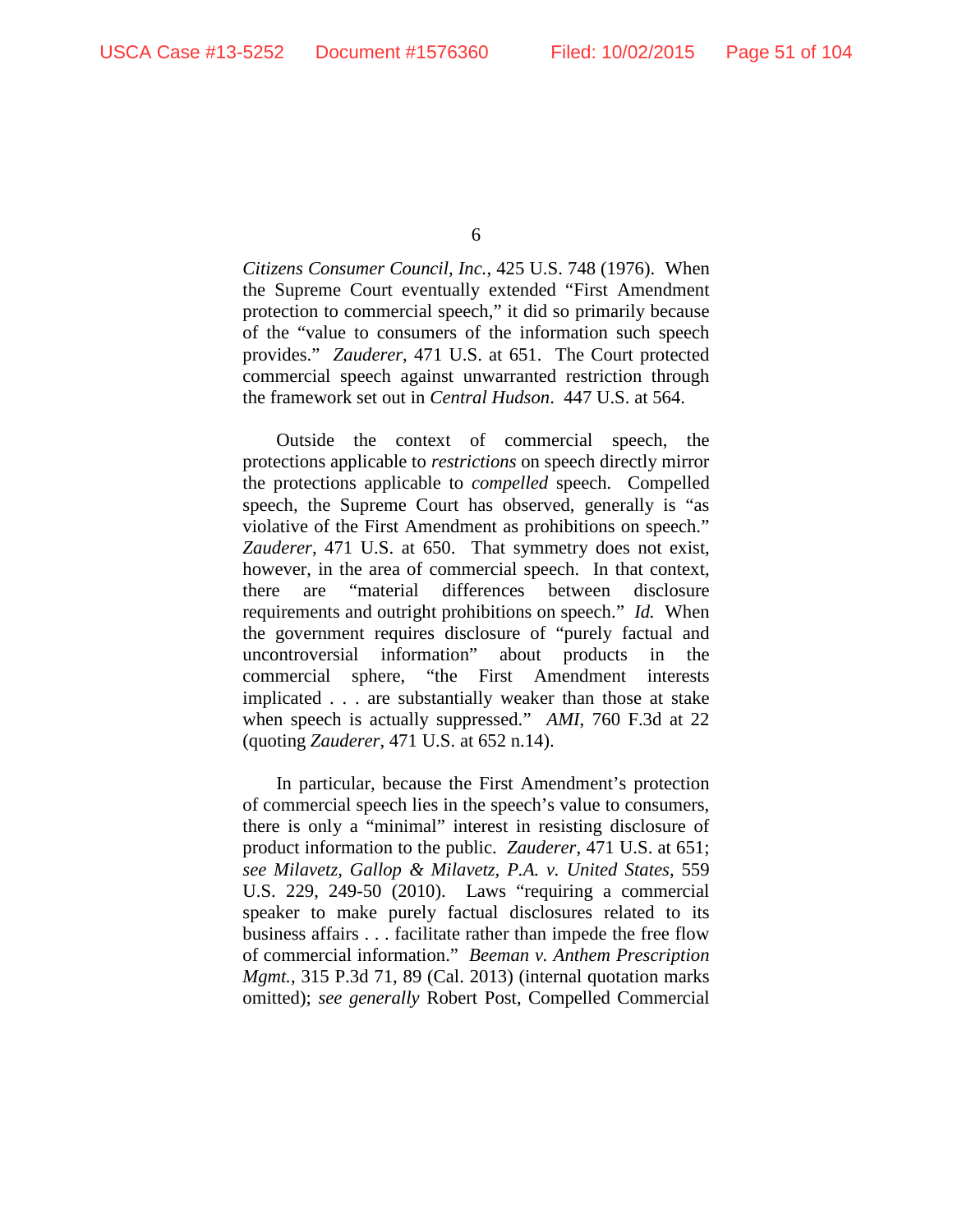Speech, 117 W. Va. L. Rev. 867 (2015). As a result, government compulsion of "purely factual and uncontroversial" commercial speech is subject to a more lenient constitutional standard than the *Central Hudson*  framework applicable to restrictions on commercial speech. *Zauderer*, 471 U.S. at 651. The government can require disclosure of factual and uncontroversial information in the realm of commercial speech as long as the disclosure "reasonably relate[s]" to an adequate interest. *Id.*

The key to deciding whether to apply *Zauderer* or *Central Hudson*, then, turns on the effect of the challenged government regulation. Does the regulation restrict the flow of truthful commercial information, in which case it triggers more searching review under *Central Hudson*? Or does the regulation expand the flow of truthful commercial information by requiring its disclosure, in which case it occasions less demanding review under *Zauderer*?

II.

To answer that question for the Conflict Minerals Rule, we must first address a threshold issue: whether the challenged disclosure involves "commercial speech." The relaxed standard of *Zauderer*, according to the logic (and letter) of the Court's opinion, applies only in the context of "commercial speech." 471 U.S. at 651.

The Conflict Minerals Rule meets that condition. The Rule requires manufacturers of commercial products to disclose information to the public about the composition of their products—in particular, sourcing information about component minerals contained in the products. In that sense, the disclosure resembles the country-of-origin labeling this court deemed "commercial speech" in *AMI*. 760 F.3d at 21.

<sup>7</sup>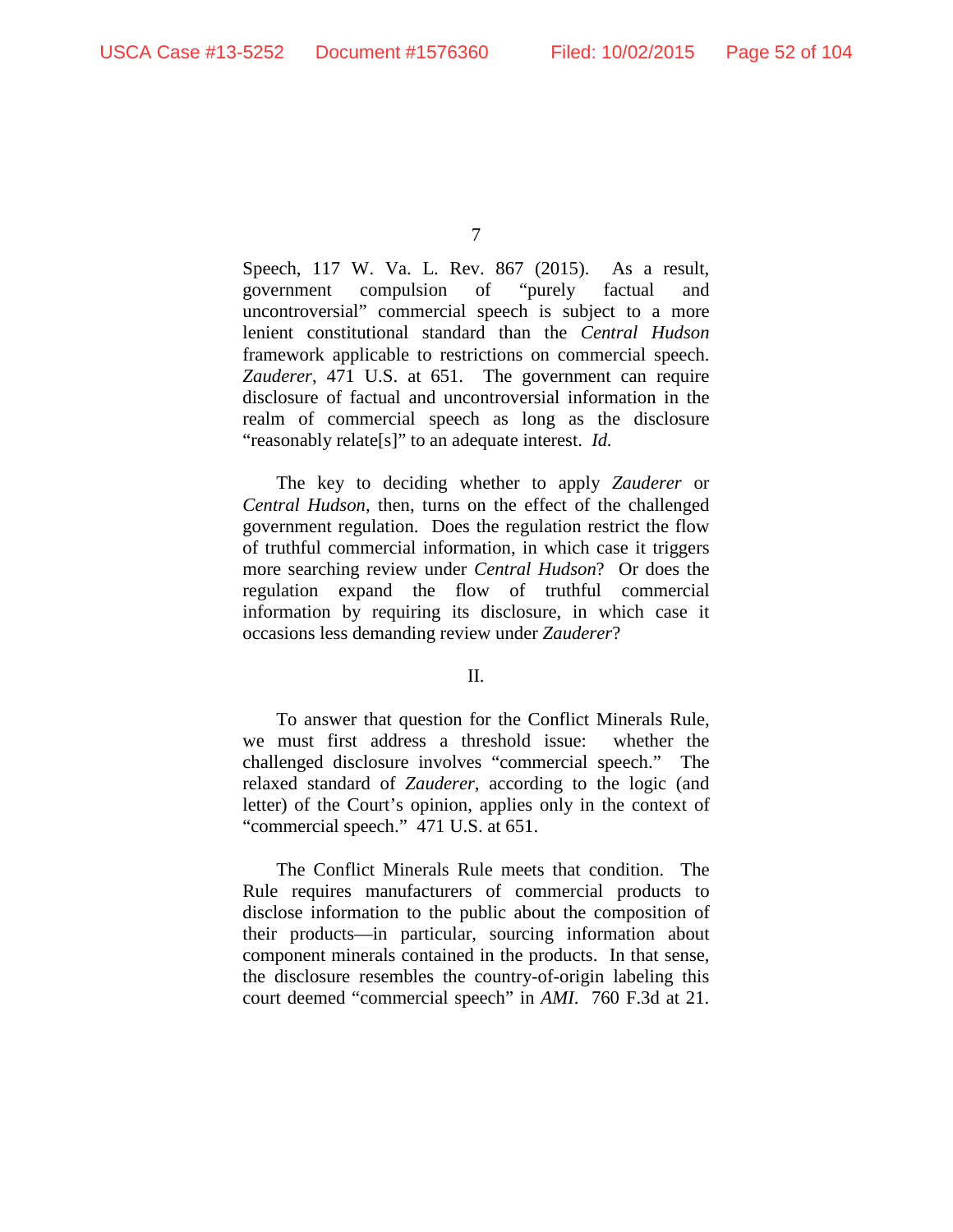Like the labels at issue in *AMI*, the conflict minerals disclosure informs investors and consumers about the geographic origins of products for sale in the commercial marketplace.

It is true that the conflict minerals disclosure appears in annual reports made available on manufacturers' websites (and filed with the Securities and Exchange Commission) rather than in product labels or conventional advertisements. But under our precedents, the precise form of the speech does not determine whether it qualifies as "commercial speech." In *United States v. Philip Morris USA, Inc.*, 566 F.3d 1095 (D.C. Cir. 2009) (per curiam), we treated corrective statements about products required to be included on the company's website as commercial speech. *Id.* at 1138, 1142-45. Philip Morris argued that disclosures on its website could not be considered commercial speech because they were unattached to advertisements. We disagreed. *Id.* at 1143. Commercial speech, we held, "include[s] material representations about the efficacy, safety, and quality of the advertiser's product, and other information asserted for the purpose of persuading the public to purchase" (or, given the corrective disclosures at issue, *not* to purchase) "the product." *Id.*

The Conflict Minerals Rule likewise calls for website disclosures about a company's products with an eye towards a potential commercial purchase. The conflict minerals disclosure, the Commission explained in announcing the Rule, "provide[s] information" about a product "that is material to an investor's understanding of the risks in an issuer's reputation and supply chain." Conflict Minerals, 77 Fed. Reg. 56,274, 56,276 (Sept. 12, 2012). That information self-evidently aims at a prospective commercial transaction: an investor's decision whether to purchase or invest in the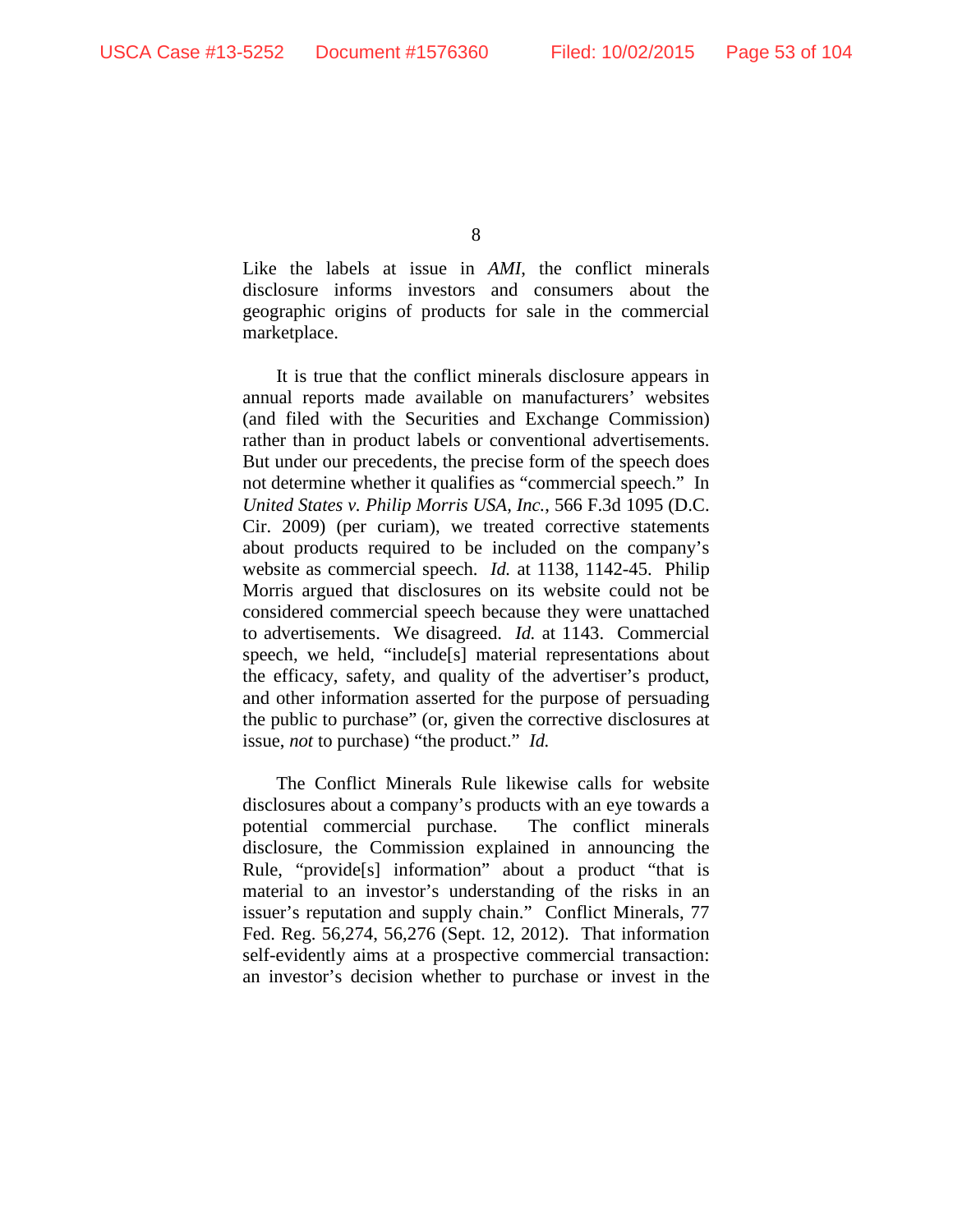issuer's securities. The Rule's disclosure obligation therefore should be eligible for relaxed review under *Zauderer.*

My colleagues in the majority, however, hold that it is insufficient to conclude that the conflict minerals disclosure involves "commercial speech." In their view, the permissive review normally afforded to commercial disclosure mandates under *Zauderer* extends only to a *sub*-category of commercial speech: advertisements and product labels. *Ante* at 7-8. No other court has ever identified such a limit under *Zauderer* (or for any other purpose under commercial-speech law). *See United States v. Wenger*, 427 F.3d 840 (10th Cir. 2005) (applying *Zauderer* to compelled disclosure in newsletter and radio program). The majority's newly minted constriction of *Zauderer* to those particular forms of commercial speech contradicts that decision's core rationale.

For starters, confining *Zauderer* to advertising and product labels gives rise to highly curious results. Suppose, for instance, that the Conflict Minerals Rule required companies to include the designation "not been found to be 'DRC conflict free'" in prominent text on product packaging rather than in a once-a-year report posted on a website. The majority would subject that requirement only to *Zauderer*'s less demanding form of review. It would be strange, though, if the same compelled commercial disclosure—providing the same information about the same product—commanded more demanding First Amendment scrutiny if it appeared in a single yearly report on the seller's website instead of on every product label. After all, if faced with the choice between an annual website report and product packaging, a seller would predictably opt for the former. Not only would the company prefer to post the disclosure once a year instead of printing it on every product label, but even as to a single product label, the limited physical space on a product's packaging makes for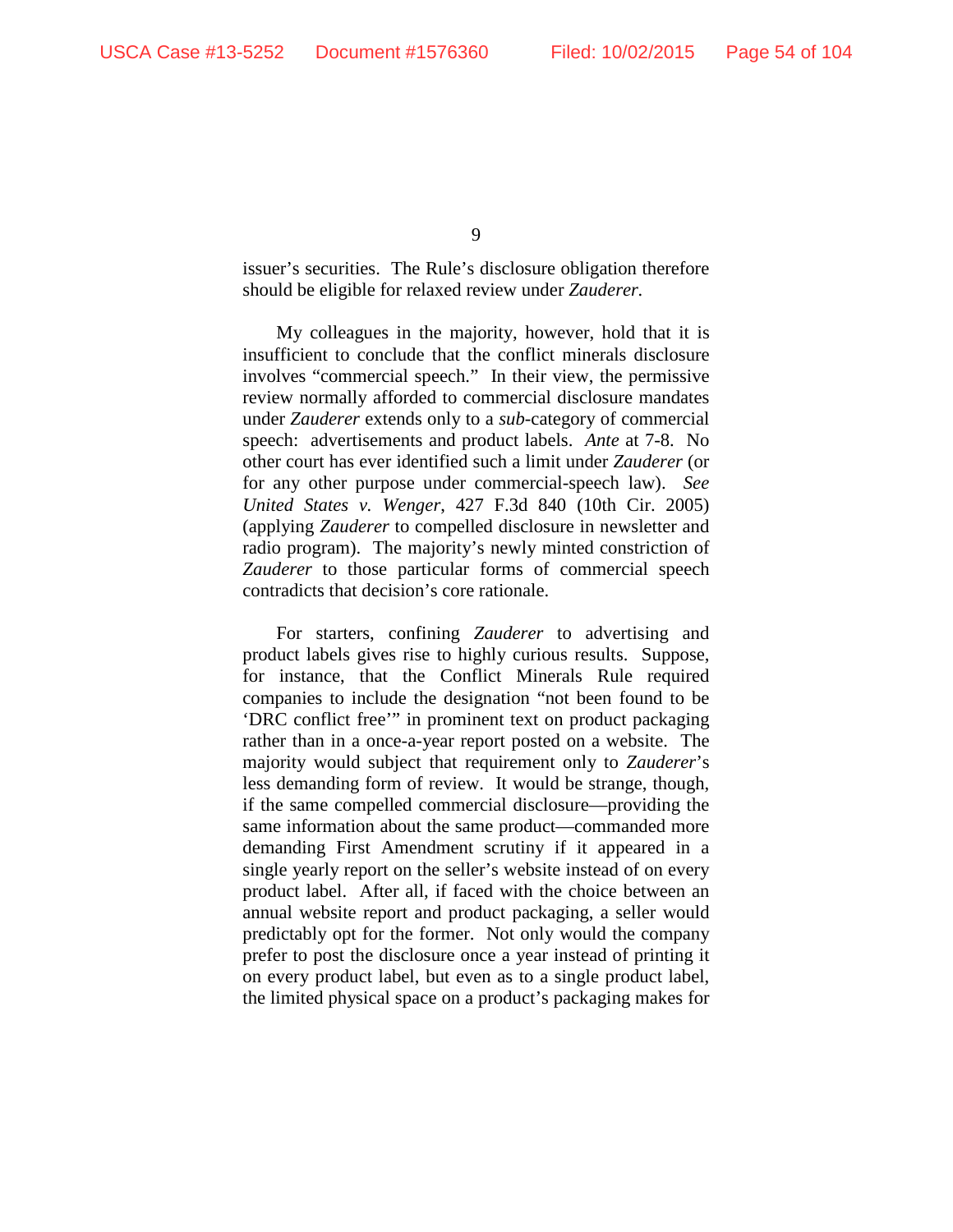a less desirable forum for a compelled commercial disclosure than the unlimited virtual space on a company website.

The majority's approach, though, would run in the opposite direction. It would impose a *more* searching First Amendment standard on a disclosure that imposes a *less*  burdensome requirement on the speaker. The anomaly in that result, contrary to the majority's suggestion, *ante* at 11 n.14, has little to do with *AMI*'s application of *Zauderer* to contexts beyond prevention of consumer deception. After all, if a requirement to include a disclosure on every product label was aimed to prevent consumer deception, the majority would still subject that requirement only to deferential *Zauderer* review. But if the same compelled disclosure appeared in a once-a-year website report, the majority would apply a *more* searching First Amendment standard to that *less* restrictive obligation. It is entirely unclear why that should be so.

Nothing in *Zauderer* supports that counter-intuitive result. To the contrary, *Zauderer*'s basic rationale holds no less true across the full range of commercial speech than in the sub-category consisting of advertisements and product labels. The decision, by its terms, is grounded in the recognition that "the extension of First Amendment protection to *commercial speech* is justified principally by the value to consumers of the information *such speech* provides." 471 U.S. at 651 (emphasis added). That is why a commercial speaker has only a "minimal" interest in withholding disclosure of factual information about its products. *Id.* That reason for a permissive approach to disclosure obligations in the commercial sphere applies to every form of "commercial speech," all of which yields the "value to consumers" animating the Court's approach. *Id.*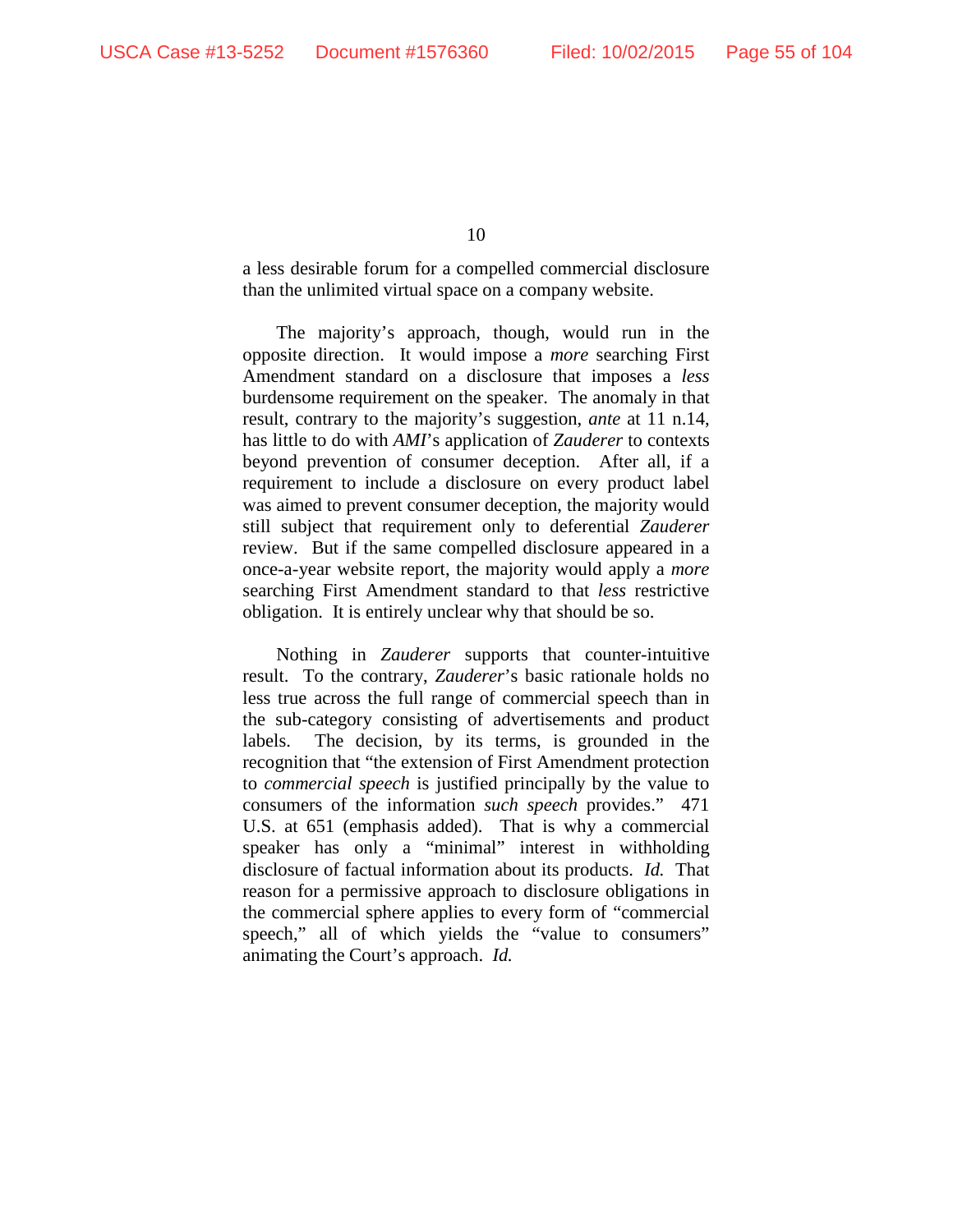To be sure, the *Zauderer* Court unsurprisingly used the word "advertising" numerous times in the relevant part of the opinion, *see ante* at 8-9, but only because that was the particular factual context in which the case arose. For what it's worth, the Court also used "commercial speech" and "commercial speaker" a number of times in the same part of the opinion when explaining the rationale for the relaxed First Amendment standard it set forth, 471 U.S. at 650-52, and it also did so when framing the question it addressed in that part of its opinion, *id.* at 629. What matters is that the Court's driving rationale, as the Court itself said, applies to "commercial speech" writ large, not just (and not any more so) to advertising alone. *Id.* at 651.

Indeed, the majority would extend *Zauderer* beyond traditional advertising to encompass product labels, as it must after *AMI*. But tellingly, *AMI* itself did not conceive of the possibility that *Zauderer* might apply only to that decision's specific factual context of advertising (in which event *AMI* would have needed to assess whether *Zauderer* also applies to product labels). Rather, *AMI* examined the range of government interests to which *Zauderer* pertains on the natural assumption that, whatever the scope of those interests, *Zauderer* applies to "commercial speech," 760 F.3d at 21, not just to certain forms of commercial speech.

Contrary to the majority's suggestion, *ante* at 9-11, the Supreme Court's post-*Zauderer* decisions do not indicate otherwise. In *Hurley v. Irish-American Gay, Lesbian and Bisexual Group of Boston*, a case that had nothing to do with commercial speech, the Court simply quoted *Zauderer*'s observation that the government may at times "prescribe what shall be orthodox in commercial advertising." 515 U.S. 557, 573 (1995) (quoting *Zauderer*, 471 U.S. at 651). In *United States v. United Foods, Inc.*, the Court described *Zauderer* as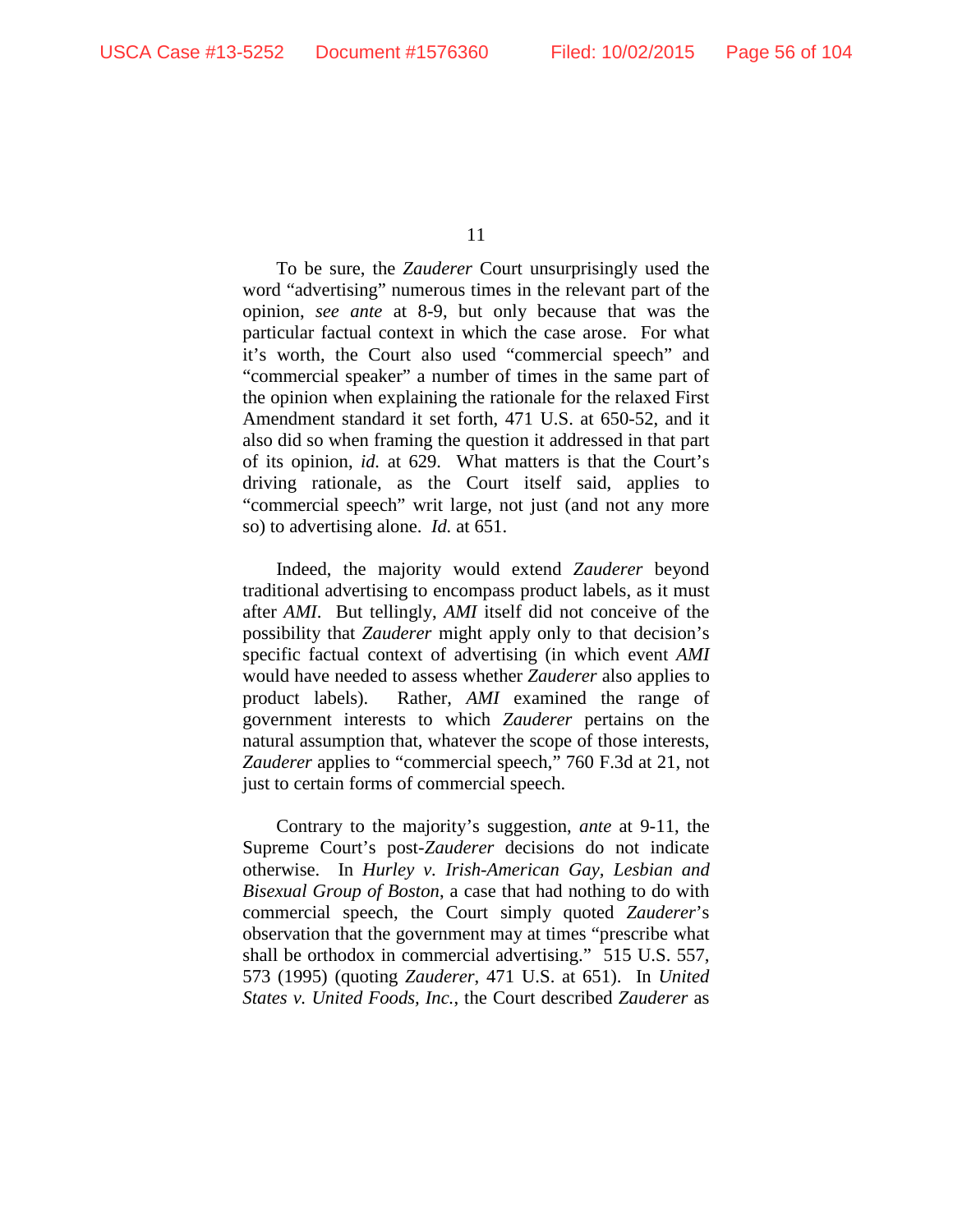"involving attempts by a State to prohibit certain voluntary advertising by licensed attorneys." 533 U.S. 405, 416 (2001). The Court then restated *Zauderer*'s outcome, *i.e.*, that it permitted "a rule requiring that attorneys who advertised by their own choice and who referred to contingent fees should disclose that clients might be liable for costs." *Id.* Those references in *United Foods* and *Hurley* accurately describe *Zauderer*'s factual context. But there is no reason to think that the references to "advertising" in any way confined *Zauderer*'s holding.

In short, nothing in *Zauderer* or any subsequent decision suggests that *Zauderer* review applies only to conventional advertisements, much less to advertisements plus product labels. *Zauderer* is a decision about compelled commercial speech. This is such a case.

## III.

Once we conclude that the Conflict Minerals Rule regulates "commercial speech," the next question is whether the Rule should be examined under the relaxed standard set forth in *Zauderer* or the more restrictive test of *Central Hudson*. Because the Rule compels rather than restricts commercial speech, it triggers permissive review under *Zauderer* as long as it requires disclosure of "purely factual and uncontroversial information." *AMI*, 760 F.3d at 27 (quoting *Zauderer*, 471 U.S. at 651). And while *AMI* reaffirmed that only "purely factual and uncontroversial" disclosures qualify for *Zauderer* review, we had no occasion in *AMI* to define precisely what that standard entails. *See* 760 F.3d at 27. Inasmuch as "the criteria triggering the application of *Zauderer*" were "substantially unchallenged," we reasoned, whatever may be the precise meaning of "purely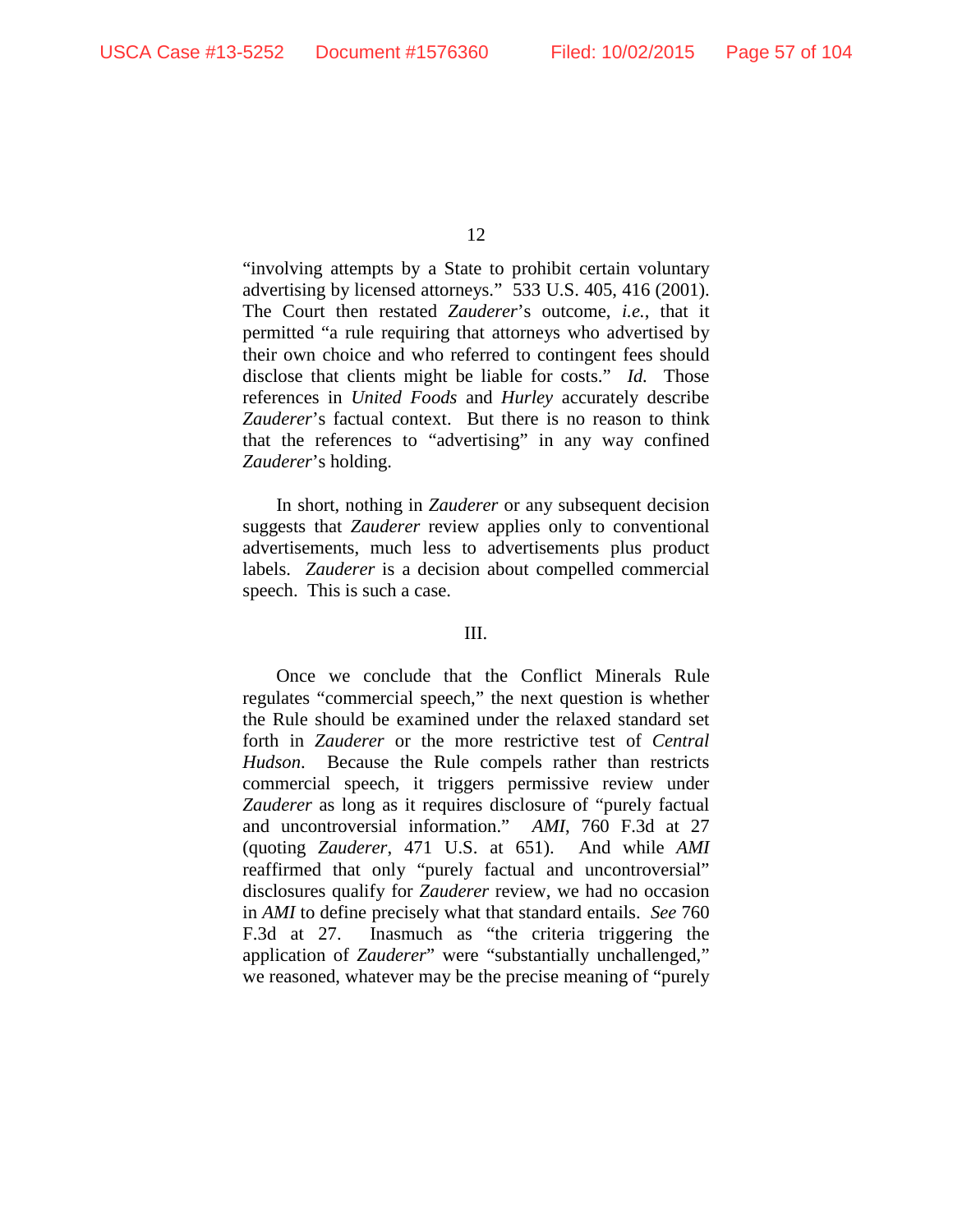factual and uncontroversial," the country-of-origin labeling at issue met that standard. *Id.*

There was no question, for instance, that the country-oforigin disclosure was "purely factual." As to "controversial," we understood that a disclosure might be "controversial" in the "sense" of "disagree[ment] with the truth of the facts required to be disclosed," but the challengers raised no claim that the country-of-origin disclosure was "controversial in that sense." *Id.* Nor did we perceive how the disclosure might be seen as "controversial" in any other sense, *i.e.*, "for some reason other than dispute about simple factual accuracy." *Id.* We made no effort to identify any such additional meaning of "controversial" that might matter under *Zauderer*, other than to note that a disclosure "could be so one-sided or incomplete" as to fall outside *Zauderer*'s zone. *Id.* But the challengers had made no argument along those lines. *Id.* The upshot is that *AMI* left it to a future panel to expound on the contours of "purely factual and uncontroversial."

In assessing whether the conflict minerals disclosure squares with the phrase "purely factual and uncontroversial," it is important to bear in mind that phrase comes from a judicial opinion, not a statute. And the "language of an opinion is not always to be parsed as though we were dealing with language of a statute." *Reiter v. Sonotone Corp.*, 442 U.S. 330, 341 (1979). Language in a judicial opinion should be "read in context," *id.*, taking into account the whole of the court's analysis. Here, that context starts with *Zauderer*'*s*  firm grounding in the reason for protecting commercial speech in the first place: its value in providing consumers with useful information about products and services. 471 U.S. at 651; *Milavetz*, 559 U.S. at 249-50.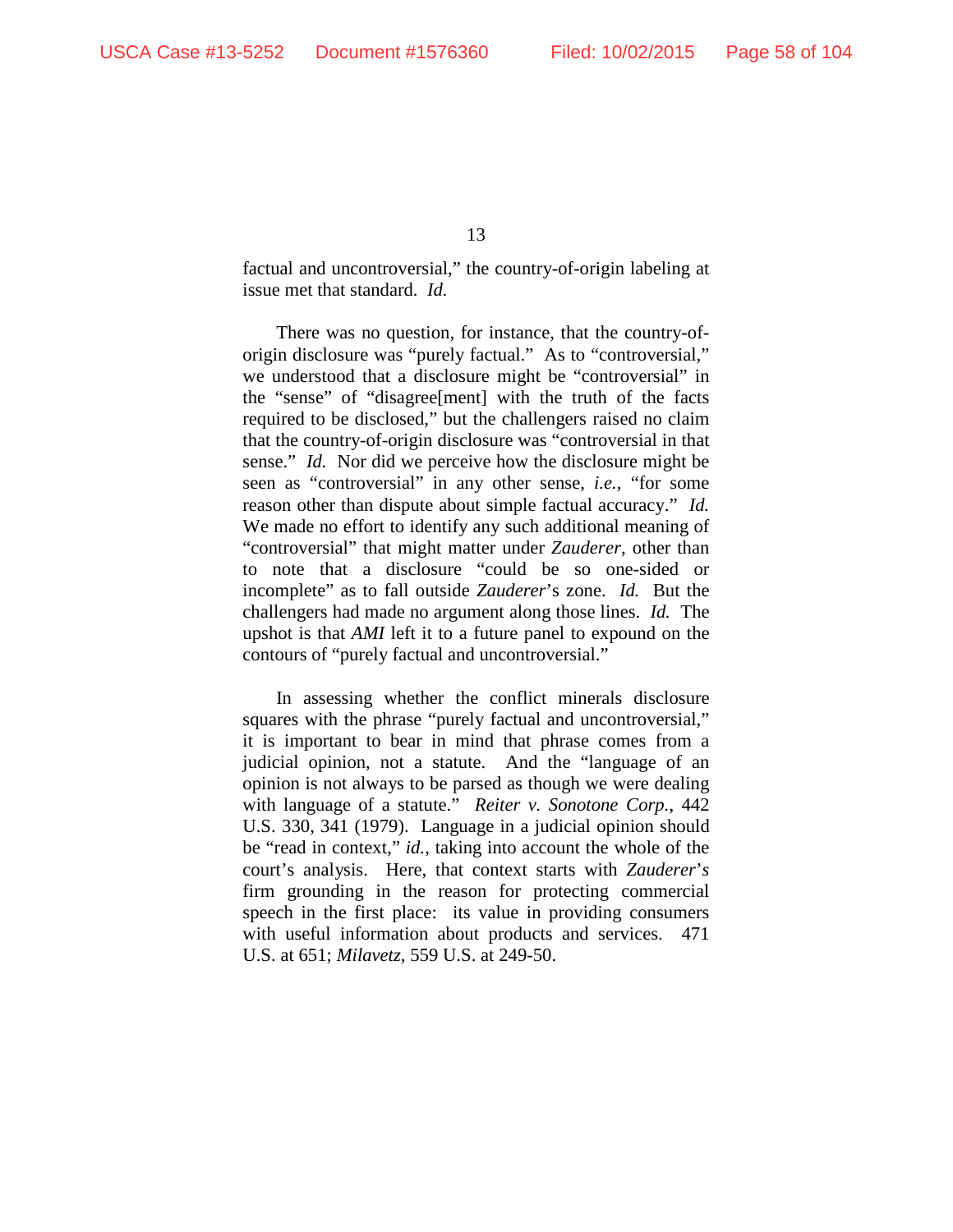That purpose is honored when a disclosure mandate calls for dissemination to consumers of "purely factual" and "accurate" information about a product, as *Zauderer* itself indicates. *Zauderer*, 471 U.S. at 651 & n.14. That means, at the least, that the "factual" disclosure must be non-deceptive. It also means that the government cannot attempt to prescribe, under the guise of requiring disclosure of "purely factual" information, "what shall be orthodox in politics, nationalism, religion, or other *matters of opinion*." *Id.* at 651 (emphasis added) (quoting *W. Va. State Bd. of Educ. v. Barnette*, 319 U.S. 624, 642 (1943)). If a compelled statement communicates a "matter of opinion," it of course would not be "purely factual." To qualify as "purely factual and uncontroversial," in short, the disclosed information must in fact be "factual," and it must also be "uncontroversially" so, in the sense that that there could be no "disagree[ment] with the truth of the facts required to be disclosed." *AMI*, 760 F.3d at 27.

Both pieces of that inquiry do important work. The "purely factual" inquiry looks to the nature of the information disclosed—is it entirely factual or does it communicate subjective opinion? If the disclosure communicates subjective opinion, or something other than "purely factual" information, *Zauderer* does not apply. But even if the disclosure qualifies as "purely factual," it would still fall outside of *Zauderer* review if the accuracy of the particular information disclosed were subject to dispute. The requirement that disclosures be "uncontroversial" in addition to "purely factual" thereby removes from *Zauderer*'s purview disclosures whose accuracy is contestable. *AMI* in fact assumes "controversial" in this context means exactly that: a "dispute about . . . factual accuracy." 760 F.3d at 27.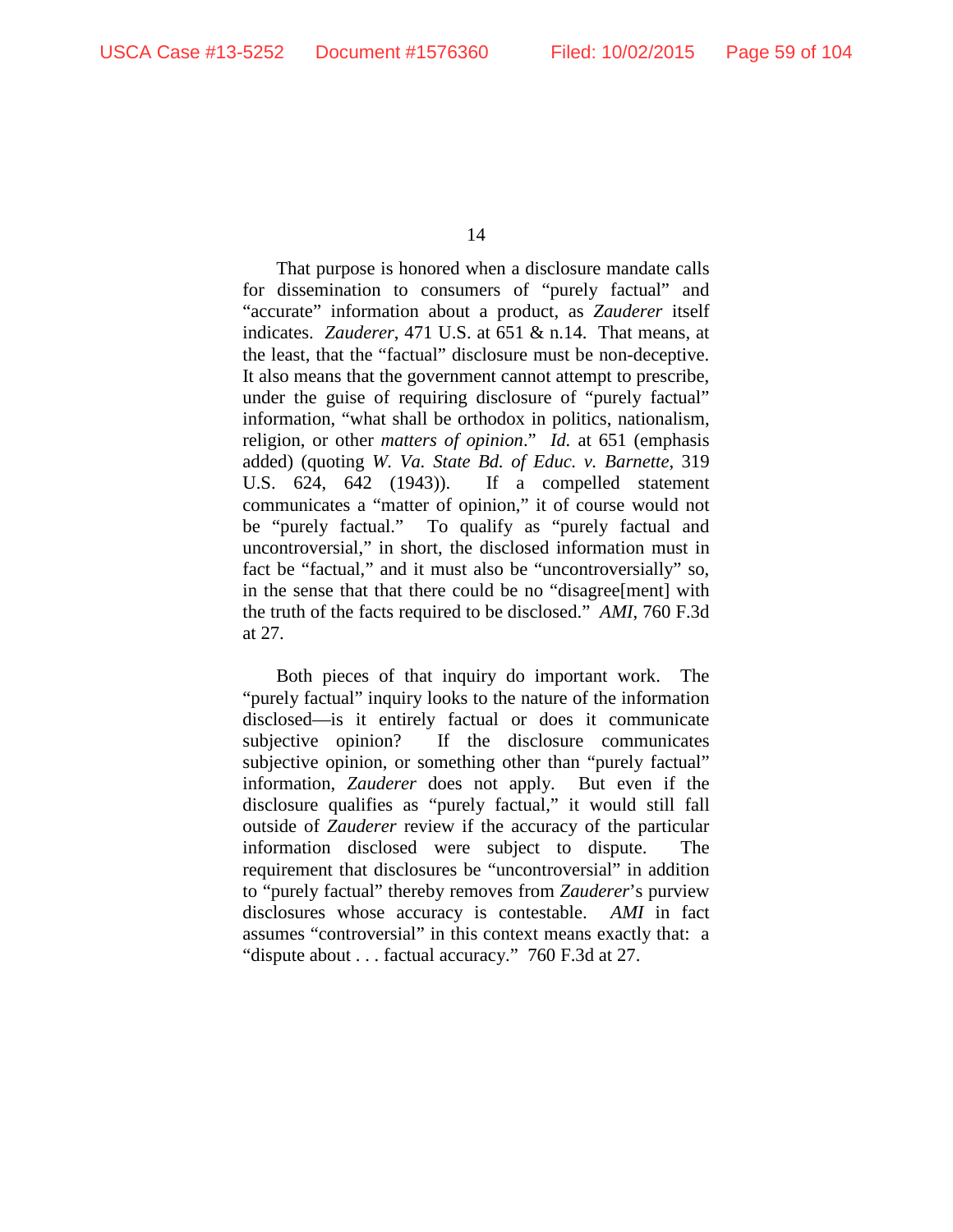That reading draws support from the Supreme Court's most recent invocation of the *Zauderer* standard in *Milavetz*, 559 U.S. 229. There, the Court applied the *Zauderer* standard without once reciting the phrase "purely factual and uncontroversial." Instead, the Court concluded that the challenged disclosure mandate shared "the essential features of the rule at issue in *Zauderer*"—namely, that the disclosure involved "only an *accurate* statement" of "*factual* information." *Id.* at 249-50 (emphasis added). That approach is consistent with a reading of "purely factual and uncontroversial" that refrains from giving "uncontroversial" a meaning wholly untethered to the core question of whether the disclosure is "factual." If a disclosure is factual, and if the truth of the disclosed factual information is incontestable (*i.e.*, if the facts are indisputably accurate), the interest in arming consumers with truthful, factual information about products calls for relaxed review under *Zauderer*.

It is also worth noting what "purely factual and uncontroversial" does *not* mean. While it might be said that the Conflict Minerals Rule's disclosure requirement touches on a "controversial" topic, that alone cannot render the disclosure "controversial" in the sense meant by *Zauderer*. Otherwise, our decision in *AMI* presumably would have turned out differently. The country-of-origin disclosure in that case—as the majority points out, *ante* at 21-22—could be seen to involve a "controversial" issue. And while *AMI*  recognizes that a disclosure could be conceived of as "controversial" for "some reason other than dispute about simple factual accuracy," 760 F.3d at 27, the court did not say that any such broader understanding of "controversial" would necessarily count under *Zauderer*. In fact, the court described only one such example of "controversial"—a disclosure that is "one-sided or incomplete," *id.*—and an understanding of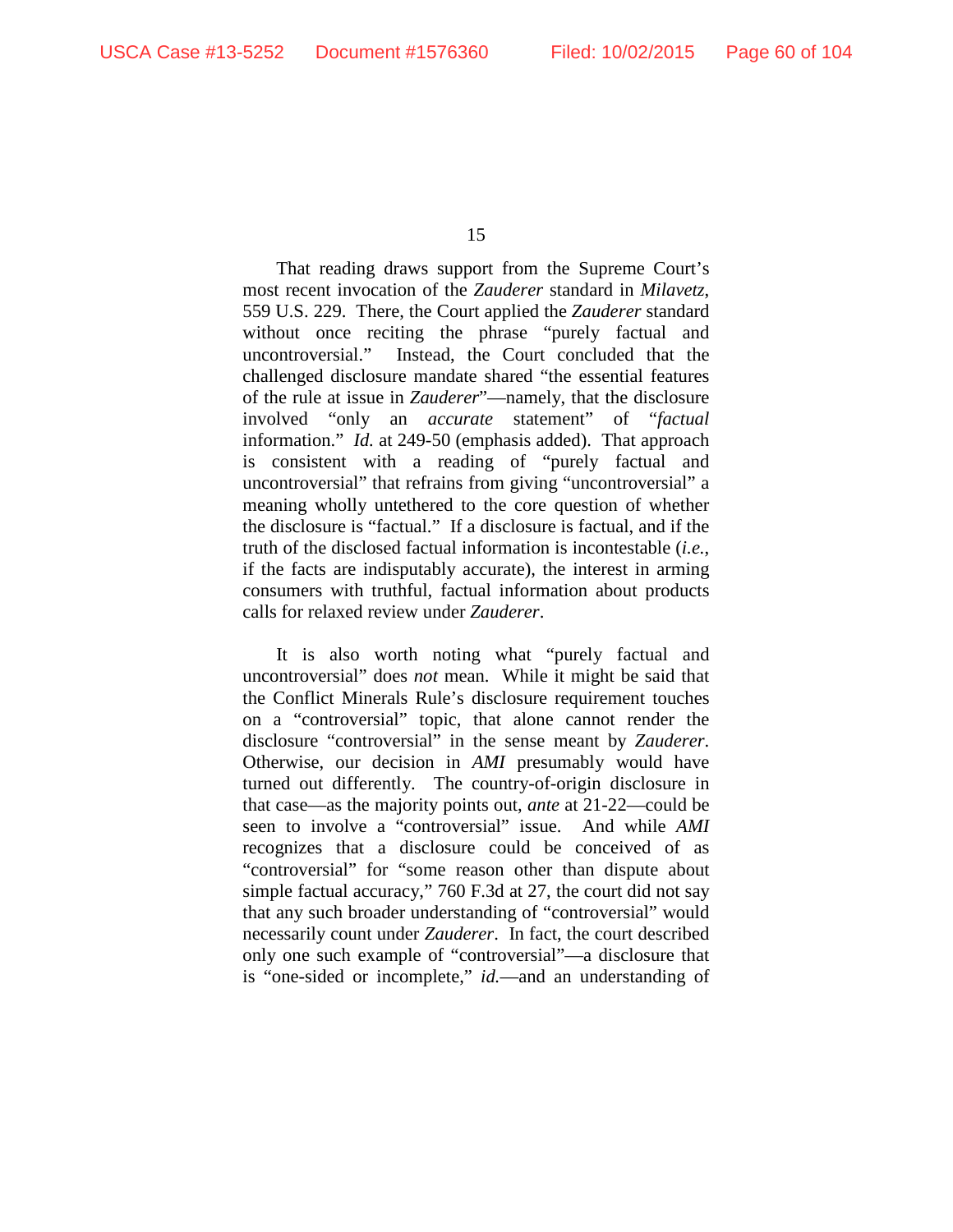"controversial" centered on factual accuracy would comfortably deal with that sort of misleading disclosure.

Applying those principles here, I would conclude that the requirement to identify whether a product has "been found to be 'DRC conflict free'" calls for disclosure of "purely factual and uncontroversial" information. The term "DRC conflict free" is a term of art defined in the Rule and statute: a product is "DRC conflict free" if it contains no "conflict minerals" originating in the DRC or adjoining countries that finance armed groups in those countries. *See* 15 U.S.C.  $§ 78m(p)(1)(A)(ii)$ , (D); 77 Fed. Reg. at 56,321. The question whether a product has been "found to be 'DRC conflict free'" thus calls for a "factual" response: the product either has, or has not, been "found to be 'DRC conflict free'" under the statutory definition. There is nothing non-factual about the required disclosure, nor is the factual accuracy of the disclosure subject to dispute. If geographic information about the sourcing of meat products qualifies as "purely factual and uncontroversial," as we held in *AMI*, 760 F.3d at 27, so, too, does geographic information about the sourcing of a product's component minerals.

Appellants contend that the mandated catchphrase "not been found to be 'DRC conflict free'" is "highly misleading" and therefore should be ineligible for *Zauderer* review. NAM Supp. Br. 16. Appellants are correct that misleading disclosures would not qualify for *Zauderer*'s relaxed standard. A misleading disclosure, by definition, would not convey accurate information to a consumer, and it therefore would fail to qualify as "uncontroversial" in the sense discussed above. In fact, a misleading disclosure would run into a more basic First Amendment problem still. Because "[t]he First Amendment's concern for commercial speech is based on the informational function of advertising," misleading speech in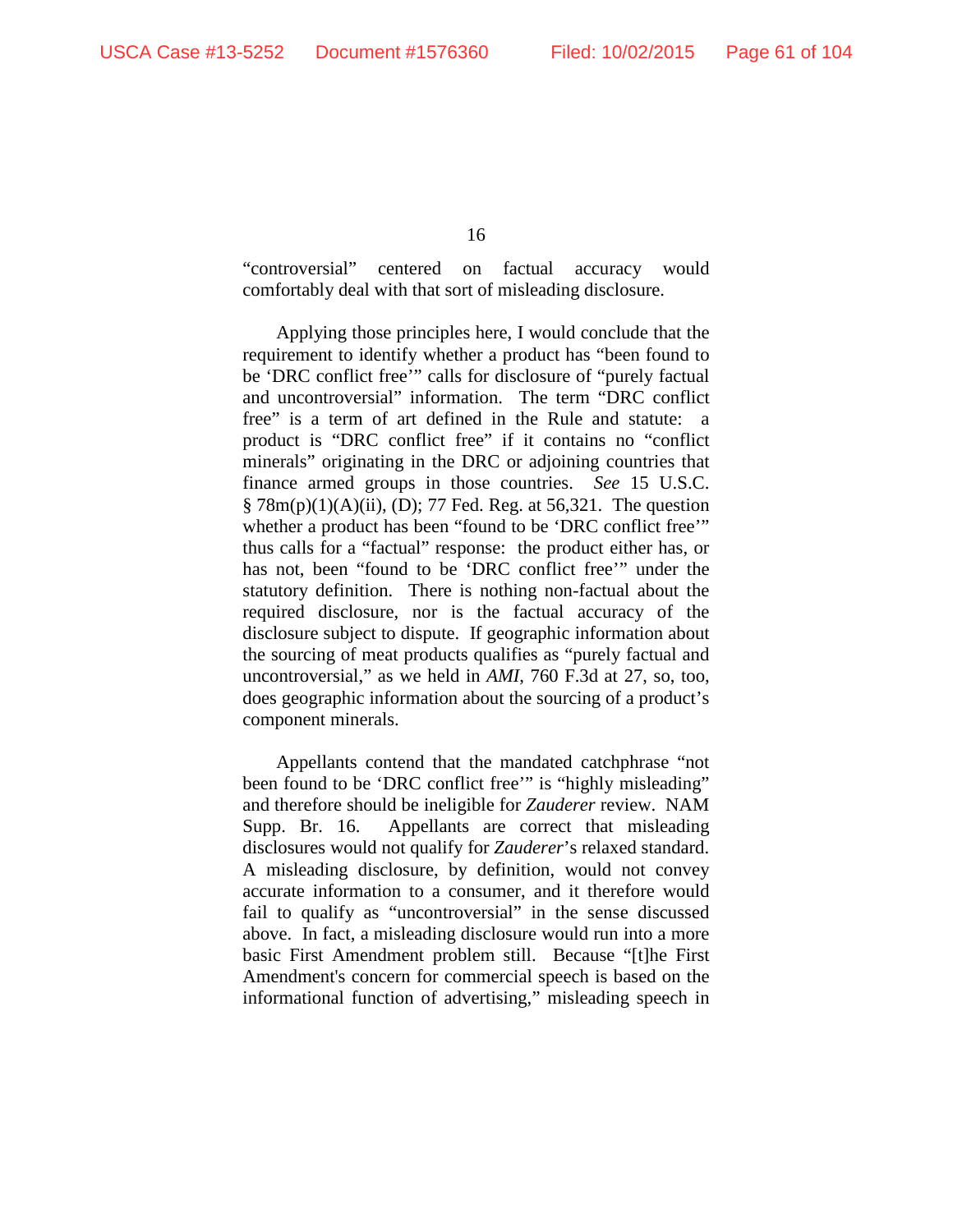the commercial realm gets no constitutional protection in the first place. *Central Hudson*, 447 U.S. at 563-64.

The conflict minerals disclosure, however, is not misleading. The phrase "not been found to be 'DRC conflict free,'" even considered in isolation, seems unlikely to be misunderstood. At worst, the language would elicit some uncertainty about its meaning, which would just direct the reader to the statutory definition. After all, the words "DRC conflict free" appear in quotation marks within the broader description "not been found to be 'DRC conflict free,'" *see* 77 Fed. Reg. at 56,321, alerting an uninitiated reader to the phrase's status as a term of art.

Any possibility of misperception seems especially remote in light of the setting in which the catchphrase appears. The phrase "not been found to be 'DRC conflict free'" is embedded within a broader set of disclosures about an issuer's due-diligence measures. Before characterizing any product as having "not been found to be 'DRC conflict free,'" the Commission obligates an issuer to provide "[a] description of the measures the [issuer] has taken to exercise due diligence on the source and chain of custody" of the minerals used in its products. Securities and Exchange Commission, OMB No. 3235-0697, Form SD Specialized Disclosure Report 3 (2014). Those due-diligence measures assess whether a product's sources in the DRC or an adjoining country come from mines that finance or benefit armed groups. When the phrase "not been found to be 'DRC conflict free'" appears in the midst of an extensive discussion of measures aimed to ascertain the origins of a product's minerals in conflict-ridden countries in the DRC region, it seems readily apparent how the phrase is to be understood.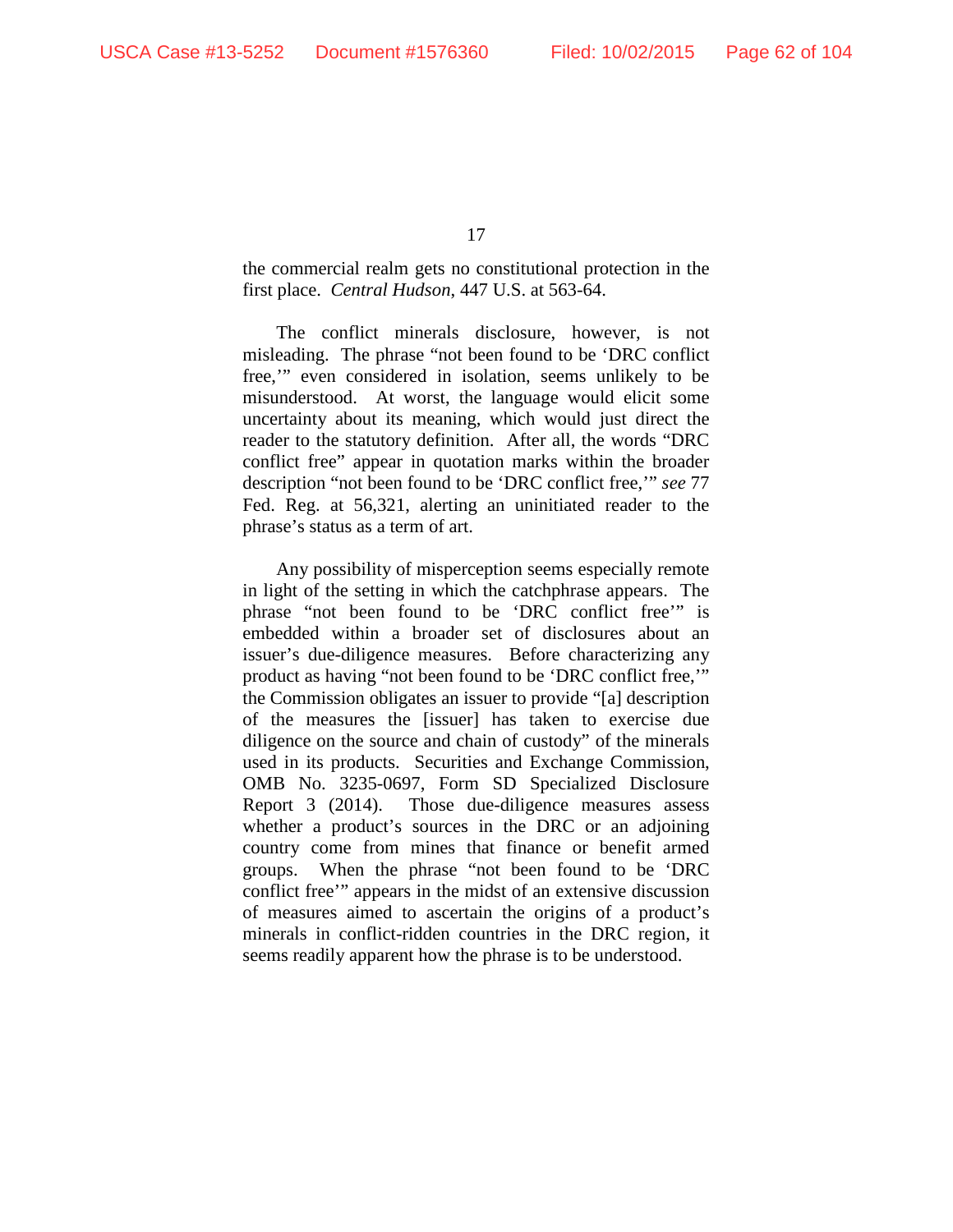An issuer, in any event, retains the ability to eliminate all doubt about the phrase's meaning. The Rule allows an issuer to elaborate on the catchphrase's meaning in any manner it would like. As the Supreme Court has noted, a speaker's ability to "convey[] any additional information" it desires is a factor weighing in favor of *Zauderer* review. *Milavetz*, 559 U.S. at 250. Here, the Commission explicitly instructs issuers that they may include in their disclosures any explanatory information they deem warranted. As the Commission understood, "[t]his allows issuers to include the statutory definition of 'DRC conflict free' in the disclosure to make clear that 'DRC conflict free' has a very specific meaning." 77 Fed. Reg. at 56,322.

The Commission also provided illustrative language. An "issuer could state: 'The following is a description of our products that have not been found to be "DRC conflict free" (where "DRC conflict free" is defined under the federal securities laws to mean . . . )." *Id.* at 56,322 n.562. And if an issuer is unable to pinpoint the source of the minerals in certain of its products, the Commission further explained, an issuer could say something like the following:

> Because we cannot determine the origins of the minerals, we are not able to state that products containing such minerals do not contain conflict minerals that directly or indirectly finance or benefit armed groups in the Democratic Republic of the Congo or an adjoining country. Therefore, under the federal securities laws we must describe the products containing such minerals as having not been found to be 'DRC conflict free.' Those products are listed below.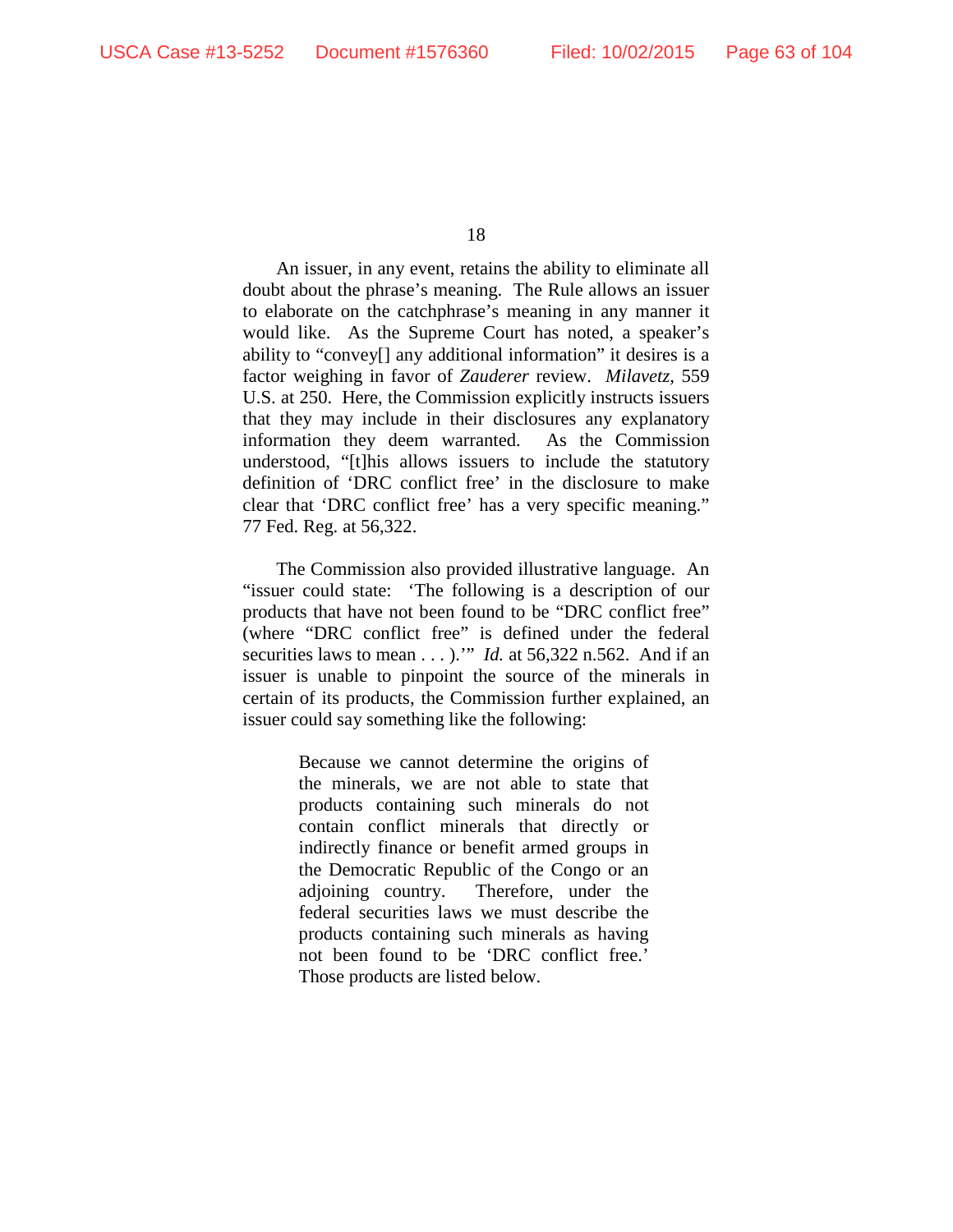*Id.* It is difficult to understand what could be seen as misleading or non-factual about that kind of disclosure.

That language does not "require[] an issuer to tell consumers that its products are ethically tainted," much less "to confess blood on its hands." *Ante* at 24. It instead communicates a statement of fact about the geographic source of the minerals in its products—*i.e.*, that the issuer could not determine with certainty whether component minerals directly or indirectly finance armed groups in the DRC region, thus obligating the issuer to describe the products as having "not been found to be 'DRC conflict free.'"

To be sure, an issuer presumably would prefer to avoid making any such disclosure. But the same could be said of a host of commonplace (and entirely unobjectionable) requirements to disclose factual information about products to consumers. A company presumably would rather avoid reporting calorie counts and nutritional information about unhealthy food products, *see New York State Restaurant Ass'n v. New York City Board of Health*, 556 F.3d 114 (2d Cir. 2009), or disclosing that its product contains mercury, *see National Electronic Manufacturers Ass'n v. Sorrell*, 272 F.3d 104 (2d Cir. 2001). Such disclosures of course can elicit a reaction by consumers—that is often the point, as with the country-of-origin rule upheld in *AMI*, *see* 760 F.3d at 24—but the disclosures still remain factual and truthful. And while it is true that a company would be required to make the conflict minerals disclosure even if it "condemns the atrocities of the Congo war in the strongest terms," *ante* at 24, there is no possibility of investor confusion about the company's views in that regard: the Rule gives a company full leeway to state its position explicitly, in the strongest terms, in its disclosure.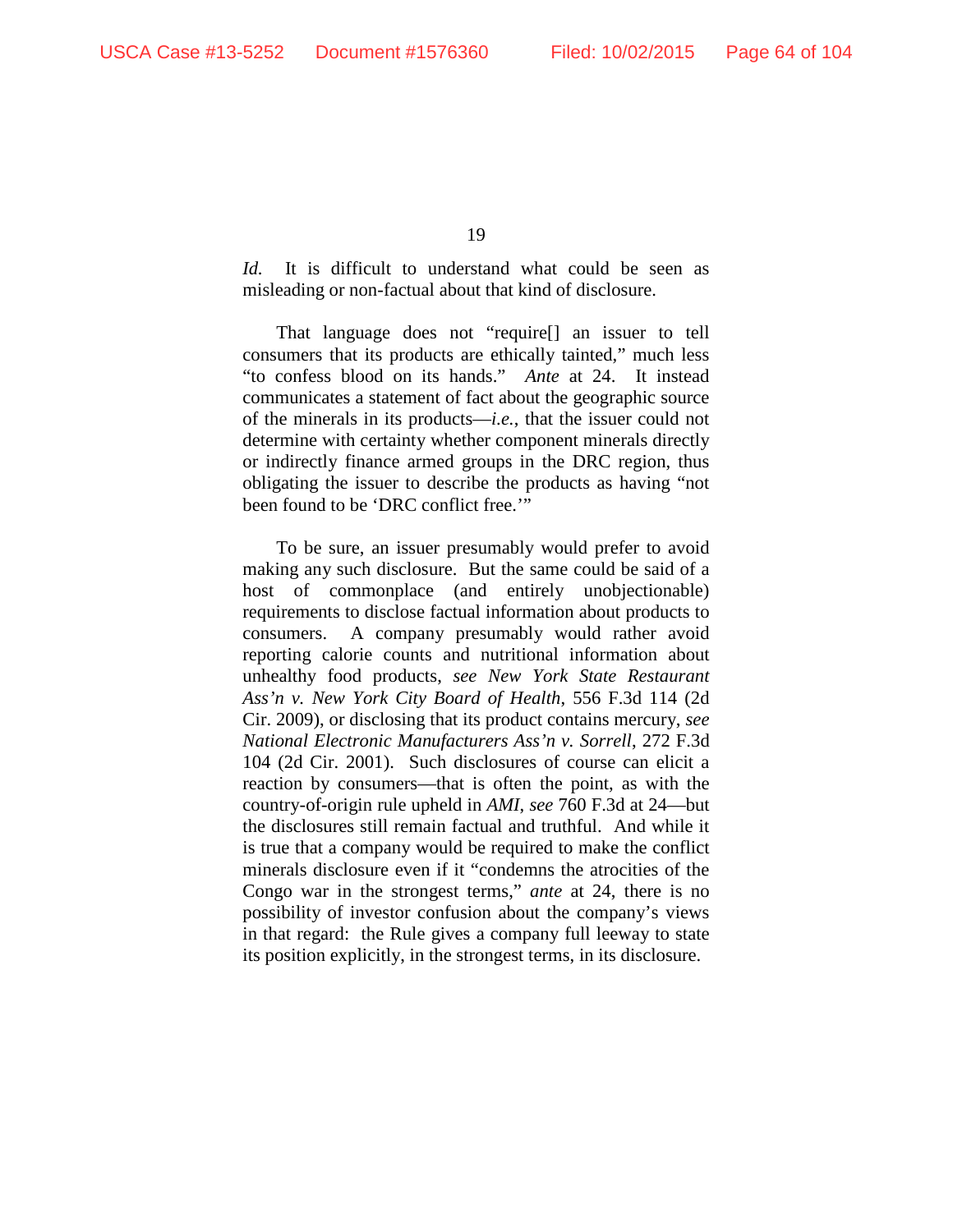None of this is to grant the government carte blanche to compel commercial speakers to voice any prescribed set of words as long as the words are defined by statute or regulation. *Zauderer* does not grant the government that kind of license. The government, for instance, could not misleadingly redefine "peace" as "war," and then compel a factual statement using the term "peace" on the theory that a consumer could consult the government's redefinition to learn that "peace" in fact means "war" in the specific circumstances. *See ante* at 23 n.29. A consumer would have no reason to suppose that the word "peace" is a stylized term of art misleadingly redefined to be something far different from its ordinary meaning.

Nor, for similar reasons, could the government compel expression of a "matter[] of opinion," *Zauderer*, 471 U.S. at 651, by redefining the matter in factual terms, especially if (unlike here) there were no opportunity for the speaker to elaborate as it sees fit on the relationship between the term of art and the statutory definition. So a statement that immediately rings as a matter of opinion (*e.g.*, "this product is environmentally unsustainable," *see ante* at 23) would remain outside the fold of *Zauderer* even if it were reconceptualized as factual in a statutory definition (*e.g.*, a product qualifies as "environmentally unsustainable" if, as a factual matter, it releases *x* units of ozone in *y* hours). Insofar as the unelaborated label "environmentally unsustainable" could then be characterized as "factual," it still would not count as "purely" factual because it continues fundamentally to come across as a matter of opinion.

Of course, there could well be difficult questions of application at the margins, some hypothetical and others perhaps actual. *See ante* at 20-22. That is not entirely uncommon in the area of the First Amendment, in which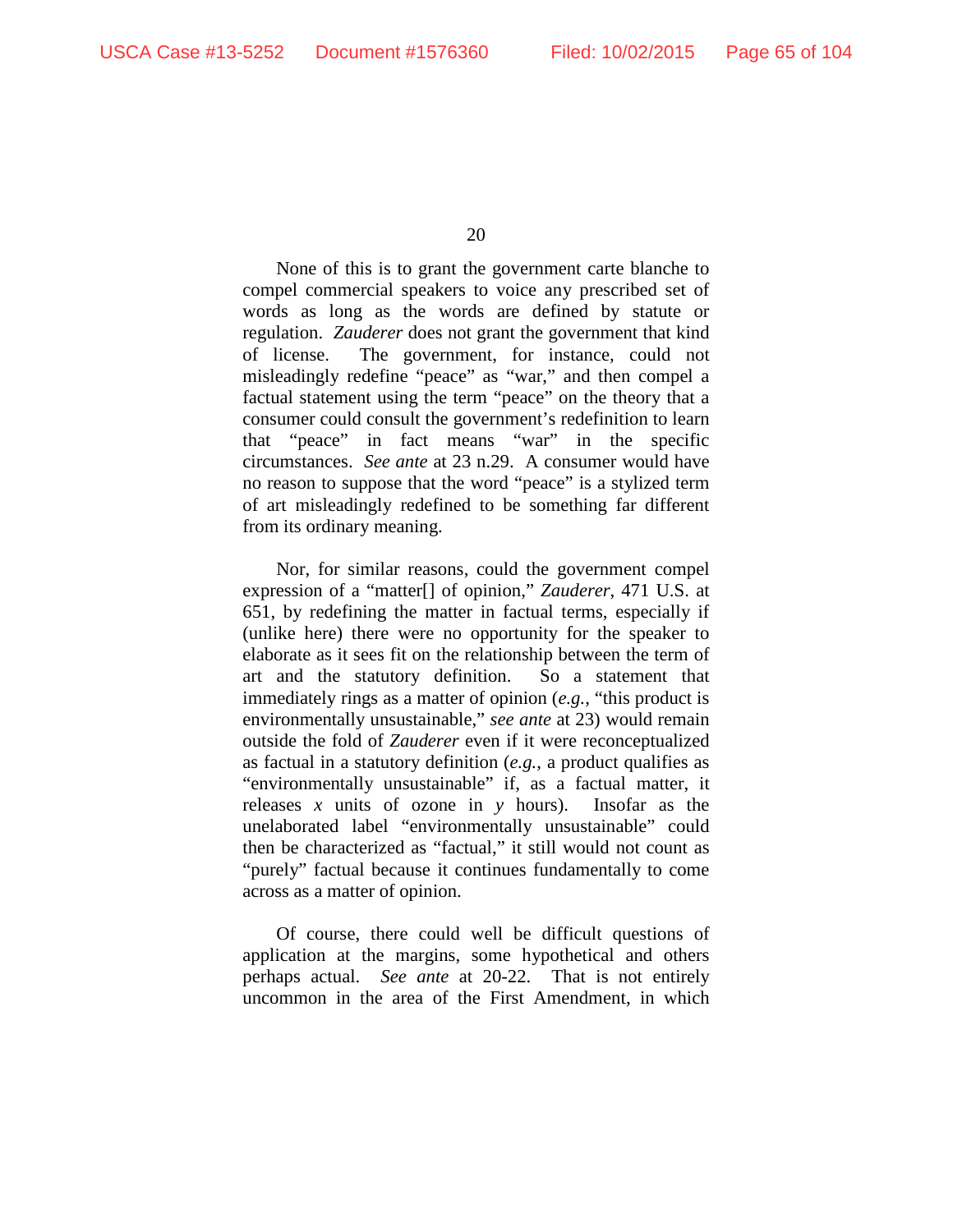standards at times have been characterized as "elusive" in their application. *AMI*, 760 F.3d at 23. In certain situations, moreover, constitutional protections outside of the First Amendment might constrain the government's ability to compel disclosures—for instance, if the disclosures facilitated private discrimination. *See Palmore v. Sidoti*, 466 U.S. 429 (1984). But whatever may be the complexities of applying the standard in discrete situations, as a matter of precedent, an obligation in the commercial sphere to disclose "purely factual and uncontroversial" information about a product draws deferential First Amendment review. *Zauderer*, 471 U.S. at 651. The Conflict Minerals Rule, in my view, falls within that category. *Zauderer* therefore should govern.

## IV.

Although I think *Zauderer*'s permissive standard provides the governing framework for review of the Conflict Minerals Rule, I would conclude that the Rule satisfies even the more demanding standard set forth in *Central Hudson*. And of course, if the Rule passes muster under *Central Hudson*, it necessarily survives the "less exacting scrutiny described in *Zauderer*." *Milavetz*, 559 U.S. at 249.

## A.

To satisfy *Central Hudson*, the Commission must first demonstrate that the disclosure requirement advances a substantial governmental interest. The parties agree that Congress's overarching purpose in enacting the conflict minerals statute was to "promote peace and security" in the DRC. But *Central Hudson* calls for identifying the "substantial state interest" advanced by the challenged law "with care" and precision. *Edenfield v. Fane*, 507 U.S. 761, 767-68 (1993). Defining the governmental interest at a high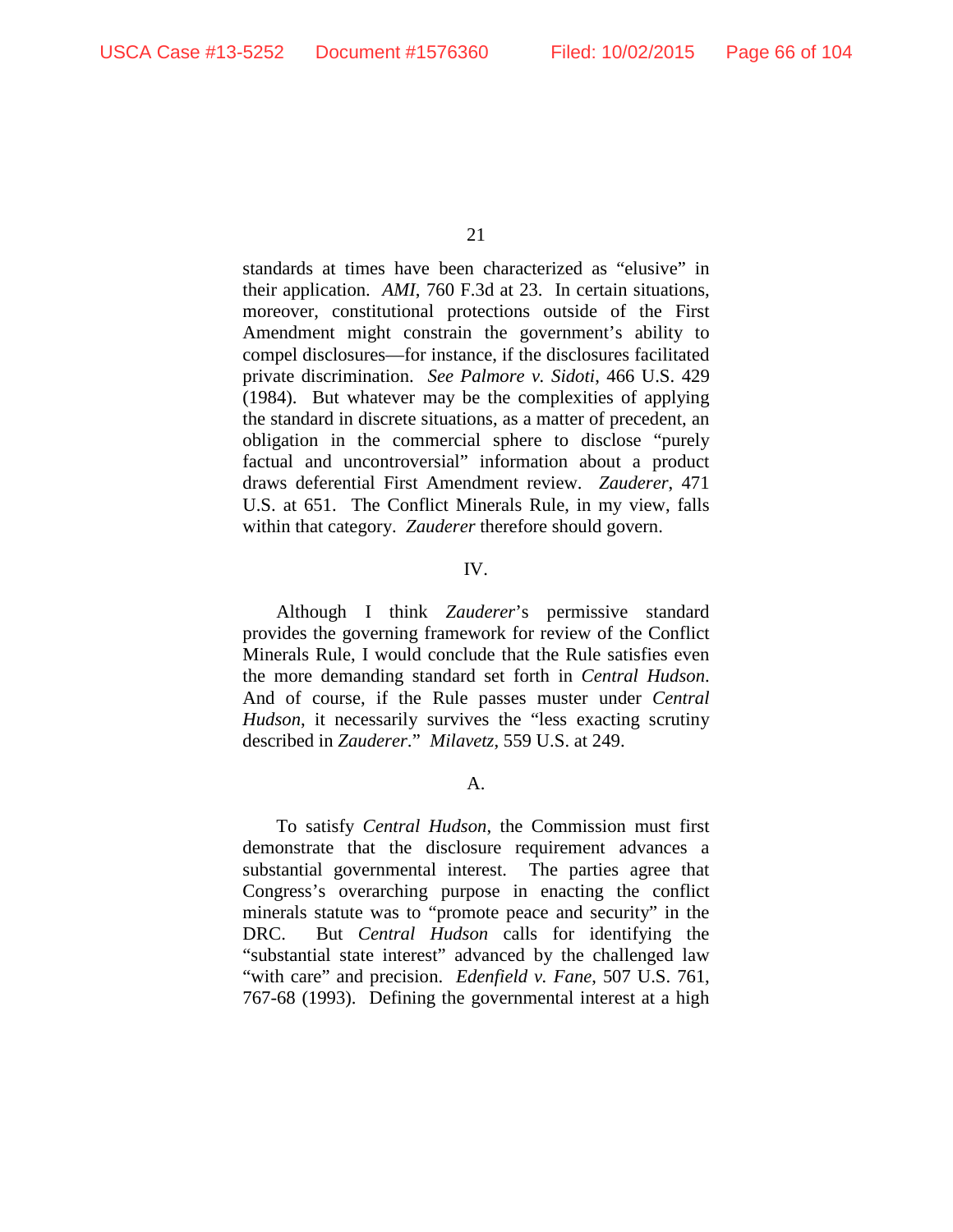level of abstraction (*i.e.*, promotion of peace) naturally can make it challenging to assess whether the law "directly advances" that interest, *Central Hudson*, 447 U.S. at 566, a burden that remains unsatisfied by "mere speculation or conjecture," *Edenfield*, 507 U.S. at 770.

Here, the Conflict Minerals Rule's disclosure requirement does not aim simply to "promote peace and security" in the DRC in some highly general sense. The statute and the Rule both manifest a more specific intention to promote peace and security in the DRC *by reducing funding to armed groups in the DRC region from trade in conflict minerals*. Congress thus determined that "the exploitation and trade of conflict minerals originating in the Democratic Republic of the Congo is helping to finance" violent conflict in the region and is "contributing to an emergency humanitarian situation therein." Dodd-Frank Wall Street Reform and Consumer Protection Act, Pub. L. No. 111-203, § 1502(a), 124 Stat. 1376, 2213 (2010). Additionally, the statute defines the term "DRC conflict free" by reference to a product that "does not contain conflict minerals that directly or indirectly finance or benefit armed groups in the Democratic Republic of the Congo or an adjoining country." 15 U.S.C. § 78m(p)(1)(D). And the statute defines the term "conflict mineral" to include any "mineral or its derivatives determined by the Secretary of State to be financing conflict in the Democratic Republic of the Congo or an adjoining country." Dodd-Frank Act § 1502(e)(4). The Commission therefore understood "Congress's main purpose to have been to attempt to inhibit the ability of armed groups . . . to fund their activities by exploiting the trade in conflict minerals." 77 Fed. Reg. at 56,275-76.

The Commission observed, as the majority points out, *ante* at 6 & n.7, that the purpose promoted by the statute—and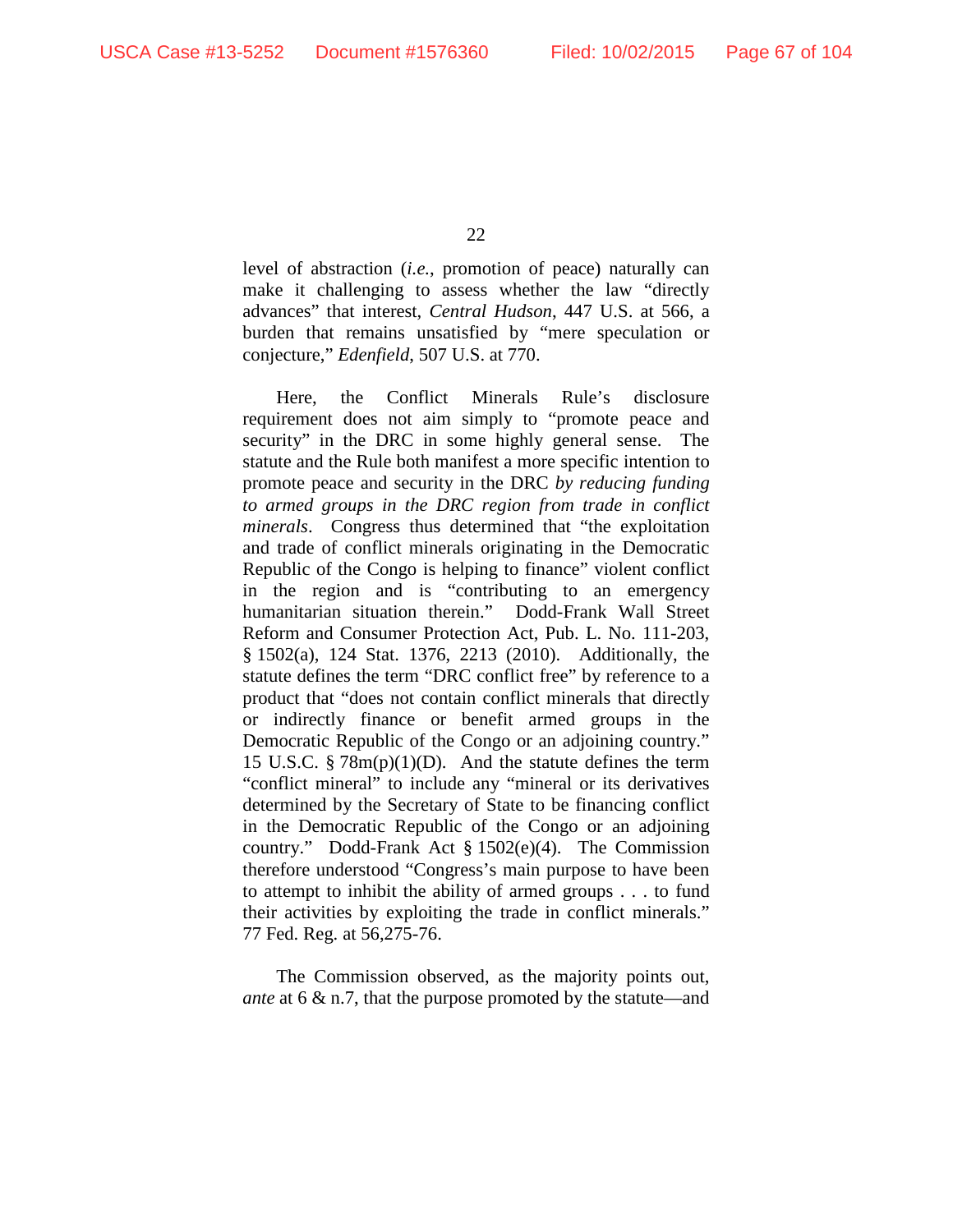hence the Rule— is "different from the economic or investor protection benefits that [the Commission's rules] ordinarily strive to achieve." 77 Fed. Reg. at 56,350. The Commission, tasked with implementing the statute through a disclosure rule, *see* 15 U.S.C. § 78m(p)(1), had little choice about the Rule's purpose. Even if that purpose differs from the interests usually served by disclosures in the securities realm, it does not differ from the kind of interests frequently promoted by governmental disclosure requirements more generally. The country-of-origin labeling requirement we upheld in *AMI*, for example, was adopted in part on the expectation that consumers would prefer meat with a certain geographic origin and would act on that preference when given the information. *See* 760 F.3d. at 24. The Conflict Minerals Rule likewise operates on the basis of assumptions about the reaction of investors to disclosures about a product's place of origin.

At any rate, the ultimate question is whether the interest promoted by the Rule, however unique, satisfies *Central Hudson* review. I would conclude that interest qualifies as a substantial one under *Central Hudson*. We have noted "the pedestrian nature of those interests affirmed as substantial," and have even asked "whether *any* governmental interest except those already found trivial by the [Supreme] Court could fail to be substantial." *Kansas v. United States*, 16 F.3d 436, 443 (D.C. Cir. 1994); *see AMI*, 760 F.3d at 23. The parties here agree that the overarching interest in promoting peace and security in the DRC region readily qualifies as substantial. The more focused objective of reducing funding to armed groups in that region from trade in conflict minerals should likewise count as substantial, particularly given that it operates in direct service of the concededly substantial interest in promoting peace and security there.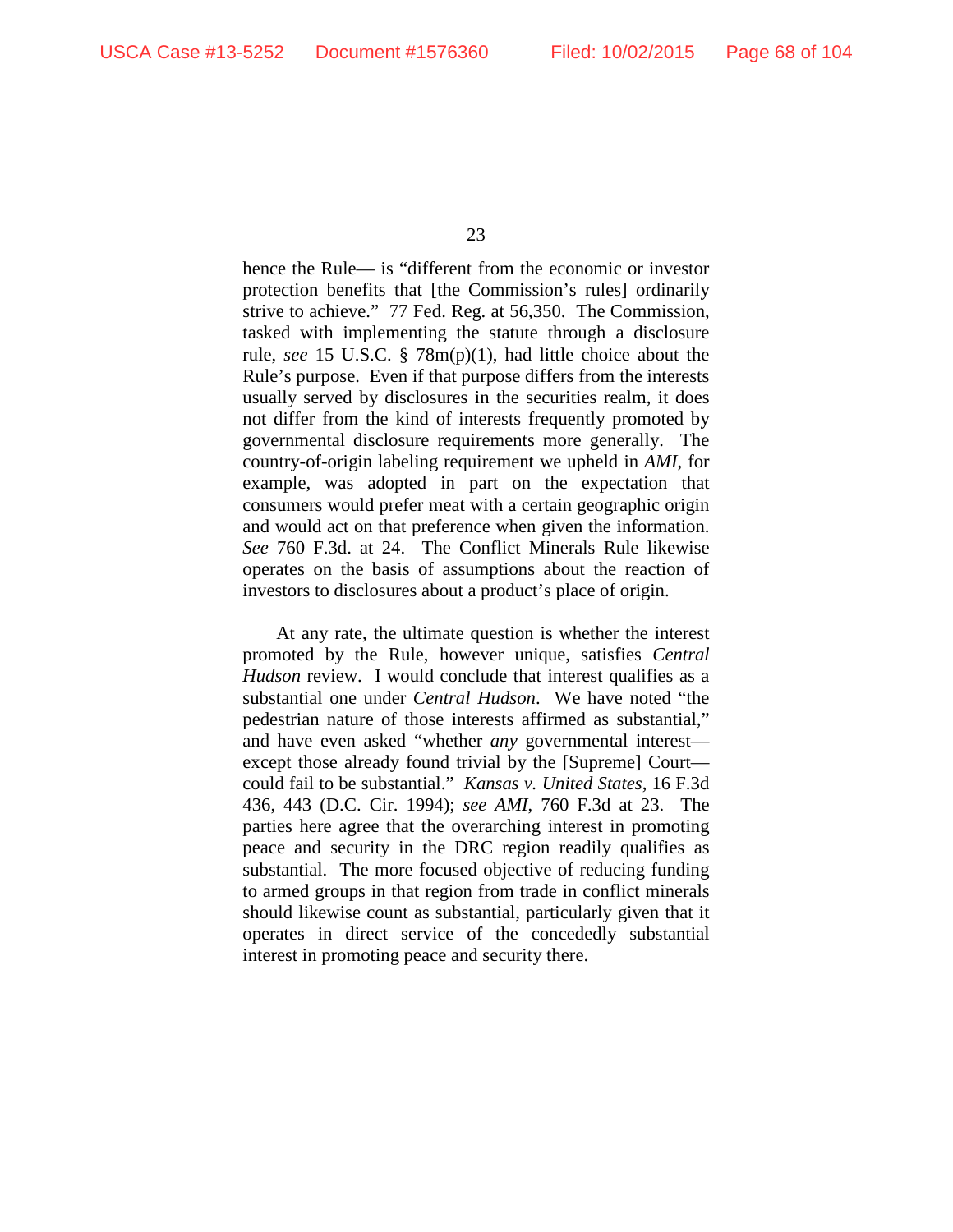## B.

Once we conclude that the Rule aims to promote a "substantial" interest, *Central Hudson* calls on us to assess whether the disclosure obligation "directly advance[s] the state interest involved," and does so in a way that is reasonably tailored to serve that end. 447 U.S. at 564*.* Applying those standards, I, like the district court, would hold that the conflict minerals disclosure requirement passes constitutional muster.

First, the Rule "directly advances" the government's substantial interest in reducing the flow of funds to armed groups in the DRC region from trade in conflict minerals. "[E]videntiary parsing," we recognized in *AMI*, "is hardly necessary when the government uses a disclosure mandate to achieve a goal of informing consumers about a particular product trait." 760 F.3d at 26. Here, the Rule shines a light on a manufacturer's use of conflict minerals from the DRC region. As the Commission explained, the Rule (and statute) "use the securities laws disclosure requirements to bring greater public awareness of the source of issuers' conflict minerals and to promote the exercise of due diligence on conflict mineral supply chains." 77 Fed. Reg. at 56,275.

By requiring issuers to perform due diligence on their product supply chains and to disclose the results of that examination to investors and consumers, the Rule encourages manufacturers voluntarily to reduce their reliance on conflict minerals from the DRC and adjoining countries. And by making information about mineral sourcing readily available to investors and consumers, the disclosure regime enables them to exert pressure on manufacturers to minimize the use of conflict minerals from the DRC region. The Rule therefore makes conflict minerals from that area substantially less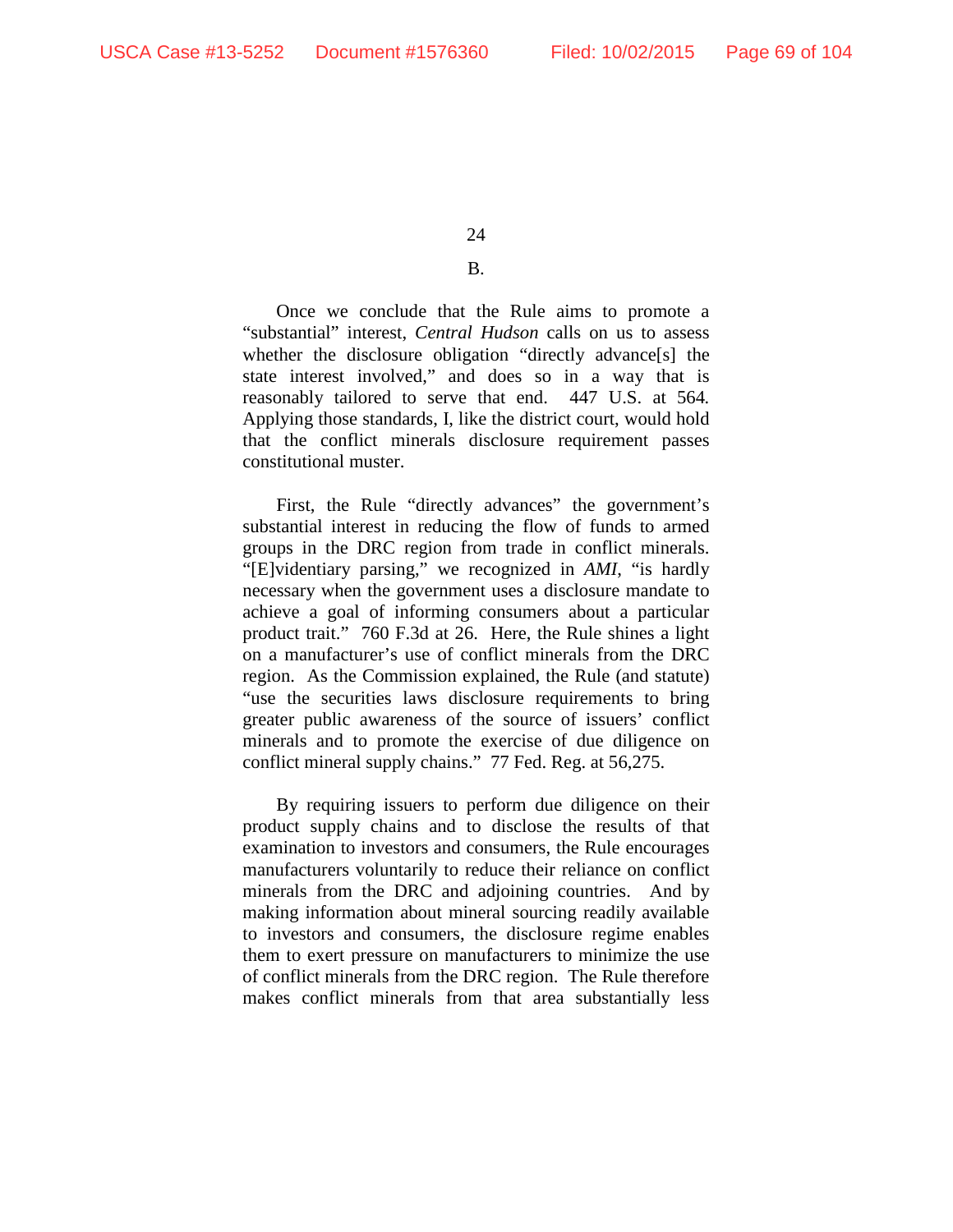appealing to manufacturers, diminishing the market for those minerals.

With regard to the means-ends fit, the Supreme Court "has made clear that the government's burden . . . is to show [only] a 'reasonable fit' or a 'reasonable proportion' between means and ends." *AMI*, 760 F.3d at 26 (citations omitted). "What [the Court's] decisions require is a 'fit between the legislature's ends and the means chosen to accomplish those ends'—a fit that is not necessarily perfect, but reasonable; that represents not necessarily the single best disposition but one whose scope is 'in proportion to the interest served.'" *Bd. of Trs. of State Univ. of N.Y. v. Fox*, 492 U.S. 469, 480 (1989) (quoting *Posadas de P.R. Assocs. v. Tourism Co. of P.R.*, 478 U.S. 328, 341 (1986), and *In re R.M.J.*, 455 U.S. 191, 203 (1982)). "Within those bounds we leave it to governmental decisionmakers to judge what manner of regulation may best be employed." *Id.*

Here, the disclosure rule is at least reasonably designed to encourage manufacturers to reduce their reliance on conflict minerals from the DRC region, thereby diminishing the extent to which armed groups in the area gain funding through trade in those minerals. As we observed in *AMI*, "[t]o the extent that the government's interest is in assuring that consumers receive particular information" about products, "the meansend fit is self-evidently satisfied when the government acts only through a reasonably crafted mandate to disclose 'purely factual and uncontroversial information' about attributes of the product or service being offered." 760 F.3d at 26. Consequently, that "particular method of achieving a government interest will almost always demonstrate a reasonable means-ends relationship." *Id.*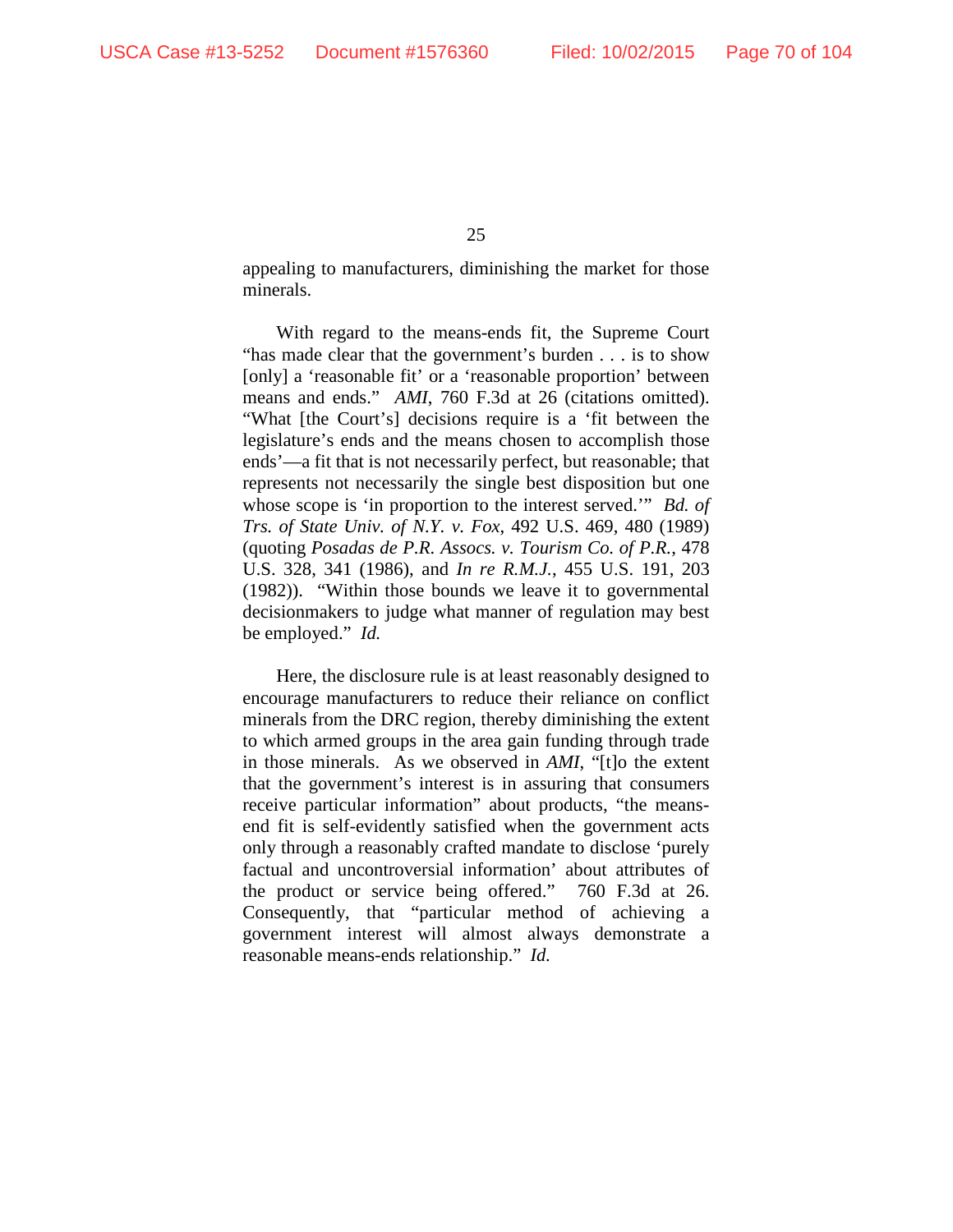This case is no exception. The inference that the disclosure obligations would affect manufacturers in a manner tending to reduce the overseas trade in conflict minerals rests on "sound reasoning." *Century Commc'ns Corp. v. FCC*, 835 F.2d 292, 304 (D.C. Cir. 1987). Deference to the political branches' predictive judgment to that effect is all the more warranted because it arises in the arena of foreign affairs. *See Holder v. Humanitarian Law Project*, 561 U.S. 1, 33-36 (2010). "[W]hen it comes to collecting evidence and drawing factual inferences in this area, 'the lack of competence on the part of the courts is marked,' and respect for the Government's conclusions is appropriate." *Id.* at 34 (citation omitted) (quoting *Rostker v. Goldberg*, 453 U.S. 57, 65 (1981)). "In this context, conclusions must often be based on informed judgment rather than concrete evidence, and that reality affects what we may reasonably insist on from the Government." *Id.* at 34-35. Here, there is more than an adequate foundation for concluding that the conflict minerals disclosure requirement reasonably furthers its aims.

Nor is there a basis for finding a lack of a "reasonable means-ends relationship" on the ground that the challenged disclosure mandate could be seen as "'unduly burdensome' in a way that 'chills protected commercial speech.'" *AMI*, 760 F.3d at 26 (quoting *Zauderer*, 471 U.S. at 651). The Rule mandates the use of the contested phrase "not found to be 'DRC conflict free'" as part of an effort to "present the information in a standardized manner," so that investors and consumers "will benefit from the standardization and simplification of the disclosure." 77 Fed. Reg. at 56,348. Obligating issuers to use a uniform, shorthand phrase—in lieu of a technical and lengthy statutory definition—directly furthers that objective. The requirement for issuers to post the disclosure report on their websites likewise promotes the ability of investors and consumers to access information about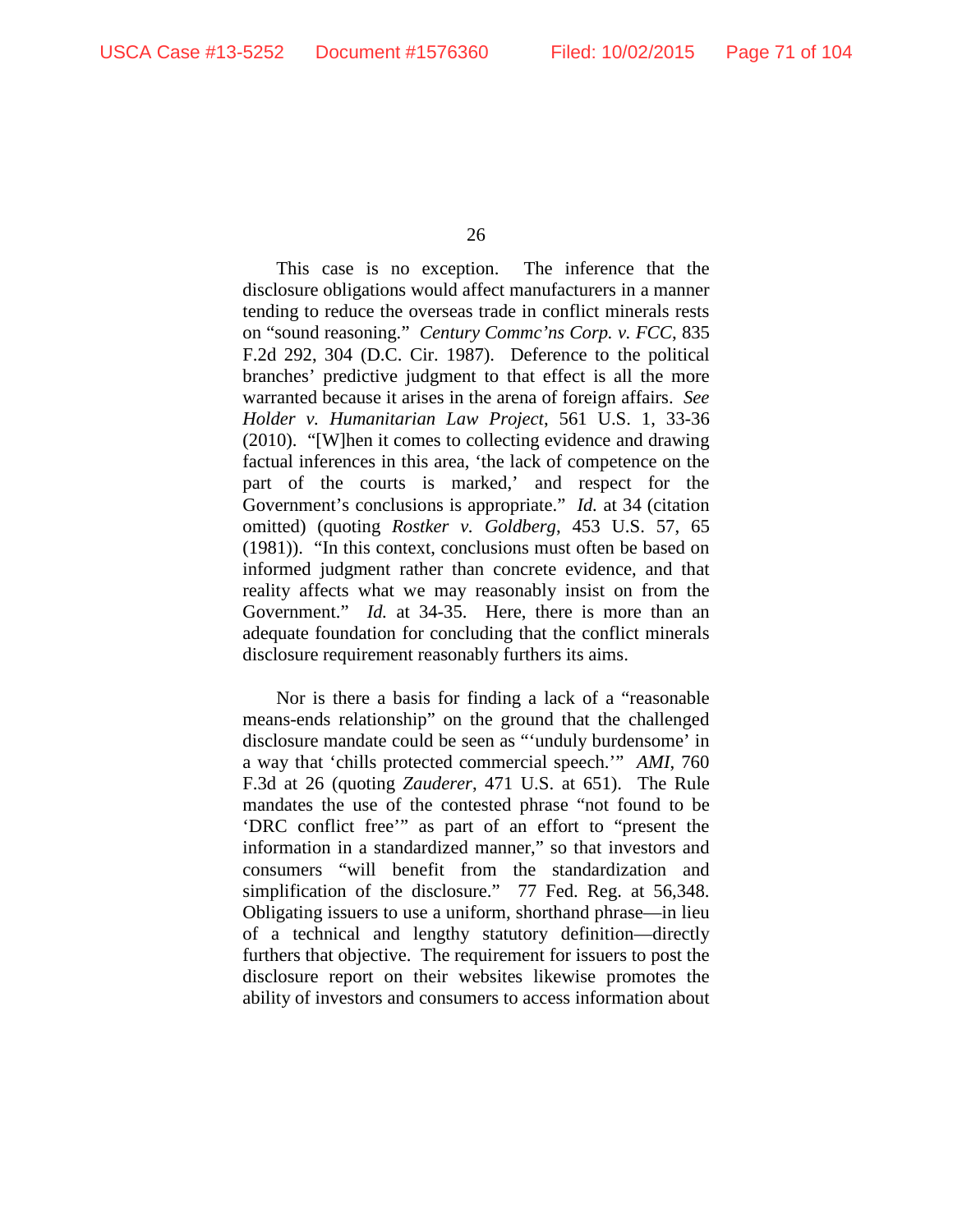manufacturers' use of conflict minerals. I would therefore find the requisite "reasonable fit" between the challenged disclosure regime and the government's interest in reducing funding to armed groups in the DRC region from the trade in conflict minerals.

C.

My colleagues in the majority approach the matter differently. They invalidate the Rule based on doubts about whether its disclosure obligation in fact will alleviate the conflict in the DRC region. *Ante* at 15-17. Those doubts are grounded in "[p]ost-hoc evidence" that, in their eyes, gives rise to "uncertainty about whether the conflict minerals rule either alleviates or aggravates the stated problem." *Id.* at 16. In my respectful view, the majority's approach is flawed on multiple levels.

First, even if there were uncertainty about the merits of Congress's and the Commission's predictive judgments concerning the effects of the disclosure requirement on the conflict in the DRC region, we should defer to the political branches' assessments. Congress determined "that the exploitation and trade of conflict minerals originating in the Democratic Republic of Congo is helping to finance conflict characterized by extreme levels of violence in the Democratic Republic of Congo, particularly sexual- and gender-based violence." Dodd-Frank Act § 1502(a). Congress therefore called for "disclosures relating to conflict minerals originating in the Democratic Republic of the Congo" to ameliorate the situation. 15 U.S.C. § 78m(p) (title). Predictive judgments about matters such as the overseas trade in conflict minerals lie uniquely within the expertise of Congress and the Executive. The Supreme Court stressed the need to respect such judgments even when rejecting a First Amendment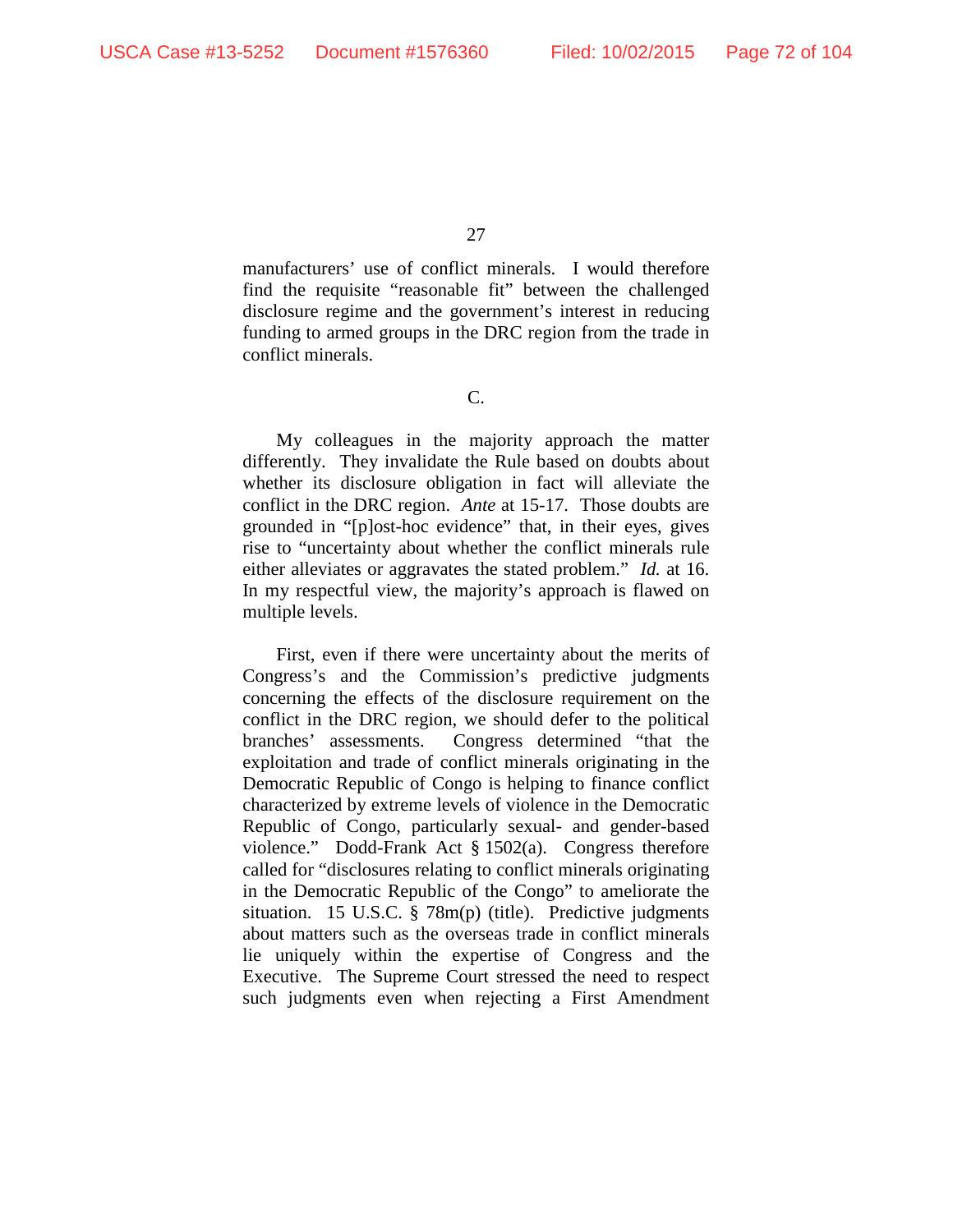28

challenge under strict scrutiny. *Humanitarian Law Project*, 561 U.S. at 33-36. There is all the more cause for doing so when applying less rigorous scrutiny under *Central Hudson*. *See AMI*, 760 F.3d at 25-26.

Second, it seems particularly unwarranted to question the political branches' predictive judgments on the basis of *post hoc* assessments of a law's ongoing effects on the ground (let alone in the face of other post hoc assessments pointing in the opposite direction, *ante* at 16-17). I would think the proper frame of reference for assessing the means-ends fit involves an ex ante examination of Congress's and the Commission's outlook when enacting the statute and promulgating the Rule. Whatever may be the actual effect of the statute and Rule including the possibility that they may have had unanticipated consequences—their constitutionality would not turn on a post hoc referendum on their effectiveness at a particular point in time. Otherwise, a law's constitutionality might wax and wane depending on the precise time when its validity is assessed. I would think the relevant question is whether the disclosure regime, at the time of its establishment, was reasonably designed to reduce the flow of funding to armed groups in the DRC through the conflict minerals trade. I believe it was.

Finally, the particular post hoc concerns given effect by the majority should afford no basis for invalidating the Rule. The Rule seems to have had its desired effect even as a matter of after-the-fact assessment, with "companies in the United States . . . now avoiding the DRC," *ante* at 16, substantially reducing the money entering the country through the sale of conflict minerals. The law, in other words, is working as anticipated. The problem seen by some observers is that the law nonetheless has had unintended ripple effects. For instance, some workers who lost their jobs because of the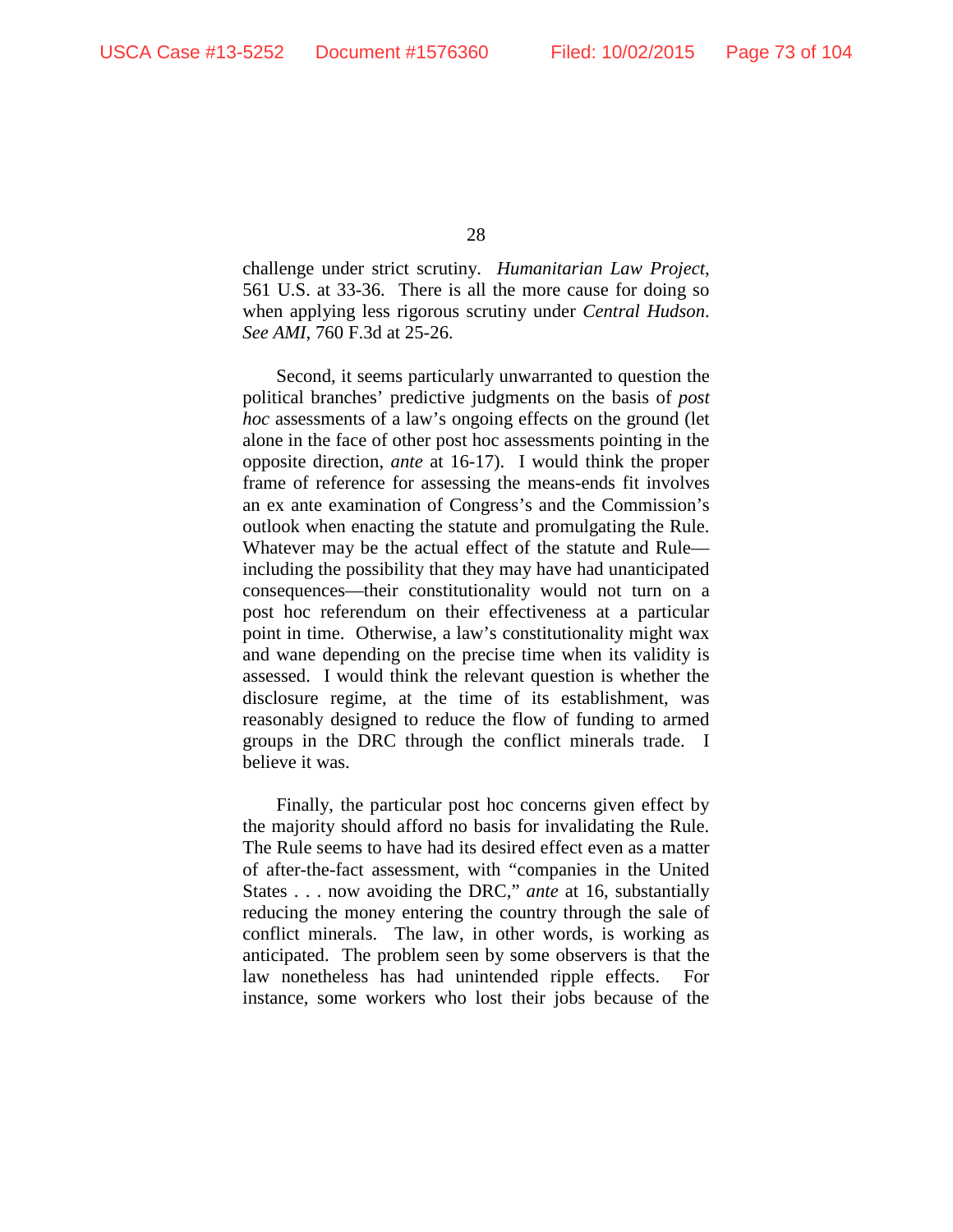29

reduced demand for minerals occasioned by the law may have then turned around and joined armed groups in the region, adding to the strength of those groups.

Those sorts of unintended, tertiary consequences should not form a basis for invalidating the Rule. Even assuming Congress (and the Commission in implementing Congress's mandate) did not foresee all of the repercussions of the disclosure regime which might someday come to pass, the law was reasonably designed to further its aim of reducing funding for armed groups through the conflict minerals trade. Indeed, the law has done precisely that. If unanticipated downstream effects eventually call into question the ongoing desirability of a law working as intended, it should be up to the political branches to alter or repeal it, not to the judicial branch to invalidate it. For that reason, as well as the others explained in this opinion, I would uphold the Conflict Minerals Rule's disclosure mandate against appellants' First Amendment challenge.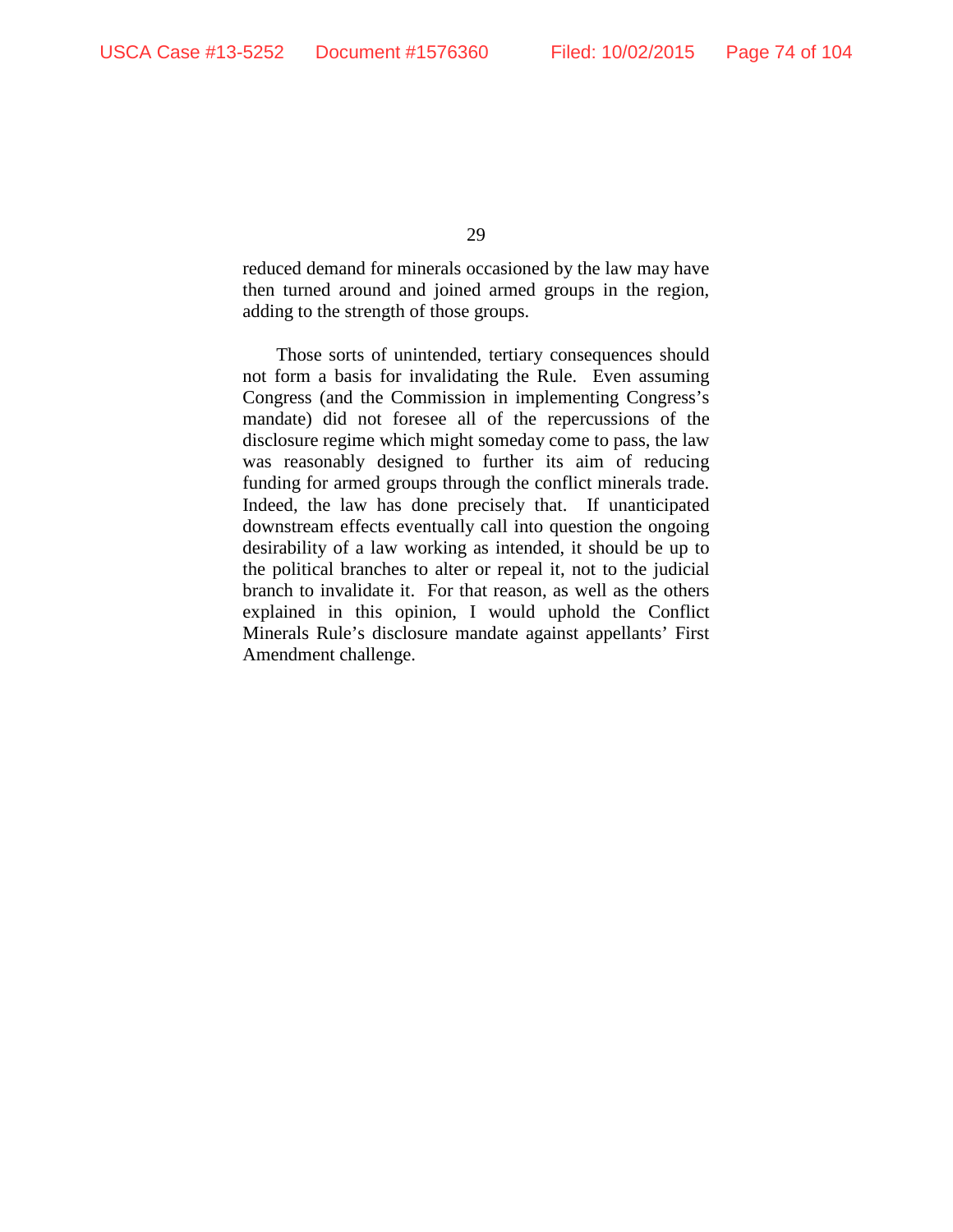#### *National Association of Manufacturers v. SEC***, No. 13- 5252, 748 F.3d 359 (D.C. Cir. 2014):**

Before: SRINIVASAN, *Circuit Judge*, and SENTELLE and RANDOLPH, *Senior Circuit Judges*.

Opinion for the court filed by *Senior Circuit Judge* RANDOLPH.

Opinion concurring in part filed by *Circuit Judge* SRINIVASAN

RANDOLPH, *Senior Circuit Judge*:

### **I.**

For the last fifteen years, the Democratic Republic of the Congo has endured war and humanitarian catastrophe. Millions have perished, mostly civilians who died of starvation and disease. Communities have been displaced, rape is a weapon, and human rights violations are widespread.

Armed groups fighting the war finance their operations by exploiting the regional trade in several kinds of minerals. Those minerals—gold, tantalum, tin, and tungsten<sup>1</sup>—are extracted from technologically primitive mining sites in the remote eastern Congo. They are sold at regional trading houses, smelted nearby or abroad, and ultimately used to manufacture many different

<sup>&</sup>lt;sup>1</sup> See Conflict Minerals, 77 Fed. Reg. 56,274, 56,284-85 (Sept. 12, 2012).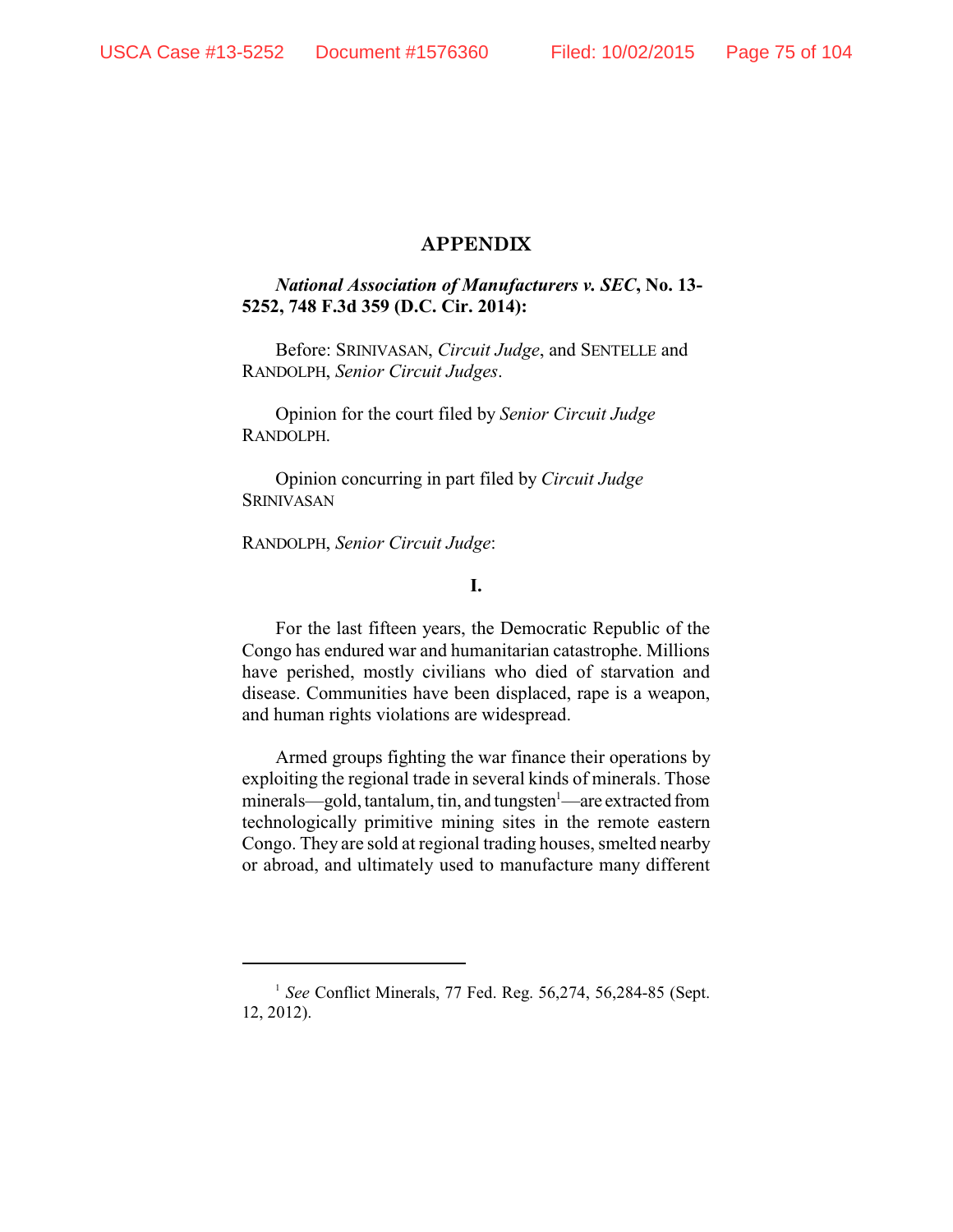products.<sup>2</sup> Armed groups profit by extorting, and in some cases directly managing, the minimally regulated mining operations.

In 2010, Congress devised a response to the Congo war. Section 1502 of the Dodd-Frank Wall Street Reform and Consumer Protection Act, Pub. L. No. 111-203, 124 Stat. 1376 (relevant parts codified at 15 U.S.C. §§ 78m(p), 78m note ('Conflict Minerals')), requires the Securities and Exchange Commission—the agency normally charged with policing America's financial markets—to issue regulations requiring firms using "conflict minerals" to investigate and disclose the origin of those minerals. *See* 15 U.S.C. § 78m(p)(1)(A).

The disclosure regime applies only to "person[s] described" in the Act. *See id.* A "person is described . . . [if] conflict minerals are necessary to the functionality or production of a product manufactured by such person." *Id.* § 78m(p)(2). A described person must "disclose annually, whether [its necessary] conflict minerals . . . did originate in the [Congo] or an adjoining country." *Id.* § 78m(p)(1)(A). If those minerals "did originate" in the Congo or an adjoining country (collectively, "covered countries") then the person must "submit [a report] to the Commission." *Id.* The report must describe the "due diligence" measures taken to establish "the source and chain of custody" of the minerals, including a "private sector audit" of the report. *Id.* The report must also list "the products manufactured or contracted to be manufactured that are not DRC conflict free." *Id.* A product is "DRC conflict free" if its

<sup>&</sup>lt;sup>2</sup> For example, tantalum is used in turbines, camera lenses, medical devices, cell phones, and computers. Tin is used in plastics, phones, and automobile parts. Tungsten is used in lighting, power tools, and golf clubs.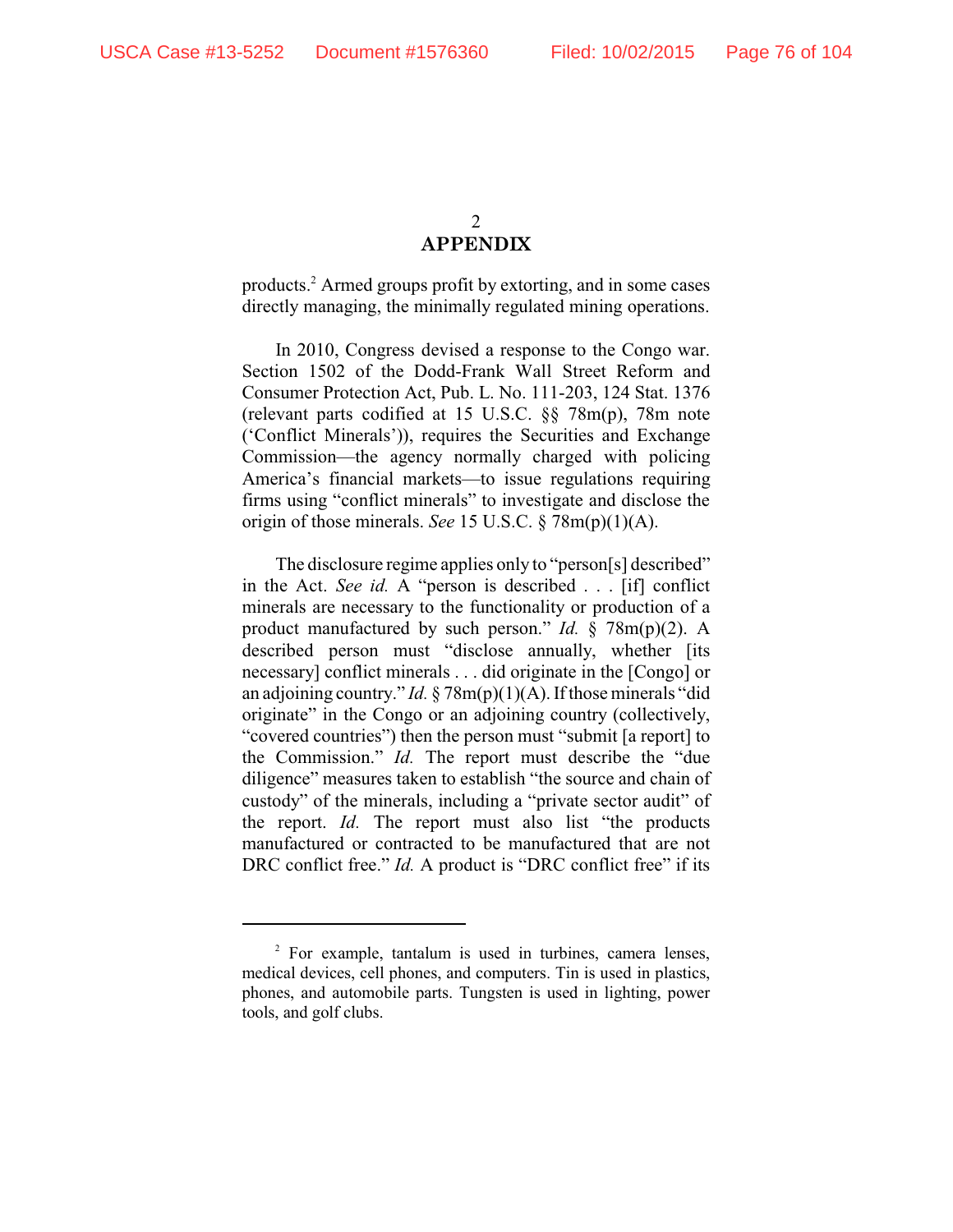necessary conflict minerals did not "directly or indirectly finance or benefit armed groups" in the covered countries. *Id.* 

In late 2010, the Commission proposed rules for implementing the Act. Conflict Minerals, 75 Fed. Reg. 80,948 (Dec. 23, 2010). Along with the proposed rules, the Commission solicited comments on a range of issues. In response, it received hundreds of individual comments and thousands of form letters. Conflict Minerals, 77 Fed. Reg. 56,274, 56,277-78 (Sept. 12, 2012) ("final rule") (codified at 17 C.F.R. §§ 240.13p-1, 249b.400).TheCommission twice extended the comment period and held a roundtable for interested stakeholders. *Id.* By a 3-2 vote, it promulgated the final rule, which became effective November 13, 2012. *Id.* at 56,274. The first reports are due by May 31, 2014. *Id.*

The final rule adopts a three-step process, which we outline below, omitting some details not pertinent to this appeal. At step one, a firm must determine if the rule covers it. *Id.* at 56,279, 56,285. The final rule applies only to securities issuers who file reports with the Commission under sections 13(a) or 15(d) of the Exchange Act. *Id.* at 56,287. The rule excludes issuers if conflict minerals are not necessary to the production or functionality of their products. *Id.* at 56,297-98. The final rule does not, however, include a *de minimis* exception, and thus applies to issuers who use very small amounts of conflict minerals. *Id.* at 56,298. The rule also extends to issuers who only contract for the manufacture of products with conflict minerals, as well as issuers who directly manufacture those products. *Id.* at 56,290- 92.

Step two requires an issuer subject to the rule to conduct a "reasonable country of origin inquiry." *Id.* at 56,311. The inquiry is a preliminary investigation reasonably designed to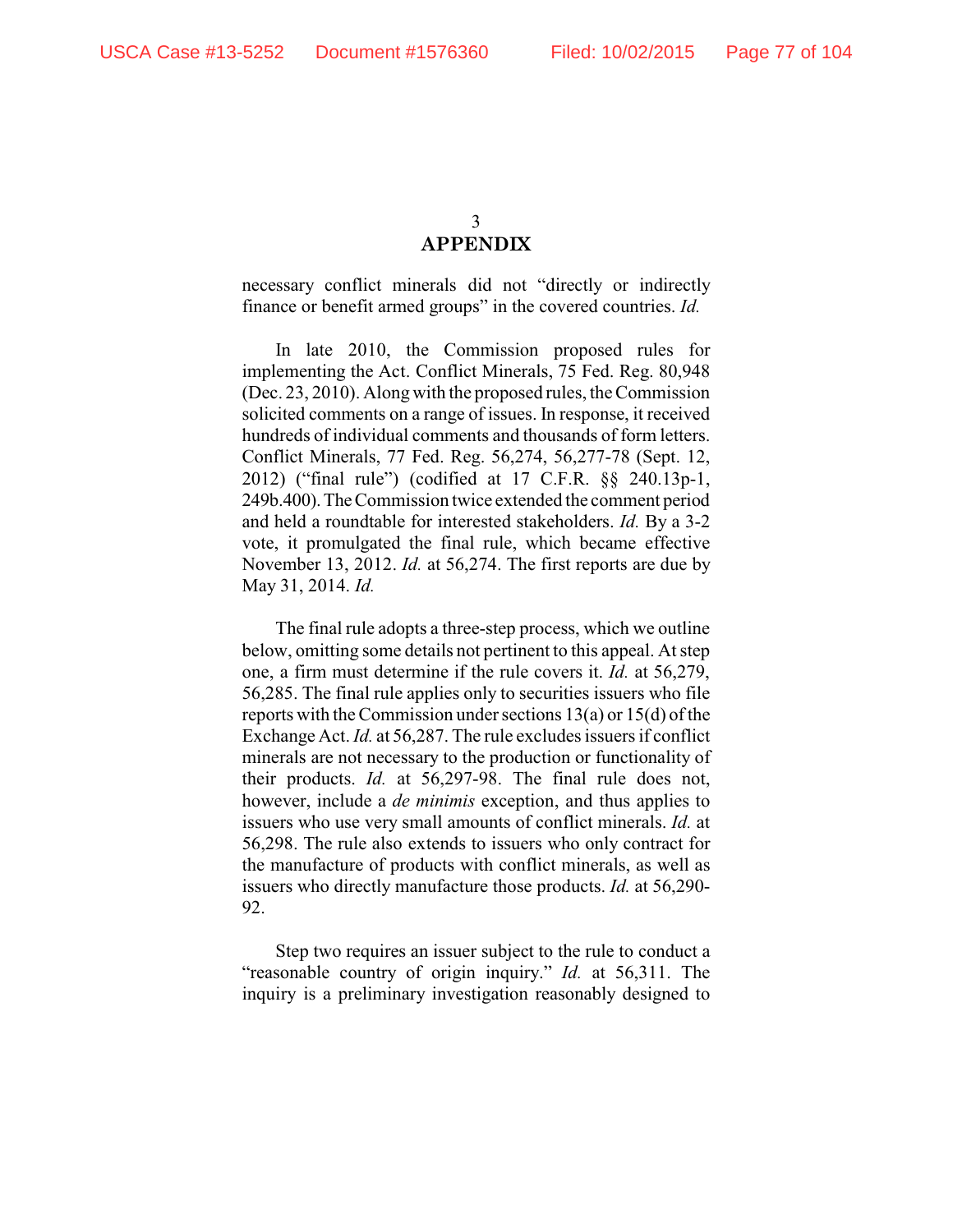determine whether an issuer's necessary conflict minerals originated in covered countries. *Id.* at 56,312. If, as a result of the inquiry, an issuer either knows that its necessary conflict minerals originated in covered countries or "has reason to believe" that those minerals "may have originated" in covered countries, then it must proceed to step three and exercise due diligence. *Id.* at 56,313.<sup>3</sup>

An issuer who proceeds to step three must "exercise due diligence on the source and chain of custody of its conflict minerals." *Id.* at 56,320. If, after performing due diligence an issuer still has reason to believe its conflict minerals may have originated in covered countries, it must file a conflict minerals report. The report must describe both its due diligence efforts, including a private sector audit,  $id$ , and those products that have "not been found to be 'DRC conflict free," *id.* at 56,322 (quoting 15 U.S.C.  $\S$  78m(p)(1)(A)(ii)). The report must also provide detailed information about the origin of the minerals used in those products. *Id.* at 56,320.

 $\frac{3}{3}$  If the inquiry discloses that there is *no* reason to believe the issuer's conflict minerals came from covered countries or that there is a reasonable basis for believing that the issuer's conflict minerals came from scrap or recycled sources, then the issuer need only file a specialized disclosure report on the newly-created Form SD, briefly describing its inquiry, 77 Fed. Reg. at 56,313, and provide a link to the report on its website. *Id.* at 56,315. No due diligence is required.

<sup>&</sup>lt;sup>4</sup> To be precise, an issuer must also submit a conflict minerals report if, as a result of its earlier inquiry, it *knows* that its conflict minerals came from covered countries. 77 Fed. Reg. at 56,320. That issuer must still perform due diligence, but the trigger for the report is the preliminary inquiry, not the due diligence results.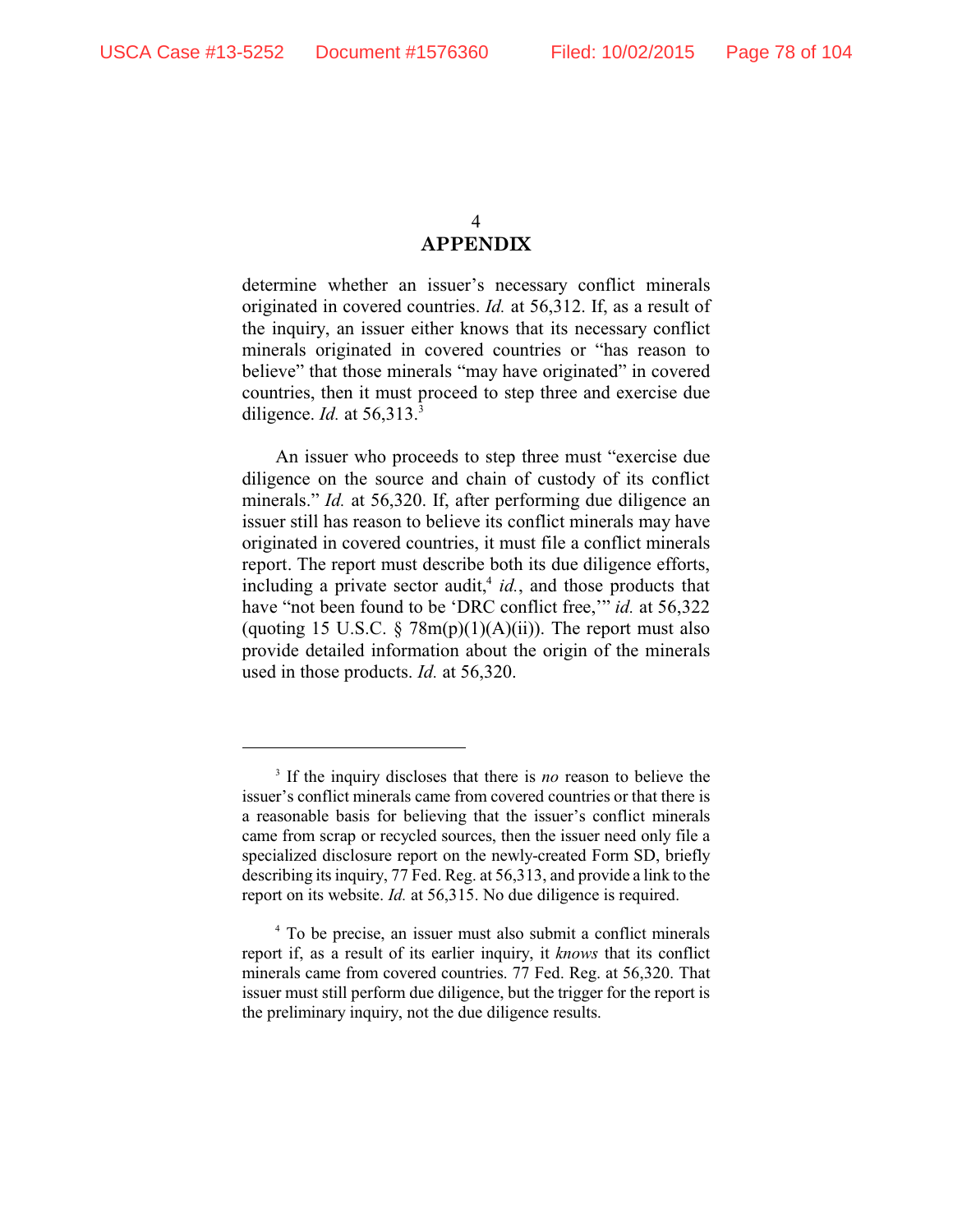The final rule does offer a temporary reprieve. During a two-year phase-in period (four years for smaller issuers), issuers may describe certain products as "DRC conflict undeterminable" instead of conflict-free or not conflict-free. *Id.* at 56,321-22. That option is available only if the issuer cannot determine through due diligence whether its conflict minerals originated in covered countries, or whether its minerals benefitted armed groups. *Id.* An issuer taking advantage of the phase-in by describing its products as "DRC conflict undeterminable" must still perform due diligence and file a conflict minerals report, but it need not obtain a private sector audit. *Id.*

The Commission analyzed in some detail the final rule's costs. *Id.* at 56,333-54. It estimated the total costs of the final rule would be \$3 billion to \$4 billion initially, and \$207 million to \$609 million annually thereafter. *Id.* at 56,334. To come up with this estimate, the Commission reviewed four cost estimates it received during the comment period, supplemented with its own data. *Id.* at 56,350-54. Where possible, the Commission also estimated or described the marginal costs of its significant discretionary choices. *Id.* at 56,342-50.

The Commission was "unable to readily quantify" the "compelling social benefits" the rule was supposed to achieve: reducing violence and promoting peace and stability in the Congo. *Id.* at 56,350. Lacking quantitative data on those issues, the Commission explained that it could not "assess how effective" the rule would be in achieving any benefits. *Id.* Instead, the Commission relied on Congress's judgment that supply-chain transparencywould promote peace and stability by reducing the flow of money to armed groups. *Id.* at 56,275-76, 56,350. That judgment grounded many of the Commission's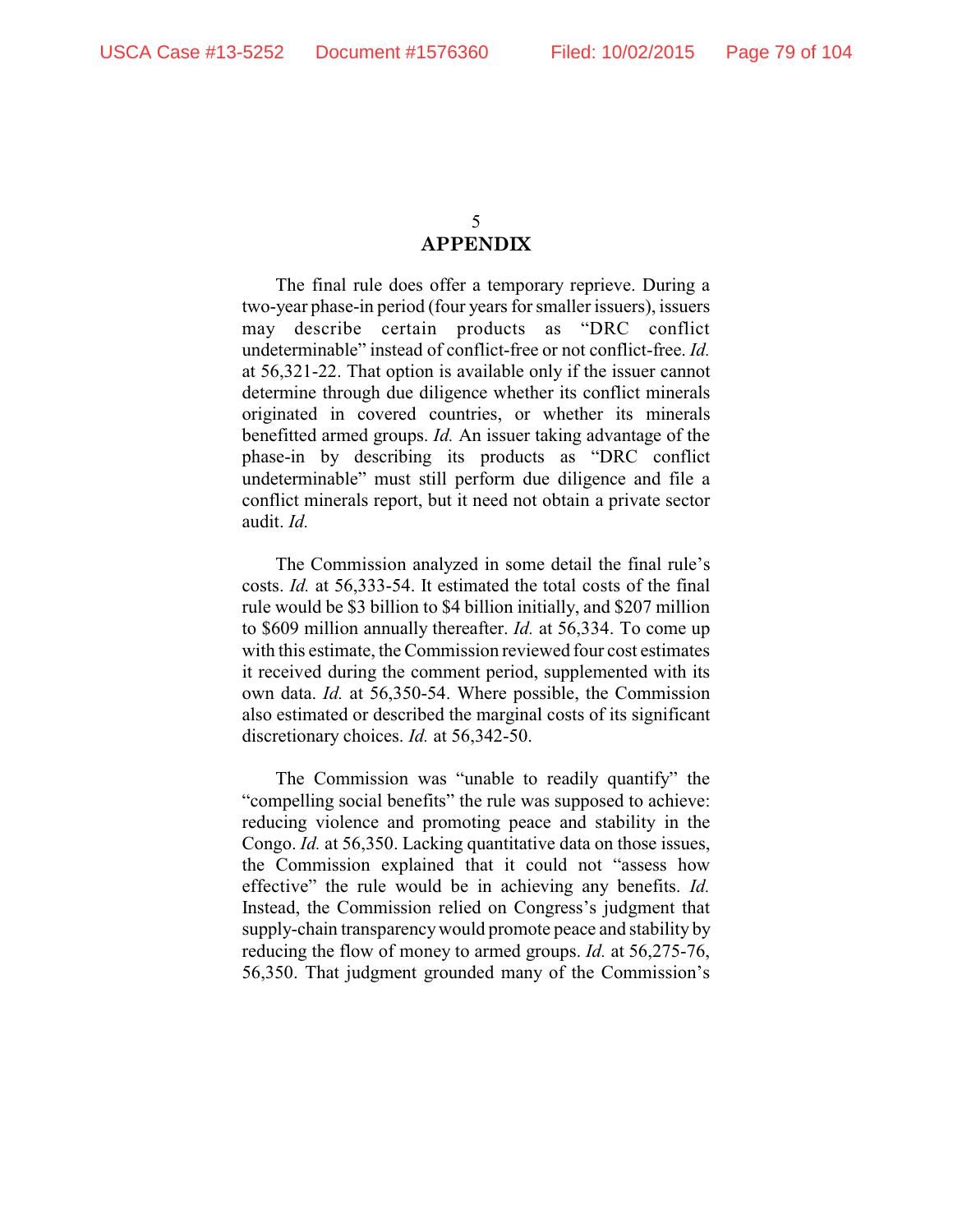discretionary choices in favor of greater transparency. *See, e.g.*, *id.* at 56,288, 56,291, 56,298.

The National Association of Manufacturers challenged the final rule, raising Administrative Procedure Act, Exchange Act, and First Amendment claims.<sup>5</sup> The district court rejected all of the Association's claims and granted summary judgment for the Commission and intervenor Amnesty International. *See Nat'l Ass'n of Mfrs. v. SEC*, 956 F. Supp. 2d 43, 46 (D.D.C. 2013).

#### **II.**

Under the Administrative Procedure Act, a court must "hold unlawful and set aside agency action . . . found to be[] arbitrary, capricious, an abuse of discretion, or otherwise not in accordance with law[, or] in excess of statutory jurisdiction." 5 U.S.C. § 706(2). In making these determinations, we review the administrative record as if the case had come directly to us without first passing through the district court. *See Holland v. Nat'l Mining Ass'n*, 309 F.3d 808, 814 (D.C. Cir. 2002).

#### **A.**

The Act does not include an exception for *de minimis* uses of conflict minerals. The Association claims that the rule should have included a *de minimis* exception and that the Commission erred when, during the rulemaking, it failed to recognize its

 $\delta$ . The Association initially filed a petition for review in this court. After our opinion in *American Petroleum Institute v. SEC*, 714 F.3d 1329 (D.C. Cir. 2013), the Association moved to transfer the case to the district court, and we granted the motion. *See* Per Curiam Order, *Nat'l Ass'n of Mfrs. v. SEC*, No. 12-1422 (D.C. Cir. May 2, 2013).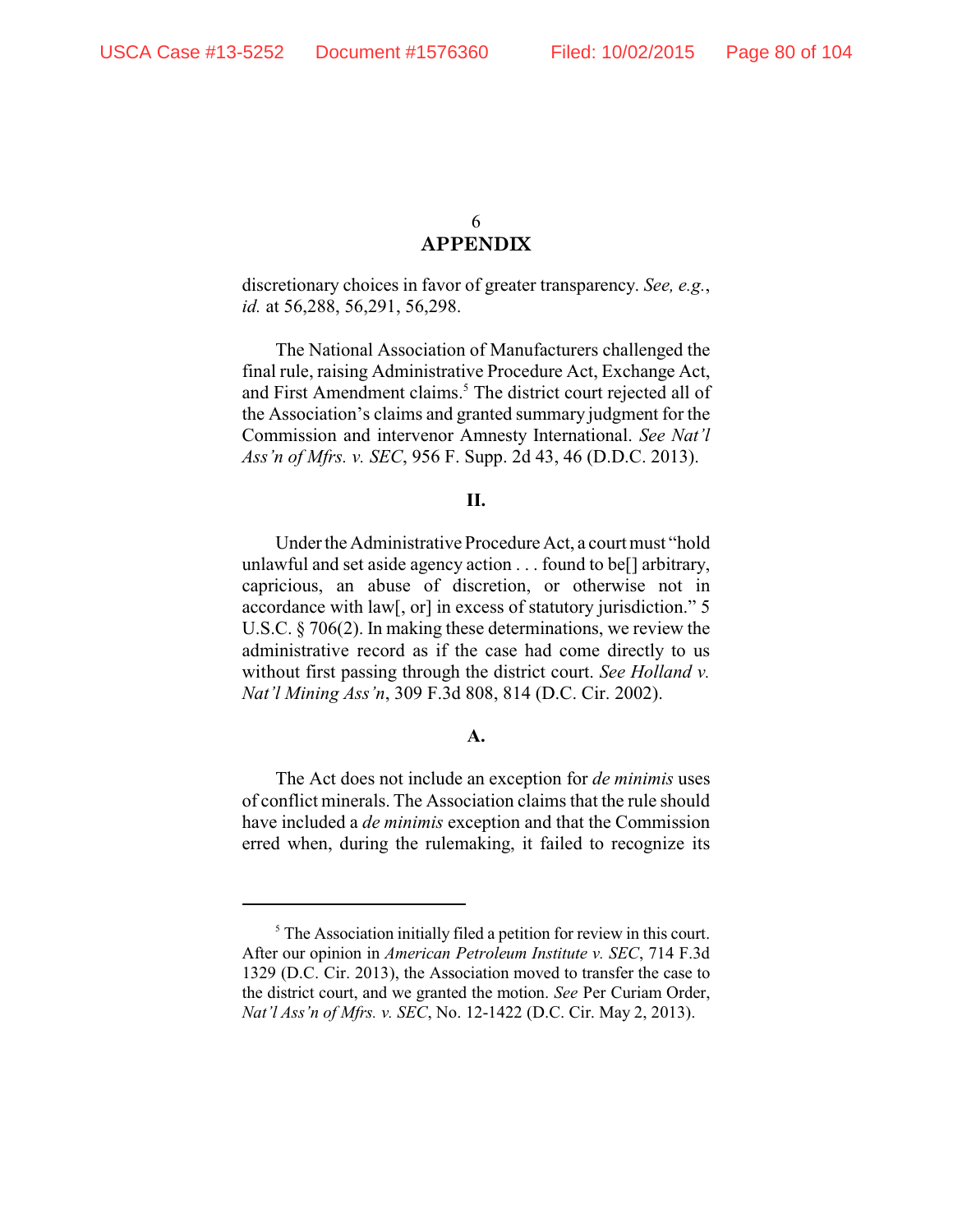authority to create one and assumed that the statute foreclosed any exception.

Although the Commission acknowledges that it had the authority to create such an exception, *see, e.g.*, 15 U.S.C. § 78mm(a)(1); *Ala. Power Co. v. Costle*, 636 F.2d 323, 360-61 (D.C. Cir. 1979), it stated during the rulemaking that a *de minimis* exception "would be contrary to the [statute] and Congressional purpose," and that if Congress intended to include such an exception it "would have done so explicitly" as it did in a nearby section of Dodd-Frank. 77 Fed. Reg. at 56,298. But we do not interpret that explanation the way the Association does. Read in context, the Commission's language addressed the general purpose of the statute and the effects of its policy choices. Congress knew that conflict minerals are often used in very small quantities. The Commission, relying on text, context, and policy concerns, inferred that Congress wanted the disclosure regime to work even for those small uses. *Id.* A *de minimis* exception would, in the Commission's judgment, "thwart" that goal. *Id.*

The Commission's explanation was thus a far cry from a mere "parsing of the statutory language," *Peter Pan Bus Lines, Inc. v. Fed. Motor Carrier Safety Admin.*, 471 F.3d 1350, 1354 (D.C. Cir. 2006) (quoting *PDK Labs., Inc. v. DEA*, 362 F.3d 786, 797 (D.C. Cir. 2004)), that has caused us to set aside agency action in other cases. *See, e.g.*, *id.* at 1353 (statute's "plain language" "does not permit" action); *Arizona v. Thompson*, 281 F.3d 248, 253-54 (D.C. Cir. 2002) ("intent of Congress, rather than of HHS" "does not permit" action); *Alarm Indus. Commc'ns Comm. v. FCC*, 131 F.3d 1066, 1068 (D.C. Cir. 1997) ("plain meaning" of a statute was "unambiguous"). Nothing in the Commission's explanation suggests, as in those cases, that the statutory text by itself foreclosed any exception.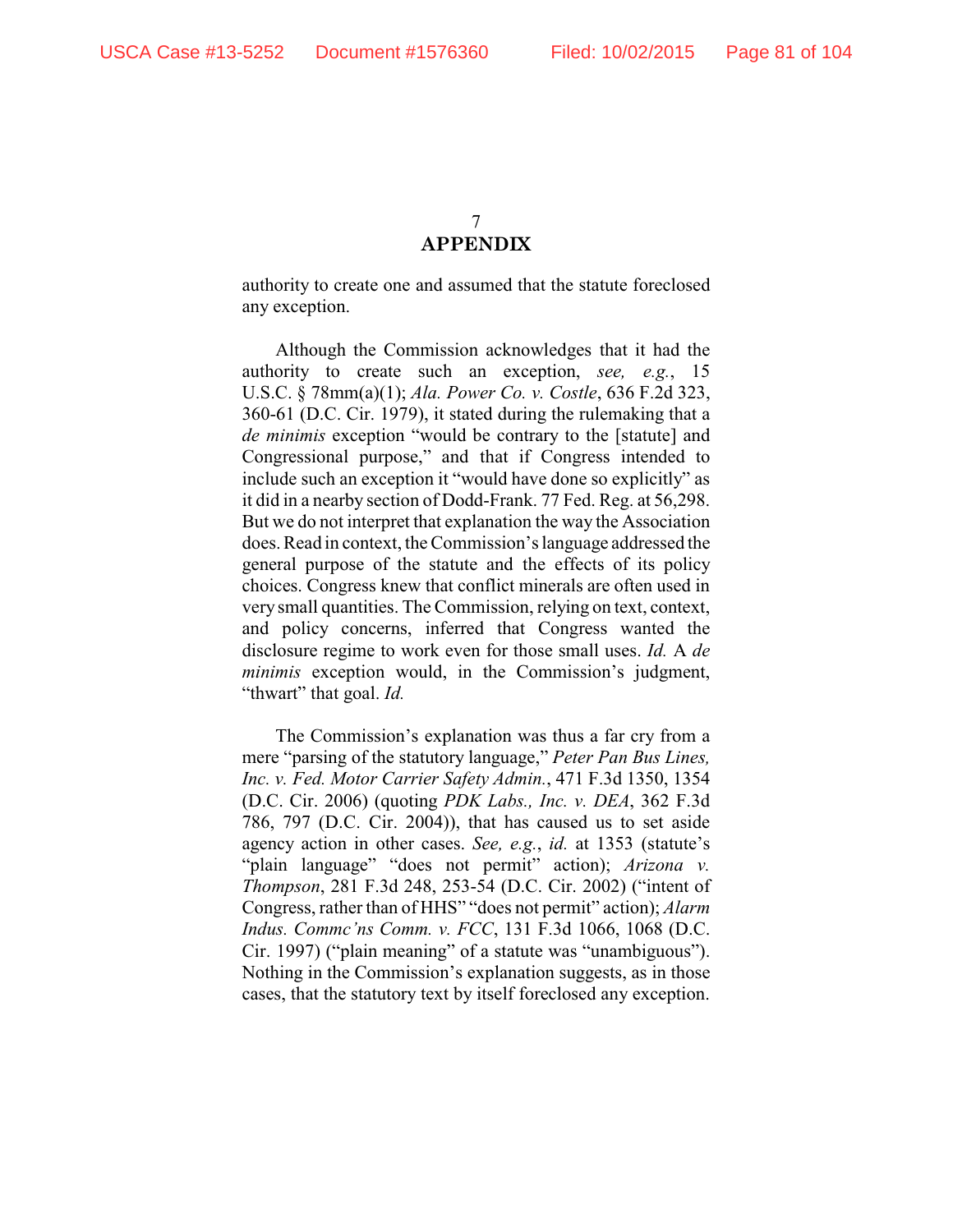Rather, the explanation "looks to be a quite ordinary construction of a statute over which the agency has been given interpretive authority." *PDK Labs.*, 362 F.3d at 807-08 (Roberts, J., concurring in part and concurring in the judgment).

The Commission did not act arbitrarily and capriciously by choosing not to include a *de minimis* exception. Because conflict minerals "are often used in products in very limited quantities," the Commission reasoned that "a de minimis threshold could have a significant impact on the final rule." 77 Fed. Reg. at 56,298 (quoting U.S. Dep't of State Responses to Request for Comment). The Association suggests that this rationale would not apply to *de minimis* thresholds measured bymineral use perissuer, instead of per-product. Although that sort of threshold was *suggested* in a few comments, those comments did not explain the merits of the proposal or compare it to other thresholds. The Commission was not obligated to respond to those sorts of comments. *See Pub. Citizen, Inc. v. FAA*, 988 F.2d 186, 197 (D.C. Cir. 1993); *see also Alianza Fed. de Mercedes v. FCC*, 539 F.2d 732, 739 (D.C. Cir. 1976). In any event, the Commission's rationale still applies to a per-issuer exemption. Having established that conflict minerals are frequently used in minute amounts, the Commission could reasonably decide that a per-issuer exception could "thwart" the statute's goals by leaving unmonitored small quantities of minerals aggregated over many issuers. Though costly, that decision bears a "rational connection" to the facts. *Motor Vehicle Mfrs. Ass'n v. State Farm Mut. Auto. Ins. Co.*, 463 U.S. 29, 43 (1983).

#### **B.**

As we have mentioned, the final rule requires an issuer to conduct "due diligence" if, after its inquiry, it "has *reason to believe* that its necessary conflict minerals *may have originated*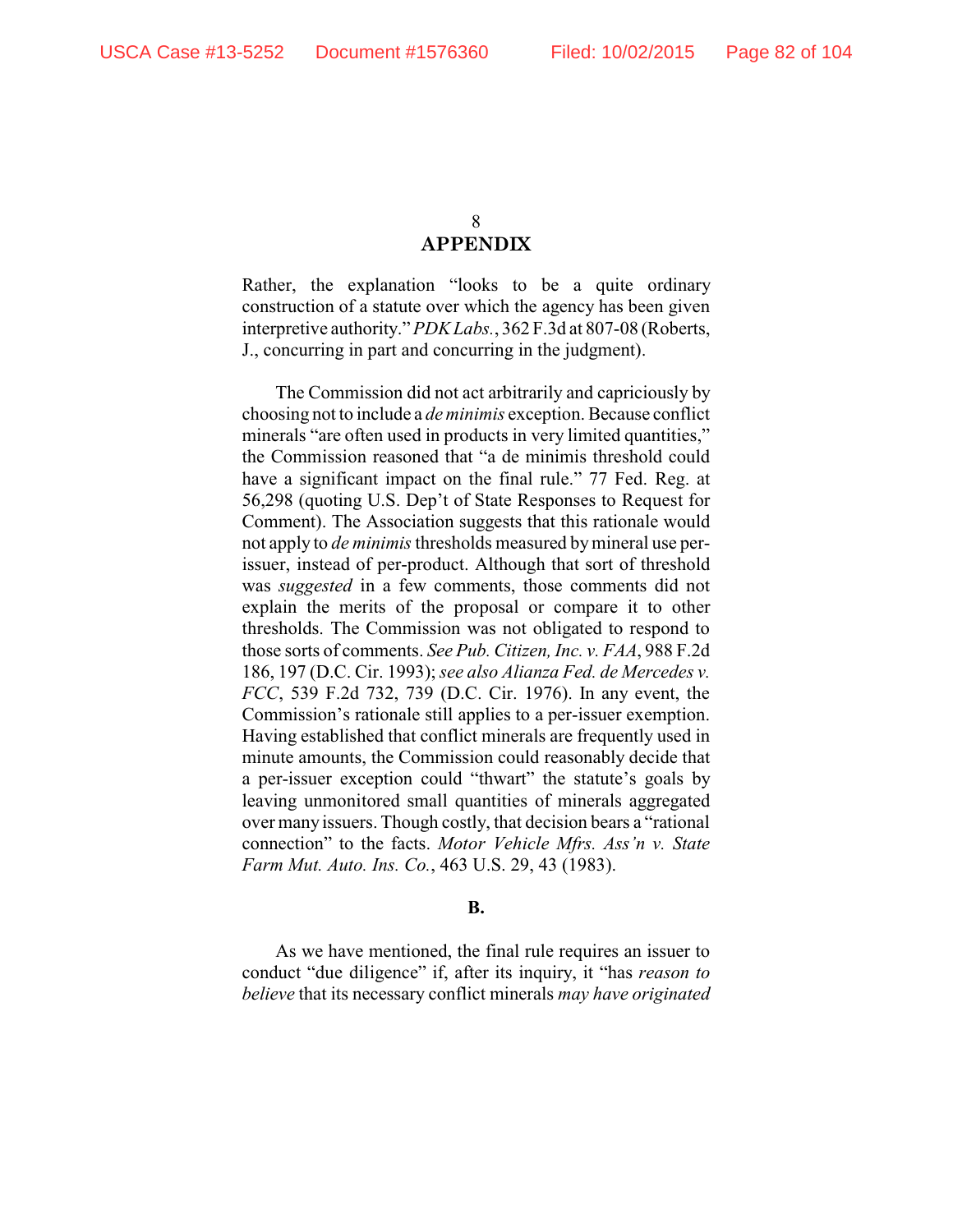in" covered countries. 77 Fed. Reg. at 56,313 (emphasis added). According to the Association, that requirement contravenes the statute, which requires issuers to "submit to the Commission a report" only "in cases in which [their] conflict minerals *did originate*" in covered countries. 15 U.S.C. § 78m(p)(1)(A) (emphasis added).

The Association has conflated distinct issues. The statute does require a conflict minerals report if an issuer has already performed due diligence and determined that its conflict minerals did originate in covered countries. But the statute does not say in what circumstances an issuer must perform due diligence before filing a report. The statute also does not list what, if any, reporting obligations may be imposed on issuers uncertain about the origin of their conflict minerals.

In general, if a statute "is silent or ambiguous with respect to the specific issue at hand" then "the Commission may exercise its reasonable discretion in construing the statute." *Bldg. Owners & Managers Ass'n Int'l v. FCC*, 254 F.3d 89, 93-94 (D.C. Cir. 2001) (quoting *Chevron U.S.A., Inc. v. NRDC*, 467 U.S. 837, 843 (1984)). And that discretion may be exercised to regulate circumstances or parties beyond those explicated in a statute. *See, e.g.*, *Mourning v. Family Publ'ns Serv., Inc.*, 411 U.S. 356, 371-73 (1973); *Tex. Rural Legal Aid, Inc. v. Legal Servs. Corp.*, 940 F.2d 685, 694 (D.C. Cir. 1991). Here, the statute is silent with respect to both a threshold for conducting due diligence, and the obligations of uncertain issuers. The Commission used its delegated authority to fill those gaps, and nothing in the statute foreclosed it from doing so.<sup>6</sup>

<sup>&</sup>lt;sup>6</sup> The parties also disagree over a more subtle point. The Association concedes that due diligence can be required if an issuer has "reason to believe" its conflict minerals "did" originate in covered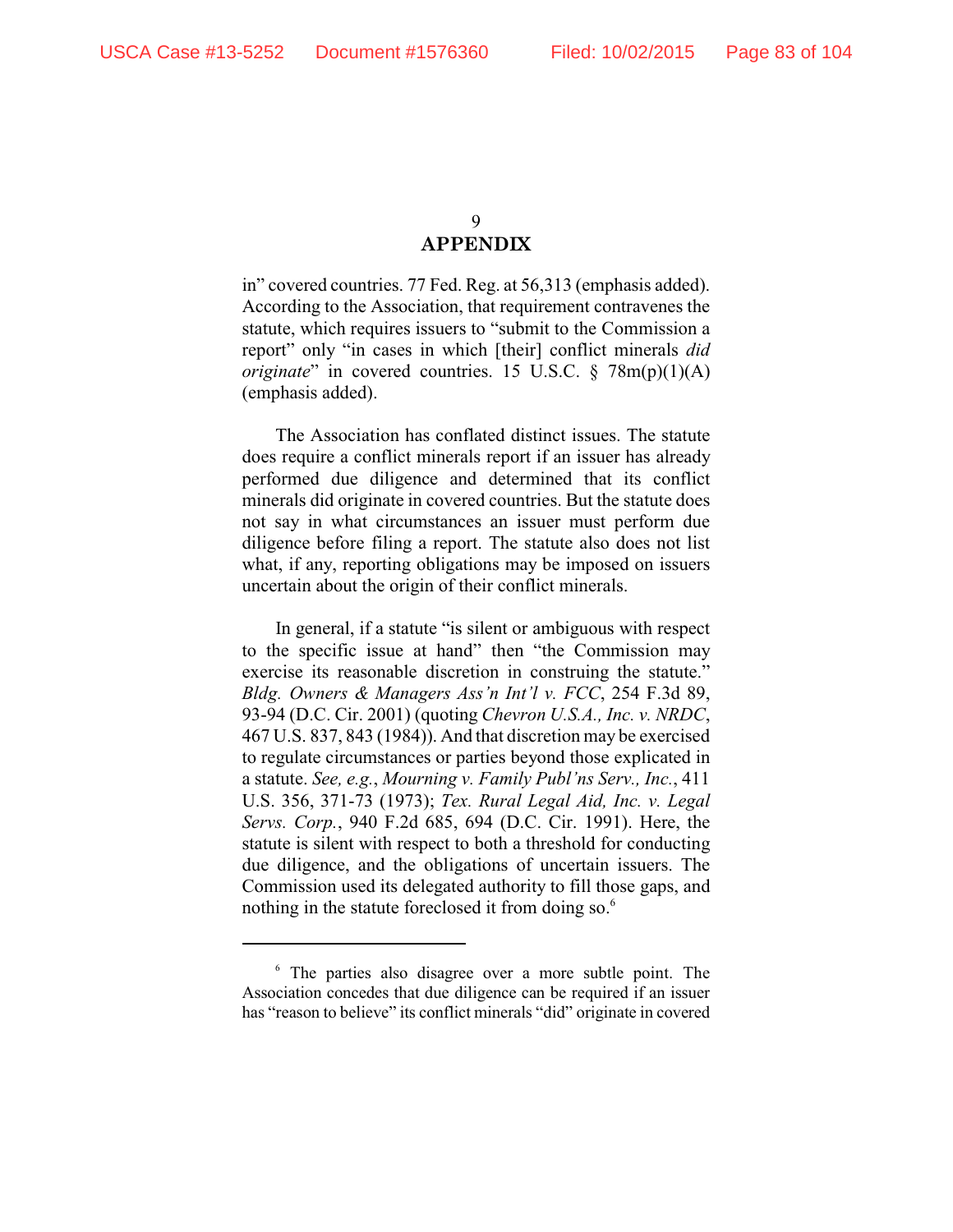We also reject the Association's argument that the Commission's due diligence threshold was arbitrary and capricious. The Commission adopted a lower due diligence threshold to prevent issuers from "ignor[ing] . . . warning signs" that their conflict minerals originated in covered countries. 77 Fed. Reg. at 56,313. In particular, the Commission wanted issuers who encounter red flags to "learn[] the ultimate source" of their conflict minerals. *Id*. at 56,314. Requiring a good-faith inquiry does not resolve the Commission's concerns. A goodfaith inquiry could generate red flags but, without a further due diligence requirement, those red flags would not give way to "ultimate" answers, which result would "undermine the goals of the statute." *Id.*

Although the Commission adopted an expansive rule, it did not go as far as it might have, and it declined to require due diligence by issuers who encounter no red flags in their inquiry. *Id.* By doing so, the Commission reduced the costs of the final rule, and resolved the Association's concern that the rule will yield a flood of trivial information. *Id.*

#### **C.**

By its terms, the statute applies to "Persons Described," or those that "manufacture[]" a product in which conflict minerals "are necessary to the functionality or production" of the product. 15 U.S.C. § 78m(p)(2). If those persons file a conflict minerals

countries. *See* Oral Arg. Tr. at 4:14-5:16. Since "reason to believe" inherently conveys uncertainty, it is unclear how that standard would differ in practice from the Commission's "reason to believe . . . may" standard. Because the statute is ambiguous we need not resolve the issue.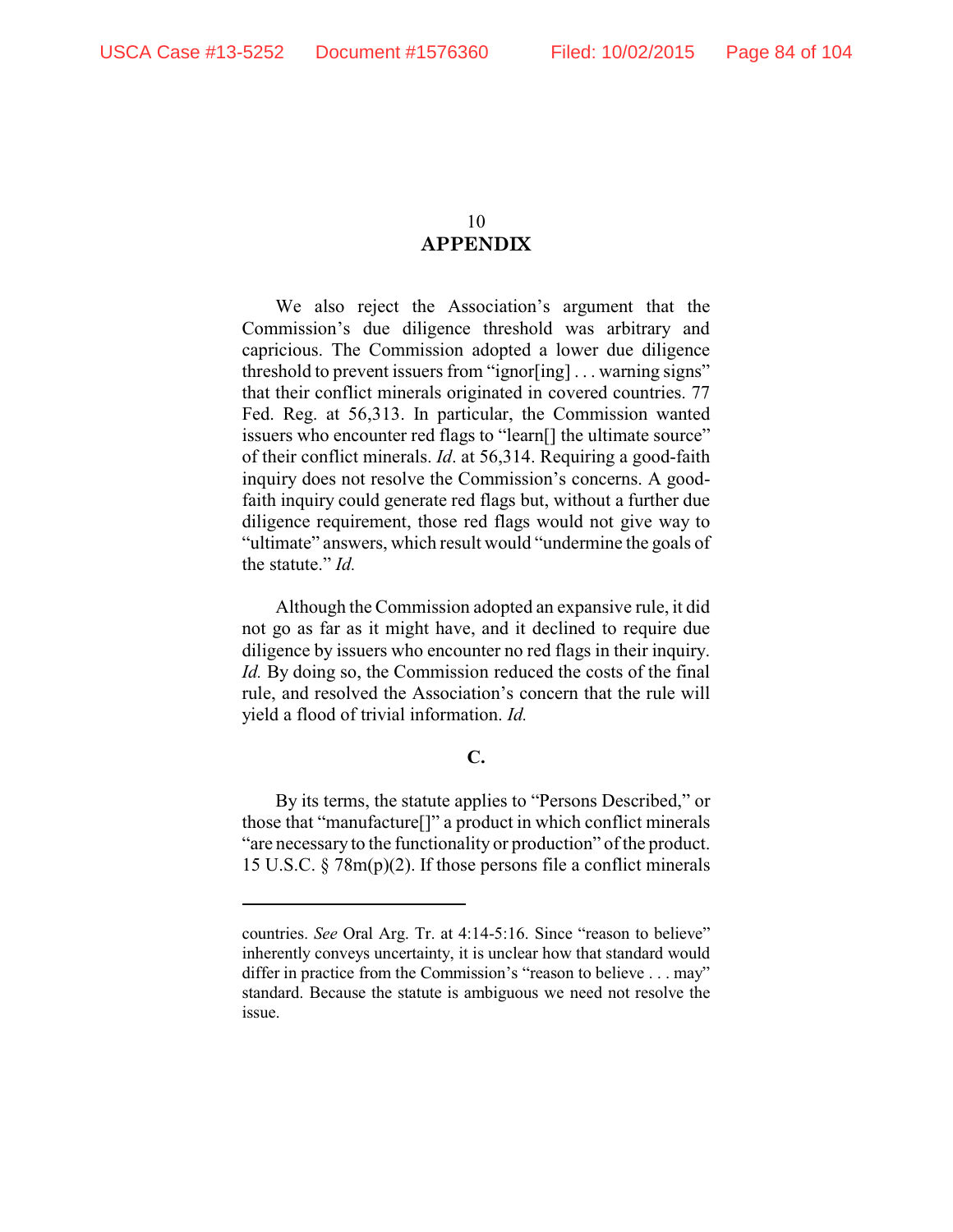report the statute requires them to describe products they "manufacture[] or contract[] to be manufactured." *Id.*  $\S 78m(p)(1)(A)(i)$ . The Commission reconciled these provisions in an expansive fashion, applying the final rule not only to issuers that manufacture their own products, but also to those that only contract to manufacture. 77 Fed. Reg. at 56,290-91. The Association claims that decision violates the statute. By using the phrase "contracted to be manufactured" in one provision, but only "manufactured" in another, Congress allegedly intended to limit the scope of the latter.

The persons-described provision, though it refers expressly to manufacturers, is silent on the obligations of issuers that only contract for their goods to be manufactured. Standing alone, that silence allows the Commission to use its delegated authority in determining the rule's scope, just as with the due diligence provision. The Association's argument is no more persuasive here because Congress explicitly used the phrase "contracted to be manufactured" in a nearby provision.

The Association invokes the canon *expressio unius est exclusio alterius*. But that canon is "an especially feeble helper in an administrative setting, where Congress is presumed to have left to reasonable agency discretion questions that it has not directly resolved." *Cheney R. Co., Inc. v. ICC*, 902 F.2d 66, 69 (D.C. Cir. 1990); *see Tex. Rural Legal Aid*, 940 F.2d at 694. The more reasonable interpretation of the statute as a whole is that Congress simply "deci[ded] not to mandate any solution" and left the rule's application to contractors "to agency discretion." *Cheney R. Co.*, 902 F.2d at 69 (emphasis omitted).

Potential "internal[] inconsisten[cy]" between the due diligence and persons-described provisions also persuades us that the statute is ambiguous. *See* 77 Fed. Reg. at 56,291. An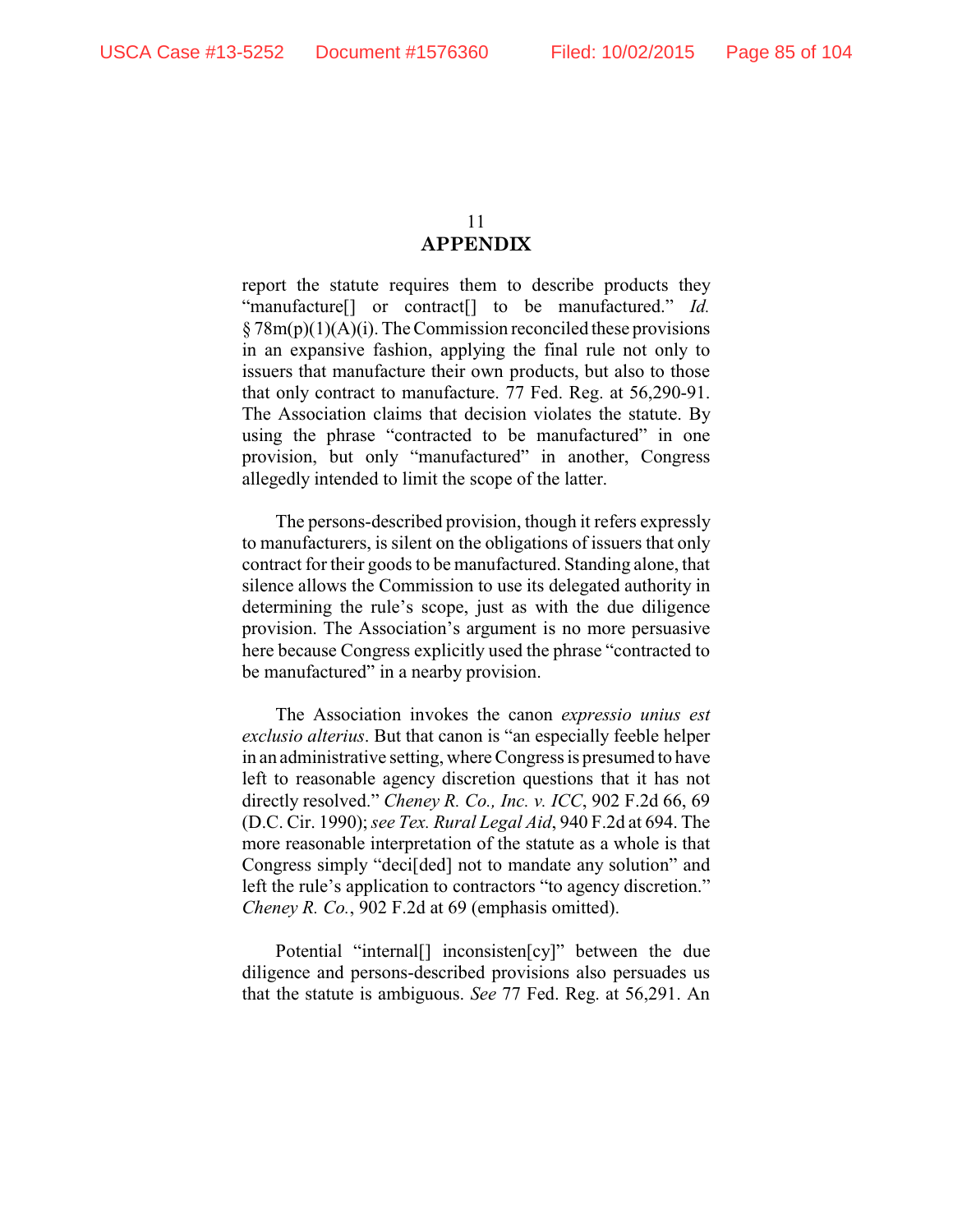issuer subject to the rule must describe due diligence measures it undertakes on the source and chain of custody of "such minerals." 15 U.S.C. § 78m(p)(1)(A)(i). "[S]uch minerals" refers, in the preceding paragraph, to "minerals that are necessary as described in paragraph (2)(B)." *Id.* § 78m(p)(1)(A). Paragraph  $(2)(B)$  in turn refers to minerals "necessary to . . . a product *manufactured*" by a person described. *Id.* § 78m(p)(2) (emphasis added). Thus, under the Association's reading, an issuer would not have to describe its due diligence efforts (or even, presumably, to conduct due diligence) for products it does not manufacture. And yet, the statute requires that same issuer to describe its contracted-for products as not conflict free under  $\S 78m(p)(1)(A)(ii)$  if they do not meet the statute's definition. We do not understand how an issuer could describe its contracted-for products without first conducting due diligence on those products, or why the statute would require certain products to be described in a report without a corresponding explanation of the related due diligence efforts. The Commission's interpretation is therefore reasonable because it reconciles otherwise confusing and conflicting provisions "into an harmonious whole." *FDA v. Brown & Williamson Tobacco Corp.*, 529 U.S. 120, 133 (2000) (internal quotation omitted).

The Commission did not erroneously assume that its interpretation was compelled by Congress. As the district court explained, referring once to Congress's intent as "clear" does not establish that the Commission believed it lacked discretion. *Nat'l Ass'n of Mfrs.*, 956 F. Supp. 2d at 72 (quoting *Ass'n of Private Sector Colls. & Univs. v. Duncan*, 681 F.3d 427, 445 (D.C. Cir. 2012)). The balance of the Commission's explanation, as with the *de minimis* exception, falls well short of the language on which we have relied to set aside agency action. *See supra* at 8-9. Rather than merely parsing the statutory language, the Commission provided policy justifications and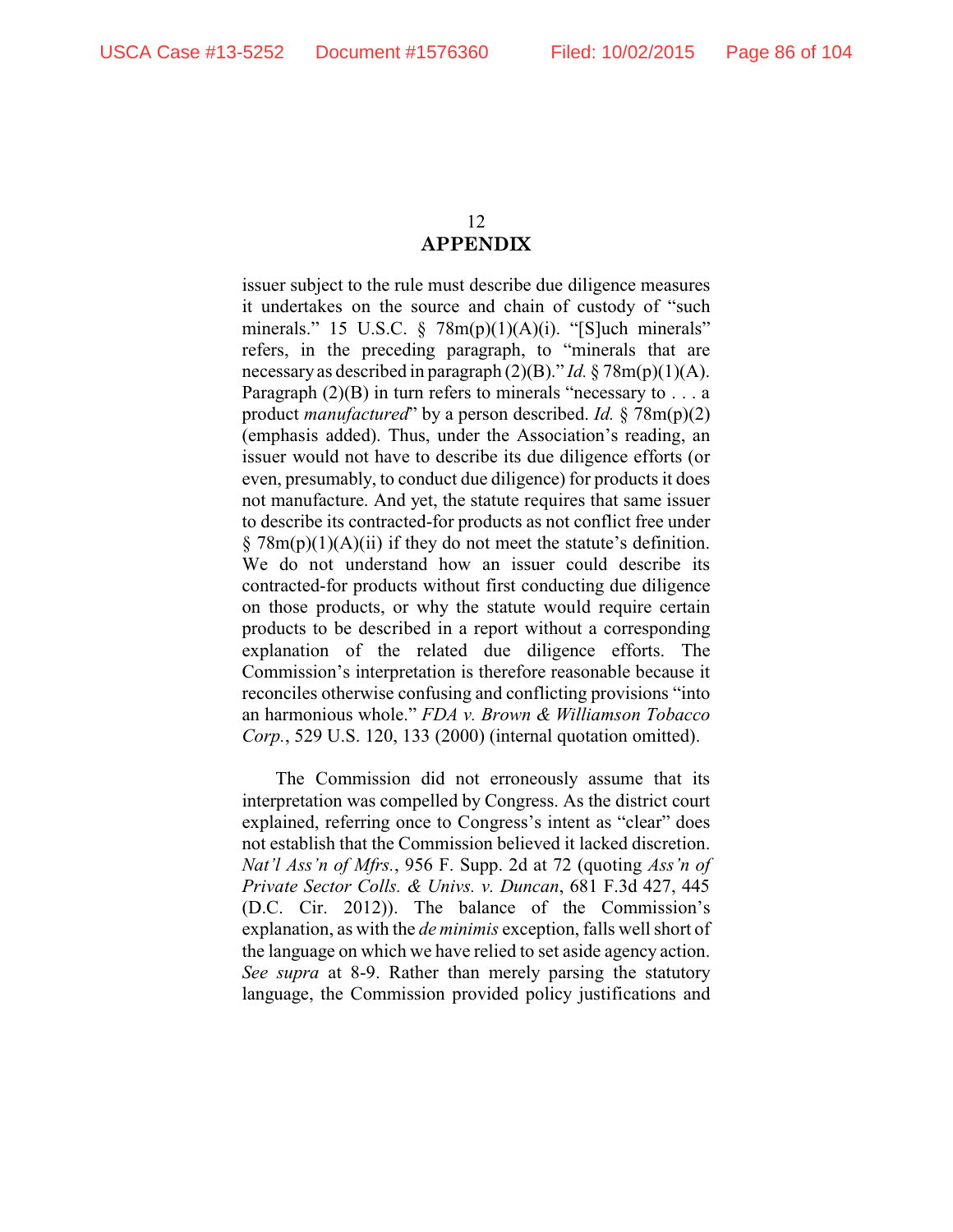structural inferences supporting its decision. 77 Fed. Reg. at 56,291.

Nor did the Commission act arbitrarily or capriciously. The final rule applies to contractors so that issuers cannot "avoid [its] requirements by contracting out of the manufacture" of their products. *Id.* at 56,291. The Association thinks the final rule reaches too far and overstates the risk of circumvention. But that is a question of judgment for the Commission, which we will not second-guess. The Commission's explanation was "rational," and that is enough. *State Farm*, 463 U.S. at 43.

#### **D.**

The final rule's temporary phase-in period allows issuers to describe certain products as "DRC conflict undeterminable" and to avoid conducting an audit. 77 Fed. Reg. at 56,320-21. The Association claims the length of the phase-in—two years for large issuers and four years for small issuers—is inconsistent, arbitrary, and capricious because small issuers are part of largeissuer supply chains. All issuers, the Association says, will therefore face the same information problems. Not so. Large issuers, the Commission explained, can exert greater leverage to obtain information about their conflict minerals, *id.* at 56,322- 23, and they may be able to exercise that leverage indirectly on behalf of small issuers in their supply chains. *Id.* at 56,323 n.570. Like the district court, we can "see the trickledown logic underlying the Commission's approach," even if it does not hold in all cases. *Nat'l Ass'n of Mfrs.*, 956 F. Supp. 2d at 73 n.24.

#### **III.**

Two provisions require the Commission to analyze the effects of its rules. Under 15 U.S.C.  $\S$  78w(a)(2), the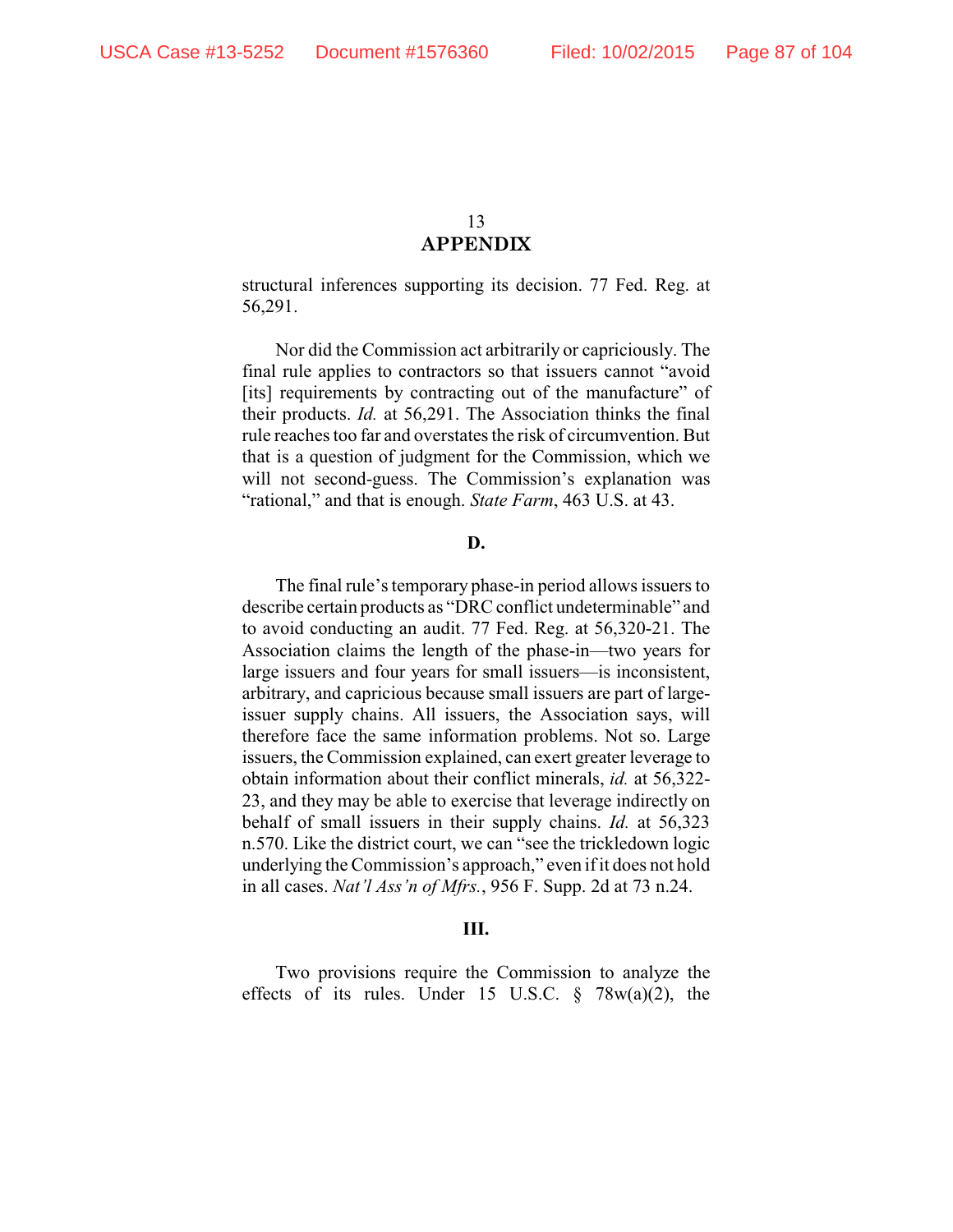Commission "shall not adopt any rule [under  $\S 78m(p)$ ]... which would impose a burden on competition not necessary or appropriate" to advance the purposes of securities laws. Also, when the Commission "is engaged in rulemaking," it must "consider, in addition to the protection of investors, whether the action will promote efficiency, competition, and capital formation." 15 U.S.C. § 78c(f). The Association, citing several of our recent opinions, alleges that the Commission violated those sections because it did not adequately analyze the costs and benefits of the final rule. *See Bus. Roundtable v. SEC*, 647 F.3d 1144 (D.C. Cir. 2011); *Am. Equity Inv. Life Ins. Co. v. SEC*, 613 F.3d 166 (D.C. Cir. 2010); *Chamber of Commerce v. SEC*, 412 F.3d 133 (D.C. Cir. 2005).<sup>7</sup>

 We do not see any problems with the Commission's costside analysis. The Commission exhaustively analyzed the final rule's costs. *See* 77 Fed. Reg. at 56,333-54. It considered its own data as well as cost estimates submitted during the comment period, *id.* at 56,350-54, and arrived at a large bottom-line figure that the Association does not challenge. *Id.* at 56,334. The Commission specifically considered the issues listed in  $\S 78c(f)$ and concluded that the rule would impose competitive costs, but have relatively minor or offsetting effects on efficiency and capital formation. 77 Fed. Reg. at 56,350-51. The Association does not dispute those conclusions.

Instead, the Association argues on the benefit side that the Commission failed to determine whether the final rule would

 $\alpha$ <sup>7</sup> Dodd-Frank independently requires the Comptroller General of the United States to submit annual reports to Congress "assess[ing ] the effectiveness of . . . 15 U.S.C. § 78m(p) in promoting peace and security in the" covered countries. 15 U.S.C. § 78m note ('Conflict Minerals').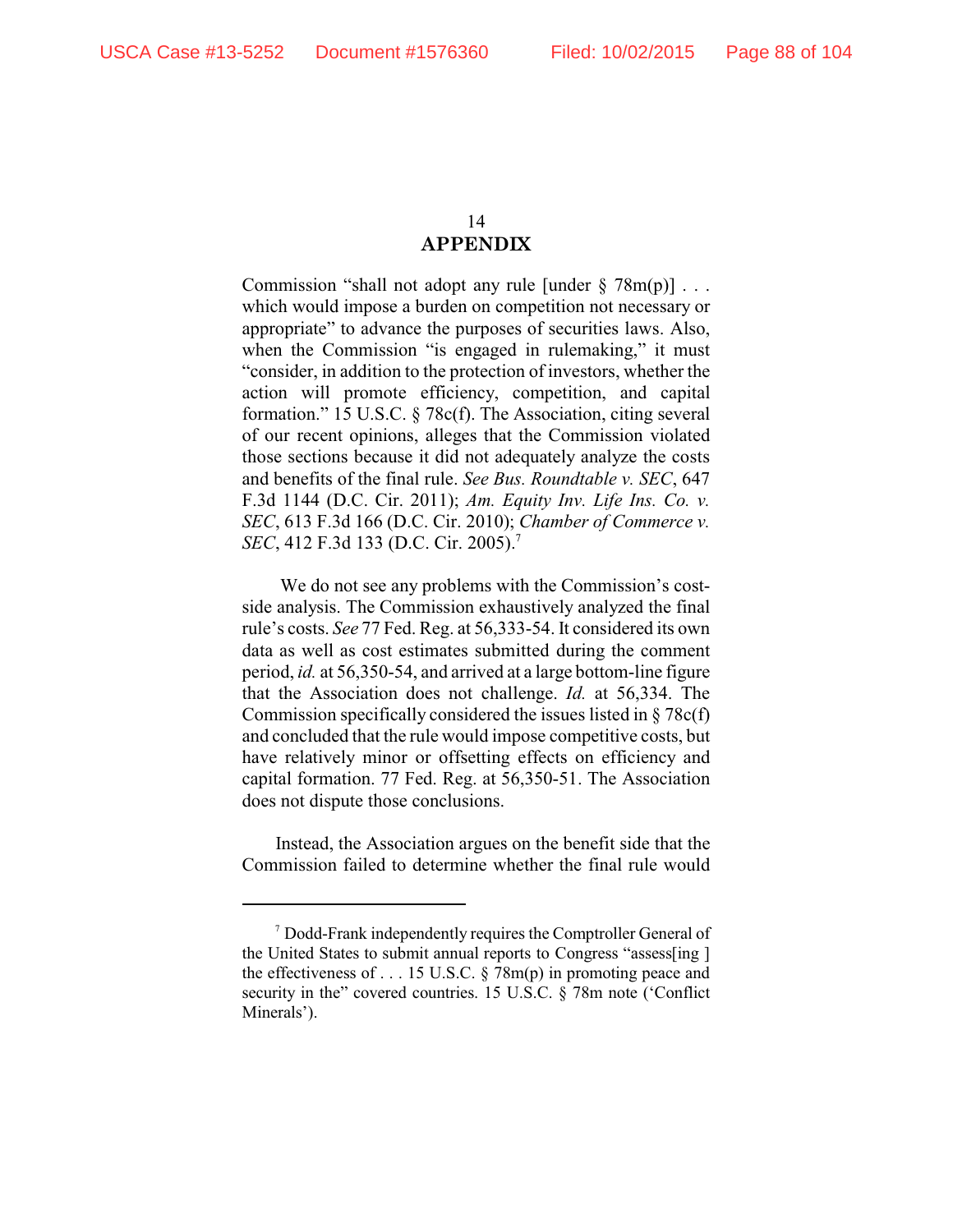actually achieve its intended purpose. But we find it difficult to see what the Commission could have done better. The Commission determined that Congress intended the rule to achieve "compelling social benefits," *id.* at 56,350, but it was "unable to readily quantify" those benefits because it lacked data about the rule's effects. *Id.*

That determination was reasonable. An agency is not required "to measure the immeasurable," and need not conduct a "rigorous, quantitative economic analysis" unless the statute explicitly directs it to do so. *Inv. Co. Inst. v. Commodity Futures Trading Comm'n*, 720 F.3d 370, 379 (D.C. Cir. 2013) (internal quotation marks omitted); *see Chamber of Commerce*, 412 F.3d at 360. Here, the rule's benefits would occur half-a-world away in the midst of an opaque conflict about which little reliable information exists, and concern a subject about which the Commission has no particular expertise. Even if one could estimate how many lives are saved or rapes prevented as a direct result of the final rule, doing so would be pointless because the costs of the rule—measured in dollars—would create an applesto-bricks comparison.

Despite the lack of data, the Commission *had* to promulgate a disclosure rule. 15 U.S.C.  $\S$  78m(p)(1)(A). Thus, it relied on Congress's "determin[ation] that [the rule's] costs were necessary and appropriate in furthering the goals" of peace and security in the Congo. 77 Fed. Reg. at 56,350. The Association responds that the Commission onlyhad to adopt some disclosure rule; Congress never decided the merits of the Commission's discretionary choices. True enough. But Congress did conclude, as a general matter, that transparency and disclosure would benefit the Congo. *See* 15 U.S.C. § 78m note. And the Commission invoked that general principle to justify each of its discretionary choices. *See id.* at 56,291; (contractors to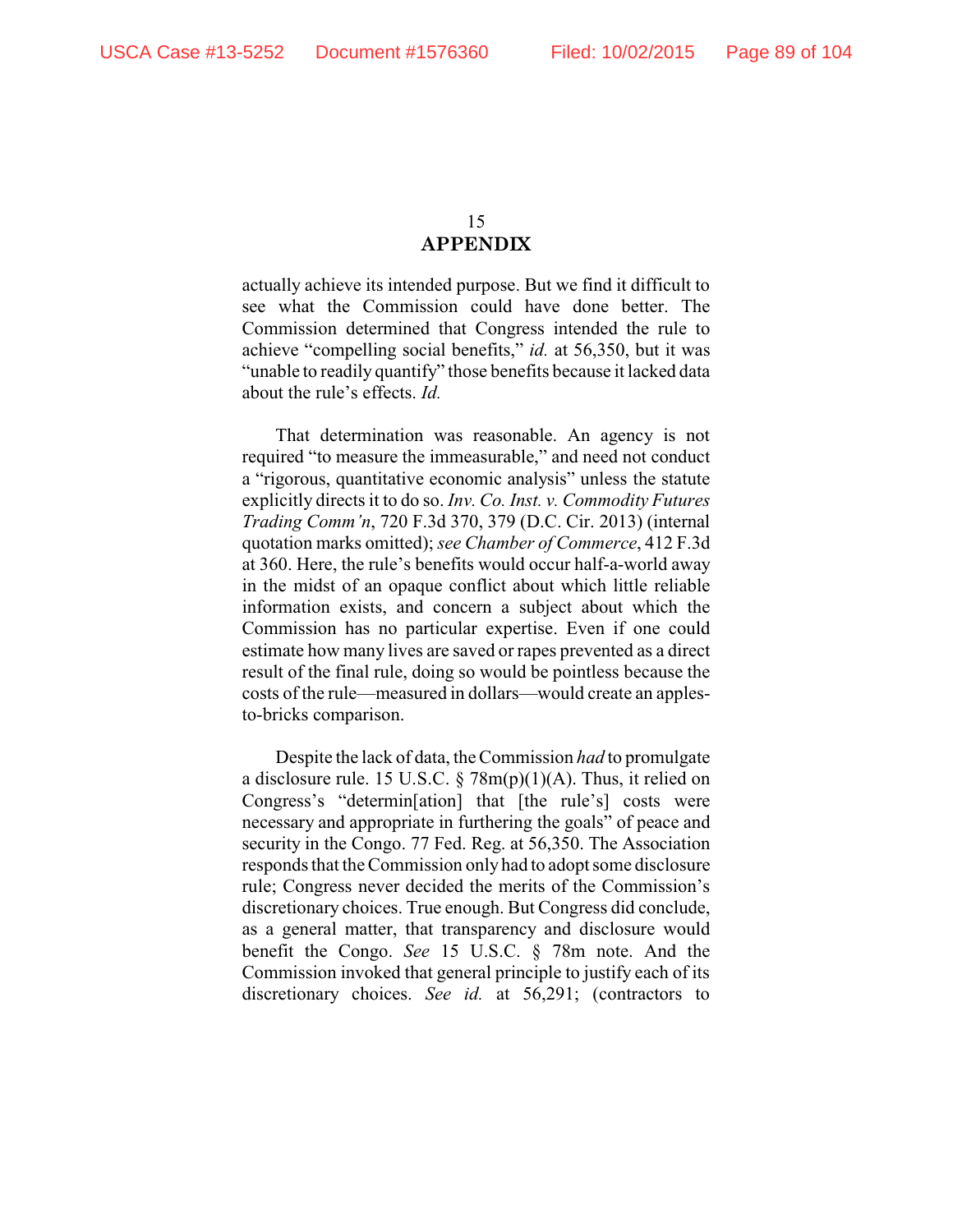manufacture); *id.* at 56,298 (no *de minimis* exception); *id.* at 56,313-14 (due diligence standard); *id.* at 56,322 (phase-in).

What the Commission did not do, despite many comments suggesting it, was question the basic premise that a disclosure regime would help promote peace and stability in the Congo. If the Commission second-guessed Congress on that issue, then it would have been in an impossible position. If the Commission had found that disclosure would fail of its essential purpose, then it could not have adopted *any* rule under the Association's view of  $\S$ § 78 $w$ (a)(2) and 78 $c$ (f). But promulgating some rule is exactly what Dodd-Frank required the Commission to do.

#### **IV.**

This brings us to the Association's First Amendment claim. The Association challenges only the requirement that an issuer describe its products as not "DRC conflict free" in the report it files with the Commission and must post on its website.<sup>8</sup> 15 U.S.C. §  $78m(p)(1)(A)(ii)$  & (E). That requirement, according to the Association, unconstitutionally compels speech. The

<sup>&</sup>lt;sup>8</sup> The district court stated that the Association had limited its First Amendment claim to product descriptions on an issuer's "website[]." *Nat'l Ass'n of Mfrs.*, 956 F. Supp. 2d at 73. In this court both the Commission and the intervenor Amnesty International understood the Association's claim to encompass also the not "DRC conflict free" statement required in a company's report to the Commission. *See, e.g.*, Appellee Br. 58, 61; Intervenor Br. 31. When asked about the scope of the claim during oral argument, counsel for the Association clarified that the First Amendment claim also extends to labeling of products as not conflict free in reports to the Commission. Oral Arg. Tr. at 15:25-16:11. The Association does not have any First Amendment objection to any other aspect of the conflict minerals report or required disclosures. *Id.* at 16:11-16:25.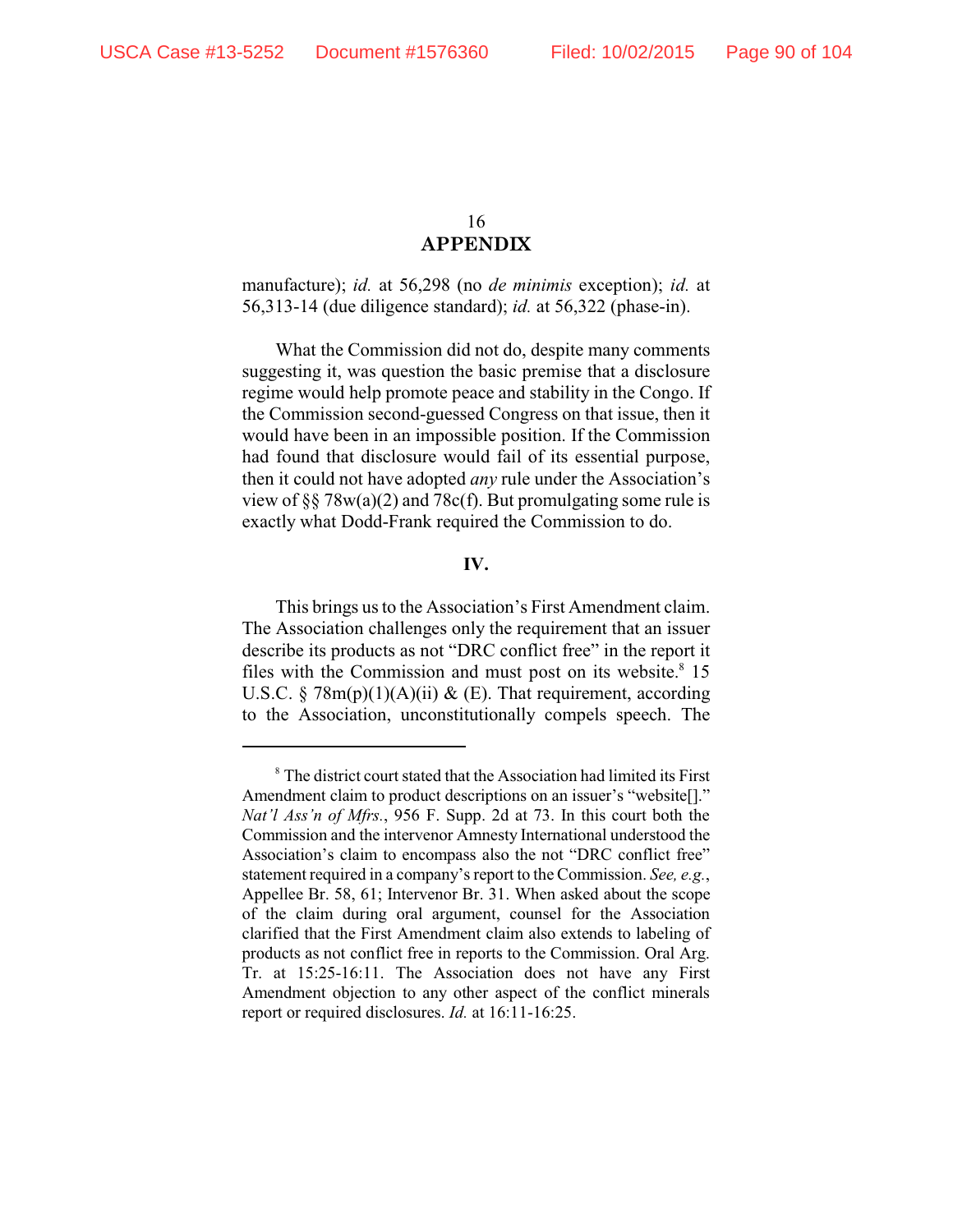district court, applying *Central Hudson Gas & Electric Corp. v. Public Service Commission*, 447 U.S. 557, 564-66 (1980), rejected the First Amendment claim. *Nat'l Ass'n of Mfrs.*, 956 F. Supp. 2d at 73, 75-82. We review its decision *de novo*. *Am. Bus. Ass'n v. Rogoff*, 649 F.3d 734, 737 (D.C. Cir. 2011)*.* 9

The Commission argues that rational basis review is appropriate because the conflict free label discloses purely factual non-ideological information. We disagree. Rational basis review is the exception, not the rule, in First Amendment cases. *See Turner Broad. Sys., Inc. v. FCC*, 512 U.S. 622, 641-42 (1994). The Supreme Court has stated that rational basis review applies to certain disclosures of "purely factual and uncontroversial information." *Zauderer v. Office of Disciplinary Counsel*, 471 U.S. 626, 651 (1985). But as intervenor Amnesty International forthrightly recognizes, $10$  we have held that

<sup>&</sup>lt;sup>9</sup> The concurring opinion suggests that we hold the First Amendment portion of our opinion in abeyance and stay implementation of the relevant part of the final rule. We do not see why that approach is preferable, even though it might address the risk of irreparable First Amendment harm. Issuing an opinion now provides an opportunity for the parties in this case to participate in the court's *en banc* consideration of this important First Amendment question. That is consistent with the court's previous approach in *United States v. Crowder*, 87 F.3d 1405, 1409 (D.C. Cir. 1996) (en banc), *cert. granted, judgment vacated*, 519 U.S. 1087 (1997), *on remand* 141 F.3d 1202 (D.C. Cir. 1998) (en banc), in which we consolidated two cases presenting the same legal issue so that all parties could participate in the *en banc* proceeding.

<sup>&</sup>lt;sup>10</sup> See Intervenor Br. 32 n.5 ("Amnesty International recognizes that this panel is bound by *R.J. Reynolds Tobacco Co. v. FDA*, 696 F.3d 1205 (D.C. Cir. 2012), which circumscribed *Zauderer*'s rationalbasis standard."). For its part, the Commission makes no attempt to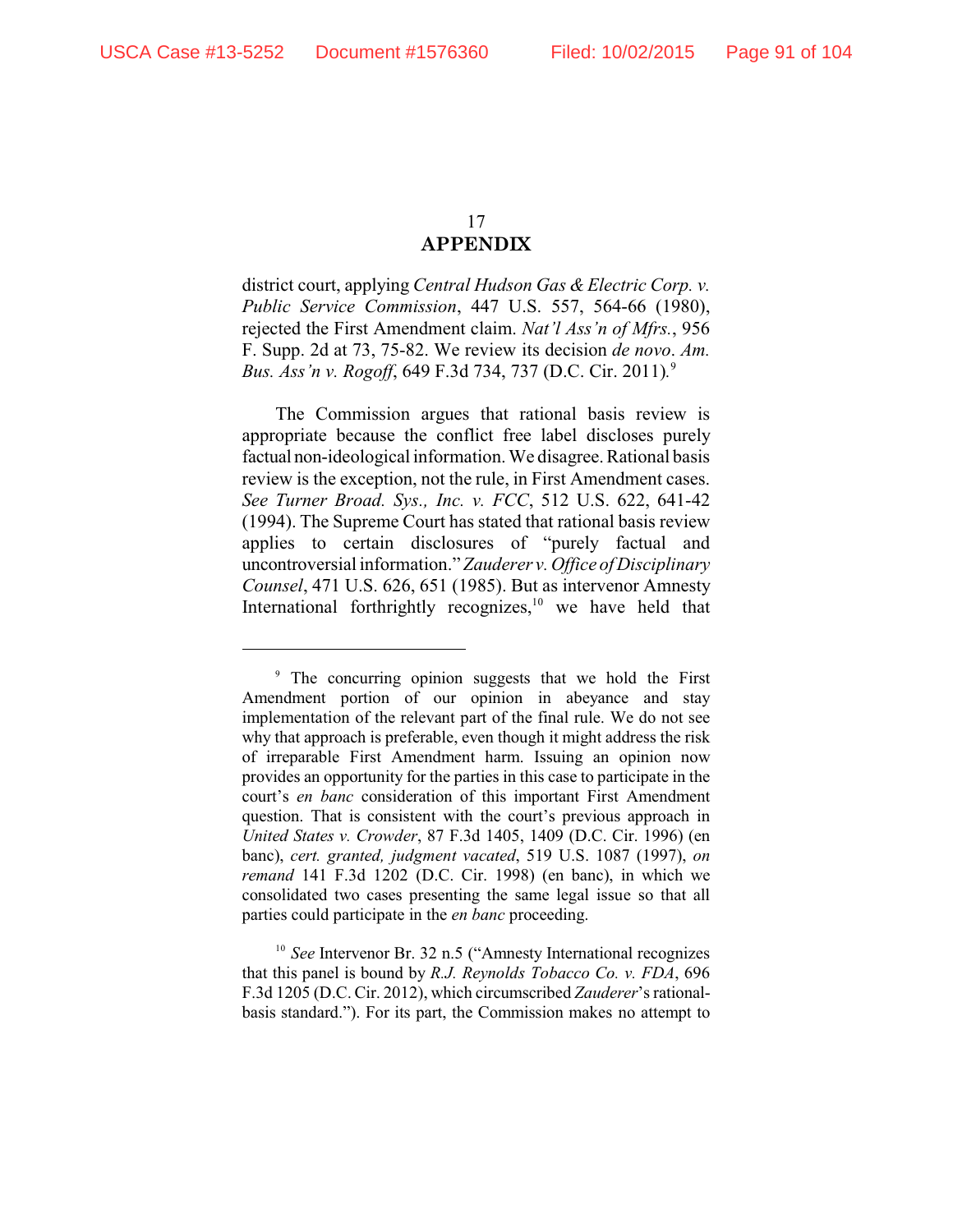*Zauderer* is "limited to cases in which disclosure requirements are 'reasonably related to the State's interest in preventing deception of consumers.'" *R.J. Reynolds Tobacco Co. v. FDA*, 696 F.3d 1205, 1213 (D.C. Cir. 2012) (quoting *Zauderer*, 471 U.S. at 651); *see Nat'l Ass'n of Mfrs. v. NLRB*, 717 F.3d 947, 959 n.18 (D.C. Cir. 2013). *But see Am. Meat Inst. v. USDA*, No. 13-5281, 2014 WL 1257959, at \*4-7 (D.C. Cir. Mar. 28, 2014), *vacated and en banc rehearing ordered*, Order, No. 13-5281 (D.C. Cir. Apr. 4, 2014) (en banc). No party has suggested that the conflict minerals rule is related to preventing consumer deception. In the district court the Commission admitted that it was not. *Nat'l Ass'n of Mfrs.*, 956 F. Supp. 2d at 77.

That a disclosure is factual, standing alone, does not immunize it from scrutiny because "[t]he right against compelled speech is not, and cannot be, restricted to ideological messages." *Nat'l Ass'n of Mfrs.*, 717 F.3d at 957. Rather, "th[e] general rule, that the speaker has the right to tailor the speech, applies . . . equally to statements of fact the speaker would rather avoid." *Hurley v. Irish-Am. Gay, Lesbian & Bisexual Grp.*, 515 U.S. 557, 573-74 (1995) (citing cases). As the Supreme Court put it in *Riley v. National Federation of the Blind of North Carolina, Inc.*, the cases dealing with ideological messages<sup>11</sup>

distinguish *R.J. Reynolds*; in fact, it does not even acknowledge the holding of *R.J. Reynolds* regarding *Zauderer*, which the Commission also fails to cite.

*See, e.g.*, *Wooley v. Maynard*, 430 U.S. 705 (1977); *W. Va.* <sup>11</sup> *State Bd. of Educ. v. Barnette*, 319 U.S. 624 (1943); *see also Rumsfeld v. Forum for Academic & Institutional Rights, Inc.*, 547 U.S. 47, 61 (2006) ("Some of [the] Court's leading First Amendment precedents have established the principle that freedom of speech prohibits the government from telling people what they must say.").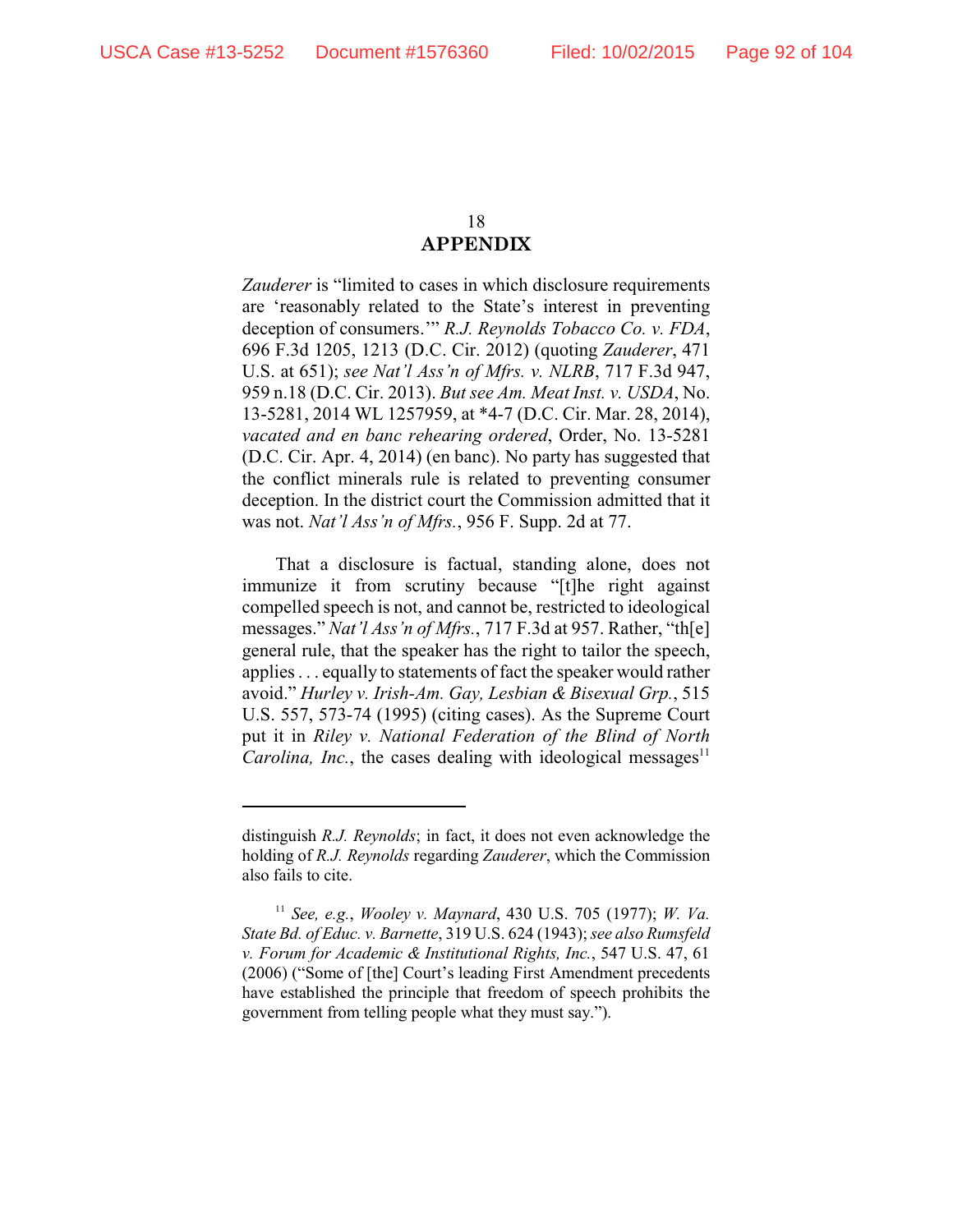"cannot be distinguished simply because they involved compelled statements of opinion while here we deal with compelled statements of 'fact.'" 487 U.S. 781, 797 (1988).

At all events, it is far from clear that the description at issue—whether a product is "conflict free"—is factual and nonideological. Products and minerals do not fight conflicts. The label "conflict free" is a metaphor that conveys moral responsibility for the Congo war. It requires an issuer to tell consumers that its products are ethically tainted, even if they only indirectly finance armed groups. An issuer, including an issuer who condemns the atrocities of the Congo war in the strongest terms, may disagree with that assessment of its moral responsibility. And it may convey that "message" through "silence." *See Hurley*, 515 U.S. at 573. By compelling an issuer to confess blood on its hands, the statute interferes with that exercise of the freedom of speech under the First Amendment. *See id.* 

Citing our opinion in *SEC v. Wall Street Publishing Institute, Inc.*, intervenor Amnesty International argues that rational basis review applies because the final rule exercises "the federal government's broad powers to regulate the securities industry." 851 F.2d 365, 372 (D.C. Cir. 1988).<sup>12</sup> In *Wall Street Publishing* the court held that the Commission could, without running afoul of the First Amendment, seek an injunction requiring that a magazine disclose the consideration it received in exchange for stock recommendations. *Id*. at 366. Significantly, the court chose to apply a less exacting level of scrutiny, even though the injunction did not fall within any wellestablished exceptions to strict scrutiny. *Id.* at 372-73.

 $12$  The Commission does not join this argument.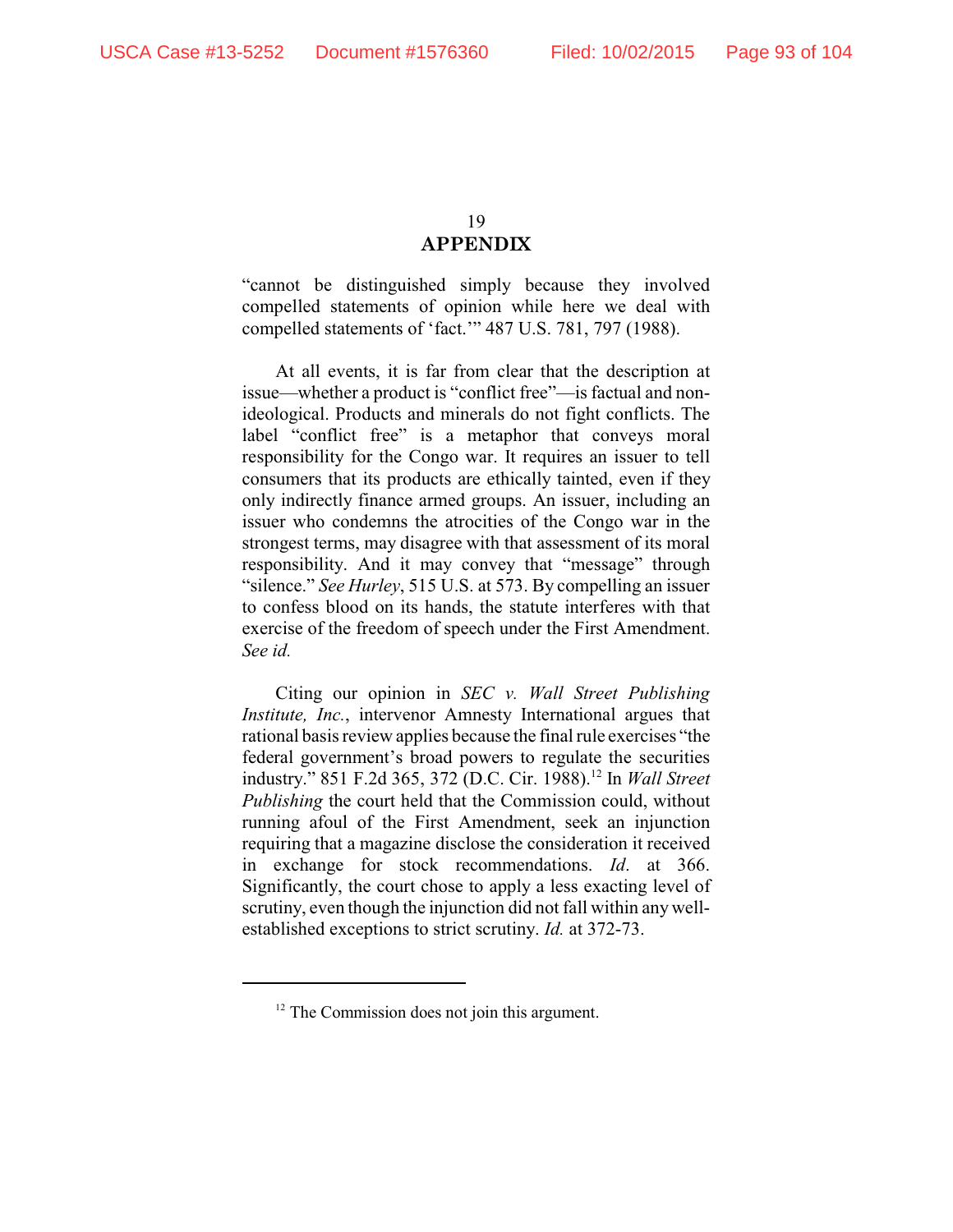It is not entirely clear what would result if *Wall Street Publishing* did apply to this case. The opinion never states that rational basis review governs securities regulations as such. At one point, the opinion even suggests that the power to regulate securities might be roughly tantamount to the government's more general power to regulate commercial speech. *Id.* at 373.

Whatever its consequences, we do not think *Wall Street Publishing* applies here. The injunction at issue there regulated "inherently misleading" speech "employed . . . to sell securities." *Id.* at 371, 373. The opinion thus concerned the same consumer-deception rationale as did *Zauderer*. *See id.* at 374. As explained above, consumer-deception is not an issue here, and the "conflict free" label is not employed to sell securities.

To read *Wall Street Publishing* broadly would allow Congress to easily regulate otherwise protected speech using the guise of securities laws. Why, for example, could Congress not require issuers to disclose the labor conditions of their factories abroad or the political ideologies of their board members, as part of their annual reports? Those examples, obviously repugnant to the First Amendment, should not face relaxed review just because Congress used the "securities" label.

Having established that rational basis review does not apply, we do not decide whether to use strict scrutiny or the *Central Hudson* test for commercial speech. That is because the final rule does not survive even *Central Hudson*'s intermediate standard.

Under *Central Hudson*, the government must show (1) a substantial government interest that is; (2) directly and materially advanced by the restriction; and (3) that the restriction is narrowly tailored. 447 U.S. at 564-66; *see R.J.*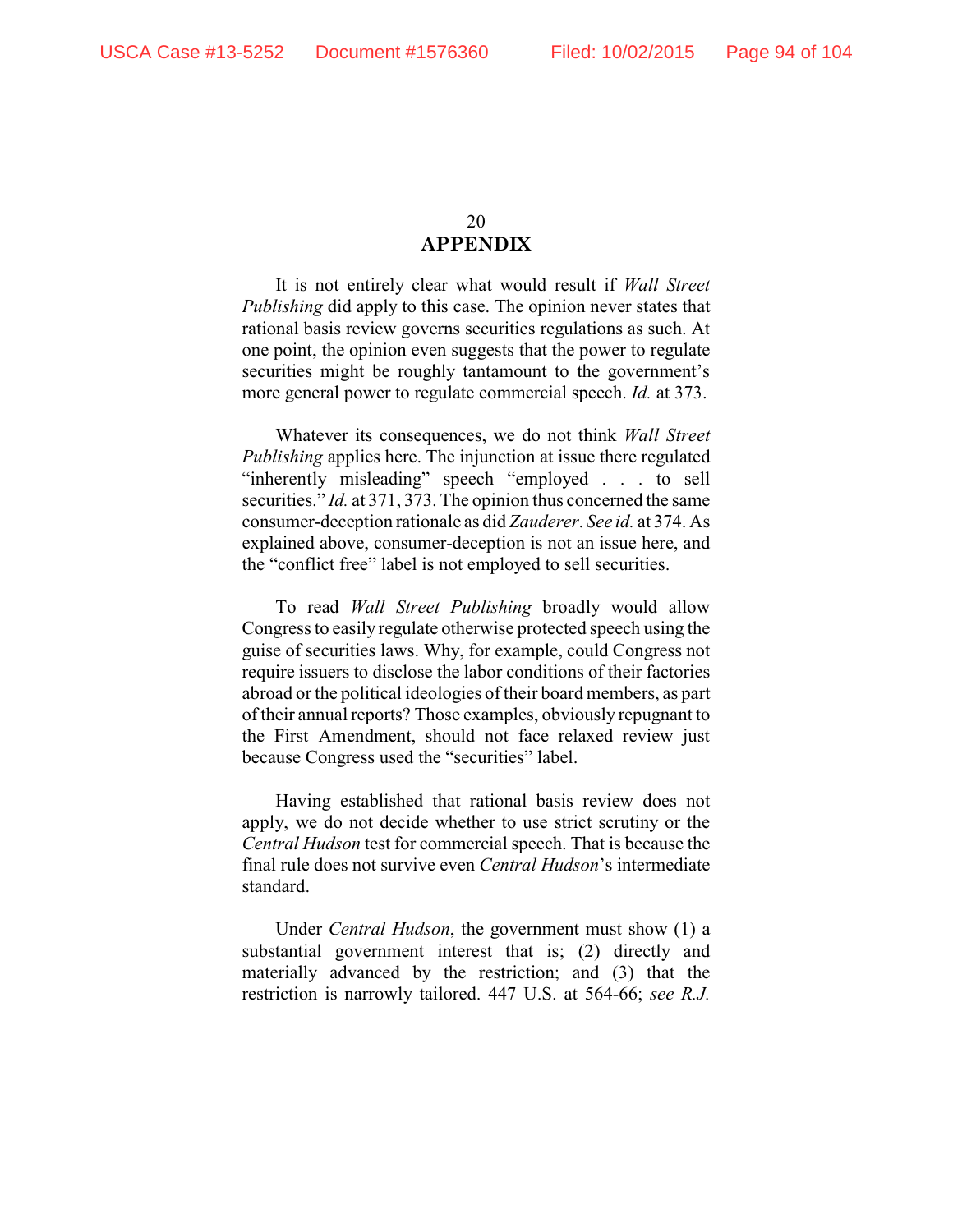*Reynolds*, 696 F.3d at 445. The narrow tailoring requirement invalidates regulations for which "narrower restrictions on expression would serve [the government's] interest as well." *Cent. Hudson*, 447 U.S. at 565. Although the government need not choose the "least restrictive means" of achieving its goals, there must be a "reasonable" "fit" between means and ends. *Bd. of Trs. v. Fox*, 492 U.S. 469, 480 (1989). The government cannot satisfy that standard if it presents no evidence that less restrictive means would fail. *Sable Commc'ns v. FCC*, 492 U.S. 115, 128-32 (1989).

The Commission has provided no such evidence here. The Association suggests that rather than the "conflict free" description the statute and rule require, issuers could use their own language to describe their products, or the government could compile its own list of products that it believes are affiliated with the Congo war, based on information the issuers submit to the Commission. The Commission and Amnesty International simply assert that those proposals would be less effective. But if issuers can determine the conflict status of their products from due diligence, then surely the Commission can use the same information to make the same determination. And a centralized list compiled by the Commission in one place may even be more convenient or trustworthy to investors and consumers. The Commission has failed to explain why (much less provide evidence that) the Association's intuitive alternatives to regulating speech would be any less effective.

The Commission maintains that the fit here is reasonable because the rule's impact is minimal. Specifically, the Commission argues that issuers can explain the meaning of "conflict free" in their own terms. But the right to explain compelled speech is present in almost every such case and is inadequate to cure a First Amendment violation. *See Nat'l Ass'n*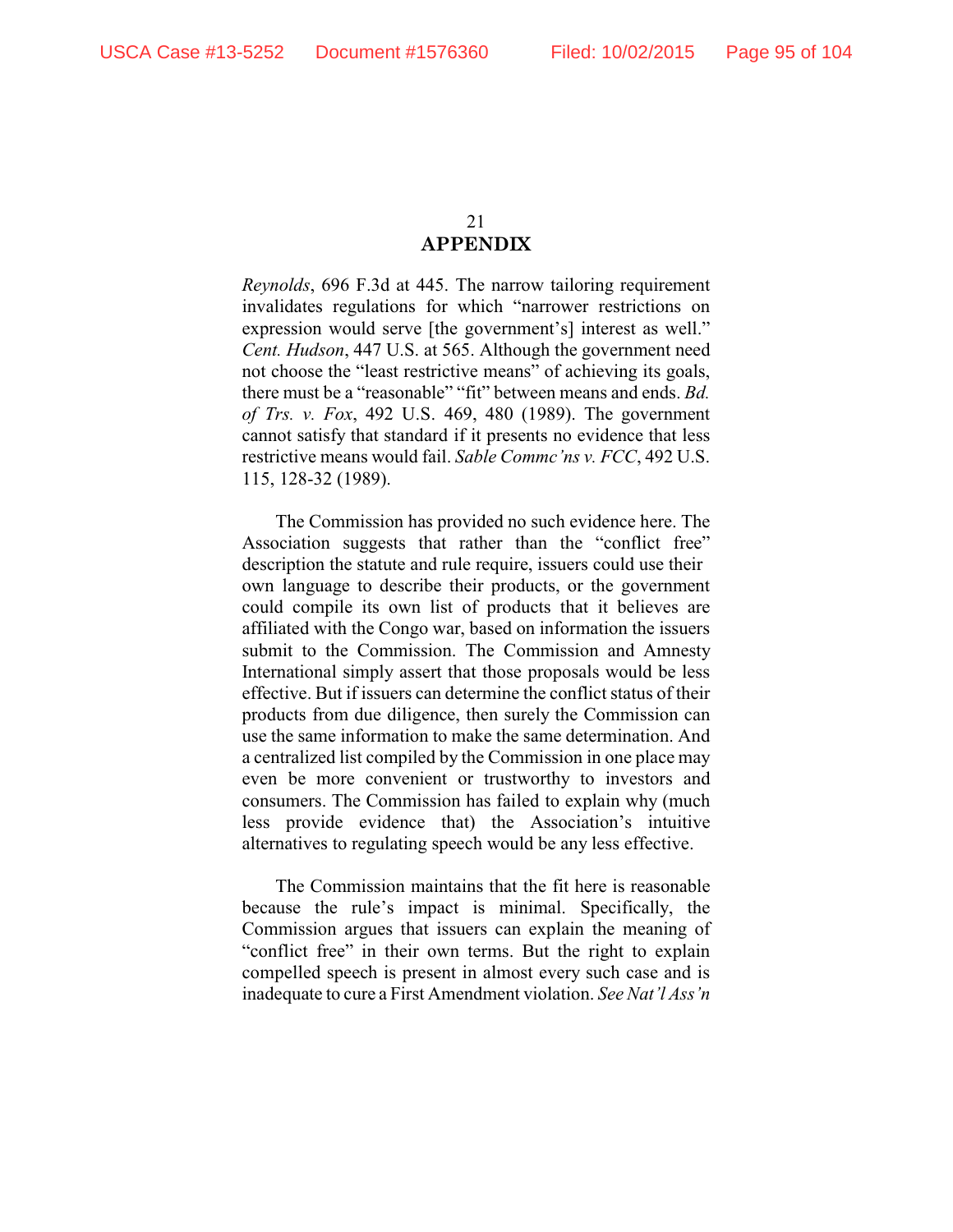*of Mfrs.*, 717 F.3d at 958. Even if the option to explain minimizes the First Amendment harm, it does not eliminate it completely. Without any evidence that alternatives would be less effective, we still cannot say that the restriction here is narrowly tailored.<sup>13</sup>

We therefore hold that 15 U.S.C.  $\S 78m(p)(1)(A)(ii) \& (E)$ , and the Commission's final rule, 77 Fed. Reg. at 56,362-65, violate the First Amendment to the extent the statute and rule require regulated entities to report to the Commission and to state on their website that any of their products have "not been found to be 'DRC conflict free."<sup>14</sup>

The judgment of the district court is therefore affirmed in part and reversed in part and the case is remanded for further proceedings consistent with this opinion.

*So ordered.*

 $13$  Because the statute and final rule fail the third part of the *Central Hudson* test, we need not decide whether they satisfy the second part: that the speech restrictions directly and materially advance the government's asserted interest.

 $14$ <sup>14</sup> The requirement that an issuer use the particular descriptor "not been found to be 'DRC conflict free'" may arise as a result of the Commission's discretionary choices, and not as a result of the statute itself. We only hold that the statute violates the First Amendment to the extent that it imposes that description requirement. If the description is purely a result of the Commission's rule, then our First Amendment holding leaves the statute itself unaffected.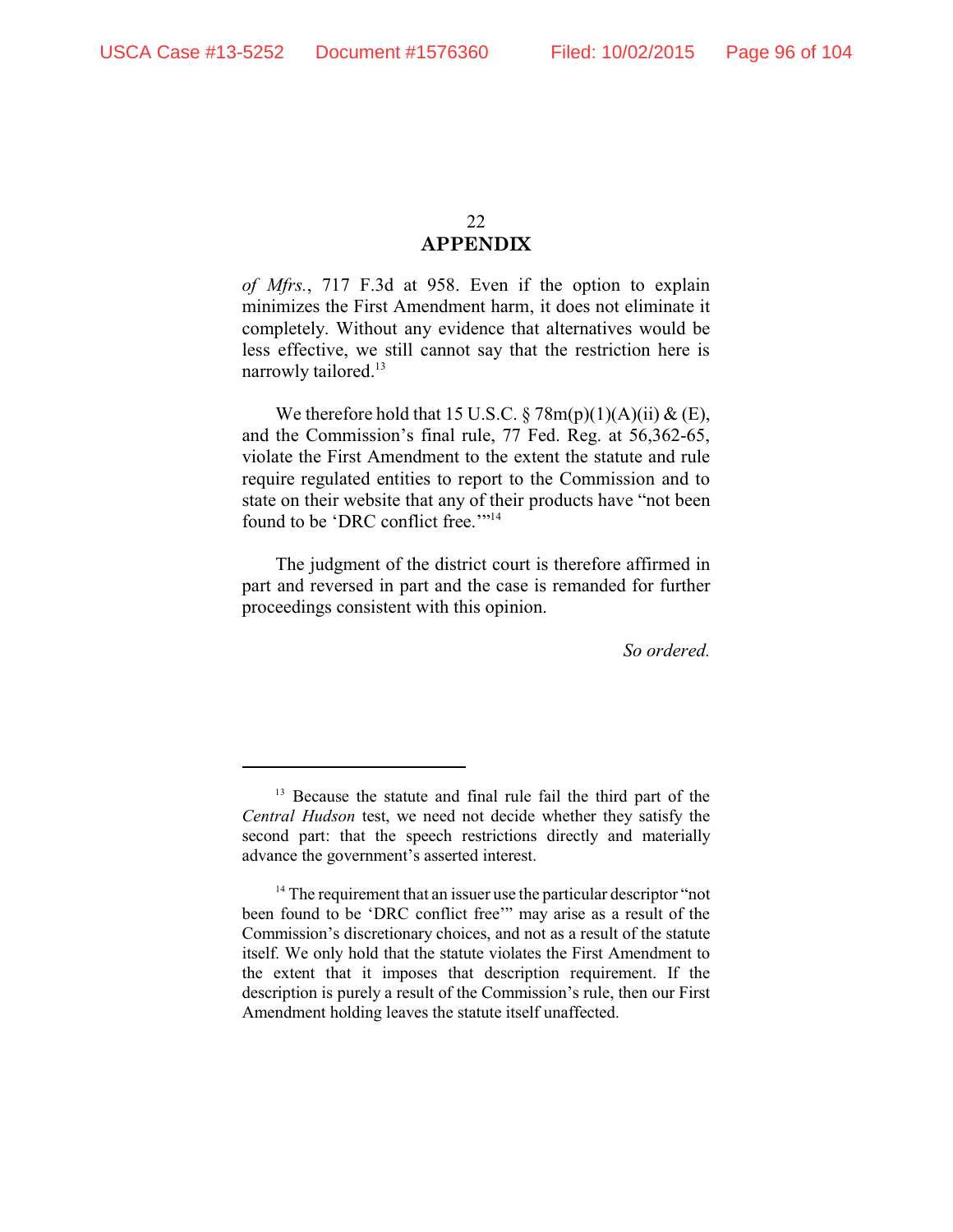SRINIVASAN, *Circuit Judge*, *concurring in part*: I concur fully in Parts I, II, and III of the court's opinion, which sustain the SEC's Conflict Minerals Rule against challenges brought by the National Association of Manufacturers under the Administrative Procedure Act and the Securities Exchange Act. Respectfully, I do not join Part IV of the court's opinion, which addresses the Association's First Amendment claim. A question of central significance to the resolution of that claim is pending before the en banc court in another case. I would opt to hold in abeyance our consideration of the First Amendment issue in this case pending the en banc court's decision in the other, rather than issue an opinion that might effectively be undercut by the en banc court in relatively short order.

The intersection between the two cases arises from the way in which the court resolves the Association's First Amendment claim. An essential step in the majority's First Amendment analysis is that the relaxed standard for reviewing compelled commercial-speech disclosures set forth in *Zauderer v. Office of Disciplinary Counsel*, 471 U.S. 626, 651 (1985), applies only if the disclosure requirement serves a governmental interest in preventing consumer deception. *Ante*, at 18-19. That precise question is currently pending before our en banc court in *American Meat Institute v. United States Department of Agriculture*, No. 13-5281. In that case, a panel of this court (of which I was a member) issued an opinion upholding labeling requirements for meat products under *Zauderer*'s standard, which requires that disclosure mandates be "reasonably related" to the government's interests.  $\quad$  F.3d  $\quad$  (slip op. at 11) (quoting *Zauderer*, 471 U.S. at 651). The panel relied on the government's interest in arming consumers with additional information when purchasing food, rejecting the suggestion that *Zauderer* review applies only to disclosure mandates aimed to cure consumer deception. *Id.* at (slip op. at 10).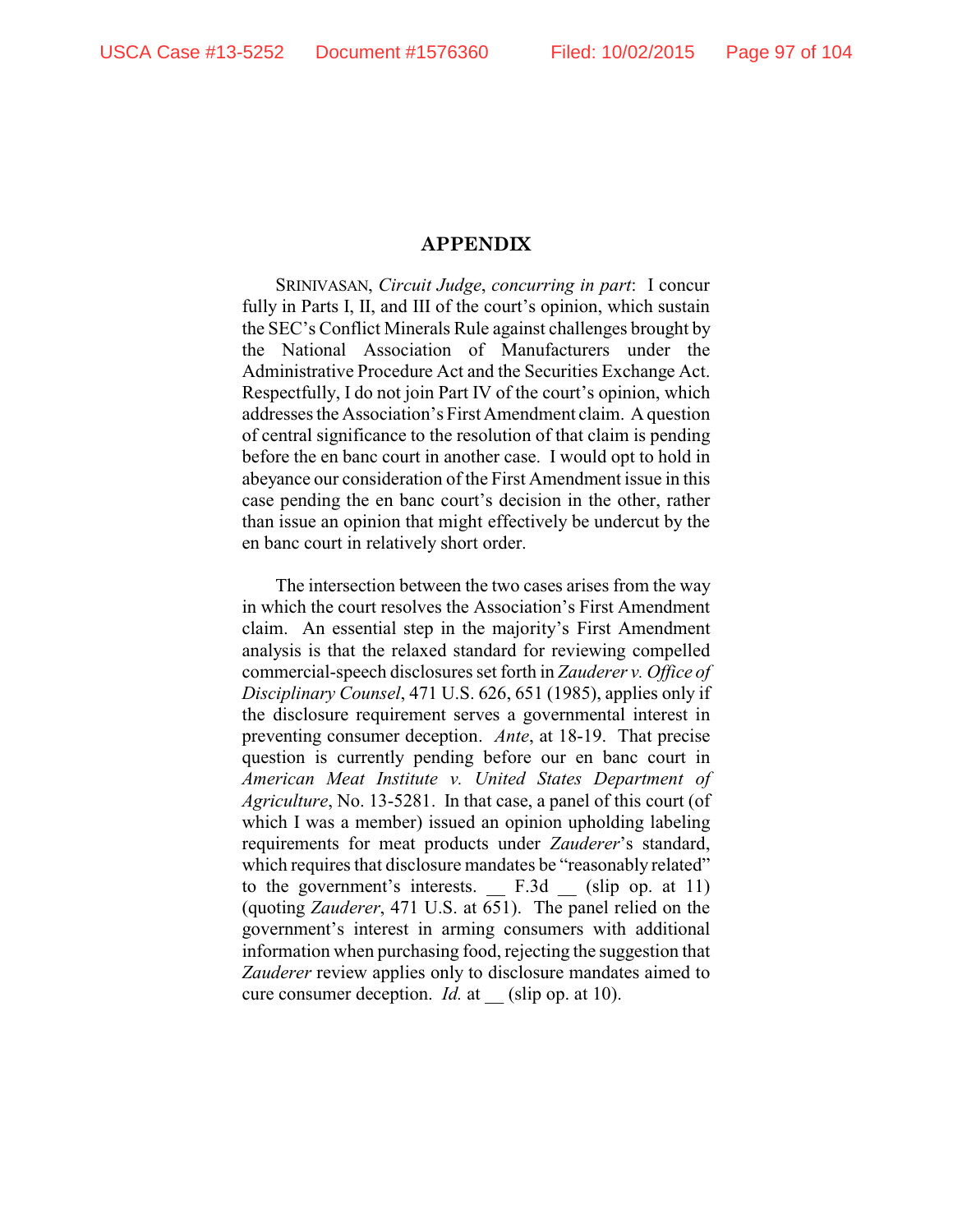The full court, acting on the panel's suggestion, *id.* at (slip op. at 14 n.1), has now voted to rehear the case en banc, with oral argument set to take place on May 19, 2014. *See* Order, No. 13-5281 (D.C. Cir. Apr. 4, 2014) (en banc) (per curiam). The en banc court will receive supplemental briefing on the question whether review of "mandatory disclosure" obligations can "properly proceed under *Zauderer*" even if they serve interests "other than preventing deception." *Id*. My good colleagues in the majority here assume the answer to that question is no, and their decision on the First Amendment claim rests on that assumption. *Ante*, at 18-19. But if the en banc court in *American Meat* decides otherwise, the First Amendment claim in this case presumably would need to be reconsidered afresh.

To avert that possibility, a panel in such circumstances can elect to withhold its decision until the en banc court decides the potentially dispositive question. *See, e.g.*, *United States v. Johnson*, No. 91-3221, 1993 U.S. App. LEXIS 36925, at \*1-2 (D.C. Cir. Dec. 14, 1993) (per curiam) (non-precedential); *United States v. Gerald*, 5 F.3d 563, 565 (D.C. Cir. 1993); *United States v. Dockery*, 965 F.2d 1112, 1113-14 & n.1 (D.C. Cir. 1992); *Pub. Citizen v. Nat'l Highway Traffic Safety Admin.*, 848 F.2d 256, 259 (D.C. Cir. 1988); *see also Judicial Watch, Inc. v. Dep't of Energy*, No. 04-5204, 2004 U.S. App. LEXIS 22661, at \*2 (D.C. Cir. Oct. 8, 2004) (per curiam) (on court's own motion, ordering parties to show cause why appeal should not be held in abeyance pending en banc court's resolution of related question). The court likewise frequently withholds a decision in analogous situations in which a case potentially implicates a question pending before the Supreme Court. *See, e.g.*, *Wagner v. FEC*, No. 13-5162 (D.C. Cir. Sept. 11, 2013) (en banc) (per curiam); *United States v. Epps*, 707 F.3d 337, 341 (D.C. Cir. 2013); *Trump Plaza Assocs. v. NLRB*, 679 F.3d 822,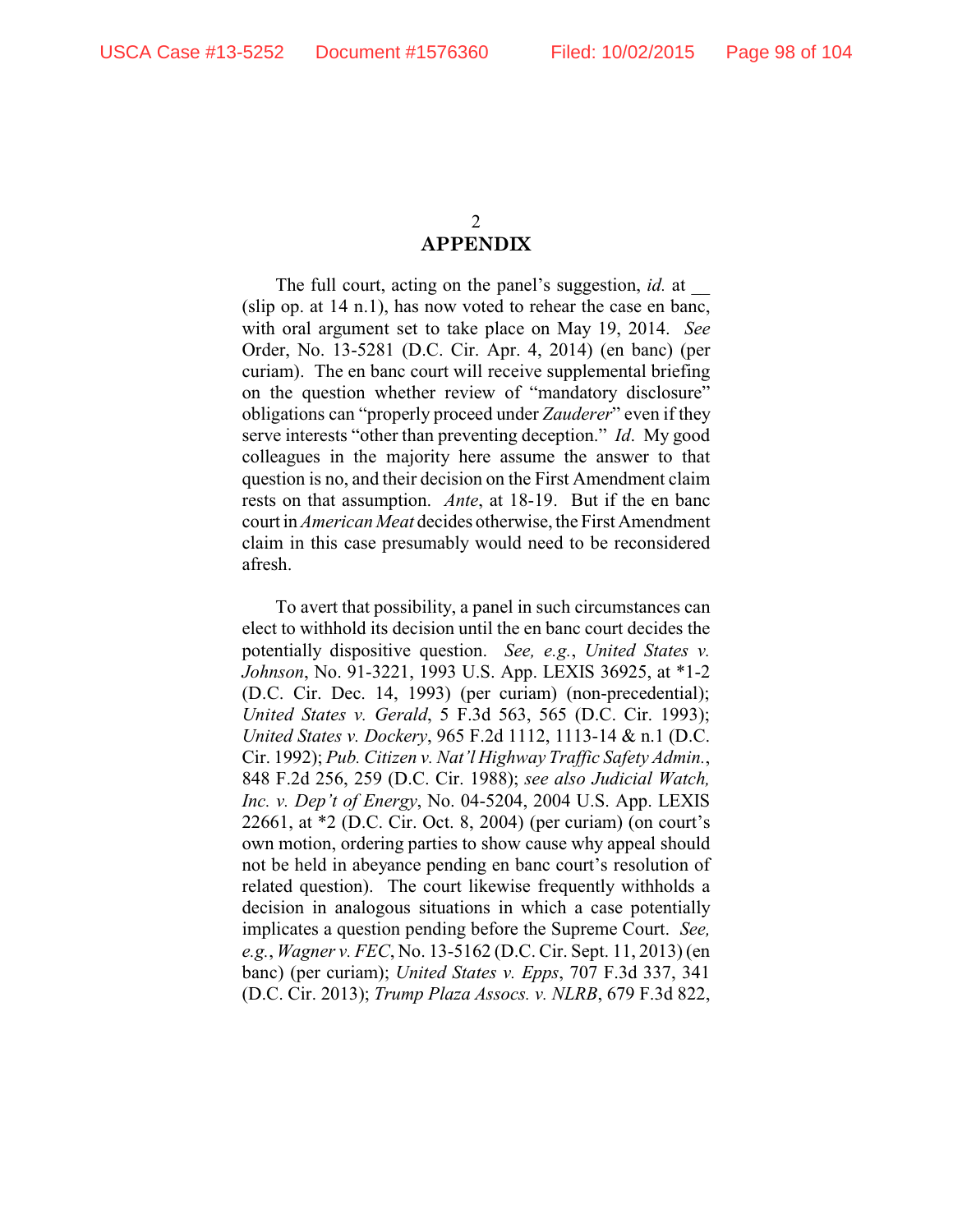826 (D.C. Cir. 2012); *Belbacha v. Bush*, 520 F.3d 452, 456-57 (D.C. Cir. 2008). Ordinarily, when resolution of a case before a panel could turn on a question under consideration by the en banc court in a separate case, the latter case would have been pending for some time. The circumstances here are unusual in that regard because this case was docketed shortly before, and presented to the court essentially contemporaneously with, *American Meat*. But because en banc review has now been granted in *American Meat*, my own respectful preference would be to withhold a decision on the First Amendment claim here pending the en banc decision in that case.

To be sure, there is no certainty that the en banc decision in *American Meat* will alter the panel's resolution here. As could always be the case when a panel addresses an issue pending before the en banc court in a different case, the full court might agree with the panel's inclination—here, by concluding that *Zauderer*'s "reasonably related" standard applies only to disclosure requirements aimed to prevent consumer deception. Moreover, even if the en banc court were to decide that *Zauderer* extends more broadly, the majority suggests that the conflict minerals disclosure requirement might fail to satisfy another precondition to *Zauderer* scrutiny, i.e., that the disclosure be factual and non-controversial. *See ante*, at 20. As it stands, though, the majority's decision on the First Amendment challenge hinges on the premise that *Zauderer* applies only to the prevention of deception—the issue now under consideration by the en banc court.

I fully join the court's resolution of the Association's remaining challenges to the SEC's rule, however. The parties understandably desire a final decision from this court before the May 31, 2014, deadline for the first conflict minerals disclosure report. *See* 77 Fed. Reg. 56,274, 56,305 (Sept. 12, 2012). Parts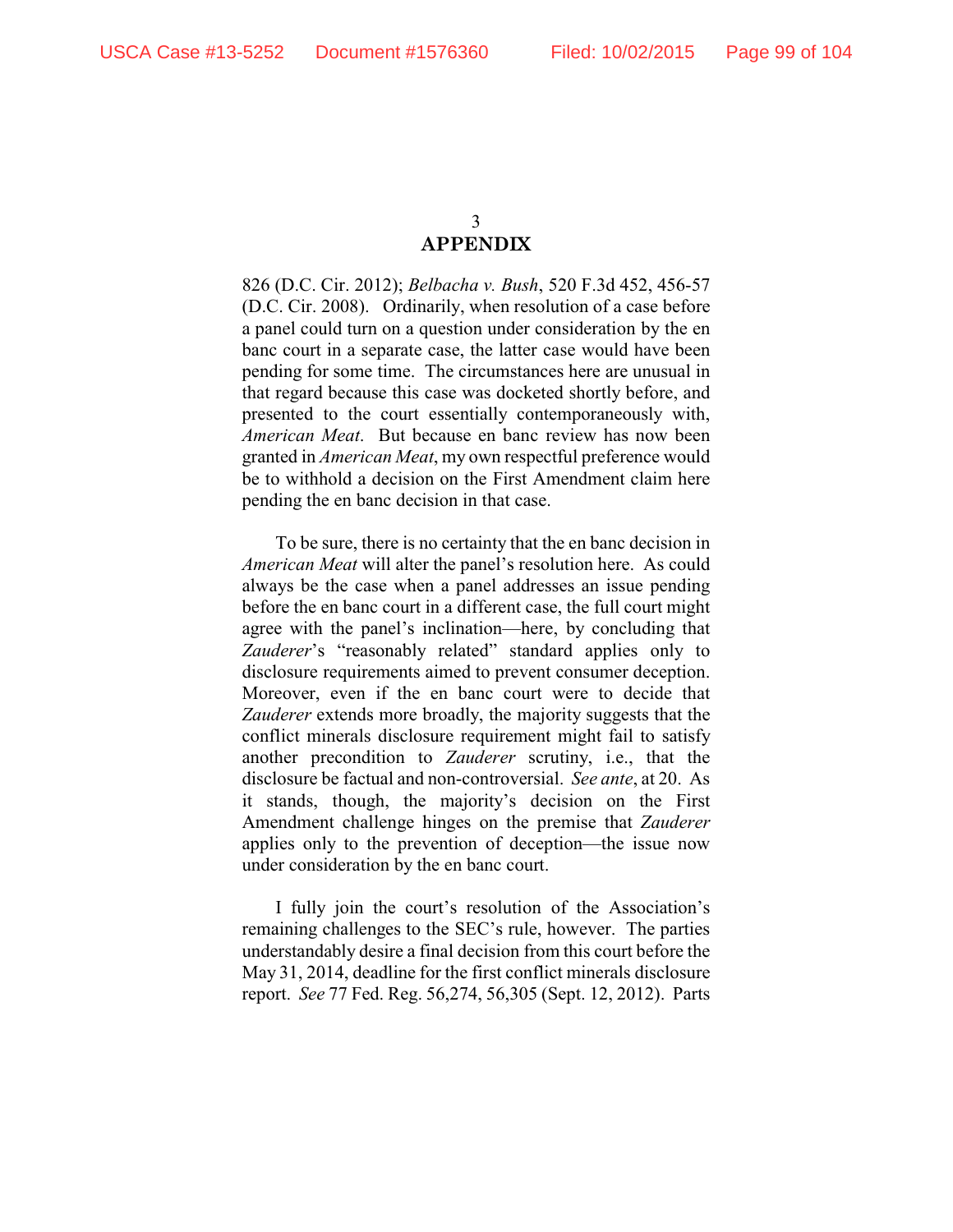I, II, and III of the court's opinion address non-First Amendment challenges bearing no connection to the en banc proceedings in *American Meat*. Those parts of the court's opinion—which resolve the claims to which the Association devotes its principal attention—should issue forthwith. *See, e.g.*, *Coke Oven Envtl. Task Force v. EPA*, No. 06-1131, 2006 U.S. App. LEXIS 23499, at \*4 (D.C. Cir. Sept. 13, 2006) (per curiam) (severing one aspect of case and holding it in abeyance pending Supreme Court's decision in *Massachusetts v. EPA*, 549 U.S. 497 (2007)); *United States v. Coles*, No. 03-3113, 2004 U.S. App. LEXIS 25904, at \*3-4 (D.C. Cir. Dec. 13, 2004) (per curiam) (affirming judgment in part and holding remaining portion of case in abeyance pending Supreme Court's decision in *United States v. Booker*, 543 U.S. 220 (2005)); *Wrenn v. Shalala*, No. 94-5198, 1995 U.S. App. LEXIS 8731, at \*1-3 (D.C. Cir. Mar. 8, 1995) (per curiam) (non-precedential) (affirming dismissal of certain claims, reversing dismissal of other claims, and holding separate claim in abeyance pendingSupreme Court decision in *Kimberlin v. Quinlan*, 515 U.S. 321 (1995)).

That approach would afford a resolution as to the lion's share of the challenges to the SEC's rule in advance of the date by which the parties seek a decision. It would still leave unresolved, though, the more narrowly focused challenge under the First Amendment to the particular requirement that manufacturers categorize certain products as "not found to be 'DRC conflict-free'" in a conflict minerals report. 17 C.F.R. § 249b.400, Form SD, Item  $1.01(c)(2)$ . The court, however, could stay enforcement of that aspect of the SEC's rule pending disposition of the Association's First Amendment claim.

In these unique circumstances, there would be strong arguments supporting issuance of a stay under the governing standards. *See generally Wash. Metro. Area Transit Comm'n v.*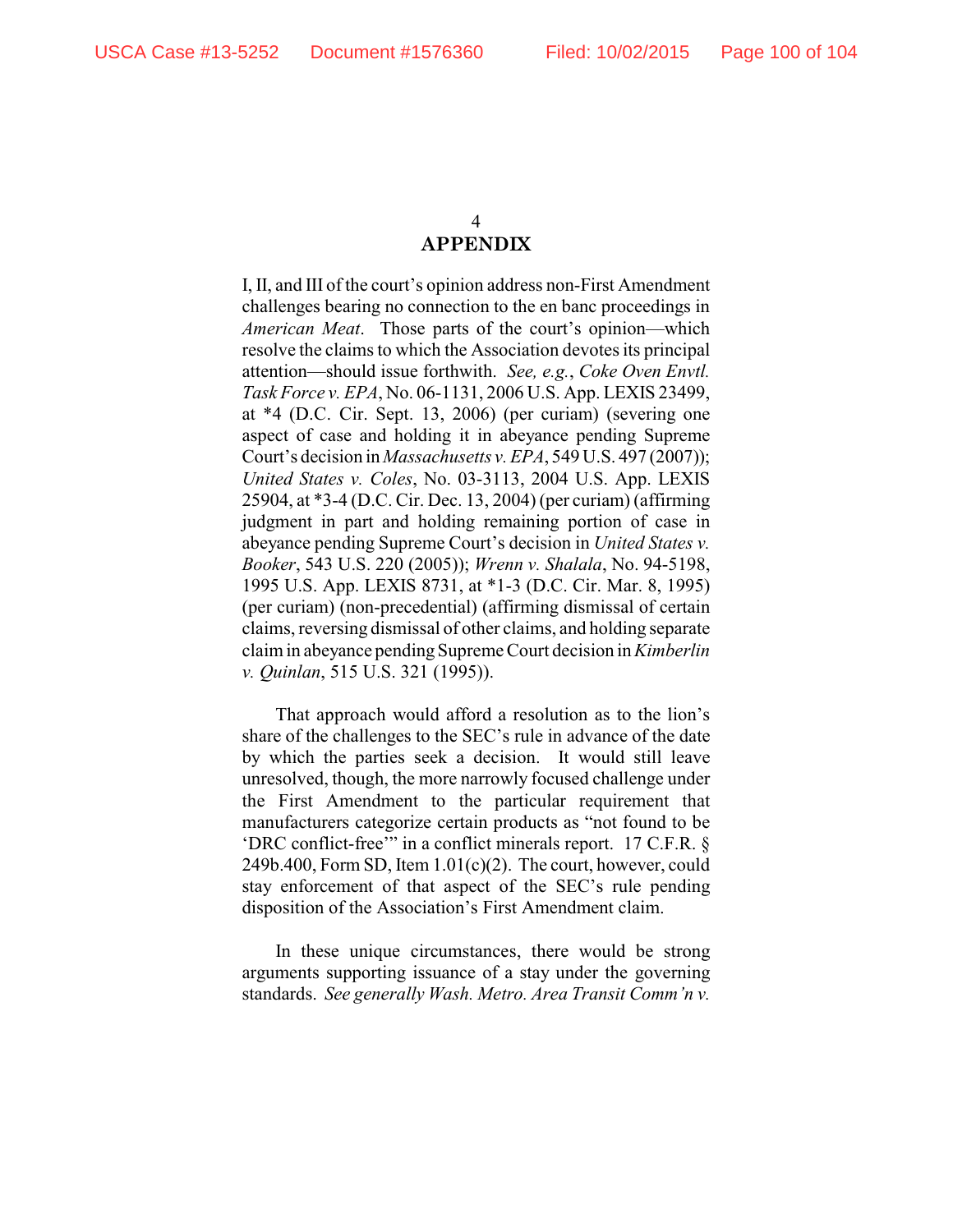*Holiday Tours, Inc.*, 559 F.2d 841, 842-43 & n.1 (D.C. Cir. 1977). With regard to the likelihood of success on the merits: the majority concludes that the disclosure requirement fails to satisfy the test of *Central Hudson Gas & Electric Corp. v. Public Service Commission*, 447 U.S. 557 (1980); and there are, at the least, substantial questions concerning *Zauderer*'s applicability given the grant of en banc review in *American Meat* and the majority's suggestion, *ante* at 20, that the disclosure requirement may fail to qualify for *Zauderer* review regardless. With regard to irreparable harm and the balance of equities: "loss of First Amendment freedoms, for even minimal periods of time, unquestionably constitutes irreparable injury," *Elrod v. Burns*, 427 U.S. 347, 373 (1976) (plurality); and any adverse consequences for the SEC and the public would be limited because a stay would leave the bulk of the SEC's rule (including the disclosure obligations) in place, affecting only the requirement to use a particular phrase. The court perhaps could enter a stay on its own motion, *see* Fed. R. App. P. 2; *Deering Milliken, Inc. v. FTC*, 647 F.2d 1124, 1129 (D.C. Cir. 1978) ("balance of the equities" favors a stay "so much so that we should act sua sponte"), or at least could invite submissions from the parties on the desirability of a stay or order the SEC to show cause why one should not be granted.

It bears noting that there would be no evident need to stay any part of the statute, as opposed to the SEC's rule. The Exchange Act requires covered manufacturers to list products qualifying as "not DRC conflict free" under the statutory definition. 15 U.S.C. § 78m(p)(1)(A)(ii); *see id.* §  $78m(p)(1)(D)$ . The Act, however, contains no mandate to use any magic words when categorizing those products. Congress elected to use the descriptor, "not DRC conflict free," in the Act, *id.* § 78m(p)(1)(A)(ii), but Congress imposed no requirement for manufacturers to use that (or any) particular phrase when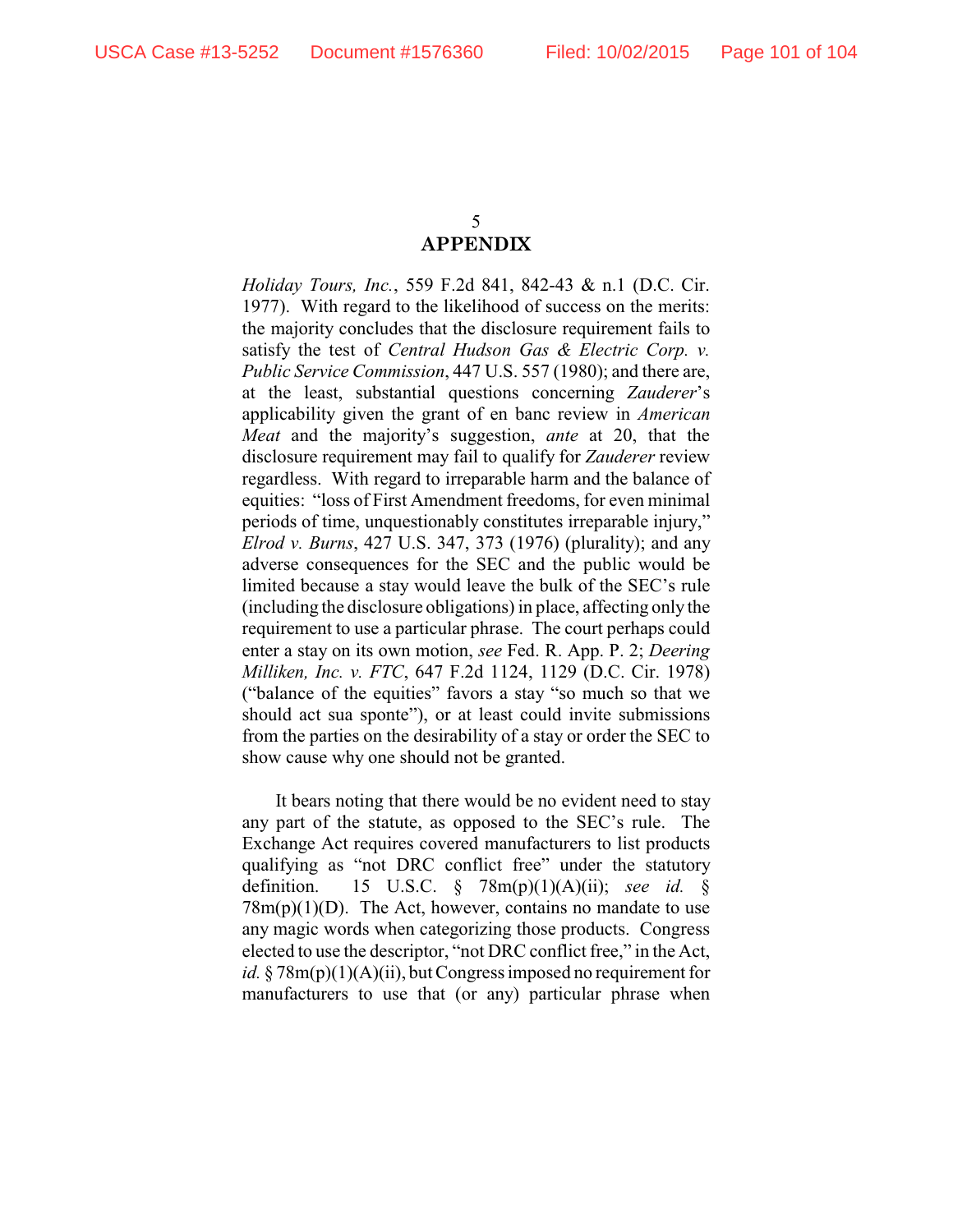describing their products. The latter obligation comes from the SEC's rule, not the statute. The rule, moreover, compels use of the phrase, "not been found to be 'DRC conflict free'"—rather than "not DRC conflict free"—an adjustment viewed by the agency to ameliorate any First Amendment objections by allowing for a more "accurate disclosure." 77 Fed. Reg. at 56,323. If the court were to withhold a decision on the Association's First Amendment claim pending the en banc court's decision in *American Meat*, but were to grant temporary relief to the Association in the interim, any stay order presumably would run against the SEC's rule (not the statute) and would correspond to the particular disclosure compelled by that rule.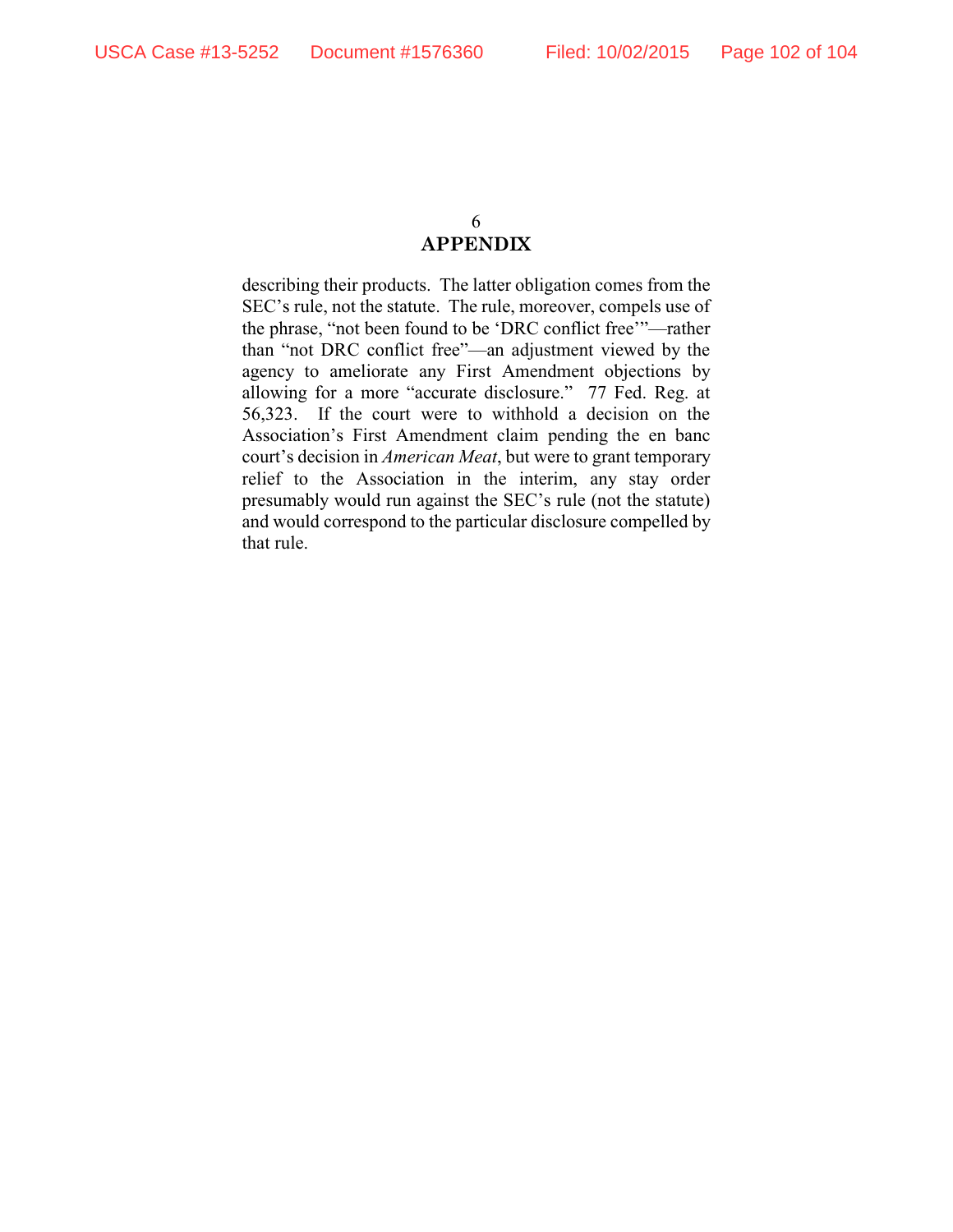# **CERTIFICATE AS TO PARTIES AND AMICI CURIAE**

The following information is provided pursuant to D.C. Circuit Rule 35(c):

# Appellants

National Association of Manufacturers; Chamber of Commerce of the United States of America; Business Roundtable

# Appellee

U.S. Securities and Exchange Commission

Intervenor-Appellees

Amnesty International USA and Amnesty International Limited

# *Amici* for Appellants

Professor Marcia Narine; Ambassador Jendayi Frazer; Dr. J. Peter Pham

American Coatings Association, Inc.; American Chemistry Council; Can Manufacturers Institute; Consumer Specialty Products Association; National Retail Federation; Precision Machined Products Association; The Society of the Plastics Industry, Inc.; Foodservice Packaging Institute; and North American Metal Packaging Alliance, Inc.; American Petroleum Institute; Retail Litigation Center

# *Amici* for Appellee

Better Markets, Inc.

Senator Barbara Boxer; Senator Dick Durbin; Russ Feingold; Howard Berman; Congressman Wm. Lacy Clay; Congressman Keith Ellison; Congressman Raul Grijalva; Congressman John Lewis; Congressman Ed Markey; Congressman Jim McDermott; Congresswoman Gwen Moore; Congresswoman Maxine Waters; Congressman Elliot Engel

Global Witness Limited; Free Speech for People, Inc.; Fred Robarts; Gregory Mthembu-Salter